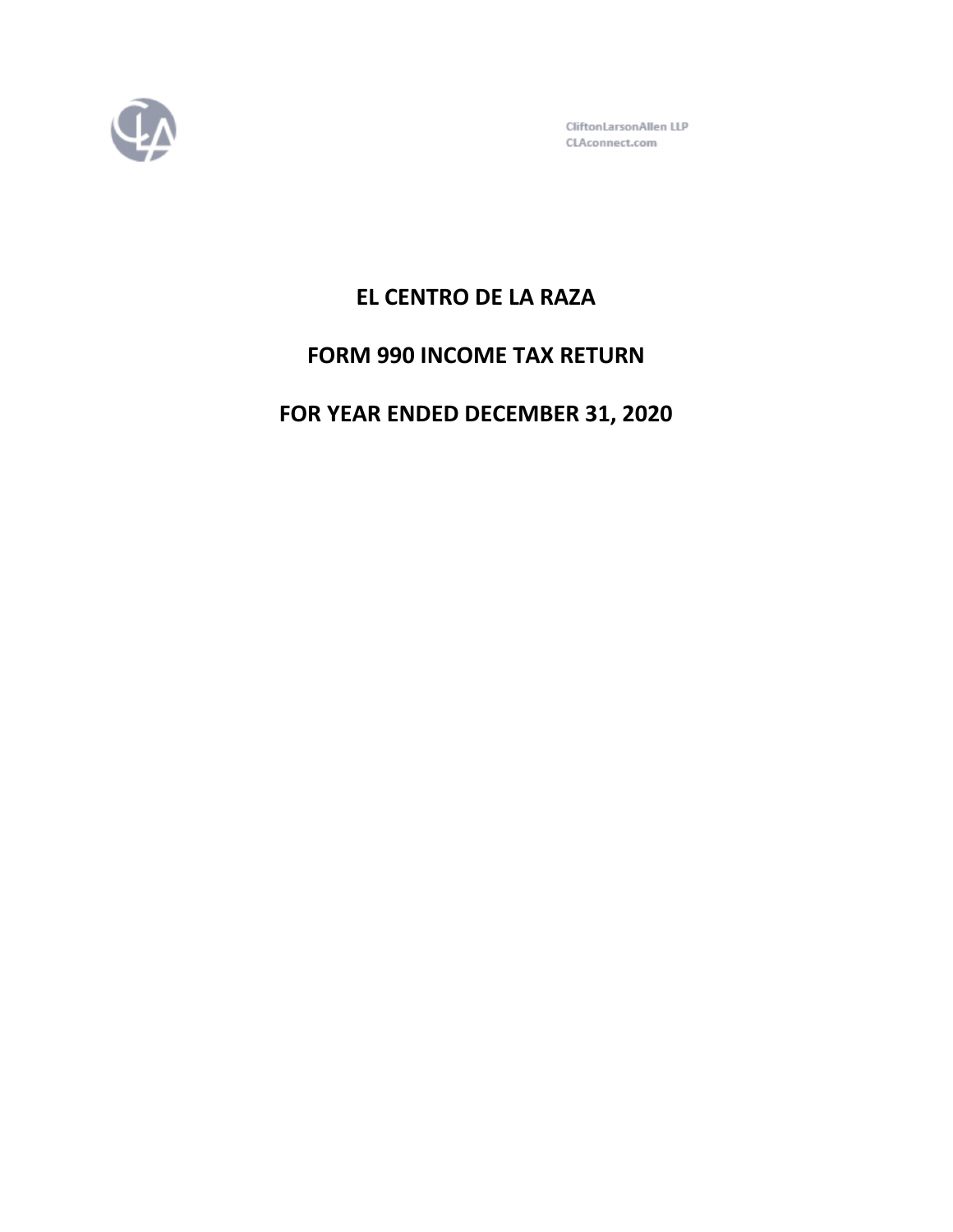| Form | 8879-1 |  | FΩ | € |
|------|--------|--|----|---|
|------|--------|--|----|---|

# **IRS e-file Signature Authorization for an Exempt Organization**

| Department of the Treasury |
|----------------------------|
| Internal Revenue Service   |
|                            |

For calendar year 2020, or fiscal year beginning and the state of the state of the state of the state of the state of the state of the state of the state of the state of the state of the state of the state of the state of

**| Do not send to the IRS. Keep for your records.**

**| Go to www.irs.gov/Form8879EO for the latest information.**

**2020**

Name of exempt organization or person subject to tax

**Taxpayer identification number**

| EL CENTRO DE LA RAZA                                                                                                                                                                                                                                                                      | 91-0899927                              |
|-------------------------------------------------------------------------------------------------------------------------------------------------------------------------------------------------------------------------------------------------------------------------------------------|-----------------------------------------|
| Name and title of officer or person subject to tax                                                                                                                                                                                                                                        |                                         |
| ROXANA AMARAL                                                                                                                                                                                                                                                                             |                                         |
| PRESIDENT                                                                                                                                                                                                                                                                                 |                                         |
| Type of Return and Return Information (Whole Dollars Only)<br>Part I                                                                                                                                                                                                                      |                                         |
| Check the box for the return for which you are using this Form 8879-EO and enter the applicable amount, if any, from the return. If you                                                                                                                                                   |                                         |
| check the box on line 1a, 2a, 3a, 4a, 5a, 6a, or 7a below, and the amount on that line for the return being filed with this form was                                                                                                                                                      |                                         |
| blank, then leave line 1b, 2b, 3b, 4b, 5b, 6b, or 7b, whichever is applicable, blank (do not enter -0-). But, if you entered -0- on the                                                                                                                                                   |                                         |
| return, then enter -0- on the applicable line below. Do not complete more than one line in Part I.                                                                                                                                                                                        |                                         |
|                                                                                                                                                                                                                                                                                           |                                         |
| 2a Form 990-EZ check here $\blacktriangleright$                                                                                                                                                                                                                                           |                                         |
| 3a Form 1120-POL check here<br>▶                                                                                                                                                                                                                                                          |                                         |
| 4a Form 990-PF check here<br>▶                                                                                                                                                                                                                                                            |                                         |
| 5a Form 8868 check here                                                                                                                                                                                                                                                                   |                                         |
| 6a Form 990-T check here<br>▶                                                                                                                                                                                                                                                             |                                         |
| 7a Form 4720 check here                                                                                                                                                                                                                                                                   |                                         |
| Declaration and Signature Authorization of Officer or Person Subject to Tax<br>Part II                                                                                                                                                                                                    |                                         |
| Under penalties of perjury, I declare that $\boxed{\mathbf{X}}$ I am an officer of the above organization or $\boxed{\phantom{\mathbf{X}}}$ I am a person subject to tax with respect to                                                                                                  |                                         |
| (name of organization)                                                                                                                                                                                                                                                                    | , (EIN) and that I have examined a copy |
| of the 2020 electronic return and accompanying schedules and statements, and, to the best of my knowledge and belief, they are                                                                                                                                                            |                                         |
| true, correct, and complete. I further declare that the amount in Part I above is the amount shown on the copy of the electronic return.<br>I consent to allow my intermediate service provider, transmitter, or electronic return originator (ERO) to send the return to the IRS and     |                                         |
| to receive from the IRS (a) an acknowledgement of receipt or reason for rejection of the transmission, (b) the reason for any delay in                                                                                                                                                    |                                         |
| processing the return or refund, and (c) the date of any refund. If applicable, I authorize the U.S. Treasury and its designated Financial                                                                                                                                                |                                         |
| Agent to initiate an electronic funds withdrawal (direct debit) entry to the financial institution account indicated in the tax preparation<br>software for payment of the federal taxes owed on this return, and the financial institution to debit the entry to this account. To revoke |                                         |
| a payment, I must contact the U.S. Treasury Financial Agent at 1-888-353-4537 no later than 2 business days prior to the payment                                                                                                                                                          |                                         |
| (settlement) date. I also authorize the financial institutions involved in the processing of the electronic payment of taxes to receive                                                                                                                                                   |                                         |
| confidential information necessary to answer inquiries and resolve issues related to the payment. I have selected a personal<br>identification number (PIN) as my signature for the electronic return and, if applicable, the consent to electronic funds withdrawal.                     |                                         |
| PIN: check one box only                                                                                                                                                                                                                                                                   |                                         |
| $\boxed{X}$   authorize CLIFTONLARSONALLEN LLP                                                                                                                                                                                                                                            | to enter my PIN $\vert$ 12345           |
| ERO firm name                                                                                                                                                                                                                                                                             | Enter five numbers, but                 |
|                                                                                                                                                                                                                                                                                           | do not enter all zeros                  |
| as my signature on the tax year 2020 electronically filed return. If I have indicated within this return that a copy of the return is being filed with                                                                                                                                    |                                         |
| a state agency(ies) regulating charities as part of the IRS Fed/State program, I also authorize the aforementioned ERO to enter my                                                                                                                                                        |                                         |
| PIN on the return's disclosure consent screen.                                                                                                                                                                                                                                            |                                         |
| As an officer or person subject to tax with respect to the organization, I will enter my PIN as my signature on the tax year 2020                                                                                                                                                         |                                         |
| electronically filed return. If I have indicated within this return that a copy of the return is being filed with a state agency(ies)                                                                                                                                                     |                                         |
| regulating charities as part of the IRS Fed/State program, I will enter my PIN on the return's disclosure consent screen.                                                                                                                                                                 |                                         |
|                                                                                                                                                                                                                                                                                           |                                         |
|                                                                                                                                                                                                                                                                                           | Date $\blacktriangleright$              |
| Signature of officer or person subject to tax<br><b>Certification and Authentication</b><br><b>Part III</b>                                                                                                                                                                               |                                         |
| <b>ERO's EFIN/PIN.</b> Enter your six-digit electronic filing identification                                                                                                                                                                                                              |                                         |
| 91690012345<br>number (EFIN) followed by your five-digit self-selected PIN.                                                                                                                                                                                                               |                                         |
| Do not enter all zeros                                                                                                                                                                                                                                                                    |                                         |
|                                                                                                                                                                                                                                                                                           |                                         |
| I certify that the above numeric entry is my PIN, which is my signature on the 2020 electronically filed return indicated above. I confirm<br>that I am submitting this return in accordance with the requirements of Pub. 4163, Modernized e-File (MeF) Information for Authorized       |                                         |
| IRS e-file Providers for Business Returns.                                                                                                                                                                                                                                                |                                         |
|                                                                                                                                                                                                                                                                                           |                                         |
| Date $\triangleright$ 11/15/21<br>$ERO's signature$ $\blacktriangleright$ ALLEN GILBERT, CPA                                                                                                                                                                                              |                                         |
| <b>ERO Must Retain This Form - See Instructions</b>                                                                                                                                                                                                                                       |                                         |
| Do Not Submit This Form to the IRS Unless Requested To Do So                                                                                                                                                                                                                              |                                         |
|                                                                                                                                                                                                                                                                                           | Form 8879-EO (2020)                     |
| LHA For Paperwork Reduction Act Notice, see instructions.                                                                                                                                                                                                                                 |                                         |
|                                                                                                                                                                                                                                                                                           |                                         |
| 023051 11-03-20                                                                                                                                                                                                                                                                           |                                         |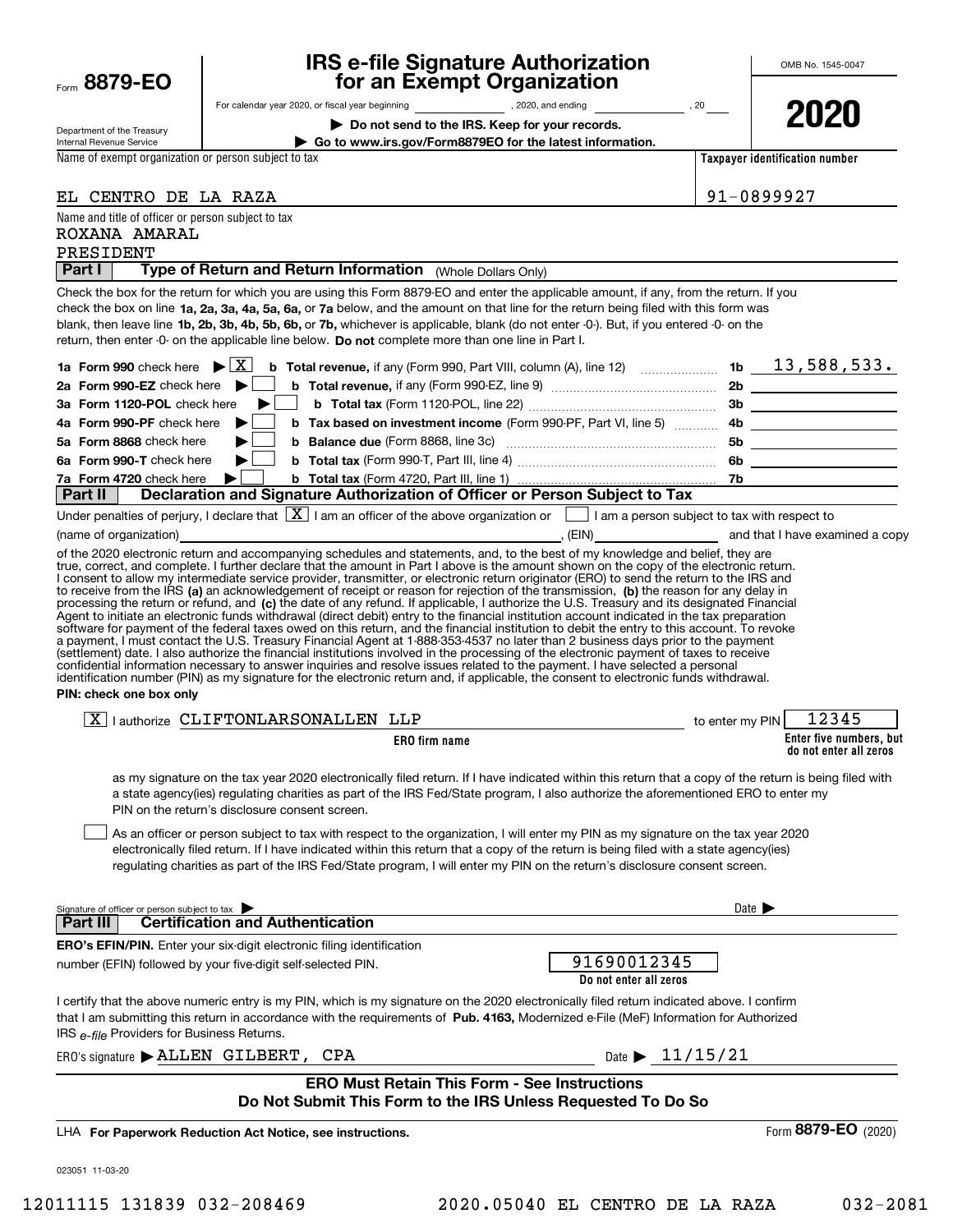| Form |  |
|------|--|
|------|--|

# **Return of Organization Exempt From Income Tax**

**Under section 501(c), 527, or 4947(a)(1) of the Internal Revenue Code (except private foundations) 2020**

**| Do not enter social security numbers on this form as it may be made public.**

**| Go to www.irs.gov/Form990 for instructions and the latest information. Inspection**



Department of the Treasury Internal Revenue Service **A For the 2020 calendar year, or tax year beginning and ending**

| в                         | Check if<br>applicable:    | <b>C</b> Name of organization                                                                                                           |            | D Employer identification number                                                                              |                                                           |  |  |  |
|---------------------------|----------------------------|-----------------------------------------------------------------------------------------------------------------------------------------|------------|---------------------------------------------------------------------------------------------------------------|-----------------------------------------------------------|--|--|--|
|                           | Address<br>change          | EL CENTRO DE LA RAZA                                                                                                                    |            |                                                                                                               |                                                           |  |  |  |
|                           | Name<br>change             | Doing business as                                                                                                                       |            | 91-0899927                                                                                                    |                                                           |  |  |  |
|                           | Initial<br>return          | Number and street (or P.O. box if mail is not delivered to street address)                                                              | Room/suite | E Telephone number                                                                                            |                                                           |  |  |  |
|                           | Final                      | 2524 16TH AVENUE SOUTH                                                                                                                  |            | $(206)329-9442$                                                                                               |                                                           |  |  |  |
|                           | return/<br>termin-<br>ated | City or town, state or province, country, and ZIP or foreign postal code                                                                |            | G Gross receipts \$                                                                                           | 14, 147, 426.                                             |  |  |  |
|                           | Amended<br>return          | SEATTLE, WA 98144-5104                                                                                                                  |            | $H(a)$ is this a group return                                                                                 |                                                           |  |  |  |
|                           | Applica-<br>tion           | F Name and address of principal officer: ESTELA ORTEGA                                                                                  |            | $\overline{\mathsf{Yes}\mathord{\;\;[\mathbf{X}\mathord{\;\;}\mathsf{No}\mathord{\;\;}}$<br>for subordinates? |                                                           |  |  |  |
|                           | pending                    | SAME AS C ABOVE                                                                                                                         |            | $H(b)$ Are all subordinates included? $\Box$ Yes                                                              | N <sub>o</sub>                                            |  |  |  |
|                           |                            | Tax-exempt status: $\boxed{\mathbf{X}}$ 501(c)(3)<br>$501(c)$ (<br>$\sqrt{\frac{1}{1}}$ (insert no.)<br>$4947(a)(1)$ or                 | 527        |                                                                                                               | If "No," attach a list. See instructions                  |  |  |  |
|                           |                            | J Website: WWW.ELCENTRODELARAZA.ORG                                                                                                     |            | $H(c)$ Group exemption number $\blacktriangleright$                                                           |                                                           |  |  |  |
|                           |                            | K Form of organization: X Corporation<br>Association<br>Other $\blacktriangleright$<br>Trust                                            |            |                                                                                                               | L Year of formation: $1972$ M State of legal domicile: WA |  |  |  |
|                           | Part I                     | <b>Summary</b>                                                                                                                          |            |                                                                                                               |                                                           |  |  |  |
|                           | 1.                         | Briefly describe the organization's mission or most significant activities: SERVICES TO ENABLE LATINO &                                 |            |                                                                                                               |                                                           |  |  |  |
|                           |                            | OTHER LOW-INCOME PERSONS TO DEVELOP SELF-SUFFICIENCY.                                                                                   |            |                                                                                                               |                                                           |  |  |  |
| Activities & Governance   | $\mathbf{2}$               | Check this box $\blacktriangleright$<br>if the organization discontinued its operations or disposed of more than 25% of its net assets. |            |                                                                                                               |                                                           |  |  |  |
|                           | з                          | Number of voting members of the governing body (Part VI, line 1a)                                                                       |            | 3                                                                                                             | 15                                                        |  |  |  |
|                           | 4                          |                                                                                                                                         |            | $\overline{\mathbf{4}}$                                                                                       | $\overline{15}$                                           |  |  |  |
|                           | 5                          |                                                                                                                                         |            | $\overline{5}$                                                                                                | 193                                                       |  |  |  |
|                           | 6                          |                                                                                                                                         |            | 6                                                                                                             | 292                                                       |  |  |  |
|                           |                            |                                                                                                                                         |            | 7a                                                                                                            | 29,572.                                                   |  |  |  |
|                           |                            |                                                                                                                                         |            | 7 <sub>b</sub>                                                                                                | 74,425.                                                   |  |  |  |
|                           |                            |                                                                                                                                         |            | <b>Prior Year</b>                                                                                             | <b>Current Year</b>                                       |  |  |  |
|                           |                            |                                                                                                                                         |            | 8,226,670.                                                                                                    | 10,653,467.                                               |  |  |  |
|                           | 8                          | Contributions and grants (Part VIII, line 1h)                                                                                           |            | 3,025,016.                                                                                                    | $\overline{2,389,673.}$                                   |  |  |  |
| Revenue                   | 9                          | Program service revenue (Part VIII, line 2g)                                                                                            |            | 203,658.                                                                                                      | 201,476.                                                  |  |  |  |
|                           | 10                         |                                                                                                                                         |            | 165, 596.                                                                                                     | 343,917.                                                  |  |  |  |
|                           |                            | 11 Other revenue (Part VIII, column (A), lines 5, 6d, 8c, 9c, 10c, and 11e)                                                             |            | 11,620,940.                                                                                                   | 13,588,533.                                               |  |  |  |
|                           | 12                         | Total revenue - add lines 8 through 11 (must equal Part VIII, column (A), line 12)                                                      |            | 694,689.                                                                                                      | 2,198,378.                                                |  |  |  |
|                           | 13                         | Grants and similar amounts paid (Part IX, column (A), lines 1-3)                                                                        |            | 0.                                                                                                            | 0.                                                        |  |  |  |
|                           | 14                         | Benefits paid to or for members (Part IX, column (A), line 4)                                                                           |            | 6,786,726.                                                                                                    | 7,724,534.                                                |  |  |  |
|                           | 15                         | Salaries, other compensation, employee benefits (Part IX, column (A), lines 5-10)                                                       |            | 0.                                                                                                            |                                                           |  |  |  |
|                           |                            |                                                                                                                                         |            |                                                                                                               | 0.                                                        |  |  |  |
|                           |                            | $\blacktriangleright$ 566,428.<br><b>b</b> Total fundraising expenses (Part IX, column (D), line 25)                                    |            |                                                                                                               |                                                           |  |  |  |
|                           |                            |                                                                                                                                         |            | 2,220,931.                                                                                                    | 2,729,212.                                                |  |  |  |
|                           |                            |                                                                                                                                         |            |                                                                                                               |                                                           |  |  |  |
|                           | 18                         | Total expenses. Add lines 13-17 (must equal Part IX, column (A), line 25)                                                               |            | 9,702,346.                                                                                                    | 12,652,124.                                               |  |  |  |
|                           | 19                         |                                                                                                                                         |            | 1,918,594.                                                                                                    | 936,409.                                                  |  |  |  |
|                           |                            |                                                                                                                                         |            | <b>Beginning of Current Year</b>                                                                              | <b>End of Year</b>                                        |  |  |  |
|                           | 20                         | Total assets (Part X, line 16)                                                                                                          |            | $\overline{24}$ , 032, 829.                                                                                   | 26,359,605.                                               |  |  |  |
| Expenses<br>ងខ្លី<br>sets |                            | 21 Total liabilities (Part X, line 26)                                                                                                  |            | 6,426,743.<br>17,606,086.                                                                                     | 7,783,710.<br>18,575,895.                                 |  |  |  |

Under penalties of perjury, I declare that I have examined this return, including accompanying schedules and statements, and to the best of my knowledge and belief, it is true, correct, and complete. Declaration of preparer (other than officer) is based on all information of which preparer has any knowledge.

| Sign     | Signature of officer                                                                                         | Date                                        |  |  |  |  |  |  |
|----------|--------------------------------------------------------------------------------------------------------------|---------------------------------------------|--|--|--|--|--|--|
| Here     | ROXANA AMARAL.<br>PRESIDENT                                                                                  |                                             |  |  |  |  |  |  |
|          | Type or print name and title                                                                                 |                                             |  |  |  |  |  |  |
|          | Print/Type preparer's name<br>Preparer's signature                                                           | Date<br><b>PTIN</b><br>Check                |  |  |  |  |  |  |
| Paid     | ALLEN GILBERT, CPA<br>ALLEN GILBERT.<br>CPA                                                                  | P01380103<br>$11/15/21$ self-employed       |  |  |  |  |  |  |
| Preparer | $\mathcal L$ CLIFTONLARSONALLEN<br>LLP<br>Firm's name                                                        | Firm's EIN $\blacktriangleright$ 41-0746749 |  |  |  |  |  |  |
| Use Only | Firm's address 10700 NORTHUP WAY, SUITE 200                                                                  |                                             |  |  |  |  |  |  |
|          | BELLEVUE, WA 98004                                                                                           | Phone no. $425 - 250 - 6100$                |  |  |  |  |  |  |
|          | May the IRS discuss this return with the preparer shown above? See instructions                              | X.<br>No<br>Yes                             |  |  |  |  |  |  |
|          | Form 990 (2020)<br>LHA For Paperwork Reduction Act Notice, see the separate instructions.<br>032001 12-23-20 |                                             |  |  |  |  |  |  |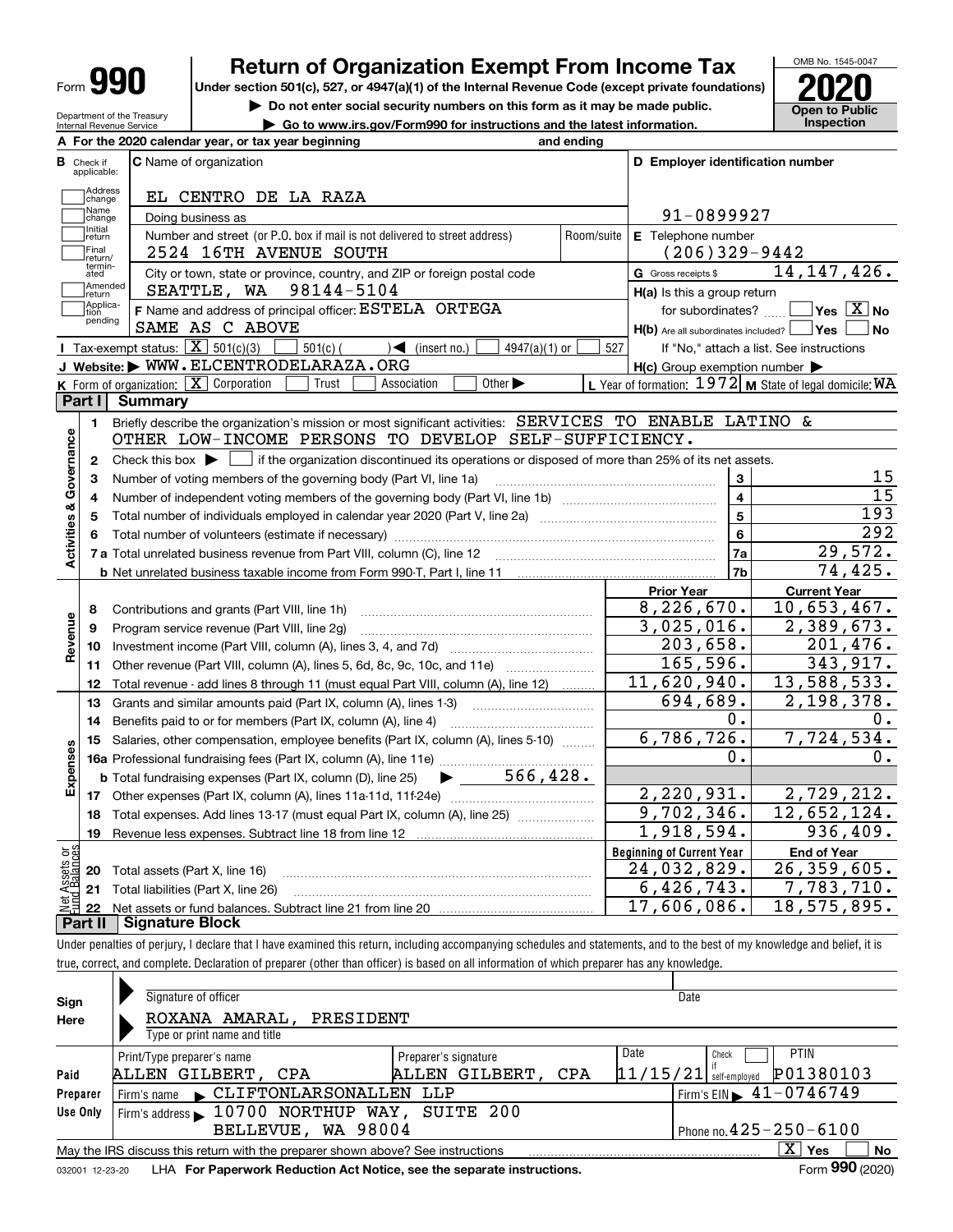|                | EL CENTRO DE LA RAZA<br>Form 990 (2020)                                                                                                                                                 | 91-0899927                      | $Page$ <sup>2</sup>                    |
|----------------|-----------------------------------------------------------------------------------------------------------------------------------------------------------------------------------------|---------------------------------|----------------------------------------|
|                | <b>Part III   Statement of Program Service Accomplishments</b>                                                                                                                          |                                 |                                        |
|                |                                                                                                                                                                                         |                                 | $\overline{\mathbf{X}}$                |
| 1              | Briefly describe the organization's mission:                                                                                                                                            |                                 |                                        |
|                |                                                                                                                                                                                         |                                 |                                        |
|                | AS AN ORGANIZATION GROUNDED IN THE LATINO COMMUNITY, OUR MISSION IS TO<br>BUILD UNITY ACROSS ALL RACIAL AND ECONOMIC SECTORS, TO ORGANIZE,                                              |                                 |                                        |
| $\mathbf{2}$   | Did the organization undertake any significant program services during the year which were not listed on the                                                                            |                                 |                                        |
|                |                                                                                                                                                                                         |                                 | $]$ Yes $[\overline{\mathrm{X}}]$ No   |
|                | If "Yes," describe these new services on Schedule O.                                                                                                                                    |                                 |                                        |
| 3              | Did the organization cease conducting, or make significant changes in how it conducts, any program services?                                                                            |                                 | $\sqrt{\ }$ Yes $\sqrt{\ \text{X}}$ No |
| 4              | If "Yes," describe these changes on Schedule O.<br>Describe the organization's program service accomplishments for each of its three largest program services, as measured by expenses. |                                 |                                        |
|                | Section 501(c)(3) and 501(c)(4) organizations are required to report the amount of grants and allocations to others, the total expenses, and                                            |                                 |                                        |
|                | revenue, if any, for each program service reported.                                                                                                                                     |                                 |                                        |
| 4a             | 4, 139, 538. including grants of \$<br>(Expenses \$<br>(Code:                                                                                                                           | 260. $ $ (Revenue \$2,356,624.) |                                        |
|                | SEE SCHEDULE O FOR PROGRAM ACCOMPLISHMENTS.                                                                                                                                             |                                 |                                        |
|                |                                                                                                                                                                                         |                                 |                                        |
|                |                                                                                                                                                                                         |                                 |                                        |
|                |                                                                                                                                                                                         |                                 |                                        |
|                |                                                                                                                                                                                         |                                 |                                        |
|                |                                                                                                                                                                                         |                                 |                                        |
|                |                                                                                                                                                                                         |                                 |                                        |
|                |                                                                                                                                                                                         |                                 |                                        |
|                |                                                                                                                                                                                         |                                 |                                        |
|                |                                                                                                                                                                                         |                                 |                                        |
| 4b             | $713,083.$ ) (Revenue \$<br>2,566,529. including grants of \$<br>) (Expenses \$<br>(Code:<br>SEE SCHEDULE O FOR PROGRAM ACCOMPLISHMENTS.                                                |                                 | 0.1                                    |
|                |                                                                                                                                                                                         |                                 |                                        |
|                |                                                                                                                                                                                         |                                 |                                        |
|                |                                                                                                                                                                                         |                                 |                                        |
|                |                                                                                                                                                                                         |                                 |                                        |
|                |                                                                                                                                                                                         |                                 |                                        |
|                |                                                                                                                                                                                         |                                 |                                        |
|                |                                                                                                                                                                                         |                                 |                                        |
|                |                                                                                                                                                                                         |                                 |                                        |
|                |                                                                                                                                                                                         |                                 |                                        |
|                |                                                                                                                                                                                         |                                 |                                        |
|                |                                                                                                                                                                                         |                                 |                                        |
|                | $13,676.$ (Revenue \$<br>$663, 462$ . including grants of \$<br>) (Expenses \$<br>(Code:                                                                                                |                                 |                                        |
|                | SEE SCHEDULE O FOR PROGRAM ACCOMPLISHMENTS.                                                                                                                                             |                                 |                                        |
|                |                                                                                                                                                                                         |                                 |                                        |
|                |                                                                                                                                                                                         |                                 |                                        |
|                |                                                                                                                                                                                         |                                 |                                        |
|                |                                                                                                                                                                                         |                                 |                                        |
|                |                                                                                                                                                                                         |                                 |                                        |
|                |                                                                                                                                                                                         |                                 |                                        |
|                |                                                                                                                                                                                         |                                 |                                        |
|                |                                                                                                                                                                                         |                                 |                                        |
|                |                                                                                                                                                                                         |                                 | $\overline{0.}$                        |
|                | Other program services (Describe on Schedule O.)                                                                                                                                        |                                 |                                        |
| 4с<br>4d<br>4е | 3, 160, 075. including grants of \$<br>$1,471,359.$ (Revenue \$<br>Expenses \$<br>10,529,604.<br>Total program service expenses                                                         | 418, 207.                       |                                        |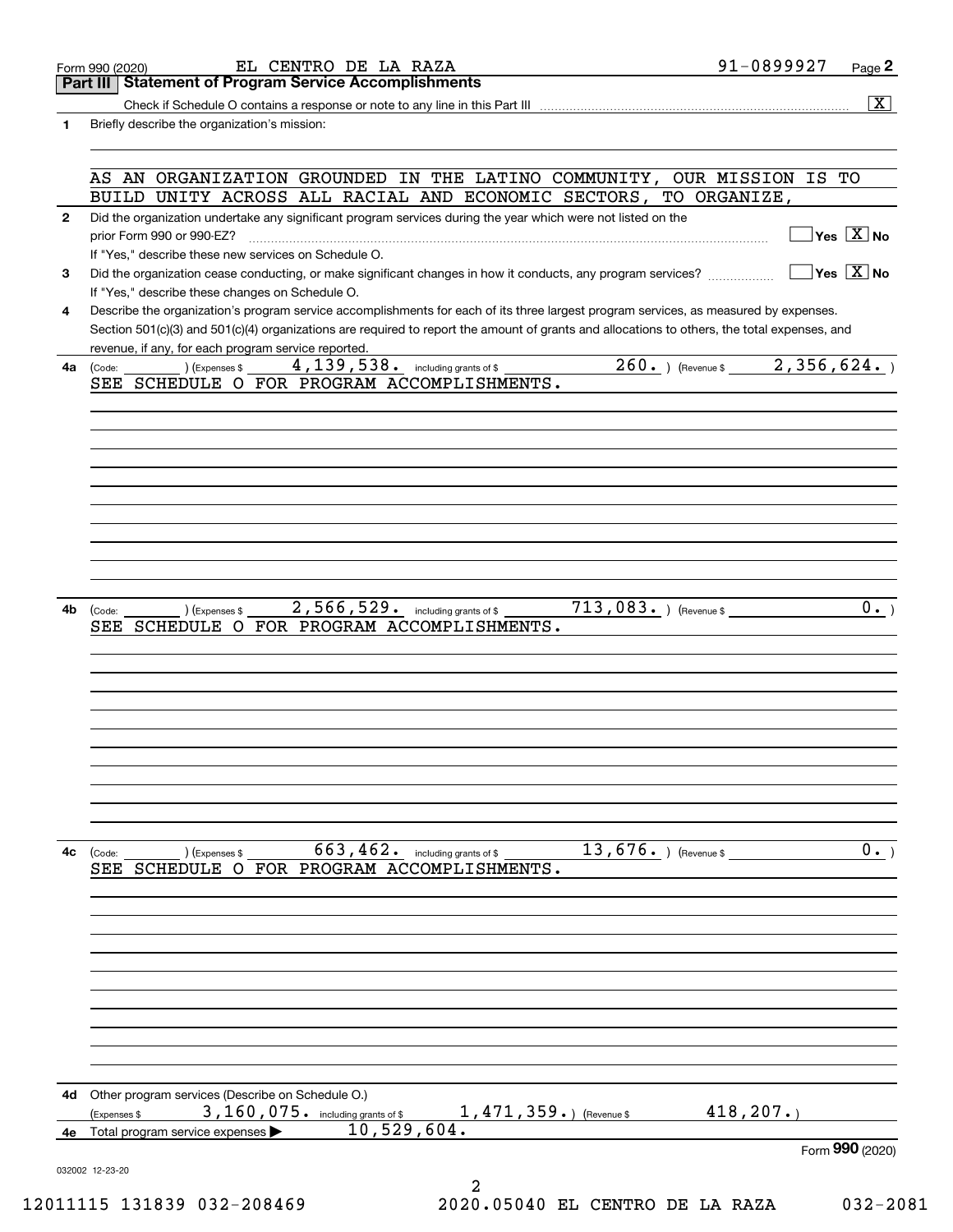|  | Form 990 (2020) |  |
|--|-----------------|--|

Form 990 (2020) EL CENTRO DE LA RAZA 91-0899927 <sub>Page</sub> 3<br>**Part IV | Checklist of Required Schedules** 

|     |                                                                                                                                       |                 | Yes | No              |
|-----|---------------------------------------------------------------------------------------------------------------------------------------|-----------------|-----|-----------------|
| 1   | Is the organization described in section $501(c)(3)$ or $4947(a)(1)$ (other than a private foundation)?                               |                 |     |                 |
|     |                                                                                                                                       | 1               | х   |                 |
| 2   |                                                                                                                                       | $\mathbf{2}$    | X   |                 |
| 3   | Did the organization engage in direct or indirect political campaign activities on behalf of or in opposition to candidates for       |                 |     |                 |
|     |                                                                                                                                       | 3               |     | x               |
| 4   | Section 501(c)(3) organizations. Did the organization engage in lobbying activities, or have a section 501(h) election in effect      |                 |     |                 |
|     |                                                                                                                                       | 4               | х   |                 |
| 5   | Is the organization a section 501(c)(4), 501(c)(5), or 501(c)(6) organization that receives membership dues, assessments, or          |                 |     |                 |
|     |                                                                                                                                       | 5               |     | х               |
| 6   | Did the organization maintain any donor advised funds or any similar funds or accounts for which donors have the right to             |                 |     |                 |
|     | provide advice on the distribution or investment of amounts in such funds or accounts? If "Yes," complete Schedule D, Part I          | 6               |     | х               |
| 7   | Did the organization receive or hold a conservation easement, including easements to preserve open space,                             |                 |     |                 |
|     |                                                                                                                                       | $\overline{7}$  |     | х               |
| 8   | Did the organization maintain collections of works of art, historical treasures, or other similar assets? If "Yes," complete          |                 |     |                 |
|     |                                                                                                                                       | 8               | х   |                 |
| 9   | Did the organization report an amount in Part X, line 21, for escrow or custodial account liability, serve as a custodian for         |                 |     |                 |
|     | amounts not listed in Part X; or provide credit counseling, debt management, credit repair, or debt negotiation services?             |                 |     |                 |
|     |                                                                                                                                       | 9               |     | х               |
|     | Did the organization, directly or through a related organization, hold assets in donor-restricted endowments                          |                 |     |                 |
| 10  |                                                                                                                                       | 10              |     | х               |
|     |                                                                                                                                       |                 |     |                 |
| 11  | If the organization's answer to any of the following questions is "Yes," then complete Schedule D, Parts VI, VII, VIII, IX, or X      |                 |     |                 |
|     | as applicable.                                                                                                                        |                 |     |                 |
|     | a Did the organization report an amount for land, buildings, and equipment in Part X, line 10? If "Yes," complete Schedule D,         |                 |     |                 |
|     |                                                                                                                                       | 11a             | Х   |                 |
|     | <b>b</b> Did the organization report an amount for investments - other securities in Part X, line 12, that is 5% or more of its total |                 |     |                 |
|     |                                                                                                                                       | 11 <sub>b</sub> |     | х               |
|     | c Did the organization report an amount for investments - program related in Part X, line 13, that is 5% or more of its total         |                 |     |                 |
|     |                                                                                                                                       | 11c             |     | х               |
|     | d Did the organization report an amount for other assets in Part X, line 15, that is 5% or more of its total assets reported in       |                 |     |                 |
|     |                                                                                                                                       | 11d             | x   |                 |
|     |                                                                                                                                       | 11e             | X   |                 |
|     | f Did the organization's separate or consolidated financial statements for the tax year include a footnote that addresses             |                 |     |                 |
|     | the organization's liability for uncertain tax positions under FIN 48 (ASC 740)? If "Yes," complete Schedule D, Part X                | 11f             | х   |                 |
|     | 12a Did the organization obtain separate, independent audited financial statements for the tax year? If "Yes," complete               |                 |     |                 |
|     |                                                                                                                                       | 12a             |     | х               |
|     | <b>b</b> Was the organization included in consolidated, independent audited financial statements for the tax year?                    |                 |     |                 |
|     | If "Yes," and if the organization answered "No" to line 12a, then completing Schedule D, Parts XI and XII is optional metalliming     | 12 <sub>b</sub> | x   |                 |
| 13  | Is the organization a school described in section $170(b)(1)(A)(ii)?$ If "Yes," complete Schedule E                                   | 13              |     | X               |
| 14a | Did the organization maintain an office, employees, or agents outside of the United States?                                           | 14a             |     | x               |
| b   | Did the organization have aggregate revenues or expenses of more than \$10,000 from grantmaking, fundraising, business,               |                 |     |                 |
|     | investment, and program service activities outside the United States, or aggregate foreign investments valued at \$100,000            |                 |     |                 |
|     |                                                                                                                                       | 14b             |     | X               |
| 15  | Did the organization report on Part IX, column (A), line 3, more than \$5,000 of grants or other assistance to or for any             |                 |     |                 |
|     |                                                                                                                                       | 15              |     | X               |
| 16  | Did the organization report on Part IX, column (A), line 3, more than \$5,000 of aggregate grants or other assistance to              |                 |     |                 |
|     |                                                                                                                                       | 16              |     | X               |
| 17  | Did the organization report a total of more than \$15,000 of expenses for professional fundraising services on Part IX,               |                 |     |                 |
|     |                                                                                                                                       | 17              |     | x               |
| 18  | Did the organization report more than \$15,000 total of fundraising event gross income and contributions on Part VIII, lines          |                 |     |                 |
|     |                                                                                                                                       | 18              | х   |                 |
| 19  | Did the organization report more than \$15,000 of gross income from gaming activities on Part VIII, line 9a? If "Yes."                |                 |     |                 |
|     |                                                                                                                                       | 19              |     | x               |
| 20a |                                                                                                                                       | 20a             |     | х               |
| b   | If "Yes" to line 20a, did the organization attach a copy of its audited financial statements to this return?                          | 20 <sub>b</sub> |     |                 |
| 21  | Did the organization report more than \$5,000 of grants or other assistance to any domestic organization or                           |                 |     |                 |
|     |                                                                                                                                       | 21              |     | x               |
|     | 032003 12-23-20                                                                                                                       |                 |     | Form 990 (2020) |

3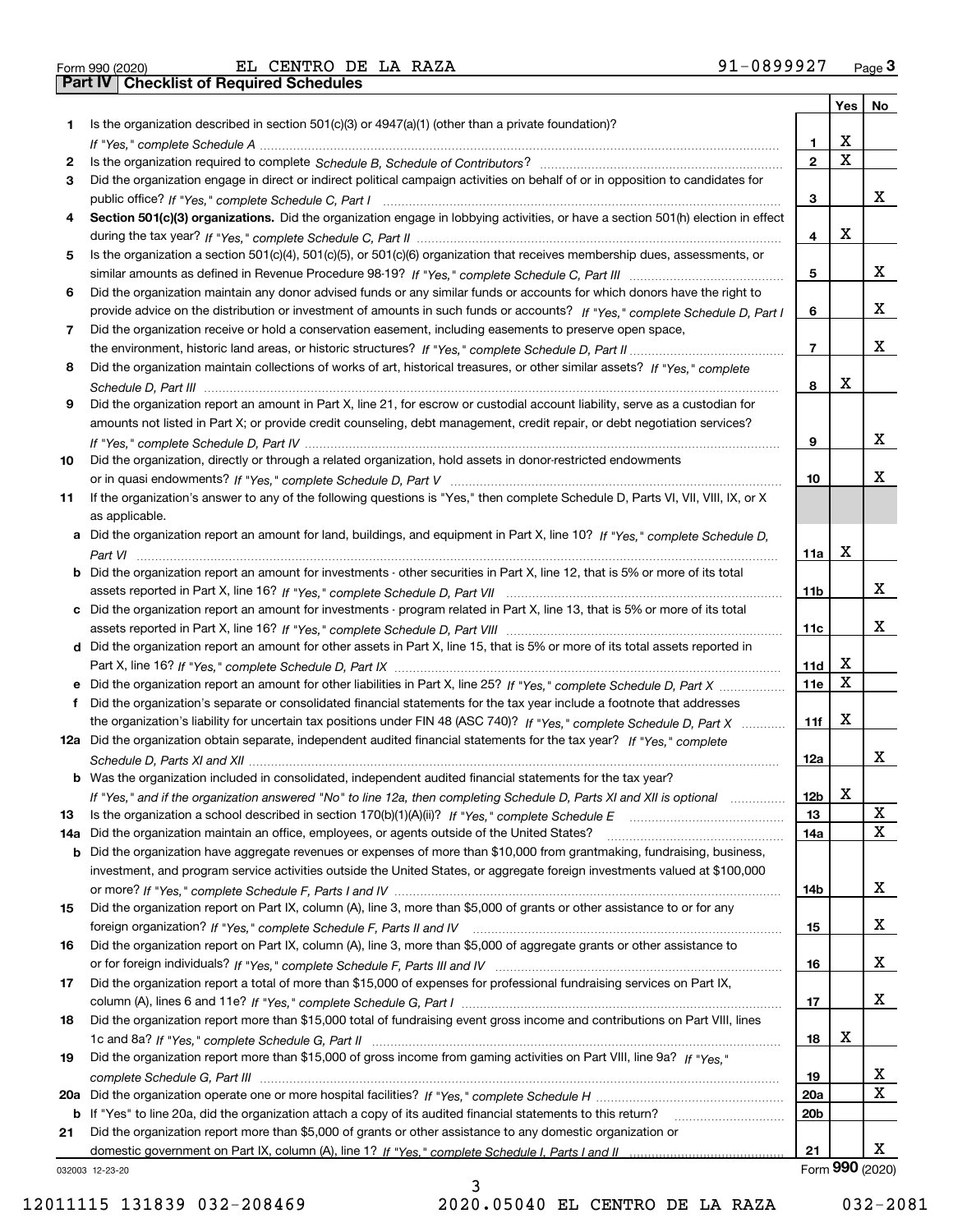|  | Form 990 (2020) |
|--|-----------------|

Form 990 (2020) EL CENTRO DE LA RAZA 91-0899927 <sub>Page</sub> 4<br>**Part IV | Checklist of Required Schedules** <sub>(continued)</sub>

*(continued)*

|               |                                                                                                                              |            | Yes | No.              |
|---------------|------------------------------------------------------------------------------------------------------------------------------|------------|-----|------------------|
| 22            | Did the organization report more than \$5,000 of grants or other assistance to or for domestic individuals on                |            |     |                  |
|               |                                                                                                                              | 22         | X   |                  |
| 23            | Did the organization answer "Yes" to Part VII, Section A, line 3, 4, or 5 about compensation of the organization's current   |            |     |                  |
|               | and former officers, directors, trustees, key employees, and highest compensated employees? If "Yes," complete               |            |     |                  |
|               |                                                                                                                              | 23         |     | х                |
|               | 24a Did the organization have a tax-exempt bond issue with an outstanding principal amount of more than \$100,000 as of the  |            |     |                  |
|               | last day of the year, that was issued after December 31, 2002? If "Yes," answer lines 24b through 24d and complete           |            |     |                  |
|               |                                                                                                                              | 24a        |     | х                |
|               | b Did the organization invest any proceeds of tax-exempt bonds beyond a temporary period exception?                          | 24b        |     |                  |
|               | c Did the organization maintain an escrow account other than a refunding escrow at any time during the year to defease       |            |     |                  |
|               | any tax-exempt bonds?                                                                                                        | 24c        |     |                  |
|               |                                                                                                                              | 24d        |     |                  |
|               | 25a Section 501(c)(3), 501(c)(4), and 501(c)(29) organizations. Did the organization engage in an excess benefit             |            |     |                  |
|               |                                                                                                                              | 25a        |     | x                |
|               | b Is the organization aware that it engaged in an excess benefit transaction with a disqualified person in a prior year, and |            |     |                  |
|               | that the transaction has not been reported on any of the organization's prior Forms 990 or 990-EZ? If "Yes." complete        |            |     |                  |
|               | Schedule L. Part I                                                                                                           | 25b        |     | х                |
| 26            | Did the organization report any amount on Part X, line 5 or 22, for receivables from or payables to any current              |            |     |                  |
|               | or former officer, director, trustee, key employee, creator or founder, substantial contributor, or 35%                      |            |     |                  |
|               |                                                                                                                              | 26         |     | х                |
| 27            | Did the organization provide a grant or other assistance to any current or former officer, director, trustee, key employee,  |            |     |                  |
|               | creator or founder, substantial contributor or employee thereof, a grant selection committee member, or to a 35% controlled  |            |     |                  |
|               | entity (including an employee thereof) or family member of any of these persons? If "Yes," complete Schedule L, Part III     | 27         |     | х                |
| 28            | Was the organization a party to a business transaction with one of the following parties (see Schedule L, Part IV            |            |     |                  |
|               | instructions, for applicable filing thresholds, conditions, and exceptions):                                                 |            |     |                  |
|               | a A current or former officer, director, trustee, key employee, creator or founder, or substantial contributor? If           |            |     |                  |
|               |                                                                                                                              | 28a        |     | х                |
|               |                                                                                                                              | 28b        |     | X                |
|               |                                                                                                                              |            |     |                  |
|               | c A 35% controlled entity of one or more individuals and/or organizations described in lines 28a or 28b? If                  |            |     | x                |
|               |                                                                                                                              | 28c        | х   |                  |
| 29            |                                                                                                                              | 29         |     |                  |
| 30            | Did the organization receive contributions of art, historical treasures, or other similar assets, or qualified conservation  |            |     |                  |
|               |                                                                                                                              | 30         |     | х<br>$\mathbf x$ |
| 31            | Did the organization liquidate, terminate, or dissolve and cease operations? If "Yes," complete Schedule N, Part I           | 31         |     |                  |
| 32            | Did the organization sell, exchange, dispose of, or transfer more than 25% of its net assets? If "Yes," complete             |            |     |                  |
|               |                                                                                                                              | 32         |     | х                |
| 33            | Did the organization own 100% of an entity disregarded as separate from the organization under Regulations                   |            |     |                  |
|               |                                                                                                                              | 33         | х   |                  |
| 34            | Was the organization related to any tax-exempt or taxable entity? If "Yes," complete Schedule R, Part II, III, or IV, and    |            |     |                  |
|               |                                                                                                                              | 34         | х   |                  |
|               | 35a Did the organization have a controlled entity within the meaning of section 512(b)(13)?                                  | <b>35a</b> | X   |                  |
|               | b If "Yes" to line 35a, did the organization receive any payment from or engage in any transaction with a controlled entity  |            |     |                  |
|               |                                                                                                                              | 35b        |     | х                |
| 36            | Section 501(c)(3) organizations. Did the organization make any transfers to an exempt non-charitable related organization?   |            |     |                  |
|               |                                                                                                                              | 36         |     | х                |
| 37            | Did the organization conduct more than 5% of its activities through an entity that is not a related organization             |            |     |                  |
|               | and that is treated as a partnership for federal income tax purposes? If "Yes," complete Schedule R, Part VI                 | 37         |     | х                |
| 38            | Did the organization complete Schedule O and provide explanations in Schedule O for Part VI, lines 11b and 19?               |            |     |                  |
|               | Note: All Form 990 filers are required to complete Schedule O                                                                | 38         | х   |                  |
| <b>Part V</b> | <b>Statements Regarding Other IRS Filings and Tax Compliance</b>                                                             |            |     |                  |
|               | Check if Schedule O contains a response or note to any line in this Part V                                                   |            |     |                  |
|               |                                                                                                                              |            | Yes | No               |
|               | 79<br><b>1a</b> Enter the number reported in Box 3 of Form 1096. Enter -0- if not applicable <i>manumumumum</i><br>1a        |            |     |                  |
|               | 0<br>1 <sub>b</sub><br><b>b</b> Enter the number of Forms W-2G included in line 1a. Enter -0- if not applicable              |            |     |                  |
|               | c Did the organization comply with backup withholding rules for reportable payments to vendors and reportable gaming         |            |     |                  |
|               | (gambling) winnings to prize winners?                                                                                        | 1c         | х   |                  |
|               | 032004 12-23-20                                                                                                              |            |     | Form 990 (2020)  |
|               | 4                                                                                                                            |            |     |                  |

 <sup>12011115 131839 032-208469 2020.05040</sup> EL CENTRO DE LA RAZA 032-2081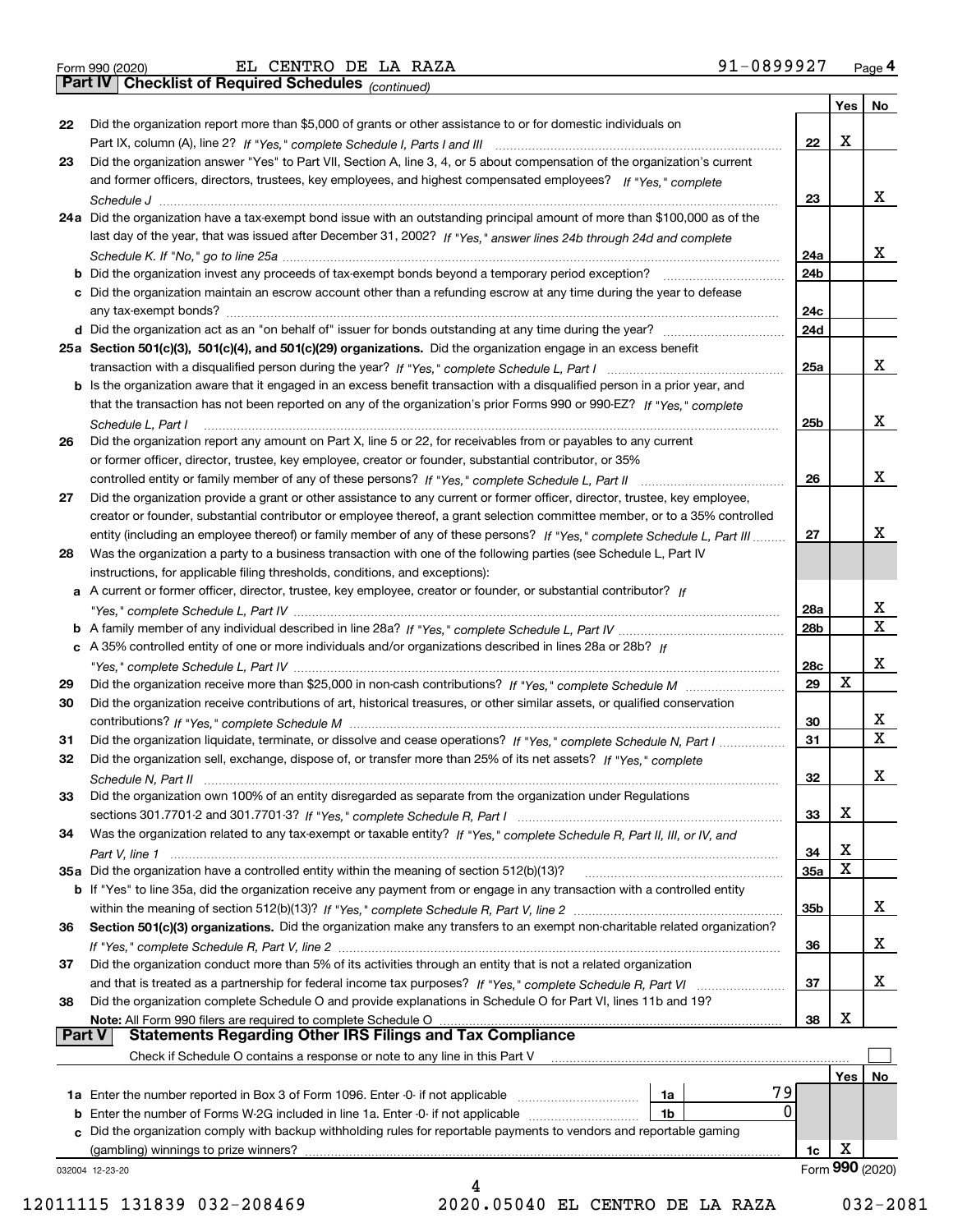|               | 91-0899927<br>EL CENTRO DE LA RAZA<br>Form 990 (2020)                                                                                                                                       |                |                   | $Page$ <sup>5</sup> |
|---------------|---------------------------------------------------------------------------------------------------------------------------------------------------------------------------------------------|----------------|-------------------|---------------------|
| <b>Part V</b> | Statements Regarding Other IRS Filings and Tax Compliance (continued)                                                                                                                       |                |                   |                     |
|               |                                                                                                                                                                                             |                |                   | Yes   No            |
|               | 2a Enter the number of employees reported on Form W-3, Transmittal of Wage and Tax Statements,                                                                                              |                |                   |                     |
|               | 193<br>filed for the calendar year ending with or within the year covered by this return [111] [11] filed for the calendar year ending with or within the year covered by this return<br>2a |                |                   |                     |
|               |                                                                                                                                                                                             | 2 <sub>b</sub> | х                 |                     |
|               |                                                                                                                                                                                             |                |                   |                     |
|               | 3a Did the organization have unrelated business gross income of \$1,000 or more during the year?                                                                                            | 3a             | х                 |                     |
|               |                                                                                                                                                                                             | 3 <sub>b</sub> | X                 |                     |
|               | 4a At any time during the calendar year, did the organization have an interest in, or a signature or other authority over, a                                                                |                |                   |                     |
|               |                                                                                                                                                                                             | 4a             |                   | x                   |
|               | <b>b</b> If "Yes," enter the name of the foreign country $\blacktriangleright$                                                                                                              |                |                   |                     |
|               | See instructions for filing requirements for FinCEN Form 114, Report of Foreign Bank and Financial Accounts (FBAR).                                                                         |                |                   |                     |
|               | 5a Was the organization a party to a prohibited tax shelter transaction at any time during the tax year?                                                                                    | 5a             |                   | х                   |
|               |                                                                                                                                                                                             | 5 <sub>b</sub> |                   | x                   |
|               |                                                                                                                                                                                             | 5 <sub>c</sub> |                   |                     |
|               | 6a Does the organization have annual gross receipts that are normally greater than \$100,000, and did the organization solicit                                                              |                |                   |                     |
|               | any contributions that were not tax deductible as charitable contributions?                                                                                                                 | 6a             |                   | x                   |
|               | <b>b</b> If "Yes," did the organization include with every solicitation an express statement that such contributions or gifts                                                               |                |                   |                     |
|               | were not tax deductible?                                                                                                                                                                    | 6b             |                   |                     |
| 7             | Organizations that may receive deductible contributions under section 170(c).                                                                                                               |                |                   |                     |
| а             | Did the organization receive a payment in excess of \$75 made partly as a contribution and partly for goods and services provided to the payor?                                             | 7a             | х                 |                     |
|               | <b>b</b> If "Yes," did the organization notify the donor of the value of the goods or services provided?                                                                                    | 7b             | X                 |                     |
|               | c Did the organization sell, exchange, or otherwise dispose of tangible personal property for which it was required                                                                         |                |                   |                     |
|               | to file Form 8282?                                                                                                                                                                          | 7c             |                   | х                   |
|               | 7d                                                                                                                                                                                          |                |                   |                     |
|               | e Did the organization receive any funds, directly or indirectly, to pay premiums on a personal benefit contract?                                                                           | 7e             |                   | х                   |
| Ť             | Did the organization, during the year, pay premiums, directly or indirectly, on a personal benefit contract?                                                                                | 7f             |                   | х                   |
| g             | If the organization received a contribution of qualified intellectual property, did the organization file Form 8899 as required?                                                            | 7g             |                   |                     |
|               | h If the organization received a contribution of cars, boats, airplanes, or other vehicles, did the organization file a Form 1098-C?                                                        | 7h             |                   |                     |
| 8             | Sponsoring organizations maintaining donor advised funds. Did a donor advised fund maintained by the                                                                                        |                |                   |                     |
|               | sponsoring organization have excess business holdings at any time during the year?                                                                                                          | 8              |                   |                     |
| 9             | Sponsoring organizations maintaining donor advised funds.                                                                                                                                   |                |                   |                     |
| а             | Did the sponsoring organization make any taxable distributions under section 4966?                                                                                                          | 9а             |                   |                     |
|               | <b>b</b> Did the sponsoring organization make a distribution to a donor, donor advisor, or related person?                                                                                  | 9b             |                   |                     |
| 10            | Section 501(c)(7) organizations. Enter:                                                                                                                                                     |                |                   |                     |
|               | 10a                                                                                                                                                                                         |                |                   |                     |
|               | <b>b</b> Gross receipts, included on Form 990, Part VIII, line 12, for public use of club facilities <i>mummmm</i><br>10b                                                                   |                |                   |                     |
| 11            | Section 501(c)(12) organizations. Enter:                                                                                                                                                    |                |                   |                     |
|               | 11a                                                                                                                                                                                         |                |                   |                     |
|               | <b>b</b> Gross income from other sources (Do not net amounts due or paid to other sources against                                                                                           |                |                   |                     |
|               | amounts due or received from them.)<br>11b                                                                                                                                                  |                |                   |                     |
|               | 12a Section 4947(a)(1) non-exempt charitable trusts. Is the organization filing Form 990 in lieu of Form 1041?                                                                              | 12a            |                   |                     |
|               | <b>b</b> If "Yes," enter the amount of tax-exempt interest received or accrued during the year<br>12b                                                                                       |                |                   |                     |
| 13            | Section 501(c)(29) qualified nonprofit health insurance issuers.                                                                                                                            |                |                   |                     |
|               | a Is the organization licensed to issue qualified health plans in more than one state?                                                                                                      | 13а            |                   |                     |
|               | Note: See the instructions for additional information the organization must report on Schedule O.                                                                                           |                |                   |                     |
|               | <b>b</b> Enter the amount of reserves the organization is required to maintain by the states in which the                                                                                   |                |                   |                     |
|               | 13 <sub>b</sub>                                                                                                                                                                             |                |                   |                     |
|               | 13с                                                                                                                                                                                         |                |                   |                     |
| 14a           | Did the organization receive any payments for indoor tanning services during the tax year?                                                                                                  | 14a            |                   | x                   |
|               |                                                                                                                                                                                             | 14b            |                   |                     |
| 15            | Is the organization subject to the section 4960 tax on payment(s) of more than \$1,000,000 in remuneration or                                                                               |                |                   |                     |
|               |                                                                                                                                                                                             | 15             |                   | х                   |
|               | If "Yes," see instructions and file Form 4720, Schedule N.                                                                                                                                  |                |                   |                     |
| 16            | Is the organization an educational institution subject to the section 4968 excise tax on net investment income?<br>.                                                                        | 16             |                   | х                   |
|               | If "Yes," complete Form 4720, Schedule O.                                                                                                                                                   |                |                   |                     |
|               |                                                                                                                                                                                             |                | $Earm$ 990 (2020) |                     |

5

Form (2020) **990**

032005 12-23-20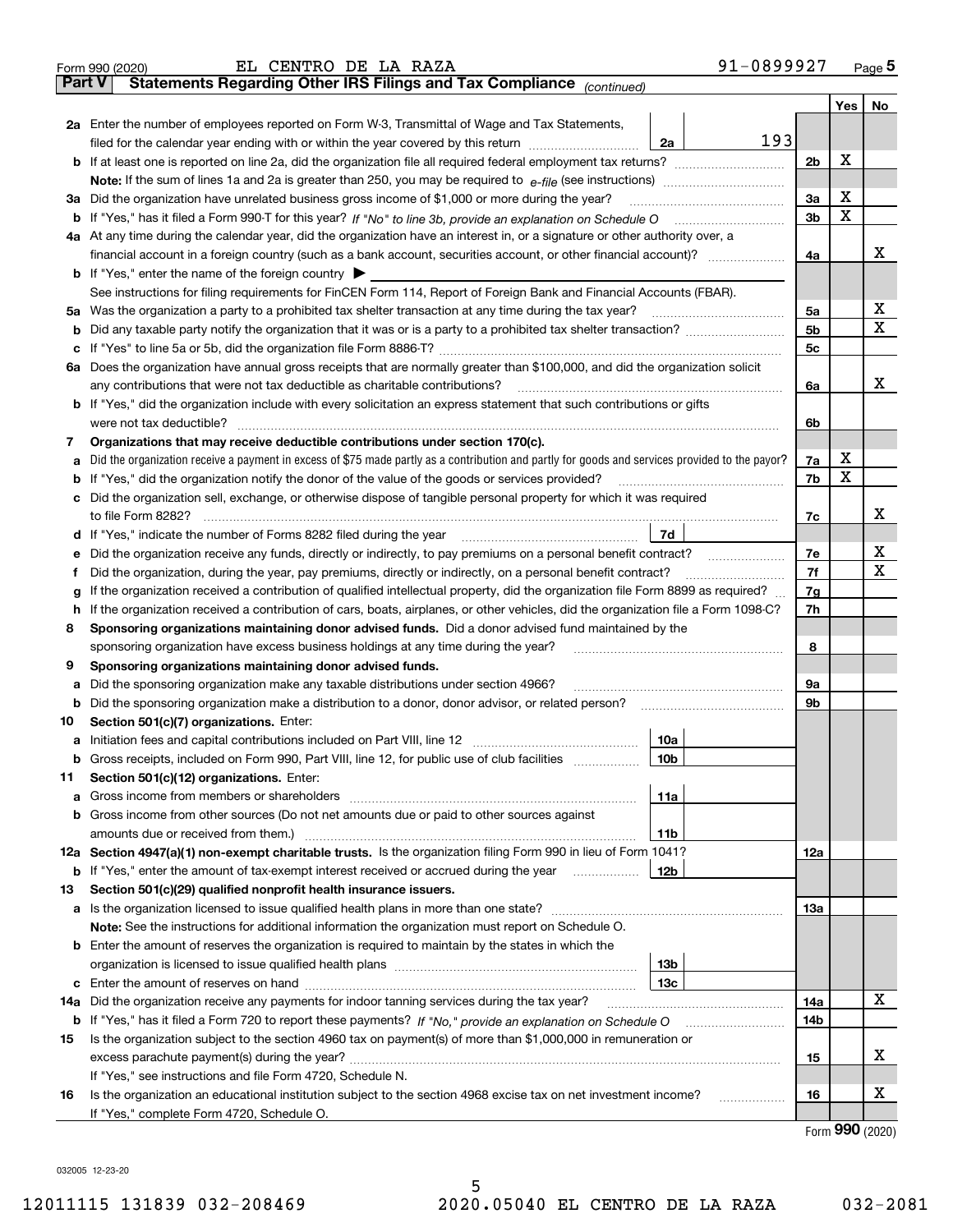|  | Form 990 (2020) |
|--|-----------------|
|  |                 |

| Form 990 (2020) | EL CENTRO DE LA RAZA                                                                                                          | 91-0899927 | $P$ age $6$             |
|-----------------|-------------------------------------------------------------------------------------------------------------------------------|------------|-------------------------|
|                 | Part VI   Governance, Management, and Disclosure For each "Yes" response to lines 2 through 7b below, and for a "No" response |            |                         |
|                 | to line 8a, 8b, or 10b below, describe the circumstances, processes, or changes on Schedule O. See instructions.              |            |                         |
|                 | Check if Schedule O contains a response or note to any line in this Part VI                                                   |            | $\overline{\mathbf{X}}$ |

|    |                                                                                                                                                                                                                               |                               |                 | Yes             | No                      |
|----|-------------------------------------------------------------------------------------------------------------------------------------------------------------------------------------------------------------------------------|-------------------------------|-----------------|-----------------|-------------------------|
|    | 1a Enter the number of voting members of the governing body at the end of the tax year                                                                                                                                        | 1a                            | 15              |                 |                         |
|    | If there are material differences in voting rights among members of the governing body, or if the governing                                                                                                                   |                               |                 |                 |                         |
|    | body delegated broad authority to an executive committee or similar committee, explain on Schedule O.                                                                                                                         |                               |                 |                 |                         |
|    |                                                                                                                                                                                                                               | 1b                            | 15              |                 |                         |
| 2  | Did any officer, director, trustee, or key employee have a family relationship or a business relationship with any other                                                                                                      |                               |                 |                 |                         |
|    | officer, director, trustee, or key employee?                                                                                                                                                                                  |                               | $\mathbf{2}$    |                 | X                       |
| 3  | Did the organization delegate control over management duties customarily performed by or under the direct supervision                                                                                                         |                               |                 |                 |                         |
|    |                                                                                                                                                                                                                               |                               | 3               |                 | X                       |
| 4  | Did the organization make any significant changes to its governing documents since the prior Form 990 was filed?                                                                                                              |                               | 4               |                 | $\overline{\textbf{x}}$ |
| 5  |                                                                                                                                                                                                                               |                               | 5               |                 | $\overline{\textbf{X}}$ |
| 6  | Did the organization have members or stockholders?                                                                                                                                                                            |                               | 6               |                 | $\mathbf{x}$            |
|    | 7a Did the organization have members, stockholders, or other persons who had the power to elect or appoint one or                                                                                                             |                               |                 |                 |                         |
|    |                                                                                                                                                                                                                               |                               | 7a              | Х               |                         |
|    | <b>b</b> Are any governance decisions of the organization reserved to (or subject to approval by) members, stockholders, or                                                                                                   |                               |                 |                 |                         |
|    | persons other than the governing body?                                                                                                                                                                                        |                               | 7b              |                 | х                       |
| 8  | Did the organization contemporaneously document the meetings held or written actions undertaken during the year by the following:                                                                                             |                               |                 |                 |                         |
| a  |                                                                                                                                                                                                                               |                               | 8a              | X               |                         |
|    |                                                                                                                                                                                                                               |                               | 8b              | X               |                         |
| 9  | Is there any officer, director, trustee, or key employee listed in Part VII, Section A, who cannot be reached at the                                                                                                          |                               |                 |                 |                         |
|    |                                                                                                                                                                                                                               |                               | 9               |                 | х                       |
|    | Section B. Policies (This Section B requests information about policies not required by the Internal Revenue Code.)                                                                                                           |                               |                 |                 |                         |
|    |                                                                                                                                                                                                                               |                               |                 | Yes∣            | No                      |
|    |                                                                                                                                                                                                                               |                               | 10a             |                 | X                       |
|    | <b>b</b> If "Yes," did the organization have written policies and procedures governing the activities of such chapters, affiliates,                                                                                           |                               |                 |                 |                         |
|    |                                                                                                                                                                                                                               |                               | 10 <sub>b</sub> |                 |                         |
|    | 11a Has the organization provided a complete copy of this Form 990 to all members of its governing body before filing the form?                                                                                               |                               | 11a             | X               |                         |
|    | <b>b</b> Describe in Schedule O the process, if any, used by the organization to review this Form 990.                                                                                                                        |                               |                 |                 |                         |
|    |                                                                                                                                                                                                                               |                               | 12a             | X               |                         |
| b  |                                                                                                                                                                                                                               |                               | 12b             | $\mathbf X$     |                         |
|    | c Did the organization regularly and consistently monitor and enforce compliance with the policy? If "Yes," describe                                                                                                          |                               |                 |                 |                         |
|    |                                                                                                                                                                                                                               |                               | 12c             | х               |                         |
| 13 |                                                                                                                                                                                                                               |                               | 13              | X               |                         |
| 14 | Did the organization have a written document retention and destruction policy? manufactured and the organization have a written document retention and destruction policy?                                                    |                               | 14              | X               |                         |
| 15 | Did the process for determining compensation of the following persons include a review and approval by independent                                                                                                            |                               |                 |                 |                         |
|    | persons, comparability data, and contemporaneous substantiation of the deliberation and decision?                                                                                                                             |                               |                 |                 |                         |
|    | The organization's CEO, Executive Director, or top management official [111] [11] manument content of the organization's CEO, Executive Director, or top management official [11] manument content of the organization of the |                               | 15a             | X               |                         |
|    | <b>b</b> Other officers or key employees of the organization                                                                                                                                                                  |                               | 15b             | X               |                         |
|    | If "Yes" to line 15a or 15b, describe the process in Schedule O (see instructions).                                                                                                                                           |                               |                 |                 |                         |
|    | 16a Did the organization invest in, contribute assets to, or participate in a joint venture or similar arrangement with a                                                                                                     |                               |                 |                 |                         |
|    | taxable entity during the year?                                                                                                                                                                                               |                               | 16a             |                 | х                       |
|    | <b>b</b> If "Yes," did the organization follow a written policy or procedure requiring the organization to evaluate its participation                                                                                         |                               |                 |                 |                         |
|    | in joint venture arrangements under applicable federal tax law, and take steps to safequard the organization's                                                                                                                |                               |                 |                 |                         |
|    | exempt status with respect to such arrangements?                                                                                                                                                                              |                               | 16b             |                 |                         |
|    | <b>Section C. Disclosure</b>                                                                                                                                                                                                  |                               |                 |                 |                         |
| 17 | List the states with which a copy of this Form 990 is required to be filed $\blacktriangleright\text{WA}$                                                                                                                     |                               |                 |                 |                         |
| 18 | Section 6104 requires an organization to make its Forms 1023 (1024 or 1024-A, if applicable), 990, and 990-T (Section 501(c)(3)s only) available                                                                              |                               |                 |                 |                         |
|    | for public inspection. Indicate how you made these available. Check all that apply.                                                                                                                                           |                               |                 |                 |                         |
|    | $X$ Upon request<br>$ X $ Own website<br>Another's website                                                                                                                                                                    | Other (explain on Schedule O) |                 |                 |                         |
| 19 | Describe on Schedule O whether (and if so, how) the organization made its governing documents, conflict of interest policy, and financial                                                                                     |                               |                 |                 |                         |
|    | statements available to the public during the tax year.                                                                                                                                                                       |                               |                 |                 |                         |
| 20 | State the name, address, and telephone number of the person who possesses the organization's books and records                                                                                                                |                               |                 |                 |                         |
|    | SHARON HU - (206)329-9442                                                                                                                                                                                                     |                               |                 |                 |                         |
|    |                                                                                                                                                                                                                               |                               |                 |                 |                         |
|    | 98144-5104<br>2524 16TH AVENUE SOUTH, SEATTLE, WA                                                                                                                                                                             |                               |                 | Form 990 (2020) |                         |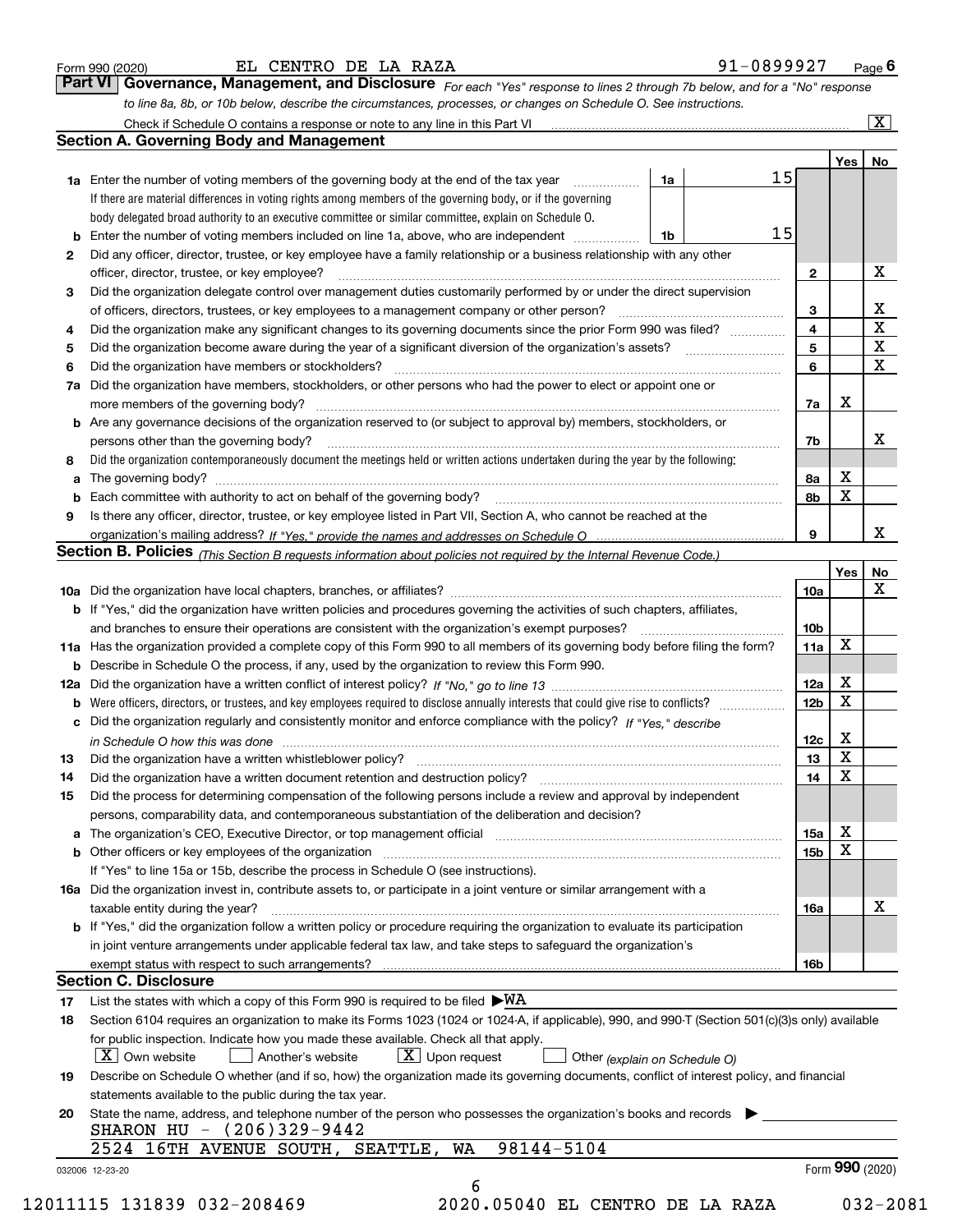|  | Form 990 (2020) |
|--|-----------------|
|  |                 |

 $\mathcal{L}^{\text{max}}$ 

| Form 990 (2020) |                                               | EL CENTRO DE LA RAZA |  | 91-0899927                                                                                 | Page $\prime$ |
|-----------------|-----------------------------------------------|----------------------|--|--------------------------------------------------------------------------------------------|---------------|
|                 |                                               |                      |  | Part VII Compensation of Officers, Directors, Trustees, Key Employees, Highest Compensated |               |
|                 | <b>Employees, and Independent Contractors</b> |                      |  |                                                                                            |               |

Check if Schedule O contains a response or note to any line in this Part VII

**Section A. Officers, Directors, Trustees, Key Employees, and Highest Compensated Employees**

**1a**  Complete this table for all persons required to be listed. Report compensation for the calendar year ending with or within the organization's tax year. **•** List all of the organization's current officers, directors, trustees (whether individuals or organizations), regardless of amount of compensation.

Enter -0- in columns (D), (E), and (F) if no compensation was paid.

 $\bullet$  List all of the organization's  $\,$ current key employees, if any. See instructions for definition of "key employee."

**•** List the organization's five current highest compensated employees (other than an officer, director, trustee, or key employee) who received reportable compensation (Box 5 of Form W-2 and/or Box 7 of Form 1099-MISC) of more than \$100,000 from the organization and any related organizations.

**•** List all of the organization's former officers, key employees, and highest compensated employees who received more than \$100,000 of reportable compensation from the organization and any related organizations.

**former directors or trustees**  ¥ List all of the organization's that received, in the capacity as a former director or trustee of the organization, more than \$10,000 of reportable compensation from the organization and any related organizations.

See instructions for the order in which to list the persons above.

Check this box if neither the organization nor any related organization compensated any current officer, director, or trustee.  $\mathcal{L}^{\text{max}}$ 

| (A)                                 | (B)                      |                               |                                 |          | (C)          |                                 |        | (D)                | (E)                | (F)                         |
|-------------------------------------|--------------------------|-------------------------------|---------------------------------|----------|--------------|---------------------------------|--------|--------------------|--------------------|-----------------------------|
| Name and title                      | Average                  |                               | (do not check more than one     | Position |              |                                 |        | Reportable         | Reportable         | Estimated                   |
|                                     | hours per                |                               | box, unless person is both an   |          |              |                                 |        | compensation       | compensation       | amount of                   |
|                                     | week                     |                               | officer and a director/trustee) |          |              |                                 |        | from               | from related       | other                       |
|                                     | (list any                |                               |                                 |          |              |                                 |        | the                | organizations      | compensation                |
|                                     | hours for                |                               |                                 |          |              |                                 |        | organization       | (W-2/1099-MISC)    | from the                    |
|                                     | related<br>organizations |                               |                                 |          |              |                                 |        | (W-2/1099-MISC)    |                    | organization<br>and related |
|                                     | below                    |                               |                                 |          |              |                                 |        |                    |                    | organizations               |
|                                     | line)                    | ndividual trustee or director | Institutional trustee           | Officer  | Key employee | Highest compensated<br>employee | Former |                    |                    |                             |
| ESTELA ORTEGA<br>(1)                | 40.00                    |                               |                                 |          |              |                                 |        |                    |                    |                             |
| EXECUTIVE DIRECTOR                  |                          |                               |                                 | X        |              |                                 |        | 122,973.           | $\mathbf 0$ .      | 12,701.                     |
| XUAN HU<br>(2)                      | 40.00                    |                               |                                 |          |              |                                 |        |                    |                    |                             |
| CONTROLLER                          |                          |                               |                                 | X        |              |                                 |        | 91,401.            | $\mathbf 0$ .      | 11,772.                     |
| ROXANA AMARAL<br>(3)                | 2.00                     |                               |                                 |          |              |                                 |        |                    |                    |                             |
| <b>BOARD PRESIDENT</b>              |                          | $\mathbf X$                   |                                 | X        |              |                                 |        | 0.                 | 0.                 | 0.                          |
| EMMA CATAGUE<br>(4)                 | 2.00                     |                               |                                 |          |              |                                 |        |                    |                    |                             |
| VICE PRESIDENT                      |                          | $\mathbf X$                   |                                 | X        |              |                                 |        | 0.                 | 0.                 | 0.                          |
| PABLO MENDOZA<br>(5)                | 2.00                     |                               |                                 |          |              |                                 |        |                    |                    |                             |
| <b>TRESURER</b>                     |                          | $\mathbf X$                   |                                 | X        |              |                                 |        | 0.                 | 0.                 | 0.                          |
| VICTORIA KILL<br>(6)                | 2.00                     |                               |                                 |          |              |                                 |        |                    |                    |                             |
| <b>SECRETARY</b>                    |                          | $\mathbf X$                   |                                 | X        |              |                                 |        | 0.                 | 0.                 | 0.                          |
| NORMA TAYLOR<br>(7)                 | 2.00                     |                               |                                 |          |              |                                 |        |                    |                    |                             |
| PARLIAMENTARIAN                     |                          | $\mathbf X$                   |                                 | X        |              |                                 |        | 0.                 | 0.                 | 0.                          |
| RAMON SOLIZ<br>(8)                  | 1.00                     |                               |                                 |          |              |                                 |        |                    |                    |                             |
| MEMBER AT LARGE                     |                          | $\mathbf X$                   |                                 |          |              |                                 |        | 0.                 | 0.                 | $0_{.}$                     |
| MARTHA JIMENEZ<br>(9)               | 1.00                     |                               |                                 |          |              |                                 |        |                    |                    |                             |
| MEMBER AT LARGE                     |                          | $\mathbf X$                   |                                 |          |              |                                 |        | 0.                 | 0.                 | 0.                          |
| (10) GIL ADAME                      | 1.00                     |                               |                                 |          |              |                                 |        |                    |                    |                             |
| MEMBER AT LARGE                     |                          | $\mathbf X$                   |                                 |          |              |                                 |        | 0.                 | 0.                 | $\mathbf 0$ .               |
| (11) MILVIA PACHECO                 | 1.00                     |                               |                                 |          |              |                                 |        |                    |                    |                             |
| MEMBER AT LARGE                     |                          | $\mathbf X$                   |                                 |          |              |                                 |        | 0.                 | 0.                 | 0.                          |
| (12) JUAN COTTO                     | 1.00                     |                               |                                 |          |              |                                 |        |                    |                    |                             |
| MEMBER AT LARGE                     |                          | $\mathbf X$                   |                                 |          |              |                                 |        | 0.                 | 0.                 | 0.                          |
| (13) ELENA MONTALVO                 | 1.00                     |                               |                                 |          |              |                                 |        |                    |                    |                             |
| MEMBER AT LARGE                     |                          | $\mathbf X$                   |                                 |          |              |                                 |        | 0.                 | 0.                 | $0$ .                       |
| (14) ALEJANDRO NARVAEZ              | 1.00                     |                               |                                 |          |              |                                 |        |                    |                    |                             |
| MEMBER AT LARGE                     |                          | X                             |                                 |          |              |                                 |        | 0.                 | 0.                 | 0.                          |
| (15) CIELO MARTINEZ                 | 1.00                     |                               |                                 |          |              |                                 |        |                    |                    |                             |
| MEMBER AT LARGE                     |                          | X                             |                                 |          |              |                                 |        | $\mathbf 0$ .      | $\boldsymbol{0}$ . | $0_{\cdot}$                 |
| (16) REV. DR. ROBERT L. JEFFREY, SR | 1.00                     |                               |                                 |          |              |                                 |        |                    |                    |                             |
| MEMBER AT LARGE                     |                          | X                             |                                 |          |              |                                 |        | $\boldsymbol{0}$ . | $\boldsymbol{0}$ . | $0_{.}$                     |
| (17) MAYRO JUAN OROZCO              | 1.00                     |                               |                                 |          |              |                                 |        |                    |                    |                             |
| MEMBER AT LARGE                     |                          | $\mathbf X$                   |                                 |          |              |                                 |        | $\mathbf 0$ .      | $\boldsymbol{0}$ . | $0$ .                       |
| 032007 12-23-20                     |                          |                               |                                 |          |              |                                 |        |                    |                    | Form 990 (2020)             |

7

032007 12-23-20

12011115 131839 032-208469 2020.05040 EL CENTRO DE LA RAZA 032-2081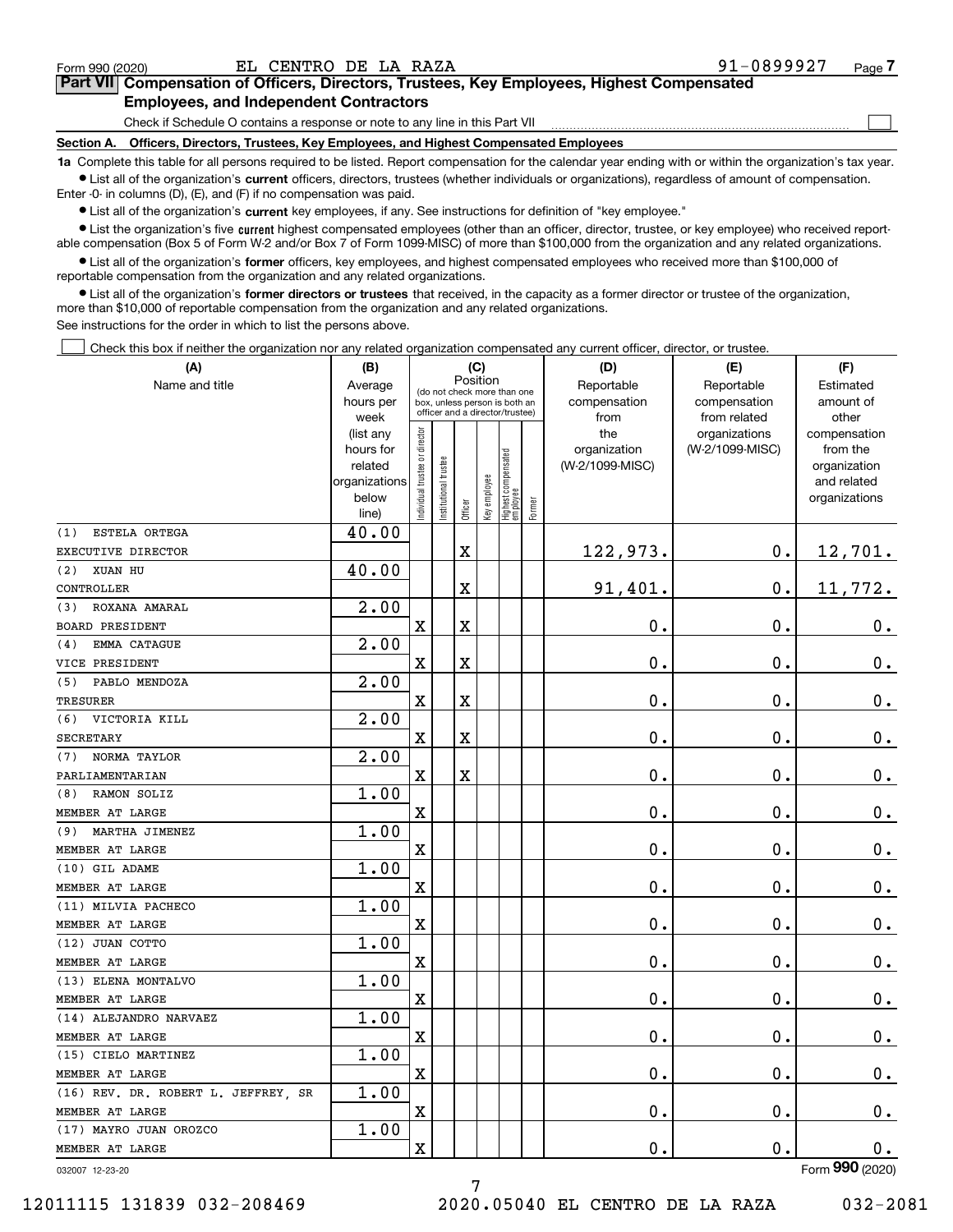|                 | EL CENTRO DE LA RAZA<br>Form 990 (2020)                                                                                                                                                                                                                                          |               |                                |                                                              |         |              |                                  |        |                         | 91-0899927      |                  |                 |               | Page 8 |
|-----------------|----------------------------------------------------------------------------------------------------------------------------------------------------------------------------------------------------------------------------------------------------------------------------------|---------------|--------------------------------|--------------------------------------------------------------|---------|--------------|----------------------------------|--------|-------------------------|-----------------|------------------|-----------------|---------------|--------|
| <b>Part VII</b> | Section A. Officers, Directors, Trustees, Key Employees, and Highest Compensated Employees (continued)                                                                                                                                                                           |               |                                |                                                              |         |              |                                  |        |                         |                 |                  |                 |               |        |
|                 | (A)                                                                                                                                                                                                                                                                              | (B)           |                                |                                                              | (C)     |              |                                  |        | (D)                     | (E)             |                  |                 | (F)           |        |
|                 | Name and title                                                                                                                                                                                                                                                                   | Average       |                                |                                                              |         | Position     |                                  |        | Reportable              | Reportable      |                  |                 | Estimated     |        |
|                 |                                                                                                                                                                                                                                                                                  | hours per     |                                | (do not check more than one<br>box, unless person is both an |         |              |                                  |        | compensation            | compensation    |                  |                 | amount of     |        |
|                 |                                                                                                                                                                                                                                                                                  | week          |                                | officer and a director/trustee)                              |         |              |                                  |        | from                    | from related    |                  |                 | other         |        |
|                 |                                                                                                                                                                                                                                                                                  | (list any     |                                |                                                              |         |              |                                  |        | the                     | organizations   |                  |                 | compensation  |        |
|                 |                                                                                                                                                                                                                                                                                  | hours for     | Individual trustee or director |                                                              |         |              |                                  |        | organization            | (W-2/1099-MISC) |                  |                 | from the      |        |
|                 |                                                                                                                                                                                                                                                                                  | related       |                                | Institutional trustee                                        |         |              |                                  |        | (W-2/1099-MISC)         |                 |                  |                 | organization  |        |
|                 |                                                                                                                                                                                                                                                                                  | organizations |                                |                                                              |         |              |                                  |        |                         |                 |                  |                 | and related   |        |
|                 |                                                                                                                                                                                                                                                                                  | below         |                                |                                                              |         | Key employee |                                  |        |                         |                 |                  |                 | organizations |        |
|                 |                                                                                                                                                                                                                                                                                  | line)         |                                |                                                              | Officer |              | Highest compensated<br> employee | Former |                         |                 |                  |                 |               |        |
|                 |                                                                                                                                                                                                                                                                                  |               |                                |                                                              |         |              |                                  |        |                         |                 |                  |                 |               |        |
|                 |                                                                                                                                                                                                                                                                                  |               |                                |                                                              |         |              |                                  |        |                         |                 |                  |                 |               |        |
|                 |                                                                                                                                                                                                                                                                                  |               |                                |                                                              |         |              |                                  |        |                         |                 |                  |                 |               |        |
|                 |                                                                                                                                                                                                                                                                                  |               |                                |                                                              |         |              |                                  |        |                         |                 |                  |                 |               |        |
|                 |                                                                                                                                                                                                                                                                                  |               |                                |                                                              |         |              |                                  |        |                         |                 |                  |                 |               |        |
|                 |                                                                                                                                                                                                                                                                                  |               |                                |                                                              |         |              |                                  |        |                         |                 |                  |                 |               |        |
|                 |                                                                                                                                                                                                                                                                                  |               |                                |                                                              |         |              |                                  |        |                         |                 |                  |                 |               |        |
|                 |                                                                                                                                                                                                                                                                                  |               |                                |                                                              |         |              |                                  |        |                         |                 |                  |                 |               |        |
|                 |                                                                                                                                                                                                                                                                                  |               |                                |                                                              |         |              |                                  |        |                         |                 |                  |                 |               |        |
|                 |                                                                                                                                                                                                                                                                                  |               |                                |                                                              |         |              |                                  |        |                         |                 |                  |                 |               |        |
|                 |                                                                                                                                                                                                                                                                                  |               |                                |                                                              |         |              |                                  |        |                         |                 |                  |                 |               |        |
|                 |                                                                                                                                                                                                                                                                                  |               |                                |                                                              |         |              |                                  |        |                         |                 |                  |                 |               |        |
|                 |                                                                                                                                                                                                                                                                                  |               |                                |                                                              |         |              |                                  |        |                         |                 |                  |                 |               |        |
|                 |                                                                                                                                                                                                                                                                                  |               |                                |                                                              |         |              |                                  |        |                         |                 |                  |                 |               |        |
|                 |                                                                                                                                                                                                                                                                                  |               |                                |                                                              |         |              |                                  |        |                         |                 |                  |                 |               |        |
|                 |                                                                                                                                                                                                                                                                                  |               |                                |                                                              |         |              |                                  |        |                         |                 |                  |                 |               |        |
|                 |                                                                                                                                                                                                                                                                                  |               |                                |                                                              |         |              |                                  |        |                         |                 |                  |                 |               |        |
|                 |                                                                                                                                                                                                                                                                                  |               |                                |                                                              |         |              |                                  |        |                         |                 |                  |                 |               |        |
|                 |                                                                                                                                                                                                                                                                                  |               |                                |                                                              |         |              |                                  |        |                         |                 |                  |                 |               |        |
|                 |                                                                                                                                                                                                                                                                                  |               |                                |                                                              |         |              |                                  |        | 214,374.                |                 | $0$ .            |                 | 24, 473.      |        |
|                 | c Total from continuation sheets to Part VII, Section A manufactured by                                                                                                                                                                                                          |               |                                |                                                              |         |              |                                  |        | 0.                      |                 | $\overline{0}$ . |                 |               | 0.     |
|                 |                                                                                                                                                                                                                                                                                  |               |                                |                                                              |         |              |                                  |        | 214, 374.               |                 | 0.               |                 | 24, 473.      |        |
| $\mathbf{2}$    | Total number of individuals (including but not limited to those listed above) who received more than \$100,000 of reportable                                                                                                                                                     |               |                                |                                                              |         |              |                                  |        |                         |                 |                  |                 |               |        |
|                 | compensation from the organization $\blacktriangleright$                                                                                                                                                                                                                         |               |                                |                                                              |         |              |                                  |        |                         |                 |                  |                 |               | 1      |
|                 |                                                                                                                                                                                                                                                                                  |               |                                |                                                              |         |              |                                  |        |                         |                 |                  |                 | Yes           | No     |
| 3               | Did the organization list any former officer, director, trustee, key employee, or highest compensated employee on                                                                                                                                                                |               |                                |                                                              |         |              |                                  |        |                         |                 |                  |                 |               |        |
|                 |                                                                                                                                                                                                                                                                                  |               |                                |                                                              |         |              |                                  |        |                         |                 |                  | 3               |               | X      |
|                 | line 1a? If "Yes," complete Schedule J for such individual manufactured contained and the line 1a? If "Yes," complete Schedule J for such individual<br>For any individual listed on line 1a, is the sum of reportable compensation and other compensation from the organization |               |                                |                                                              |         |              |                                  |        |                         |                 |                  |                 |               |        |
|                 |                                                                                                                                                                                                                                                                                  |               |                                |                                                              |         |              |                                  |        |                         |                 |                  |                 |               | х      |
|                 |                                                                                                                                                                                                                                                                                  |               |                                |                                                              |         |              |                                  |        |                         |                 |                  | 4               |               |        |
| 5               | Did any person listed on line 1a receive or accrue compensation from any unrelated organization or individual for services                                                                                                                                                       |               |                                |                                                              |         |              |                                  |        |                         |                 |                  |                 |               |        |
|                 |                                                                                                                                                                                                                                                                                  |               |                                |                                                              |         |              |                                  |        |                         |                 |                  | 5               |               | х      |
|                 | <b>Section B. Independent Contractors</b>                                                                                                                                                                                                                                        |               |                                |                                                              |         |              |                                  |        |                         |                 |                  |                 |               |        |
| 1               | Complete this table for your five highest compensated independent contractors that received more than \$100,000 of compensation from                                                                                                                                             |               |                                |                                                              |         |              |                                  |        |                         |                 |                  |                 |               |        |
|                 | the organization. Report compensation for the calendar year ending with or within the organization's tax year.                                                                                                                                                                   |               |                                |                                                              |         |              |                                  |        |                         |                 |                  |                 |               |        |
|                 | (A)                                                                                                                                                                                                                                                                              |               |                                |                                                              |         |              |                                  |        | (B)                     |                 |                  | (C)             |               |        |
|                 | Name and business address                                                                                                                                                                                                                                                        |               |                                | <b>NONE</b>                                                  |         |              |                                  |        | Description of services |                 |                  | Compensation    |               |        |
|                 |                                                                                                                                                                                                                                                                                  |               |                                |                                                              |         |              |                                  |        |                         |                 |                  |                 |               |        |
|                 |                                                                                                                                                                                                                                                                                  |               |                                |                                                              |         |              |                                  |        |                         |                 |                  |                 |               |        |
|                 |                                                                                                                                                                                                                                                                                  |               |                                |                                                              |         |              |                                  |        |                         |                 |                  |                 |               |        |
|                 |                                                                                                                                                                                                                                                                                  |               |                                |                                                              |         |              |                                  |        |                         |                 |                  |                 |               |        |
|                 |                                                                                                                                                                                                                                                                                  |               |                                |                                                              |         |              |                                  |        |                         |                 |                  |                 |               |        |
|                 |                                                                                                                                                                                                                                                                                  |               |                                |                                                              |         |              |                                  |        |                         |                 |                  |                 |               |        |
|                 |                                                                                                                                                                                                                                                                                  |               |                                |                                                              |         |              |                                  |        |                         |                 |                  |                 |               |        |
|                 |                                                                                                                                                                                                                                                                                  |               |                                |                                                              |         |              |                                  |        |                         |                 |                  |                 |               |        |
|                 |                                                                                                                                                                                                                                                                                  |               |                                |                                                              |         |              |                                  |        |                         |                 |                  |                 |               |        |
|                 |                                                                                                                                                                                                                                                                                  |               |                                |                                                              |         |              |                                  |        |                         |                 |                  |                 |               |        |
| 2               | Total number of independent contractors (including but not limited to those listed above) who received more than                                                                                                                                                                 |               |                                |                                                              |         |              |                                  |        |                         |                 |                  |                 |               |        |
|                 | \$100,000 of compensation from the organization                                                                                                                                                                                                                                  |               |                                |                                                              |         | 0            |                                  |        |                         |                 |                  |                 |               |        |
|                 |                                                                                                                                                                                                                                                                                  |               |                                |                                                              |         |              |                                  |        |                         |                 |                  | Form 990 (2020) |               |        |
|                 |                                                                                                                                                                                                                                                                                  |               |                                |                                                              |         |              |                                  |        |                         |                 |                  |                 |               |        |

032008 12-23-20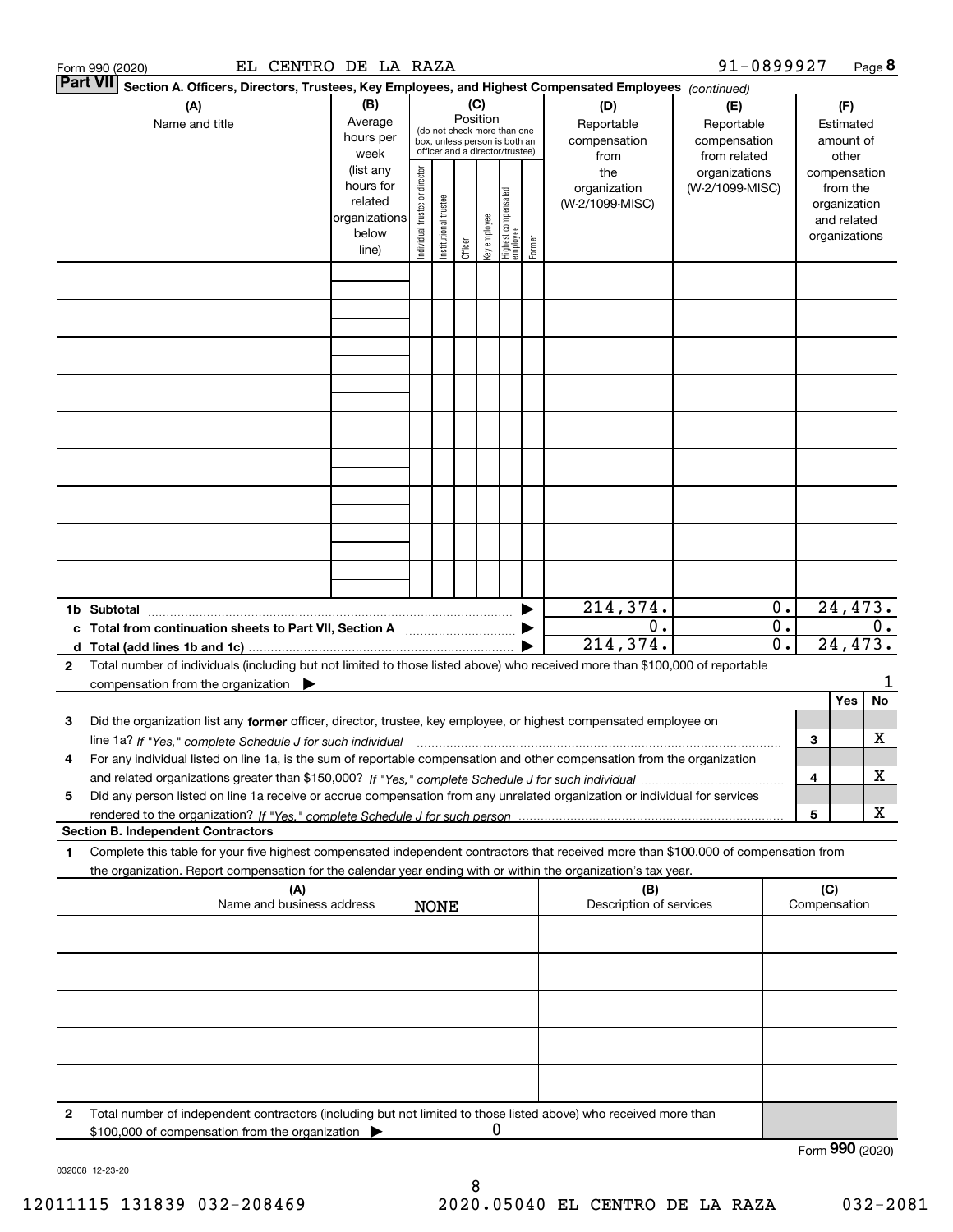|                                                           |                 | Check if Schedule O contains a response or note to any line in this Part VIII             |    |                |                      |                      |               |                                              |                                      |                                                                 |
|-----------------------------------------------------------|-----------------|-------------------------------------------------------------------------------------------|----|----------------|----------------------|----------------------|---------------|----------------------------------------------|--------------------------------------|-----------------------------------------------------------------|
|                                                           |                 |                                                                                           |    |                |                      |                      | Total revenue | (B)<br>Related or exempt<br>function revenue | (C)<br>Unrelated<br>business revenue | (D)<br>Revenue excluded<br>from tax under<br>sections 512 - 514 |
|                                                           |                 | 1 a Federated campaigns                                                                   |    | 1a             |                      | 478,083.             |               |                                              |                                      |                                                                 |
| Contributions, Gifts, Grants<br>and Other Similar Amounts |                 | <b>b</b> Membership dues                                                                  |    | 1 <sub>b</sub> |                      |                      |               |                                              |                                      |                                                                 |
|                                                           |                 | c Fundraising events                                                                      |    | 1c             |                      | 261,766.             |               |                                              |                                      |                                                                 |
|                                                           |                 | d Related organizations                                                                   |    | 1 <sub>d</sub> |                      |                      |               |                                              |                                      |                                                                 |
|                                                           |                 | e Government grants (contributions)                                                       |    | 1e             |                      | 5,713,624.           |               |                                              |                                      |                                                                 |
|                                                           |                 | f All other contributions, gifts, grants, and                                             |    |                |                      |                      |               |                                              |                                      |                                                                 |
|                                                           |                 | similar amounts not included above                                                        |    | 1f             |                      | 4,199,994.           |               |                                              |                                      |                                                                 |
|                                                           |                 | <b>g</b> Noncash contributions included in lines 1a-1f                                    |    | $1g$ \$        |                      | 395,748.             |               |                                              |                                      |                                                                 |
|                                                           |                 |                                                                                           |    |                |                      |                      | 10,653,467.   |                                              |                                      |                                                                 |
|                                                           |                 |                                                                                           |    |                |                      | <b>Business Code</b> |               |                                              |                                      |                                                                 |
|                                                           | 2а              | CHILD CARE TUITION                                                                        |    |                |                      | 611710               | 2,356,624.    | 2,356,624.                                   |                                      |                                                                 |
|                                                           | b               | MANAGEMENT FEES                                                                           |    |                |                      | 531310               | 33,049.       | 33,049.                                      |                                      |                                                                 |
| Program Service<br>Revenue                                | c               |                                                                                           |    |                |                      |                      |               |                                              |                                      |                                                                 |
|                                                           | d               | the control of the control of the control of the control of the control of the control of |    |                |                      |                      |               |                                              |                                      |                                                                 |
|                                                           | е               |                                                                                           |    |                |                      |                      |               |                                              |                                      |                                                                 |
|                                                           |                 | f All other program service revenue                                                       |    |                |                      |                      |               |                                              |                                      |                                                                 |
|                                                           |                 |                                                                                           |    |                |                      |                      | 2,389,673.    |                                              |                                      |                                                                 |
|                                                           | 3               | Investment income (including dividends, interest, and                                     |    |                |                      |                      |               |                                              |                                      |                                                                 |
|                                                           |                 |                                                                                           |    |                |                      |                      | 201,476.      |                                              |                                      | 201, 476.                                                       |
|                                                           | 4               | Income from investment of tax-exempt bond proceeds                                        |    |                |                      |                      |               |                                              |                                      |                                                                 |
|                                                           | 5               |                                                                                           |    |                |                      |                      |               |                                              |                                      |                                                                 |
|                                                           |                 |                                                                                           |    | (i) Real       |                      | (ii) Personal        |               |                                              |                                      |                                                                 |
|                                                           |                 | 6 a Gross rents                                                                           | 6а | 461,703.       |                      | 44,084.              |               |                                              |                                      |                                                                 |
|                                                           |                 | <b>b</b> Less: rental expenses                                                            | 6b | 452,637.       |                      | 0.                   |               |                                              |                                      |                                                                 |
|                                                           |                 | c Rental income or (loss)                                                                 | 6с |                | 9,066.               | 44,084.              |               |                                              |                                      |                                                                 |
|                                                           |                 | d Net rental income or (loss)                                                             |    |                |                      |                      | 53,150.       | 23,578.                                      | 29,572.                              |                                                                 |
|                                                           |                 | 7 a Gross amount from sales of                                                            |    | (i) Securities |                      | (ii) Other           |               |                                              |                                      |                                                                 |
|                                                           |                 | assets other than inventory                                                               | 7a |                |                      |                      |               |                                              |                                      |                                                                 |
|                                                           |                 | <b>b</b> Less: cost or other basis                                                        |    |                |                      |                      |               |                                              |                                      |                                                                 |
|                                                           |                 | and sales expenses                                                                        | 7b |                |                      |                      |               |                                              |                                      |                                                                 |
|                                                           |                 |                                                                                           | 7c |                |                      |                      |               |                                              |                                      |                                                                 |
|                                                           |                 | <b>c</b> Gain or (loss) $\ldots$                                                          |    |                |                      |                      |               |                                              |                                      |                                                                 |
| <b>ther Revenue</b>                                       |                 | 8 a Gross income from fundraising events (not                                             |    |                |                      |                      |               |                                              |                                      |                                                                 |
|                                                           |                 | including $$$ 261,766. of                                                                 |    |                |                      |                      |               |                                              |                                      |                                                                 |
|                                                           |                 |                                                                                           |    |                |                      |                      |               |                                              |                                      |                                                                 |
|                                                           |                 | contributions reported on line 1c). See                                                   |    |                |                      | 35,443.              |               |                                              |                                      |                                                                 |
|                                                           |                 |                                                                                           |    |                | 8a<br>8b             | 106,256.             |               |                                              |                                      |                                                                 |
|                                                           |                 |                                                                                           |    |                |                      |                      | $-70,813.$    |                                              |                                      | $-70,813.$                                                      |
|                                                           |                 | c Net income or (loss) from fundraising events                                            |    |                |                      | .                    |               |                                              |                                      |                                                                 |
|                                                           |                 | 9 a Gross income from gaming activities. See                                              |    |                |                      |                      |               |                                              |                                      |                                                                 |
|                                                           |                 |                                                                                           |    |                | 9a<br>9 <sub>b</sub> |                      |               |                                              |                                      |                                                                 |
|                                                           |                 | <b>b</b> Less: direct expenses <b>manually</b>                                            |    |                |                      |                      |               |                                              |                                      |                                                                 |
|                                                           |                 | c Net income or (loss) from gaming activities                                             |    |                |                      | .                    |               |                                              |                                      |                                                                 |
|                                                           |                 | 10 a Gross sales of inventory, less returns                                               |    |                |                      |                      |               |                                              |                                      |                                                                 |
|                                                           |                 |                                                                                           |    |                | 10a                  |                      |               |                                              |                                      |                                                                 |
|                                                           |                 | <b>b</b> Less: cost of goods sold                                                         |    |                | 10b                  |                      |               |                                              |                                      |                                                                 |
|                                                           |                 | c Net income or (loss) from sales of inventory                                            |    |                |                      |                      |               |                                              |                                      |                                                                 |
|                                                           |                 |                                                                                           |    |                |                      | <b>Business Code</b> |               |                                              |                                      |                                                                 |
|                                                           |                 | 11 a MISCELLANEOUS INCOME                                                                 |    |                |                      | 900099               | 361,580.      | 361,580.                                     |                                      |                                                                 |
|                                                           | b               |                                                                                           |    |                |                      |                      |               |                                              |                                      |                                                                 |
| Miscellaneous<br>Revenue                                  | c               |                                                                                           |    |                |                      |                      |               |                                              |                                      |                                                                 |
|                                                           |                 |                                                                                           |    |                |                      |                      |               |                                              |                                      |                                                                 |
|                                                           |                 |                                                                                           |    |                |                      |                      | 361,580.      |                                              |                                      |                                                                 |
|                                                           | 12              | <b>Total revenue.</b> See instructions                                                    |    |                |                      |                      | 13,588,533.   | 2,774,831.                                   | 29,572.                              | 130,663.                                                        |
|                                                           | 032009 12-23-20 |                                                                                           |    |                |                      |                      |               |                                              |                                      | Form 990 (2020)                                                 |

9

12011115 131839 032-208469 2020.05040 EL CENTRO DE LA RAZA 032-2081

**Part VIII Statement of Revenue**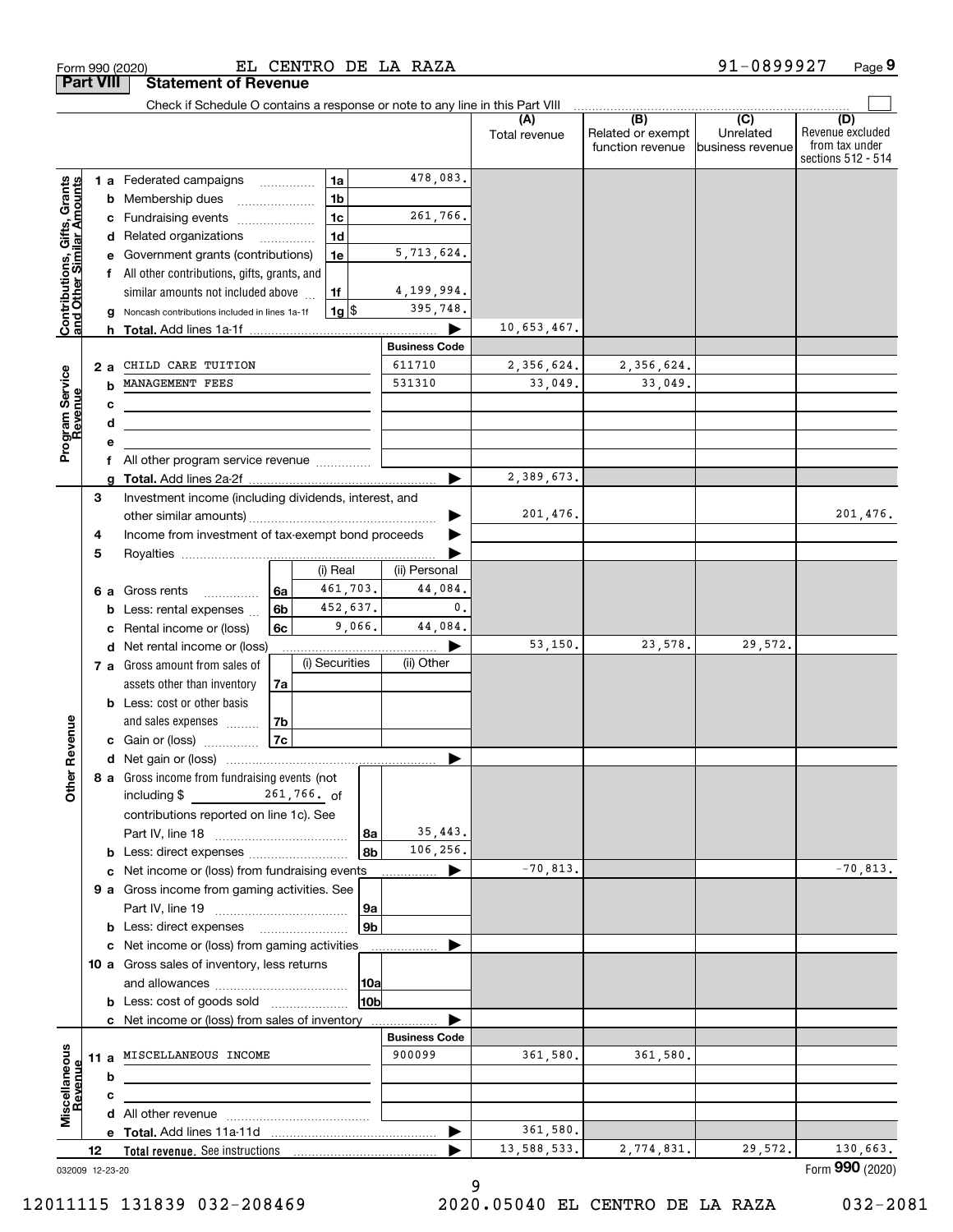|  | Form 990 (2020) |  |
|--|-----------------|--|
|  |                 |  |

Form 990 (2020) EL CENTRO DE LA RAZA 91−0899927 <sub>Page</sub> **Part IX Statement of Functional Expenses**

|              | Section 501(c)(3) and 501(c)(4) organizations must complete all columns. All other organizations must complete column (A). |                       |                                    |                                           |                                |
|--------------|----------------------------------------------------------------------------------------------------------------------------|-----------------------|------------------------------------|-------------------------------------------|--------------------------------|
|              | Check if Schedule O contains a response or note to any line in this Part IX                                                |                       |                                    |                                           |                                |
|              | Do not include amounts reported on lines 6b,<br>7b, 8b, 9b, and 10b of Part VIII.                                          | (A)<br>Total expenses | (B)<br>Program service<br>expenses | (C)<br>Management and<br>general expenses | (D)<br>Fundraising<br>expenses |
| 1.           | Grants and other assistance to domestic organizations                                                                      |                       |                                    |                                           |                                |
|              | and domestic governments. See Part IV, line 21                                                                             |                       |                                    |                                           |                                |
| $\mathbf{2}$ | Grants and other assistance to domestic                                                                                    |                       |                                    |                                           |                                |
|              | individuals. See Part IV, line 22                                                                                          | 2,198,378.            | <u>2,198,378.</u>                  |                                           |                                |
| 3            | Grants and other assistance to foreign                                                                                     |                       |                                    |                                           |                                |
|              | organizations, foreign governments, and foreign                                                                            |                       |                                    |                                           |                                |
|              | individuals. See Part IV, lines 15 and 16                                                                                  |                       |                                    |                                           |                                |
| 4            | Benefits paid to or for members                                                                                            |                       |                                    |                                           |                                |
| 5            | Compensation of current officers, directors,                                                                               |                       |                                    |                                           |                                |
|              | trustees, and key employees                                                                                                | 238,848.              | 108,539.                           | 125,871.                                  | 4,438.                         |
| 6            | Compensation not included above to disqualified                                                                            |                       |                                    |                                           |                                |
|              | persons (as defined under section 4958(f)(1)) and                                                                          |                       |                                    |                                           |                                |
|              | persons described in section 4958(c)(3)(B)<br>1.1.1.1.1.1.1                                                                |                       |                                    |                                           |                                |
| 7            |                                                                                                                            | 5,956,782.            | 5,008,975.                         | 624,500.                                  | 323, 307.                      |
| 8            | Pension plan accruals and contributions (include                                                                           |                       |                                    |                                           |                                |
|              | section 401(k) and 403(b) employer contributions)                                                                          | 221,325.<br>700, 145. | 194,573.<br>606, 732.              | $\frac{14,142.}{54,419.}$                 | $\frac{12,610}{38,994}$        |
| 9            |                                                                                                                            | 607,434.              | 475,373.                           | 101,959.                                  | 30, 102.                       |
| 10           |                                                                                                                            |                       |                                    |                                           |                                |
| 11           | Fees for services (nonemployees):                                                                                          |                       |                                    |                                           |                                |
| a            |                                                                                                                            | 18,051.<br>6,815.     | 18,051.                            | 6,815.                                    |                                |
| b            |                                                                                                                            | 51,507.               |                                    | $\overline{51,507}$ .                     |                                |
| c            |                                                                                                                            |                       |                                    |                                           |                                |
| d            |                                                                                                                            |                       |                                    |                                           |                                |
| е            | Professional fundraising services. See Part IV, line 17                                                                    |                       |                                    |                                           |                                |
| f            | Investment management fees<br>Other. (If line 11g amount exceeds 10% of line 25,                                           |                       |                                    |                                           |                                |
| $\mathbf{q}$ | column (A) amount, list line 11g expenses on Sch O.)                                                                       | 349, 255.             | 210,552.                           | 108, 394.                                 |                                |
| 12           |                                                                                                                            | 64,591.               | 50,726.                            | 8,044.                                    | $\frac{30,309.}{5,821.}$       |
| 13           |                                                                                                                            | 1,017,200.            | 739,248.                           | 197,198.                                  | 80,754.                        |
| 14           |                                                                                                                            |                       |                                    |                                           |                                |
| 15           |                                                                                                                            |                       |                                    |                                           |                                |
| 16           |                                                                                                                            | 398,297.              | 383,688.                           | 8,314.                                    | 6, 295.                        |
| 17           |                                                                                                                            | 26,678.               | 23,100.                            | 1,754.                                    | 1,824.                         |
| 18           | Payments of travel or entertainment expenses                                                                               |                       |                                    |                                           |                                |
|              | for any federal, state, or local public officials                                                                          |                       |                                    |                                           |                                |
| 19           | Conferences, conventions, and meetings                                                                                     |                       |                                    |                                           |                                |
| 20           | Interest                                                                                                                   | 19,318.               |                                    | 19,318.                                   |                                |
| 21           |                                                                                                                            |                       |                                    |                                           |                                |
| 22           | Depreciation, depletion, and amortization                                                                                  | 394,414.              | 335,306.                           | 36,232.                                   | <u>22,876.</u>                 |
| 23           | Insurance                                                                                                                  | 123, 101.             | 30, 366.                           | 92, 290.                                  | 445.                           |
| 24           | Other expenses. Itemize expenses not covered                                                                               |                       |                                    |                                           |                                |
|              | above (List miscellaneous expenses on line 24e. If<br>line 24e amount exceeds 10% of line 25, column (A)                   |                       |                                    |                                           |                                |
|              | amount, list line 24e expenses on Schedule O.)                                                                             |                       |                                    |                                           |                                |
| a            | MISCELLANEOUS                                                                                                              | 159,830.              | 65,021.                            | 91,638.                                   | 3,171.                         |
| b            | EQUIP RENTAL AND MAINT                                                                                                     | 91,279.               | 74,429.                            | 11,924.                                   | 4,926.                         |
| c            | TRAINING AND DEVE                                                                                                          | 8,876.                | 6,547.                             | 1,773.                                    | $\overline{556}$ .             |
| d            |                                                                                                                            |                       |                                    |                                           |                                |
|              | e All other expenses                                                                                                       |                       |                                    |                                           |                                |
| 25           | Total functional expenses. Add lines 1 through 24e                                                                         | 12,652,124.           | 10,529,604.                        | 1,556,092.                                | 566,428.                       |
| 26           | Joint costs. Complete this line only if the organization                                                                   |                       |                                    |                                           |                                |
|              | reported in column (B) joint costs from a combined                                                                         |                       |                                    |                                           |                                |

032010 12-23-20

Check here  $\blacktriangleright$ 

Check here  $\bullet$  if following SOP 98-2 (ASC 958-720)

educational campaign and fundraising solicitation.

10

12011115 131839 032-208469 2020.05040 EL CENTRO DE LA RAZA 032-2081

Form (2020) **990**

 $\frac{1}{1}$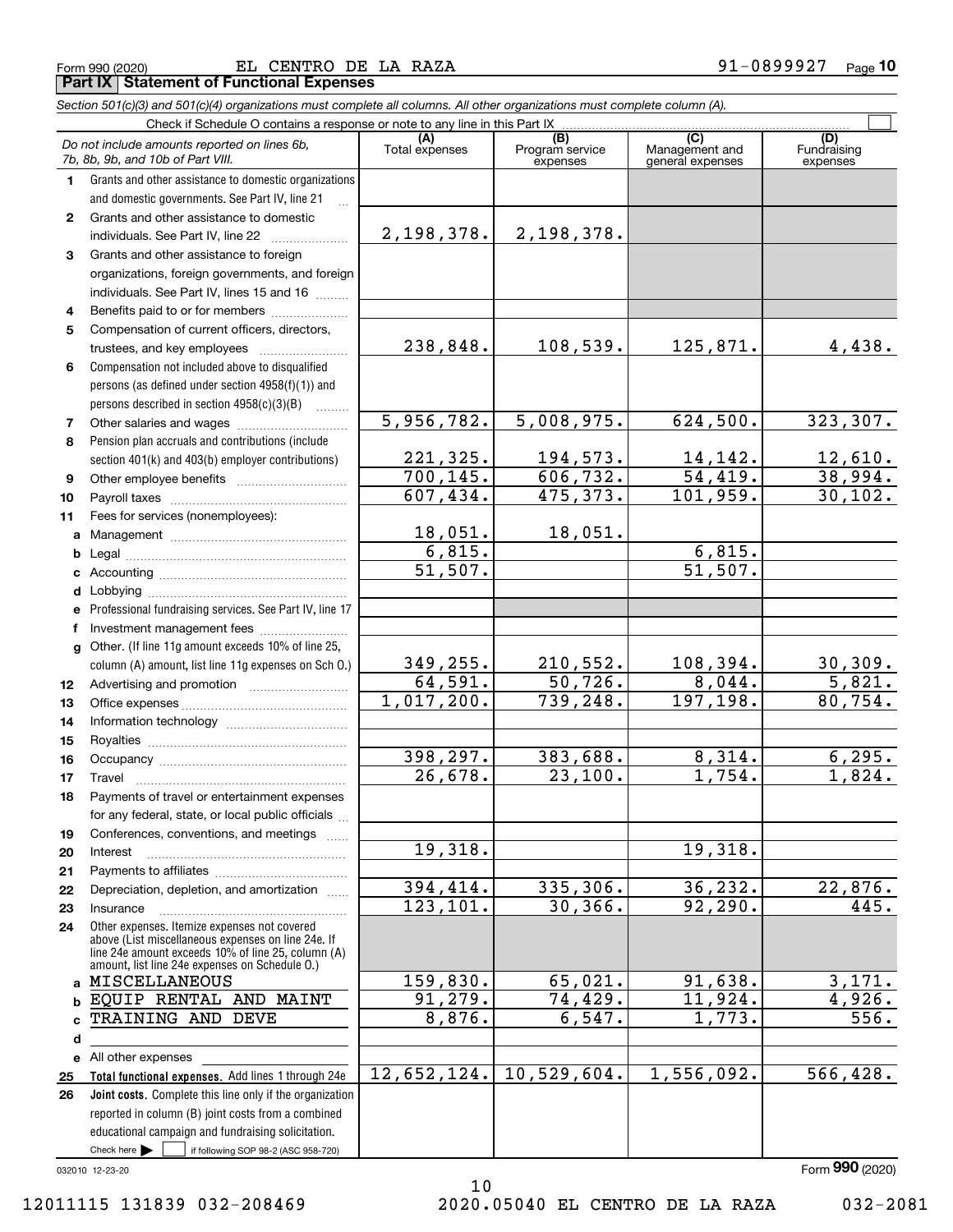**Part X Balance Sheet**

| Form 990 (2020) | DE<br>RAZA<br><b>CENTRO</b><br>LA.<br>EГ | Paɑe<br>z |
|-----------------|------------------------------------------|-----------|
|-----------------|------------------------------------------|-----------|

|                             |          | Check if Schedule O contains a response or note to any line in this Part X                                                                                                                                                    |            |                                                                              |                          |                  |                    |
|-----------------------------|----------|-------------------------------------------------------------------------------------------------------------------------------------------------------------------------------------------------------------------------------|------------|------------------------------------------------------------------------------|--------------------------|------------------|--------------------|
|                             |          |                                                                                                                                                                                                                               |            |                                                                              | (A)<br>Beginning of year |                  | (B)<br>End of year |
|                             | 1        |                                                                                                                                                                                                                               |            |                                                                              | 1,494,726.               | $\mathbf{1}$     | 1,766,579.         |
|                             | 2        |                                                                                                                                                                                                                               |            |                                                                              |                          | $\mathbf{2}$     | 3, 182, 569.       |
|                             | 3        |                                                                                                                                                                                                                               |            |                                                                              | 1, 125, 191.             | $\mathbf{3}$     | 2,132,089.         |
|                             | 4        |                                                                                                                                                                                                                               |            | 231,737.                                                                     | $\overline{4}$           | 202, 195.        |                    |
|                             | 5        | Loans and other receivables from any current or former officer, director,                                                                                                                                                     |            |                                                                              |                          |                  |                    |
|                             |          | trustee, key employee, creator or founder, substantial contributor, or 35%                                                                                                                                                    |            |                                                                              |                          |                  |                    |
|                             |          | controlled entity or family member of any of these persons                                                                                                                                                                    |            |                                                                              |                          | 5                |                    |
|                             | 6        | Loans and other receivables from other disqualified persons (as defined                                                                                                                                                       |            |                                                                              |                          |                  |                    |
|                             |          | under section $4958(f)(1)$ , and persons described in section $4958(c)(3)(B)$                                                                                                                                                 |            | $\ldots$                                                                     |                          | 6                |                    |
|                             | 7        |                                                                                                                                                                                                                               |            |                                                                              | 3,441,411.               | $\overline{7}$   | 3,441,411.         |
| Assets                      | 8        |                                                                                                                                                                                                                               |            |                                                                              |                          | 8                |                    |
|                             | 9        | Prepaid expenses and deferred charges                                                                                                                                                                                         |            |                                                                              | 28, 359.                 | $\boldsymbol{9}$ | 19, 124.           |
|                             |          | 10a Land, buildings, and equipment: cost or other                                                                                                                                                                             |            |                                                                              |                          |                  |                    |
|                             |          | basis. Complete Part VI of Schedule D                                                                                                                                                                                         |            | $\begin{array}{ c c c c c }\n\hline\n10a & 17,814,094.\n\hline\n\end{array}$ |                          |                  |                    |
|                             |          | 10 <sub>b</sub><br><b>b</b> Less: accumulated depreciation<br>. 1                                                                                                                                                             | 5,324,898. | 12,730,987.                                                                  | 10 <sub>c</sub>          | 12,489,196.      |                    |
|                             | 11       |                                                                                                                                                                                                                               |            |                                                                              |                          | 11               |                    |
|                             | 12       |                                                                                                                                                                                                                               |            |                                                                              |                          | 12               |                    |
|                             | 13       |                                                                                                                                                                                                                               |            |                                                                              | 499,474.                 | 13               | 518, 137.          |
|                             | 14       |                                                                                                                                                                                                                               |            |                                                                              |                          | 14               |                    |
|                             | 15       |                                                                                                                                                                                                                               |            |                                                                              | 4,480,944.               | 15               | 2,608,305.         |
|                             | 16       |                                                                                                                                                                                                                               |            |                                                                              | 24,032,829.              | 16               | 26, 359, 605.      |
|                             | 17       |                                                                                                                                                                                                                               |            | 929, 130.                                                                    | 17                       | 1,085,084.       |                    |
|                             | 18       |                                                                                                                                                                                                                               |            |                                                                              |                          | 18               |                    |
|                             | 19       | Deferred revenue material contracts and contracts are contracted and contract and contract are contracted and contract are contracted and contract are contracted and contract are contracted and contract are contracted and |            |                                                                              | 2,445,736.               | 19               | 2,348,113.         |
|                             | 20       |                                                                                                                                                                                                                               |            |                                                                              |                          | 20               |                    |
|                             | 21       | Escrow or custodial account liability. Complete Part IV of Schedule D                                                                                                                                                         |            |                                                                              |                          | 21               |                    |
|                             | 22       | Loans and other payables to any current or former officer, director,                                                                                                                                                          |            |                                                                              |                          |                  |                    |
| Liabilities                 |          | trustee, key employee, creator or founder, substantial contributor, or 35%                                                                                                                                                    |            |                                                                              |                          |                  |                    |
|                             |          | controlled entity or family member of any of these persons                                                                                                                                                                    |            |                                                                              |                          | 22               |                    |
|                             | 23       | Secured mortgages and notes payable to unrelated third parties                                                                                                                                                                |            |                                                                              | 3,020,895.               | 23               | 2,995,275.         |
|                             | 24       |                                                                                                                                                                                                                               |            |                                                                              |                          | 24               |                    |
|                             | 25       | Other liabilities (including federal income tax, payables to related third                                                                                                                                                    |            |                                                                              |                          |                  |                    |
|                             |          | parties, and other liabilities not included on lines 17-24). Complete Part X                                                                                                                                                  |            |                                                                              |                          |                  |                    |
|                             |          | of Schedule D                                                                                                                                                                                                                 |            | 30,982.                                                                      | 25                       | 1,355,238.       |                    |
|                             | 26       |                                                                                                                                                                                                                               |            |                                                                              | 6,426,743.               | 26               | 7,783,710.         |
|                             |          | Organizations that follow FASB ASC 958, check here $\blacktriangleright \lfloor X \rfloor$                                                                                                                                    |            |                                                                              |                          |                  |                    |
|                             |          | and complete lines 27, 28, 32, and 33.                                                                                                                                                                                        |            |                                                                              |                          |                  |                    |
|                             | 27       |                                                                                                                                                                                                                               |            |                                                                              | 17,044,094.<br>561,992.  | 27               | 15,058,518.        |
|                             | 28       |                                                                                                                                                                                                                               |            |                                                                              |                          | 28               | 3,517,377.         |
|                             |          | Organizations that do not follow FASB ASC 958, check here $\blacktriangleright$                                                                                                                                               |            |                                                                              |                          |                  |                    |
|                             |          | and complete lines 29 through 33.                                                                                                                                                                                             |            |                                                                              |                          |                  |                    |
|                             | 29       |                                                                                                                                                                                                                               |            |                                                                              |                          | 29               |                    |
| Net Assets or Fund Balances | 30       | Paid-in or capital surplus, or land, building, or equipment fund                                                                                                                                                              |            |                                                                              |                          | 30               |                    |
|                             | 31       | Retained earnings, endowment, accumulated income, or other funds                                                                                                                                                              |            |                                                                              | 17,606,086.              | 31<br>32         | 18,575,895.        |
|                             | 32<br>33 |                                                                                                                                                                                                                               |            |                                                                              | 24,032,829.              | 33               | 26, 359, 605.      |
|                             |          |                                                                                                                                                                                                                               |            |                                                                              |                          |                  |                    |

Form (2020) **990**

032011 12-23-20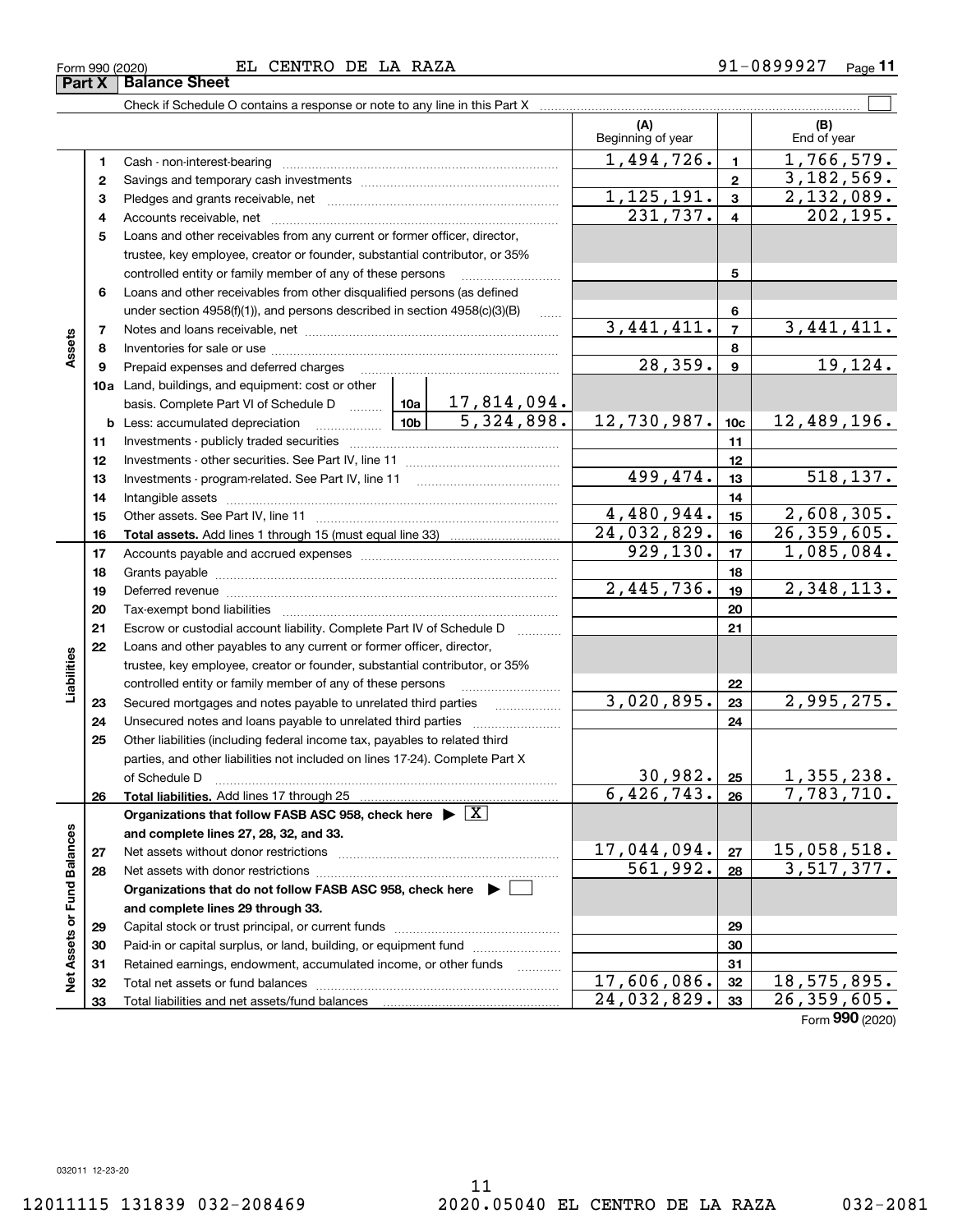|              | EL CENTRO DE LA RAZA<br>Form 990 (2020)                                                                                                                                                                                                                                                                                                                                                                                                                                    |                         | 91-0899927                  |            | Page $12$ |  |  |
|--------------|----------------------------------------------------------------------------------------------------------------------------------------------------------------------------------------------------------------------------------------------------------------------------------------------------------------------------------------------------------------------------------------------------------------------------------------------------------------------------|-------------------------|-----------------------------|------------|-----------|--|--|
|              | <b>Reconciliation of Net Assets</b><br>Part XI                                                                                                                                                                                                                                                                                                                                                                                                                             |                         |                             |            |           |  |  |
|              |                                                                                                                                                                                                                                                                                                                                                                                                                                                                            |                         |                             |            |           |  |  |
|              |                                                                                                                                                                                                                                                                                                                                                                                                                                                                            |                         |                             |            |           |  |  |
| 1            | Total revenue (must equal Part VIII, column (A), line 12)                                                                                                                                                                                                                                                                                                                                                                                                                  | 1.                      | 13,588,533.                 |            |           |  |  |
| $\mathbf{2}$ |                                                                                                                                                                                                                                                                                                                                                                                                                                                                            | $\mathbf{2}$            | 12,652,124.                 |            |           |  |  |
| З            | Revenue less expenses. Subtract line 2 from line 1                                                                                                                                                                                                                                                                                                                                                                                                                         | 3                       |                             |            | 936, 409. |  |  |
| 4            |                                                                                                                                                                                                                                                                                                                                                                                                                                                                            | $\overline{\mathbf{4}}$ | $\overline{17}$ , 606, 086. |            |           |  |  |
| 5            | Net unrealized gains (losses) on investments<br>$\overline{a_1, \ldots, a_n, \ldots, a_n, \ldots, a_n, \ldots, a_n, \ldots, a_n, \ldots, a_n, \ldots, a_n, \ldots, a_n, \ldots, a_n, \ldots, a_n, \ldots, a_n, \ldots, a_n, \ldots, a_n, \ldots, a_n, \ldots, a_n, \ldots, a_n, \ldots, a_n, \ldots, a_n, \ldots, a_n, \ldots, a_n, \ldots, a_n, \ldots, a_n, \ldots, a_n, \ldots, a_n, \ldots, a_n, \ldots, a_n, \ldots, a_n, \ldots, a_n, \ldots, a_n, \ldots, a_n, \ld$ | 5                       |                             |            | 33,400.   |  |  |
| 6            | Donated services and use of facilities [111] Donated and the service of facilities [11] Donated services and use of facilities [11] Donated and the service of the service of the service of the service of the service of the                                                                                                                                                                                                                                             | 6                       |                             |            |           |  |  |
| 7            |                                                                                                                                                                                                                                                                                                                                                                                                                                                                            | $\overline{7}$          |                             |            |           |  |  |
| 8            | Prior period adjustments material contents and content of the content of the content of the content of the content of the content of the content of the content of the content of the content of the content of the content of                                                                                                                                                                                                                                             | 8                       |                             |            |           |  |  |
| 9            | Other changes in net assets or fund balances (explain on Schedule O)                                                                                                                                                                                                                                                                                                                                                                                                       | 9                       |                             |            | 0.        |  |  |
| 10           | Net assets or fund balances at end of year. Combine lines 3 through 9 (must equal Part X, line 32,                                                                                                                                                                                                                                                                                                                                                                         |                         |                             |            |           |  |  |
|              |                                                                                                                                                                                                                                                                                                                                                                                                                                                                            | 10                      | 18,575,895.                 |            |           |  |  |
|              | Part XII Financial Statements and Reporting                                                                                                                                                                                                                                                                                                                                                                                                                                |                         |                             |            |           |  |  |
|              |                                                                                                                                                                                                                                                                                                                                                                                                                                                                            |                         |                             |            |           |  |  |
|              |                                                                                                                                                                                                                                                                                                                                                                                                                                                                            |                         |                             | <b>Yes</b> | No        |  |  |
| 1            | $\boxed{\mathbf{X}}$ Accrual<br>Accounting method used to prepare the Form 990: <u>June</u> Cash<br>Other                                                                                                                                                                                                                                                                                                                                                                  |                         |                             |            |           |  |  |
|              | If the organization changed its method of accounting from a prior year or checked "Other," explain in Schedule O.                                                                                                                                                                                                                                                                                                                                                          |                         |                             |            |           |  |  |
|              | 2a Were the organization's financial statements compiled or reviewed by an independent accountant?                                                                                                                                                                                                                                                                                                                                                                         |                         | 2a                          |            | х         |  |  |
|              | If "Yes," check a box below to indicate whether the financial statements for the year were compiled or reviewed on a                                                                                                                                                                                                                                                                                                                                                       |                         |                             |            |           |  |  |
|              | separate basis, consolidated basis, or both:                                                                                                                                                                                                                                                                                                                                                                                                                               |                         |                             |            |           |  |  |
|              | Separate basis<br><b>Consolidated basis</b><br>Both consolidated and separate basis                                                                                                                                                                                                                                                                                                                                                                                        |                         |                             |            |           |  |  |
|              | <b>b</b> Were the organization's financial statements audited by an independent accountant?                                                                                                                                                                                                                                                                                                                                                                                |                         | 2 <sub>b</sub>              | Χ          |           |  |  |
|              | If "Yes," check a box below to indicate whether the financial statements for the year were audited on a separate basis,                                                                                                                                                                                                                                                                                                                                                    |                         |                             |            |           |  |  |
|              | consolidated basis, or both:                                                                                                                                                                                                                                                                                                                                                                                                                                               |                         |                             |            |           |  |  |
|              | $\boxed{\textbf{X}}$ Consolidated basis<br>Separate basis<br>Both consolidated and separate basis                                                                                                                                                                                                                                                                                                                                                                          |                         |                             |            |           |  |  |
|              | c If "Yes" to line 2a or 2b, does the organization have a committee that assumes responsibility for oversight of the audit,                                                                                                                                                                                                                                                                                                                                                |                         |                             |            |           |  |  |
|              |                                                                                                                                                                                                                                                                                                                                                                                                                                                                            |                         | 2c                          | x          |           |  |  |
|              | If the organization changed either its oversight process or selection process during the tax year, explain on Schedule O.                                                                                                                                                                                                                                                                                                                                                  |                         |                             |            |           |  |  |
|              | 3a As a result of a federal award, was the organization required to undergo an audit or audits as set forth in the Single Audit                                                                                                                                                                                                                                                                                                                                            |                         |                             |            |           |  |  |
|              |                                                                                                                                                                                                                                                                                                                                                                                                                                                                            |                         | За                          | X          |           |  |  |
| b            | If "Yes," did the organization undergo the required audit or audits? If the organization did not undergo the required audit                                                                                                                                                                                                                                                                                                                                                |                         |                             |            |           |  |  |
|              |                                                                                                                                                                                                                                                                                                                                                                                                                                                                            |                         | 3b                          | х<br>m     |           |  |  |

Form (2020) **990**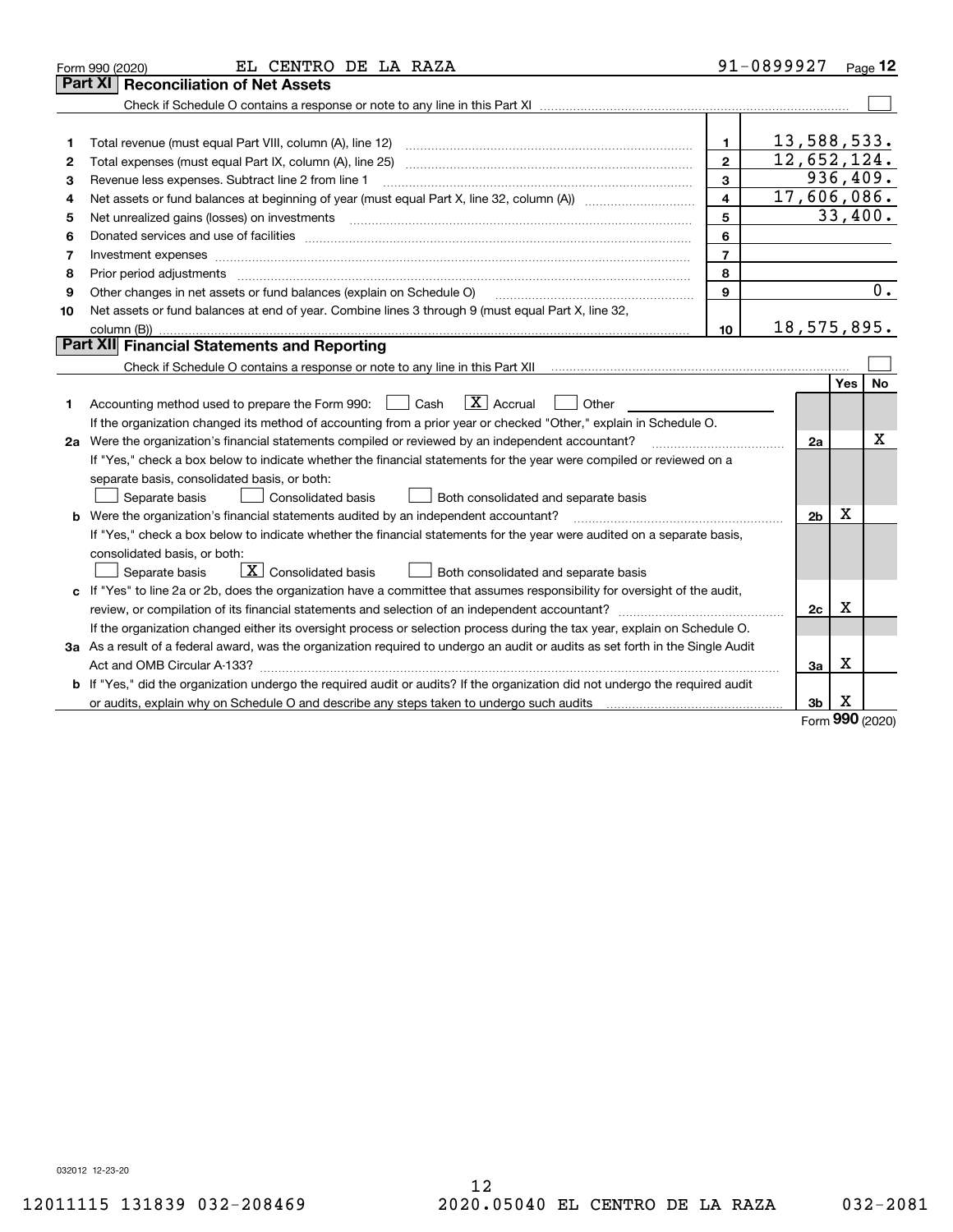| <b>SCHEDULE A</b> |
|-------------------|
|-------------------|

Department of the Treasury Internal Revenue Service

| (Form 990 or 990-EZ) |  |  |  |  |
|----------------------|--|--|--|--|
|----------------------|--|--|--|--|

# **Public Charity Status and Public Support**

**Complete if the organization is a section 501(c)(3) organization or a section 4947(a)(1) nonexempt charitable trust. | Attach to Form 990 or Form 990-EZ.** 

| $\blacksquare$                                                        |  |
|-----------------------------------------------------------------------|--|
| Go to www.irs.gov/Form990 for instructions and the latest information |  |

| s.gov/Form990 for instructions and the latest information. |  |
|------------------------------------------------------------|--|
|------------------------------------------------------------|--|

| OMB No. 1545-0047                     |
|---------------------------------------|
| 2020                                  |
| <b>Open to Public</b><br>Inspection   |
| <b>Employer identification number</b> |

|         |                                                                                                                                                                                                                      | EL CENTRO DE LA RAZA                                                         |                                                       |                                                                |    |                            |  | 91-0899927                 |  |  |  |
|---------|----------------------------------------------------------------------------------------------------------------------------------------------------------------------------------------------------------------------|------------------------------------------------------------------------------|-------------------------------------------------------|----------------------------------------------------------------|----|----------------------------|--|----------------------------|--|--|--|
| Part I  | Reason for Public Charity Status. (All organizations must complete this part.) See instructions.                                                                                                                     |                                                                              |                                                       |                                                                |    |                            |  |                            |  |  |  |
|         | The organization is not a private foundation because it is: (For lines 1 through 12, check only one box.)                                                                                                            |                                                                              |                                                       |                                                                |    |                            |  |                            |  |  |  |
| 1.      | A church, convention of churches, or association of churches described in section 170(b)(1)(A)(i).                                                                                                                   |                                                                              |                                                       |                                                                |    |                            |  |                            |  |  |  |
| 2       | A school described in section 170(b)(1)(A)(ii). (Attach Schedule E (Form 990 or 990-EZ).)                                                                                                                            |                                                                              |                                                       |                                                                |    |                            |  |                            |  |  |  |
| з       | A hospital or a cooperative hospital service organization described in section 170(b)(1)(A)(iii).                                                                                                                    |                                                                              |                                                       |                                                                |    |                            |  |                            |  |  |  |
| 4       | A medical research organization operated in conjunction with a hospital described in section 170(b)(1)(A)(iii). Enter the hospital's name,                                                                           |                                                                              |                                                       |                                                                |    |                            |  |                            |  |  |  |
|         | city, and state:                                                                                                                                                                                                     |                                                                              |                                                       |                                                                |    |                            |  |                            |  |  |  |
| 5       | An organization operated for the benefit of a college or university owned or operated by a governmental unit described in                                                                                            |                                                                              |                                                       |                                                                |    |                            |  |                            |  |  |  |
|         | section 170(b)(1)(A)(iv). (Complete Part II.)                                                                                                                                                                        |                                                                              |                                                       |                                                                |    |                            |  |                            |  |  |  |
| 6       | A federal, state, or local government or governmental unit described in section 170(b)(1)(A)(v).                                                                                                                     |                                                                              |                                                       |                                                                |    |                            |  |                            |  |  |  |
| X <br>7 | An organization that normally receives a substantial part of its support from a governmental unit or from the general public described in                                                                            |                                                                              |                                                       |                                                                |    |                            |  |                            |  |  |  |
|         | section 170(b)(1)(A)(vi). (Complete Part II.)                                                                                                                                                                        |                                                                              |                                                       |                                                                |    |                            |  |                            |  |  |  |
| 8       |                                                                                                                                                                                                                      | A community trust described in section 170(b)(1)(A)(vi). (Complete Part II.) |                                                       |                                                                |    |                            |  |                            |  |  |  |
| 9       | An agricultural research organization described in section 170(b)(1)(A)(ix) operated in conjunction with a land-grant college                                                                                        |                                                                              |                                                       |                                                                |    |                            |  |                            |  |  |  |
|         | or university or a non-land-grant college of agriculture (see instructions). Enter the name, city, and state of the college or                                                                                       |                                                                              |                                                       |                                                                |    |                            |  |                            |  |  |  |
|         | university:                                                                                                                                                                                                          |                                                                              |                                                       |                                                                |    |                            |  |                            |  |  |  |
| 10      | An organization that normally receives (1) more than 33 1/3% of its support from contributions, membership fees, and gross receipts from                                                                             |                                                                              |                                                       |                                                                |    |                            |  |                            |  |  |  |
|         | activities related to its exempt functions, subject to certain exceptions; and (2) no more than 33 1/3% of its support from gross investment                                                                         |                                                                              |                                                       |                                                                |    |                            |  |                            |  |  |  |
|         | income and unrelated business taxable income (less section 511 tax) from businesses acquired by the organization after June 30, 1975.                                                                                |                                                                              |                                                       |                                                                |    |                            |  |                            |  |  |  |
|         | See section 509(a)(2). (Complete Part III.)                                                                                                                                                                          |                                                                              |                                                       |                                                                |    |                            |  |                            |  |  |  |
| 11      | An organization organized and operated exclusively to test for public safety. See section 509(a)(4).                                                                                                                 |                                                                              |                                                       |                                                                |    |                            |  |                            |  |  |  |
| 12      | An organization organized and operated exclusively for the benefit of, to perform the functions of, or to carry out the purposes of one or                                                                           |                                                                              |                                                       |                                                                |    |                            |  |                            |  |  |  |
|         | more publicly supported organizations described in section 509(a)(1) or section 509(a)(2). See section 509(a)(3). Check the box in                                                                                   |                                                                              |                                                       |                                                                |    |                            |  |                            |  |  |  |
|         | lines 12a through 12d that describes the type of supporting organization and complete lines 12e, 12f, and 12g.                                                                                                       |                                                                              |                                                       |                                                                |    |                            |  |                            |  |  |  |
| а       | Type I. A supporting organization operated, supervised, or controlled by its supported organization(s), typically by giving                                                                                          |                                                                              |                                                       |                                                                |    |                            |  |                            |  |  |  |
|         | the supported organization(s) the power to regularly appoint or elect a majority of the directors or trustees of the supporting                                                                                      |                                                                              |                                                       |                                                                |    |                            |  |                            |  |  |  |
|         | organization. You must complete Part IV, Sections A and B.                                                                                                                                                           |                                                                              |                                                       |                                                                |    |                            |  |                            |  |  |  |
| b       | Type II. A supporting organization supervised or controlled in connection with its supported organization(s), by having                                                                                              |                                                                              |                                                       |                                                                |    |                            |  |                            |  |  |  |
|         | control or management of the supporting organization vested in the same persons that control or manage the supported                                                                                                 |                                                                              |                                                       |                                                                |    |                            |  |                            |  |  |  |
|         | organization(s). You must complete Part IV, Sections A and C.                                                                                                                                                        |                                                                              |                                                       |                                                                |    |                            |  |                            |  |  |  |
| c       | Type III functionally integrated. A supporting organization operated in connection with, and functionally integrated with,                                                                                           |                                                                              |                                                       |                                                                |    |                            |  |                            |  |  |  |
|         | its supported organization(s) (see instructions). You must complete Part IV, Sections A, D, and E.                                                                                                                   |                                                                              |                                                       |                                                                |    |                            |  |                            |  |  |  |
| d       | Type III non-functionally integrated. A supporting organization operated in connection with its supported organization(s)                                                                                            |                                                                              |                                                       |                                                                |    |                            |  |                            |  |  |  |
|         | that is not functionally integrated. The organization generally must satisfy a distribution requirement and an attentiveness                                                                                         |                                                                              |                                                       |                                                                |    |                            |  |                            |  |  |  |
|         | requirement (see instructions). You must complete Part IV, Sections A and D, and Part V.                                                                                                                             |                                                                              |                                                       |                                                                |    |                            |  |                            |  |  |  |
| е       | Check this box if the organization received a written determination from the IRS that it is a Type I, Type II, Type III<br>functionally integrated, or Type III non-functionally integrated supporting organization. |                                                                              |                                                       |                                                                |    |                            |  |                            |  |  |  |
|         | Enter the number of supported organizations                                                                                                                                                                          |                                                                              |                                                       |                                                                |    |                            |  |                            |  |  |  |
| a       | Provide the following information about the supported organization(s).                                                                                                                                               |                                                                              |                                                       |                                                                |    |                            |  |                            |  |  |  |
|         | (i) Name of supported                                                                                                                                                                                                | (ii) EIN                                                                     | (iii) Type of organization                            | (iv) Is the organization listed<br>in your governing document? |    | (v) Amount of monetary     |  | (vi) Amount of other       |  |  |  |
|         | organization                                                                                                                                                                                                         |                                                                              | (described on lines 1-10<br>above (see instructions)) | Yes                                                            | No | support (see instructions) |  | support (see instructions) |  |  |  |
|         |                                                                                                                                                                                                                      |                                                                              |                                                       |                                                                |    |                            |  |                            |  |  |  |
|         |                                                                                                                                                                                                                      |                                                                              |                                                       |                                                                |    |                            |  |                            |  |  |  |
|         |                                                                                                                                                                                                                      |                                                                              |                                                       |                                                                |    |                            |  |                            |  |  |  |
|         |                                                                                                                                                                                                                      |                                                                              |                                                       |                                                                |    |                            |  |                            |  |  |  |
|         |                                                                                                                                                                                                                      |                                                                              |                                                       |                                                                |    |                            |  |                            |  |  |  |
|         |                                                                                                                                                                                                                      |                                                                              |                                                       |                                                                |    |                            |  |                            |  |  |  |
|         |                                                                                                                                                                                                                      |                                                                              |                                                       |                                                                |    |                            |  |                            |  |  |  |
|         |                                                                                                                                                                                                                      |                                                                              |                                                       |                                                                |    |                            |  |                            |  |  |  |
|         |                                                                                                                                                                                                                      |                                                                              |                                                       |                                                                |    |                            |  |                            |  |  |  |
|         |                                                                                                                                                                                                                      |                                                                              |                                                       |                                                                |    |                            |  |                            |  |  |  |
| Total   |                                                                                                                                                                                                                      |                                                                              |                                                       |                                                                |    |                            |  |                            |  |  |  |

LHA For Paperwork Reduction Act Notice, see the Instructions for Form 990 or 990-EZ. <sub>032021</sub> o1-25-21 Schedule A (Form 990 or 990-EZ) 2020 13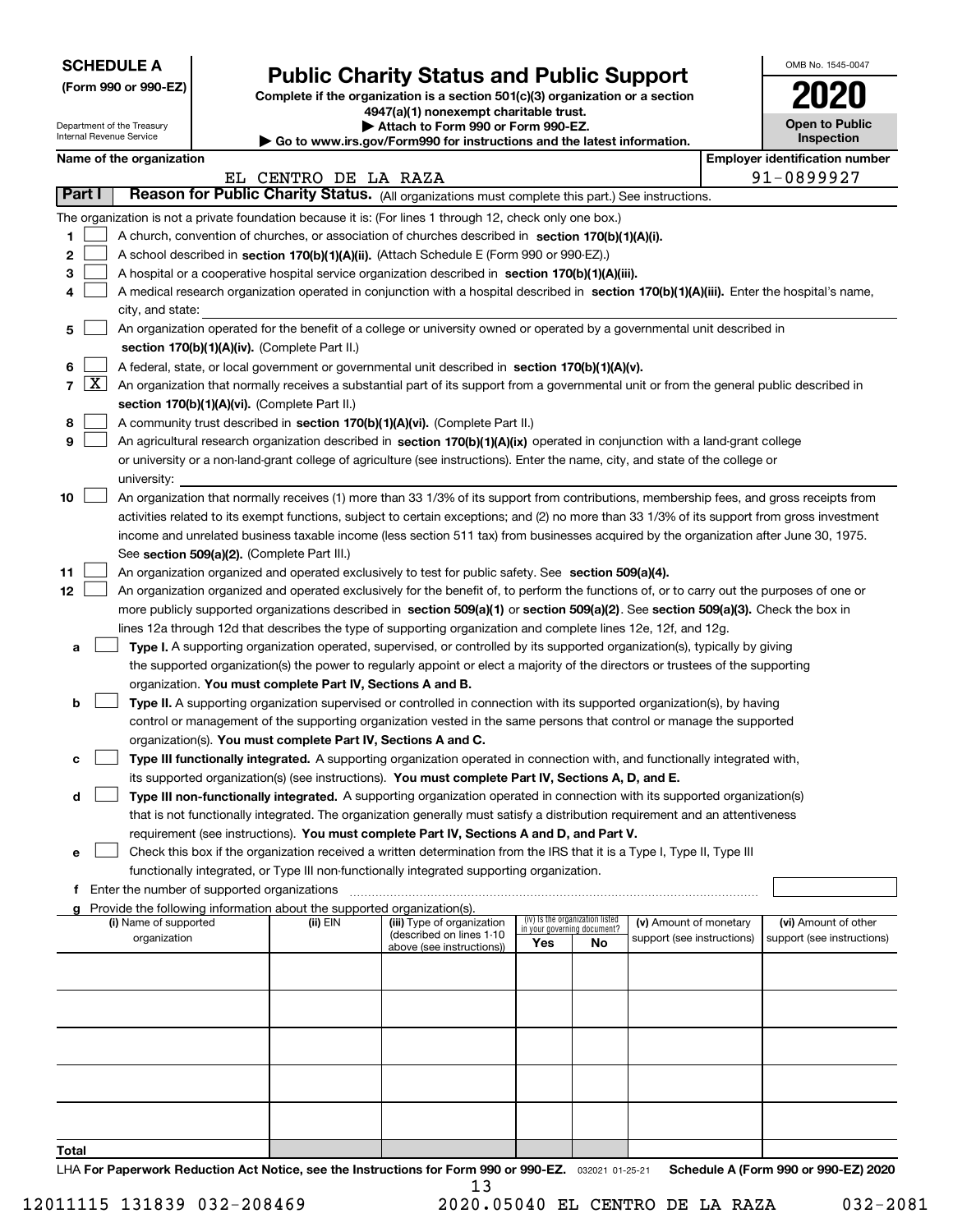### Schedule A (Form 990 or 990-EZ) 2020 Page EL CENTRO DE LA RAZA 91-0899927

**2**

(Complete only if you checked the box on line 5, 7, or 8 of Part I or if the organization failed to qualify under Part III. If the organization fails to qualify under the tests listed below, please complete Part III.) **Part II Support Schedule for Organizations Described in Sections 170(b)(1)(A)(iv) and 170(b)(1)(A)(vi)**

|    | <b>Section A. Public Support</b>                                                                                                                                                                                               |                      |                      |                        |                     |          |                                          |
|----|--------------------------------------------------------------------------------------------------------------------------------------------------------------------------------------------------------------------------------|----------------------|----------------------|------------------------|---------------------|----------|------------------------------------------|
|    | Calendar year (or fiscal year beginning in)                                                                                                                                                                                    | (a) 2016             | (b) 2017             | $(c)$ 2018             | $(d)$ 2019          | (e) 2020 | (f) Total                                |
|    | 1 Gifts, grants, contributions, and                                                                                                                                                                                            |                      |                      |                        |                     |          |                                          |
|    | membership fees received. (Do not                                                                                                                                                                                              |                      |                      |                        |                     |          |                                          |
|    | include any "unusual grants.")                                                                                                                                                                                                 | 6449426.             | 6972362.             | 5901682.               |                     |          | 8226670.10653467.38203607.               |
|    | 2 Tax revenues levied for the organ-                                                                                                                                                                                           |                      |                      |                        |                     |          |                                          |
|    | ization's benefit and either paid to                                                                                                                                                                                           |                      |                      |                        |                     |          |                                          |
|    | or expended on its behalf                                                                                                                                                                                                      |                      |                      |                        |                     |          |                                          |
|    | 3 The value of services or facilities                                                                                                                                                                                          |                      |                      |                        |                     |          |                                          |
|    | furnished by a governmental unit to                                                                                                                                                                                            |                      |                      |                        |                     |          |                                          |
|    | the organization without charge                                                                                                                                                                                                |                      |                      |                        |                     |          |                                          |
|    | 4 Total. Add lines 1 through 3                                                                                                                                                                                                 | 6449426.             | 6972362.             | 5901682.               |                     |          | 8226670.10653467.38203607.               |
|    | 5 The portion of total contributions                                                                                                                                                                                           |                      |                      |                        |                     |          |                                          |
|    | by each person (other than a                                                                                                                                                                                                   |                      |                      |                        |                     |          |                                          |
|    | governmental unit or publicly                                                                                                                                                                                                  |                      |                      |                        |                     |          |                                          |
|    | supported organization) included                                                                                                                                                                                               |                      |                      |                        |                     |          |                                          |
|    | on line 1 that exceeds 2% of the                                                                                                                                                                                               |                      |                      |                        |                     |          |                                          |
|    | amount shown on line 11,                                                                                                                                                                                                       |                      |                      |                        |                     |          |                                          |
|    | column (f)                                                                                                                                                                                                                     |                      |                      |                        |                     |          | 38203607.                                |
|    | 6 Public support. Subtract line 5 from line 4.<br><b>Section B. Total Support</b>                                                                                                                                              |                      |                      |                        |                     |          |                                          |
|    |                                                                                                                                                                                                                                |                      |                      |                        |                     |          |                                          |
|    | Calendar year (or fiscal year beginning in)                                                                                                                                                                                    | (a) 2016<br>6449426. | (b) 2017<br>6972362. | $(c)$ 2018<br>5901682. | $(d)$ 2019          | (e) 2020 | (f) Total<br>8226670.10653467.38203607.  |
|    | <b>7</b> Amounts from line 4                                                                                                                                                                                                   |                      |                      |                        |                     |          |                                          |
|    | 8 Gross income from interest,                                                                                                                                                                                                  |                      |                      |                        |                     |          |                                          |
|    | dividends, payments received on                                                                                                                                                                                                |                      |                      |                        |                     |          |                                          |
|    | securities loans, rents, royalties,                                                                                                                                                                                            | 500,068.             | 662, 333.            | 206,750.               | 226,638.            | 225,054. | 1820843.                                 |
|    | and income from similar sources                                                                                                                                                                                                |                      |                      |                        |                     |          |                                          |
|    | 9 Net income from unrelated business                                                                                                                                                                                           |                      |                      |                        |                     |          |                                          |
|    | activities, whether or not the                                                                                                                                                                                                 | 27,104.              |                      |                        | 238,019.            | 29,572.  | 294,695.                                 |
|    | business is regularly carried on<br>10 Other income. Do not include gain                                                                                                                                                       |                      |                      |                        |                     |          |                                          |
|    | or loss from the sale of capital                                                                                                                                                                                               |                      |                      |                        |                     |          |                                          |
|    |                                                                                                                                                                                                                                |                      | 8,018.               |                        | $45,594. -95,403. $ |          | $290, 767.$ 248, 976.                    |
|    | assets (Explain in Part VI.)<br>11 Total support. Add lines 7 through 10                                                                                                                                                       |                      |                      |                        |                     |          | 40568121.                                |
|    | 12 Gross receipts from related activities, etc. (see instructions)                                                                                                                                                             |                      |                      |                        |                     | 12       | 13, 223, 203.                            |
|    | 13 First 5 years. If the Form 990 is for the organization's first, second, third, fourth, or fifth tax year as a section 501(c)(3)                                                                                             |                      |                      |                        |                     |          |                                          |
|    | organization, check this box and stop here manufactured and according to the state of the state of the state of the state of the state of the state of the state of the state of the state of the state of the state of the st |                      |                      |                        |                     |          |                                          |
|    | <b>Section C. Computation of Public Support Percentage</b>                                                                                                                                                                     |                      |                      |                        |                     |          |                                          |
|    |                                                                                                                                                                                                                                |                      |                      |                        |                     | 14       | 94.17<br>%                               |
|    |                                                                                                                                                                                                                                |                      |                      |                        |                     | 15       | 94.52<br>$\%$                            |
|    | 16a 33 1/3% support test - 2020. If the organization did not check the box on line 13, and line 14 is 33 1/3% or more, check this box and                                                                                      |                      |                      |                        |                     |          |                                          |
|    | stop here. The organization qualifies as a publicly supported organization                                                                                                                                                     |                      |                      |                        |                     |          | $\blacktriangleright$ $\boxed{\text{X}}$ |
|    | b 33 1/3% support test - 2019. If the organization did not check a box on line 13 or 16a, and line 15 is 33 1/3% or more, check this box                                                                                       |                      |                      |                        |                     |          |                                          |
|    | and stop here. The organization qualifies as a publicly supported organization                                                                                                                                                 |                      |                      |                        |                     |          |                                          |
|    | 17a 10% -facts-and-circumstances test - 2020. If the organization did not check a box on line 13, 16a, or 16b, and line 14 is 10% or more,                                                                                     |                      |                      |                        |                     |          |                                          |
|    | and if the organization meets the facts-and-circumstances test, check this box and stop here. Explain in Part VI how the organization                                                                                          |                      |                      |                        |                     |          |                                          |
|    | meets the facts-and-circumstances test. The organization qualifies as a publicly supported organization                                                                                                                        |                      |                      |                        |                     |          |                                          |
|    | <b>b 10% -facts-and-circumstances test - 2019.</b> If the organization did not check a box on line 13, 16a, 16b, or 17a, and line 15 is 10% or                                                                                 |                      |                      |                        |                     |          |                                          |
|    | more, and if the organization meets the facts-and-circumstances test, check this box and stop here. Explain in Part VI how the                                                                                                 |                      |                      |                        |                     |          |                                          |
|    | organization meets the facts-and-circumstances test. The organization qualifies as a publicly supported organization                                                                                                           |                      |                      |                        |                     |          |                                          |
| 18 | Private foundation. If the organization did not check a box on line 13, 16a, 16b, 17a, or 17b, check this box and see instructions                                                                                             |                      |                      |                        |                     |          |                                          |
|    |                                                                                                                                                                                                                                |                      |                      |                        |                     |          | Schedule A (Form 990 or 990-EZ) 2020     |

**Schedule A (Form 990 or 990-EZ) 2020**

032022 01-25-21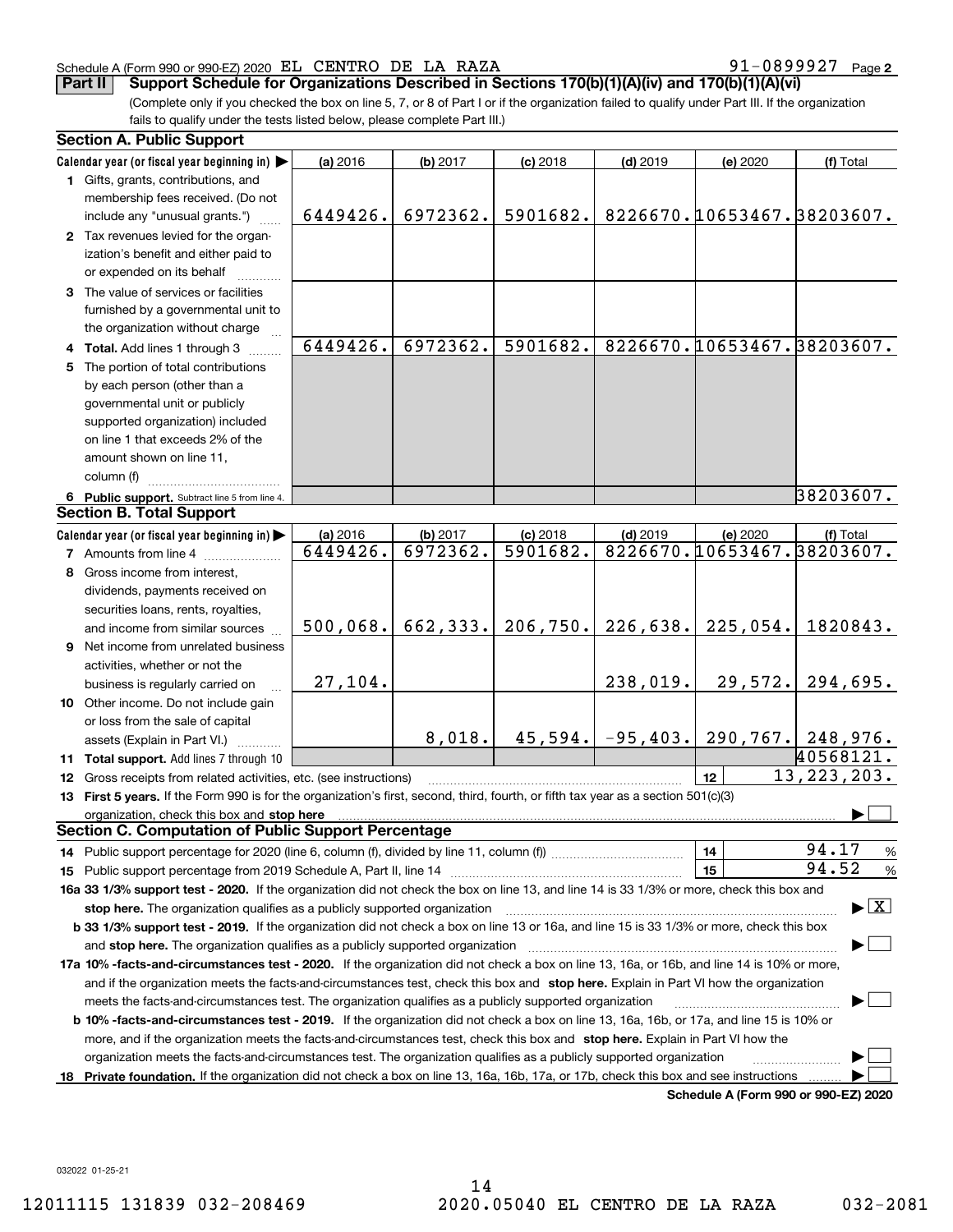| Schedule A (Form 990 or 990-EZ) 2020 $\,$ EL $\,$ CENTRO $\,$ DE $\,$ LA $\,$ RAZA |  |  |  | -0899927 | Page 3 |
|------------------------------------------------------------------------------------|--|--|--|----------|--------|
|                                                                                    |  |  |  |          |        |

# **Part III Support Schedule for Organizations Described in Section 509(a)(2)**

(Complete only if you checked the box on line 10 of Part I or if the organization failed to qualify under Part II. If the organization fails to qualify under the tests listed below, please complete Part II.)

|     | <b>Section A. Public Support</b>                                                                                                                                                                                               |          |          |            |            |          |                                      |
|-----|--------------------------------------------------------------------------------------------------------------------------------------------------------------------------------------------------------------------------------|----------|----------|------------|------------|----------|--------------------------------------|
|     | Calendar year (or fiscal year beginning in) $\blacktriangleright$                                                                                                                                                              | (a) 2016 | (b) 2017 | $(c)$ 2018 | $(d)$ 2019 | (e) 2020 | (f) Total                            |
|     | 1 Gifts, grants, contributions, and                                                                                                                                                                                            |          |          |            |            |          |                                      |
|     | membership fees received. (Do not                                                                                                                                                                                              |          |          |            |            |          |                                      |
|     | include any "unusual grants.")                                                                                                                                                                                                 |          |          |            |            |          |                                      |
|     | <b>2</b> Gross receipts from admissions,<br>merchandise sold or services per-<br>formed, or facilities furnished in<br>any activity that is related to the<br>organization's tax-exempt purpose                                |          |          |            |            |          |                                      |
|     | 3 Gross receipts from activities that<br>are not an unrelated trade or bus-                                                                                                                                                    |          |          |            |            |          |                                      |
|     | iness under section 513                                                                                                                                                                                                        |          |          |            |            |          |                                      |
|     | 4 Tax revenues levied for the organ-<br>ization's benefit and either paid to<br>or expended on its behalf                                                                                                                      |          |          |            |            |          |                                      |
|     | 5 The value of services or facilities<br>furnished by a governmental unit to                                                                                                                                                   |          |          |            |            |          |                                      |
|     | the organization without charge                                                                                                                                                                                                |          |          |            |            |          |                                      |
|     | <b>6 Total.</b> Add lines 1 through 5                                                                                                                                                                                          |          |          |            |            |          |                                      |
|     | 7a Amounts included on lines 1, 2, and<br>3 received from disqualified persons                                                                                                                                                 |          |          |            |            |          |                                      |
|     | <b>b</b> Amounts included on lines 2 and 3 received<br>from other than disqualified persons that<br>exceed the greater of \$5,000 or 1% of the<br>amount on line 13 for the year                                               |          |          |            |            |          |                                      |
|     | c Add lines 7a and 7b                                                                                                                                                                                                          |          |          |            |            |          |                                      |
|     | 8 Public support. (Subtract line 7c from line 6.)                                                                                                                                                                              |          |          |            |            |          |                                      |
|     | <b>Section B. Total Support</b>                                                                                                                                                                                                |          |          |            |            |          |                                      |
|     | Calendar year (or fiscal year beginning in)                                                                                                                                                                                    | (a) 2016 | (b) 2017 | $(c)$ 2018 | $(d)$ 2019 | (e) 2020 | (f) Total                            |
|     | 9 Amounts from line 6                                                                                                                                                                                                          |          |          |            |            |          |                                      |
|     | <b>10a</b> Gross income from interest,<br>dividends, payments received on<br>securities loans, rents, royalties,<br>and income from similar sources                                                                            |          |          |            |            |          |                                      |
|     | <b>b</b> Unrelated business taxable income<br>(less section 511 taxes) from businesses<br>acquired after June 30, 1975                                                                                                         |          |          |            |            |          |                                      |
|     |                                                                                                                                                                                                                                |          |          |            |            |          |                                      |
|     | c Add lines 10a and 10b<br>11 Net income from unrelated business<br>activities not included in line 10b,<br>whether or not the business is<br>regularly carried on                                                             |          |          |            |            |          |                                      |
|     | 12 Other income. Do not include gain<br>or loss from the sale of capital<br>assets (Explain in Part VI.)                                                                                                                       |          |          |            |            |          |                                      |
|     | 13 Total support. (Add lines 9, 10c, 11, and 12.)                                                                                                                                                                              |          |          |            |            |          |                                      |
|     | 14 First 5 years. If the Form 990 is for the organization's first, second, third, fourth, or fifth tax year as a section 501(c)(3) organization,                                                                               |          |          |            |            |          |                                      |
|     | check this box and stop here measurements and stop here according to the control of the control of the control of the control of the control of the control of the control of the control of the control of the control of the |          |          |            |            |          |                                      |
|     | <b>Section C. Computation of Public Support Percentage</b>                                                                                                                                                                     |          |          |            |            |          |                                      |
|     |                                                                                                                                                                                                                                |          |          |            |            | 15       | %                                    |
| 16. | Public support percentage from 2019 Schedule A, Part III, line 15                                                                                                                                                              |          |          |            |            | 16       | %                                    |
|     | <b>Section D. Computation of Investment Income Percentage</b>                                                                                                                                                                  |          |          |            |            |          |                                      |
|     | 17 Investment income percentage for 2020 (line 10c, column (f), divided by line 13, column (f))                                                                                                                                |          |          |            |            | 17       | %                                    |
|     | 18 Investment income percentage from 2019 Schedule A, Part III, line 17                                                                                                                                                        |          |          |            |            | 18       | %                                    |
|     | 19a 33 1/3% support tests - 2020. If the organization did not check the box on line 14, and line 15 is more than 33 1/3%, and line 17 is not                                                                                   |          |          |            |            |          |                                      |
|     | more than 33 1/3%, check this box and stop here. The organization qualifies as a publicly supported organization                                                                                                               |          |          |            |            |          |                                      |
|     | b 33 1/3% support tests - 2019. If the organization did not check a box on line 14 or line 19a, and line 16 is more than 33 1/3%, and                                                                                          |          |          |            |            |          |                                      |
|     | line 18 is not more than 33 1/3%, check this box and stop here. The organization qualifies as a publicly supported organization                                                                                                |          |          |            |            |          |                                      |
| 20  | Private foundation. If the organization did not check a box on line 14, 19a, or 19b, check this box and see instructions                                                                                                       |          |          |            |            |          | .                                    |
|     | 032023 01-25-21                                                                                                                                                                                                                |          | 15       |            |            |          | Schedule A (Form 990 or 990-EZ) 2020 |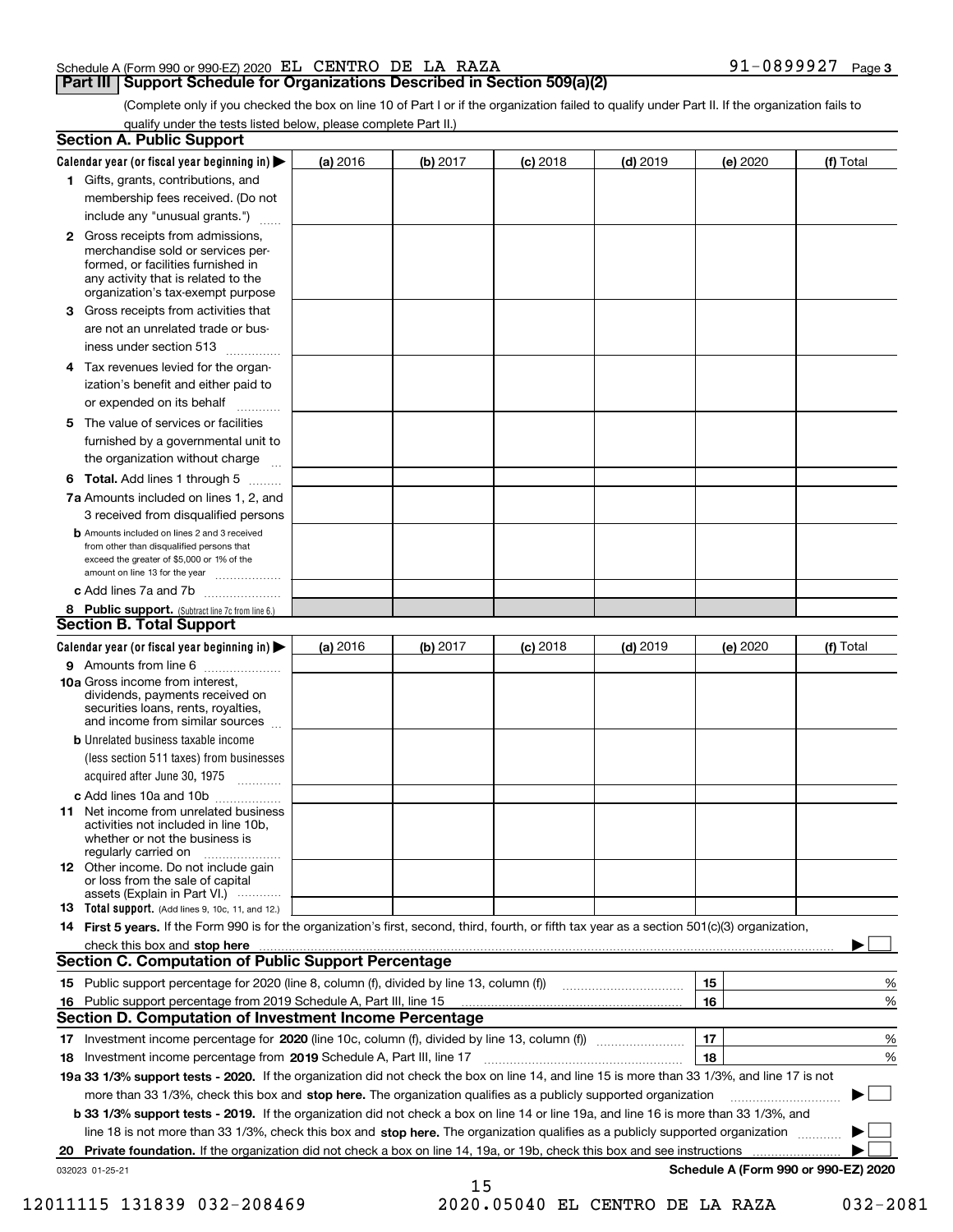**1**

**2**

**3a**

**3b**

**3c**

**4a**

**4b**

**4c**

**5a**

**5b5c**

**6**

**7**

**8**

**9a**

**9b**

**9c**

**10a**

**10b**

**YesNo**

# **Part IV Supporting Organizations**

(Complete only if you checked a box in line 12 on Part I. If you checked box 12a, Part I, complete Sections A and B. If you checked box 12b, Part I, complete Sections A and C. If you checked box 12c, Part I, complete Sections A, D, and E. If you checked box 12d, Part I, complete Sections A and D, and complete Part V.)

## **Section A. All Supporting Organizations**

- **1** Are all of the organization's supported organizations listed by name in the organization's governing documents? If "No," describe in **Part VI** how the supported organizations are designated. If designated by *class or purpose, describe the designation. If historic and continuing relationship, explain.*
- **2** Did the organization have any supported organization that does not have an IRS determination of status under section 509(a)(1) or (2)? If "Yes," explain in Part VI how the organization determined that the supported *organization was described in section 509(a)(1) or (2).*
- **3a** Did the organization have a supported organization described in section 501(c)(4), (5), or (6)? If "Yes," answer *lines 3b and 3c below.*
- **b** Did the organization confirm that each supported organization qualified under section 501(c)(4), (5), or (6) and satisfied the public support tests under section 509(a)(2)? If "Yes," describe in **Part VI** when and how the *organization made the determination.*
- **c**Did the organization ensure that all support to such organizations was used exclusively for section 170(c)(2)(B) purposes? If "Yes," explain in **Part VI** what controls the organization put in place to ensure such use.
- **4a***If* Was any supported organization not organized in the United States ("foreign supported organization")? *"Yes," and if you checked box 12a or 12b in Part I, answer lines 4b and 4c below.*
- **b** Did the organization have ultimate control and discretion in deciding whether to make grants to the foreign supported organization? If "Yes," describe in **Part VI** how the organization had such control and discretion *despite being controlled or supervised by or in connection with its supported organizations.*
- **c** Did the organization support any foreign supported organization that does not have an IRS determination under sections 501(c)(3) and 509(a)(1) or (2)? If "Yes," explain in **Part VI** what controls the organization used *to ensure that all support to the foreign supported organization was used exclusively for section 170(c)(2)(B) purposes.*
- **5a** Did the organization add, substitute, or remove any supported organizations during the tax year? If "Yes," answer lines 5b and 5c below (if applicable). Also, provide detail in **Part VI,** including (i) the names and EIN *numbers of the supported organizations added, substituted, or removed; (ii) the reasons for each such action; (iii) the authority under the organization's organizing document authorizing such action; and (iv) how the action was accomplished (such as by amendment to the organizing document).*
- **b** Type I or Type II only. Was any added or substituted supported organization part of a class already designated in the organization's organizing document?
- **cSubstitutions only.**  Was the substitution the result of an event beyond the organization's control?
- **6** Did the organization provide support (whether in the form of grants or the provision of services or facilities) to **Part VI.** *If "Yes," provide detail in* support or benefit one or more of the filing organization's supported organizations? anyone other than (i) its supported organizations, (ii) individuals that are part of the charitable class benefited by one or more of its supported organizations, or (iii) other supporting organizations that also
- **7**Did the organization provide a grant, loan, compensation, or other similar payment to a substantial contributor *If "Yes," complete Part I of Schedule L (Form 990 or 990-EZ).* regard to a substantial contributor? (as defined in section 4958(c)(3)(C)), a family member of a substantial contributor, or a 35% controlled entity with
- **8** Did the organization make a loan to a disqualified person (as defined in section 4958) not described in line 7? *If "Yes," complete Part I of Schedule L (Form 990 or 990-EZ).*
- **9a** Was the organization controlled directly or indirectly at any time during the tax year by one or more in section 509(a)(1) or (2))? If "Yes," *provide detail in* <code>Part VI.</code> disqualified persons, as defined in section 4946 (other than foundation managers and organizations described
- **b** Did one or more disqualified persons (as defined in line 9a) hold a controlling interest in any entity in which the supporting organization had an interest? If "Yes," provide detail in P**art VI**.
- **c**Did a disqualified person (as defined in line 9a) have an ownership interest in, or derive any personal benefit from, assets in which the supporting organization also had an interest? If "Yes," provide detail in P**art VI.**
- **10a** Was the organization subject to the excess business holdings rules of section 4943 because of section supporting organizations)? If "Yes," answer line 10b below. 4943(f) (regarding certain Type II supporting organizations, and all Type III non-functionally integrated
- **b** Did the organization have any excess business holdings in the tax year? (Use Schedule C, Form 4720, to *determine whether the organization had excess business holdings.)*

032024 01-25-21

**Schedule A (Form 990 or 990-EZ) 2020**

12011115 131839 032-208469 2020.05040 EL CENTRO DE LA RAZA 032-2081

16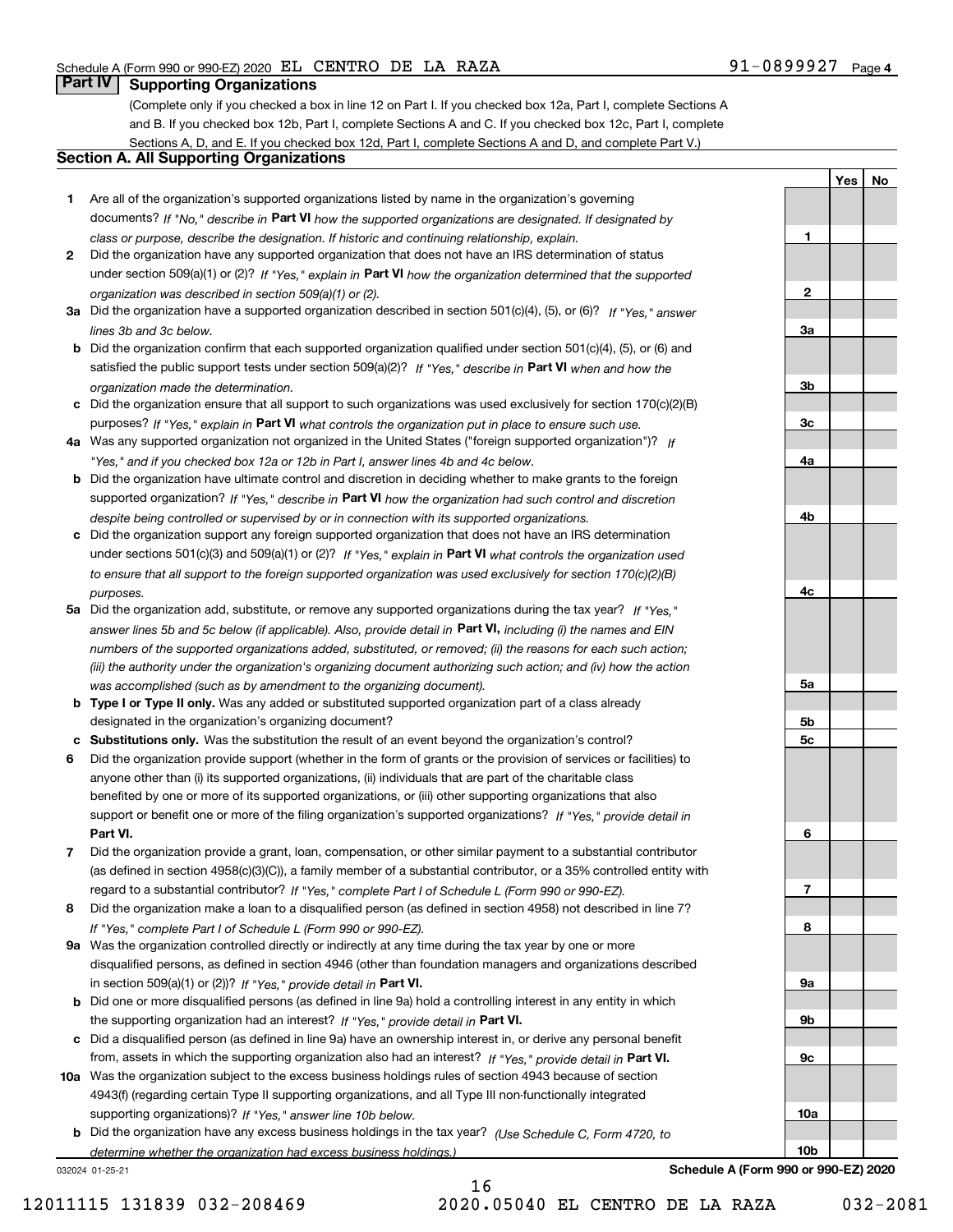|    | <b>Part IV</b><br><b>Supporting Organizations (continued)</b>                                                                                                                                                                                             |                 |     |    |
|----|-----------------------------------------------------------------------------------------------------------------------------------------------------------------------------------------------------------------------------------------------------------|-----------------|-----|----|
|    |                                                                                                                                                                                                                                                           |                 | Yes | No |
| 11 | Has the organization accepted a gift or contribution from any of the following persons?                                                                                                                                                                   |                 |     |    |
|    | a A person who directly or indirectly controls, either alone or together with persons described in lines 11b and                                                                                                                                          |                 |     |    |
|    | 11c below, the governing body of a supported organization?                                                                                                                                                                                                | 11a             |     |    |
|    | <b>b</b> A family member of a person described in line 11a above?                                                                                                                                                                                         | 11 <sub>b</sub> |     |    |
|    | c A 35% controlled entity of a person described in line 11a or 11b above? If "Yes" to line 11a, 11b, or 11c, provide                                                                                                                                      |                 |     |    |
|    | detail in Part VI.                                                                                                                                                                                                                                        | 11c             |     |    |
|    | <b>Section B. Type I Supporting Organizations</b>                                                                                                                                                                                                         |                 |     |    |
|    |                                                                                                                                                                                                                                                           |                 | Yes | No |
| 1  | Did the governing body, members of the governing body, officers acting in their official capacity, or membership of one or                                                                                                                                |                 |     |    |
|    | more supported organizations have the power to regularly appoint or elect at least a majority of the organization's officers,                                                                                                                             |                 |     |    |
|    | directors, or trustees at all times during the tax year? If "No," describe in Part VI how the supported organization(s)<br>effectively operated, supervised, or controlled the organization's activities. If the organization had more than one supported |                 |     |    |
|    | organization, describe how the powers to appoint and/or remove officers, directors, or trustees were allocated among the                                                                                                                                  |                 |     |    |
|    | supported organizations and what conditions or restrictions, if any, applied to such powers during the tax year.                                                                                                                                          | 1               |     |    |
| 2  | Did the organization operate for the benefit of any supported organization other than the supported                                                                                                                                                       |                 |     |    |
|    | organization(s) that operated, supervised, or controlled the supporting organization? If "Yes," explain in                                                                                                                                                |                 |     |    |
|    | Part VI how providing such benefit carried out the purposes of the supported organization(s) that operated,                                                                                                                                               |                 |     |    |
|    | supervised, or controlled the supporting organization.                                                                                                                                                                                                    | $\mathbf{2}$    |     |    |
|    | Section C. Type II Supporting Organizations                                                                                                                                                                                                               |                 |     |    |
|    |                                                                                                                                                                                                                                                           |                 | Yes | No |
| 1. | Were a majority of the organization's directors or trustees during the tax year also a majority of the directors                                                                                                                                          |                 |     |    |
|    | or trustees of each of the organization's supported organization(s)? If "No," describe in Part VI how control                                                                                                                                             |                 |     |    |
|    | or management of the supporting organization was vested in the same persons that controlled or managed                                                                                                                                                    |                 |     |    |
|    | the supported organization(s).<br>Section D. All Type III Supporting Organizations                                                                                                                                                                        | 1               |     |    |
|    |                                                                                                                                                                                                                                                           |                 |     |    |
|    |                                                                                                                                                                                                                                                           |                 | Yes | No |
| 1. | Did the organization provide to each of its supported organizations, by the last day of the fifth month of the                                                                                                                                            |                 |     |    |
|    | organization's tax year, (i) a written notice describing the type and amount of support provided during the prior tax                                                                                                                                     |                 |     |    |
|    | year, (ii) a copy of the Form 990 that was most recently filed as of the date of notification, and (iii) copies of the                                                                                                                                    | 1               |     |    |
|    | organization's governing documents in effect on the date of notification, to the extent not previously provided?                                                                                                                                          |                 |     |    |
| 2  | Were any of the organization's officers, directors, or trustees either (i) appointed or elected by the supported                                                                                                                                          |                 |     |    |
|    | organization(s) or (ii) serving on the governing body of a supported organization? If "No," explain in Part VI how                                                                                                                                        | $\mathbf{2}$    |     |    |
| 3  | the organization maintained a close and continuous working relationship with the supported organization(s).<br>By reason of the relationship described in line 2, above, did the organization's supported organizations have a                            |                 |     |    |
|    | significant voice in the organization's investment policies and in directing the use of the organization's                                                                                                                                                |                 |     |    |
|    | income or assets at all times during the tax year? If "Yes," describe in Part VI the role the organization's                                                                                                                                              |                 |     |    |
|    |                                                                                                                                                                                                                                                           | 3               |     |    |
|    | supported organizations played in this regard.<br>Section E. Type III Functionally Integrated Supporting Organizations                                                                                                                                    |                 |     |    |
| 1  | Check the box next to the method that the organization used to satisfy the Integral Part Test during the year (see instructions).                                                                                                                         |                 |     |    |
| a  | The organization satisfied the Activities Test. Complete line 2 below.                                                                                                                                                                                    |                 |     |    |
| b  | The organization is the parent of each of its supported organizations. Complete line 3 below.                                                                                                                                                             |                 |     |    |
| c  | The organization supported a governmental entity. Describe in Part VI how you supported a governmental entity (see instructions).                                                                                                                         |                 |     |    |
| 2  | Activities Test. Answer lines 2a and 2b below.                                                                                                                                                                                                            |                 | Yes | No |
| а  | Did substantially all of the organization's activities during the tax year directly further the exempt purposes of                                                                                                                                        |                 |     |    |
|    | the supported organization(s) to which the organization was responsive? If "Yes." then in Part VI identify                                                                                                                                                |                 |     |    |
|    | those supported organizations and explain how these activities directly furthered their exempt purposes,                                                                                                                                                  |                 |     |    |
|    |                                                                                                                                                                                                                                                           |                 |     |    |

**b** Did the activities described in line 2a, above, constitute activities that, but for the organization's involvement, **Part VI**  *the reasons for the organization's position that its supported organization(s) would have engaged in how the organization was responsive to those supported organizations, and how the organization determined that these activities constituted substantially all of its activities.* one or more of the organization's supported organization(s) would have been engaged in? If "Yes," e*xplain in* 

**b** Did the organization exercise a substantial degree of direction over the policies, programs, and activities of each

of its supported organizations? If "Yes," describe in Part VI the role played by the organization in this regard.

17

**a** Did the organization have the power to regularly appoint or elect a majority of the officers, directors, or

trustees of each of the supported organizations? If "Yes" or "No" provide details in **Part VI.** 



032025 01-25-21

**Schedule A (Form 990 or 990-EZ) 2020**

**3** Parent of Supported Organizations. Answer lines 3a and 3b below.

*these activities but for the organization's involvement.*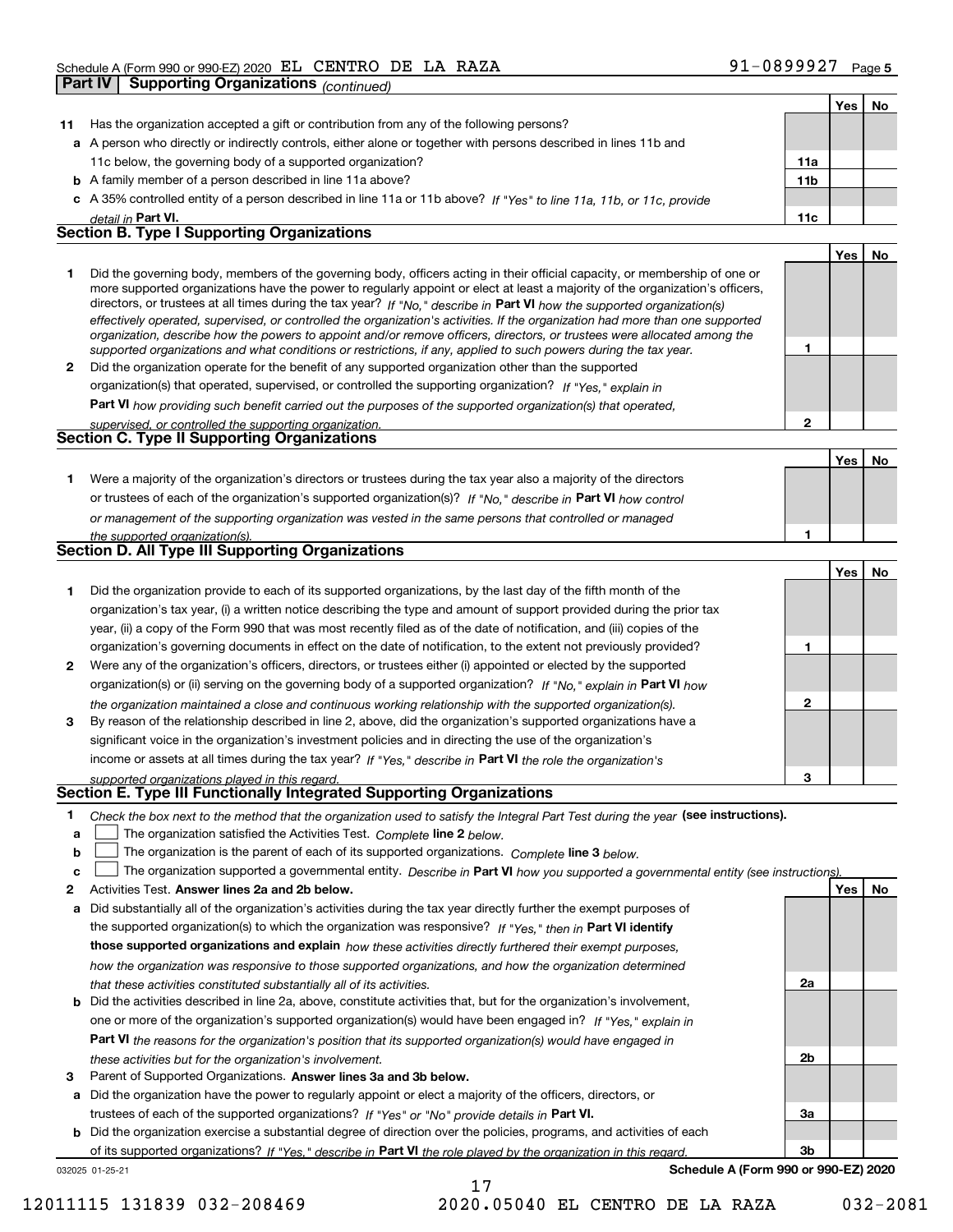| Schedule A (Form 990 or 990-EZ) 2020 EL CENTRO DE LA RAZA |  |  |                                                                                       | 91-0899927 <sub>Page 6</sub> |  |
|-----------------------------------------------------------|--|--|---------------------------------------------------------------------------------------|------------------------------|--|
|                                                           |  |  | <b>Part V</b> Type III Non-Functionally Integrated 509(a)(3) Supporting Organizations |                              |  |

**1**

1 Check here if the organization satisfied the Integral Part Test as a qualifying trust on Nov. 20, 1970 (explain in Part VI). See instructions. All other Type III non-functionally integrated supporting organizations must complete Sections A through E.

|              | Section A - Adjusted Net Income                                                                                                   |                | (A) Prior Year | (B) Current Year<br>(optional) |
|--------------|-----------------------------------------------------------------------------------------------------------------------------------|----------------|----------------|--------------------------------|
| 1            | Net short-term capital gain                                                                                                       | 1              |                |                                |
| 2            | Recoveries of prior-year distributions                                                                                            | $\overline{2}$ |                |                                |
| З            | Other gross income (see instructions)                                                                                             | 3              |                |                                |
| 4            | Add lines 1 through 3.                                                                                                            | 4              |                |                                |
| 5            | Depreciation and depletion                                                                                                        | 5              |                |                                |
| 6            | Portion of operating expenses paid or incurred for production or                                                                  |                |                |                                |
|              | collection of gross income or for management, conservation, or                                                                    |                |                |                                |
|              | maintenance of property held for production of income (see instructions)                                                          | 6              |                |                                |
| 7            | Other expenses (see instructions)                                                                                                 | $\overline{7}$ |                |                                |
| 8            | Adjusted Net Income (subtract lines 5, 6, and 7 from line 4)                                                                      | 8              |                |                                |
|              | <b>Section B - Minimum Asset Amount</b>                                                                                           |                | (A) Prior Year | (B) Current Year<br>(optional) |
| 1            | Aggregate fair market value of all non-exempt-use assets (see                                                                     |                |                |                                |
|              | instructions for short tax year or assets held for part of year):                                                                 |                |                |                                |
|              | a Average monthly value of securities                                                                                             | 1a             |                |                                |
|              | <b>b</b> Average monthly cash balances                                                                                            | 1b             |                |                                |
|              | c Fair market value of other non-exempt-use assets                                                                                | 1c             |                |                                |
|              | d Total (add lines 1a, 1b, and 1c)                                                                                                | 1d             |                |                                |
|              | e Discount claimed for blockage or other factors                                                                                  |                |                |                                |
|              | (explain in detail in Part VI):                                                                                                   |                |                |                                |
| $\mathbf{2}$ | Acquisition indebtedness applicable to non-exempt-use assets                                                                      | $\mathbf{2}$   |                |                                |
| 3            | Subtract line 2 from line 1d.                                                                                                     | 3              |                |                                |
| 4            | Cash deemed held for exempt use. Enter 0.015 of line 3 (for greater amount,                                                       |                |                |                                |
|              | see instructions).                                                                                                                | 4              |                |                                |
| 5            | Net value of non-exempt-use assets (subtract line 4 from line 3)                                                                  | 5              |                |                                |
| 6            | Multiply line 5 by 0.035.                                                                                                         | 6              |                |                                |
| 7            | Recoveries of prior-year distributions                                                                                            | $\overline{7}$ |                |                                |
| 8            | Minimum Asset Amount (add line 7 to line 6)                                                                                       | 8              |                |                                |
|              | <b>Section C - Distributable Amount</b>                                                                                           |                |                | <b>Current Year</b>            |
| 1            | Adjusted net income for prior year (from Section A, line 8, column A)                                                             | 1              |                |                                |
| 2            | Enter 0.85 of line 1.                                                                                                             | $\overline{2}$ |                |                                |
| з            | Minimum asset amount for prior year (from Section B, line 8, column A)                                                            | 3              |                |                                |
| 4            | Enter greater of line 2 or line 3.                                                                                                | 4              |                |                                |
| 5            | Income tax imposed in prior year                                                                                                  | 5              |                |                                |
| 6            | <b>Distributable Amount.</b> Subtract line 5 from line 4, unless subject to                                                       |                |                |                                |
|              | emergency temporary reduction (see instructions).                                                                                 | 6              |                |                                |
| 7            | Check here if the current year is the organization's first as a non-functionally integrated Type III supporting organization (see |                |                |                                |

**7**instructions).

**Schedule A (Form 990 or 990-EZ) 2020**

032026 01-25-21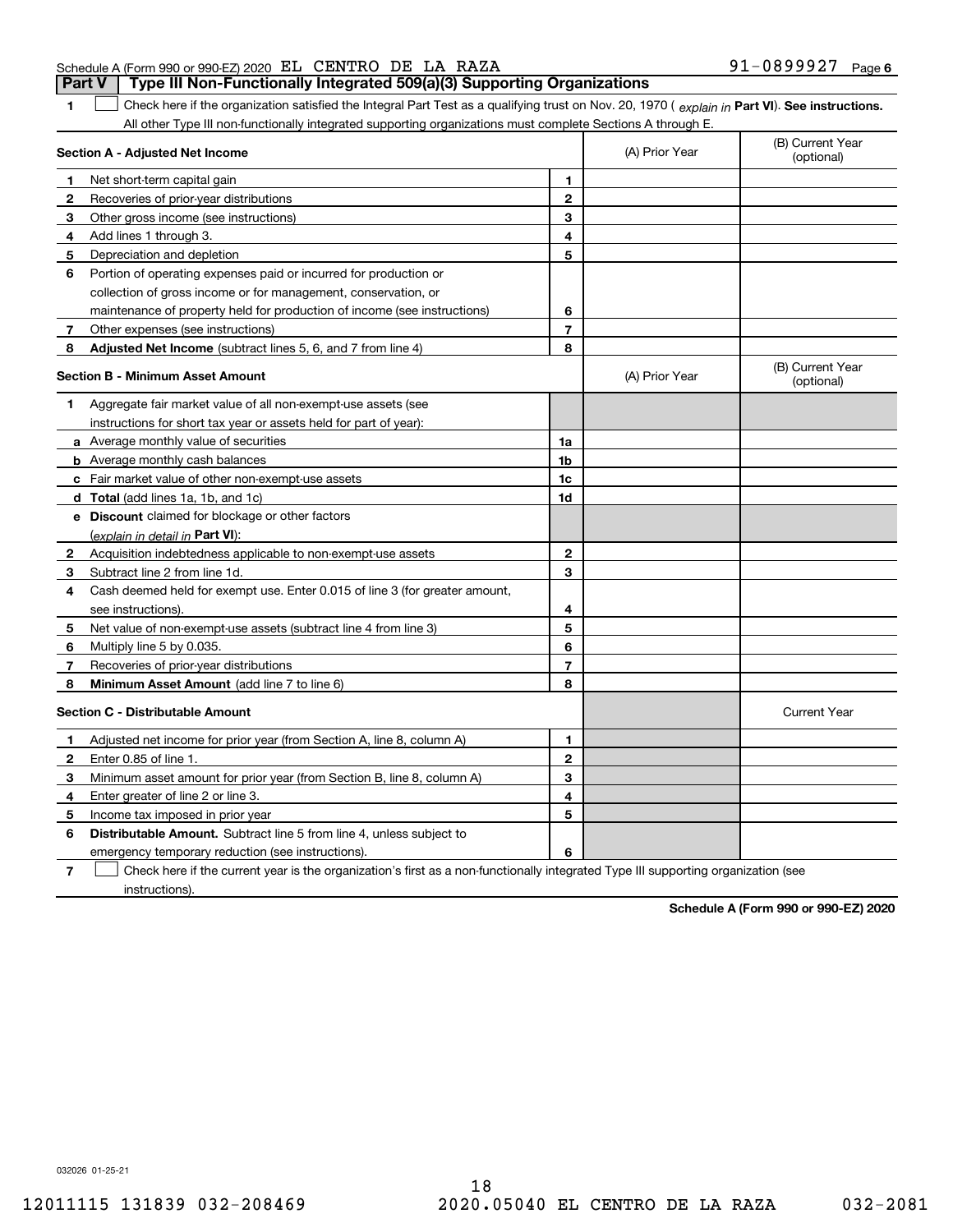### Schedule A (Form 990 or 990-EZ) 2020 Page EL CENTRO DE LA RAZA 91-0899927

| <b>Part V</b> | Type III Non-Functionally Integrated 509(a)(3) Supporting Organizations                    |                                    | (continued)                                   |    |                                                  |
|---------------|--------------------------------------------------------------------------------------------|------------------------------------|-----------------------------------------------|----|--------------------------------------------------|
|               | <b>Section D - Distributions</b>                                                           |                                    |                                               |    | <b>Current Year</b>                              |
| 1             | Amounts paid to supported organizations to accomplish exempt purposes                      |                                    | 1                                             |    |                                                  |
| 2             | Amounts paid to perform activity that directly furthers exempt purposes of supported       |                                    |                                               |    |                                                  |
|               | organizations, in excess of income from activity                                           |                                    | 2                                             |    |                                                  |
| 3             | Administrative expenses paid to accomplish exempt purposes of supported organizations      |                                    | 3                                             |    |                                                  |
| 4             | Amounts paid to acquire exempt-use assets                                                  |                                    |                                               | 4  |                                                  |
| 5             | Qualified set-aside amounts (prior IRS approval required - provide details in Part VI)     |                                    |                                               | 5  |                                                  |
| 6             | Other distributions (describe in Part VI). See instructions.                               |                                    |                                               | 6  |                                                  |
| 7             | Total annual distributions. Add lines 1 through 6.                                         |                                    |                                               | 7  |                                                  |
| 8             | Distributions to attentive supported organizations to which the organization is responsive |                                    |                                               |    |                                                  |
|               | (provide details in Part VI). See instructions.                                            |                                    |                                               | 8  |                                                  |
| 9             | Distributable amount for 2020 from Section C, line 6                                       |                                    |                                               | 9  |                                                  |
| 10            | Line 8 amount divided by line 9 amount                                                     |                                    |                                               | 10 |                                                  |
|               | <b>Section E - Distribution Allocations</b> (see instructions)                             | (i)<br><b>Excess Distributions</b> | (ii)<br><b>Underdistributions</b><br>Pre-2020 |    | (iii)<br><b>Distributable</b><br>Amount for 2020 |
| 1             | Distributable amount for 2020 from Section C, line 6                                       |                                    |                                               |    |                                                  |
| 2             | Underdistributions, if any, for years prior to 2020 (reason-                               |                                    |                                               |    |                                                  |
|               | able cause required - explain in Part VI). See instructions.                               |                                    |                                               |    |                                                  |
| 3             | Excess distributions carryover, if any, to 2020                                            |                                    |                                               |    |                                                  |
|               | <b>a</b> From 2015                                                                         |                                    |                                               |    |                                                  |
|               | <b>b</b> From 2016                                                                         |                                    |                                               |    |                                                  |
|               | c From 2017                                                                                |                                    |                                               |    |                                                  |
|               | <b>d</b> From 2018                                                                         |                                    |                                               |    |                                                  |
|               | e From 2019                                                                                |                                    |                                               |    |                                                  |
|               | f Total of lines 3a through 3e                                                             |                                    |                                               |    |                                                  |
|               | g Applied to underdistributions of prior years                                             |                                    |                                               |    |                                                  |
|               | <b>h</b> Applied to 2020 distributable amount                                              |                                    |                                               |    |                                                  |
|               | Carryover from 2015 not applied (see instructions)                                         |                                    |                                               |    |                                                  |
|               | Remainder. Subtract lines 3g, 3h, and 3i from line 3f.                                     |                                    |                                               |    |                                                  |
| 4             | Distributions for 2020 from Section D,                                                     |                                    |                                               |    |                                                  |
|               | line $7:$                                                                                  |                                    |                                               |    |                                                  |
|               | a Applied to underdistributions of prior years                                             |                                    |                                               |    |                                                  |
|               | <b>b</b> Applied to 2020 distributable amount                                              |                                    |                                               |    |                                                  |
|               | c Remainder. Subtract lines 4a and 4b from line 4.                                         |                                    |                                               |    |                                                  |
| 5             | Remaining underdistributions for years prior to 2020, if                                   |                                    |                                               |    |                                                  |
|               | any. Subtract lines 3g and 4a from line 2. For result greater                              |                                    |                                               |    |                                                  |
|               | than zero, explain in Part VI. See instructions.                                           |                                    |                                               |    |                                                  |
| 6             | Remaining underdistributions for 2020. Subtract lines 3h                                   |                                    |                                               |    |                                                  |
|               | and 4b from line 1. For result greater than zero, explain in                               |                                    |                                               |    |                                                  |
|               | Part VI. See instructions.                                                                 |                                    |                                               |    |                                                  |
| 7             | Excess distributions carryover to 2021. Add lines 3j                                       |                                    |                                               |    |                                                  |
|               | and 4c.                                                                                    |                                    |                                               |    |                                                  |
| 8             | Breakdown of line 7:                                                                       |                                    |                                               |    |                                                  |
|               | a Excess from 2016                                                                         |                                    |                                               |    |                                                  |
|               | <b>b</b> Excess from 2017                                                                  |                                    |                                               |    |                                                  |
|               | c Excess from 2018                                                                         |                                    |                                               |    |                                                  |
|               | d Excess from 2019                                                                         |                                    |                                               |    |                                                  |
|               | e Excess from 2020                                                                         |                                    |                                               |    |                                                  |

**Schedule A (Form 990 or 990-EZ) 2020**

032027 01-25-21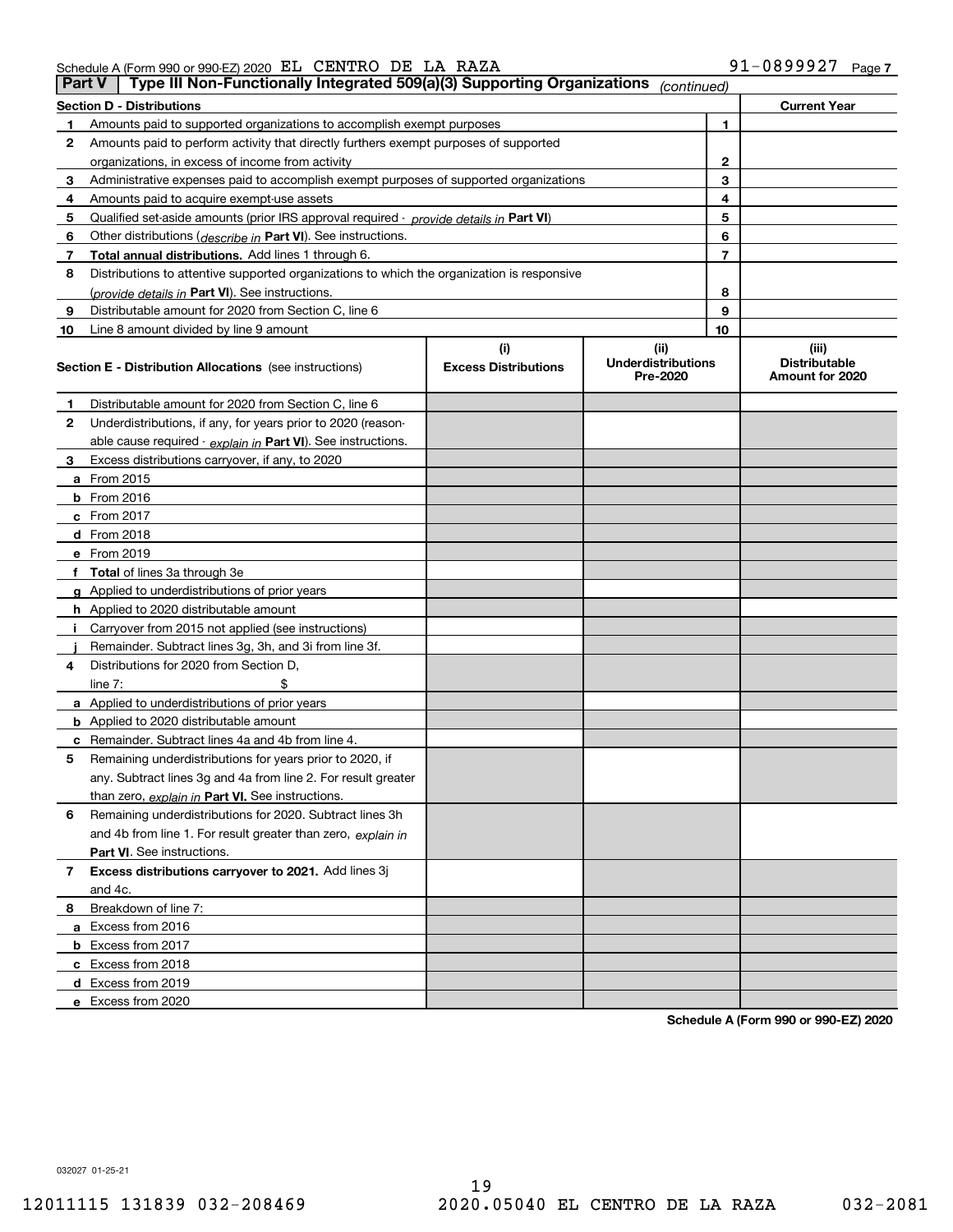| <b>Part VI</b>  | (See instructions.)        | Supplemental Information. Provide the explanations required by Part II, line 10; Part II, line 17a or 17b; Part III, line 12;<br>Part IV, Section A, lines 1, 2, 3b, 3c, 4b, 4c, 5a, 6, 9a, 9b, 9c, 11a, 11b, and 11c; Part IV, Section B, lines 1 and 2; Part IV, Section C,<br>line 1; Part IV, Section D, lines 2 and 3; Part IV, Section E, lines 1c, 2a, 2b, 3a, and 3b; Part V, line 1; Part V, Section B, line 1e; Part V,<br>Section D, lines 5, 6, and 8; and Part V, Section E, lines 2, 5, and 6. Also complete this part for any additional information. |
|-----------------|----------------------------|----------------------------------------------------------------------------------------------------------------------------------------------------------------------------------------------------------------------------------------------------------------------------------------------------------------------------------------------------------------------------------------------------------------------------------------------------------------------------------------------------------------------------------------------------------------------|
|                 |                            |                                                                                                                                                                                                                                                                                                                                                                                                                                                                                                                                                                      |
|                 |                            |                                                                                                                                                                                                                                                                                                                                                                                                                                                                                                                                                                      |
|                 |                            |                                                                                                                                                                                                                                                                                                                                                                                                                                                                                                                                                                      |
|                 |                            |                                                                                                                                                                                                                                                                                                                                                                                                                                                                                                                                                                      |
|                 |                            |                                                                                                                                                                                                                                                                                                                                                                                                                                                                                                                                                                      |
|                 |                            |                                                                                                                                                                                                                                                                                                                                                                                                                                                                                                                                                                      |
|                 |                            |                                                                                                                                                                                                                                                                                                                                                                                                                                                                                                                                                                      |
|                 |                            |                                                                                                                                                                                                                                                                                                                                                                                                                                                                                                                                                                      |
|                 |                            |                                                                                                                                                                                                                                                                                                                                                                                                                                                                                                                                                                      |
|                 |                            |                                                                                                                                                                                                                                                                                                                                                                                                                                                                                                                                                                      |
|                 |                            |                                                                                                                                                                                                                                                                                                                                                                                                                                                                                                                                                                      |
|                 |                            |                                                                                                                                                                                                                                                                                                                                                                                                                                                                                                                                                                      |
|                 |                            |                                                                                                                                                                                                                                                                                                                                                                                                                                                                                                                                                                      |
|                 |                            |                                                                                                                                                                                                                                                                                                                                                                                                                                                                                                                                                                      |
|                 |                            |                                                                                                                                                                                                                                                                                                                                                                                                                                                                                                                                                                      |
|                 |                            |                                                                                                                                                                                                                                                                                                                                                                                                                                                                                                                                                                      |
|                 |                            |                                                                                                                                                                                                                                                                                                                                                                                                                                                                                                                                                                      |
|                 |                            |                                                                                                                                                                                                                                                                                                                                                                                                                                                                                                                                                                      |
|                 |                            |                                                                                                                                                                                                                                                                                                                                                                                                                                                                                                                                                                      |
|                 |                            |                                                                                                                                                                                                                                                                                                                                                                                                                                                                                                                                                                      |
|                 |                            |                                                                                                                                                                                                                                                                                                                                                                                                                                                                                                                                                                      |
|                 |                            |                                                                                                                                                                                                                                                                                                                                                                                                                                                                                                                                                                      |
|                 |                            |                                                                                                                                                                                                                                                                                                                                                                                                                                                                                                                                                                      |
|                 |                            |                                                                                                                                                                                                                                                                                                                                                                                                                                                                                                                                                                      |
|                 |                            |                                                                                                                                                                                                                                                                                                                                                                                                                                                                                                                                                                      |
|                 |                            |                                                                                                                                                                                                                                                                                                                                                                                                                                                                                                                                                                      |
|                 |                            |                                                                                                                                                                                                                                                                                                                                                                                                                                                                                                                                                                      |
|                 |                            |                                                                                                                                                                                                                                                                                                                                                                                                                                                                                                                                                                      |
|                 |                            |                                                                                                                                                                                                                                                                                                                                                                                                                                                                                                                                                                      |
|                 |                            |                                                                                                                                                                                                                                                                                                                                                                                                                                                                                                                                                                      |
|                 |                            |                                                                                                                                                                                                                                                                                                                                                                                                                                                                                                                                                                      |
|                 |                            |                                                                                                                                                                                                                                                                                                                                                                                                                                                                                                                                                                      |
|                 |                            |                                                                                                                                                                                                                                                                                                                                                                                                                                                                                                                                                                      |
|                 |                            |                                                                                                                                                                                                                                                                                                                                                                                                                                                                                                                                                                      |
|                 |                            |                                                                                                                                                                                                                                                                                                                                                                                                                                                                                                                                                                      |
|                 |                            |                                                                                                                                                                                                                                                                                                                                                                                                                                                                                                                                                                      |
|                 |                            |                                                                                                                                                                                                                                                                                                                                                                                                                                                                                                                                                                      |
|                 |                            |                                                                                                                                                                                                                                                                                                                                                                                                                                                                                                                                                                      |
|                 |                            |                                                                                                                                                                                                                                                                                                                                                                                                                                                                                                                                                                      |
|                 |                            |                                                                                                                                                                                                                                                                                                                                                                                                                                                                                                                                                                      |
|                 |                            |                                                                                                                                                                                                                                                                                                                                                                                                                                                                                                                                                                      |
|                 |                            |                                                                                                                                                                                                                                                                                                                                                                                                                                                                                                                                                                      |
|                 |                            |                                                                                                                                                                                                                                                                                                                                                                                                                                                                                                                                                                      |
|                 |                            |                                                                                                                                                                                                                                                                                                                                                                                                                                                                                                                                                                      |
| 032028 01-25-21 |                            | Schedule A (Form 990 or 990-EZ) 2020                                                                                                                                                                                                                                                                                                                                                                                                                                                                                                                                 |
|                 | 12011115 131839 032-208469 | 20<br>2020.05040 EL CENTRO DE LA RAZA<br>$032 - 2081$                                                                                                                                                                                                                                                                                                                                                                                                                                                                                                                |
|                 |                            |                                                                                                                                                                                                                                                                                                                                                                                                                                                                                                                                                                      |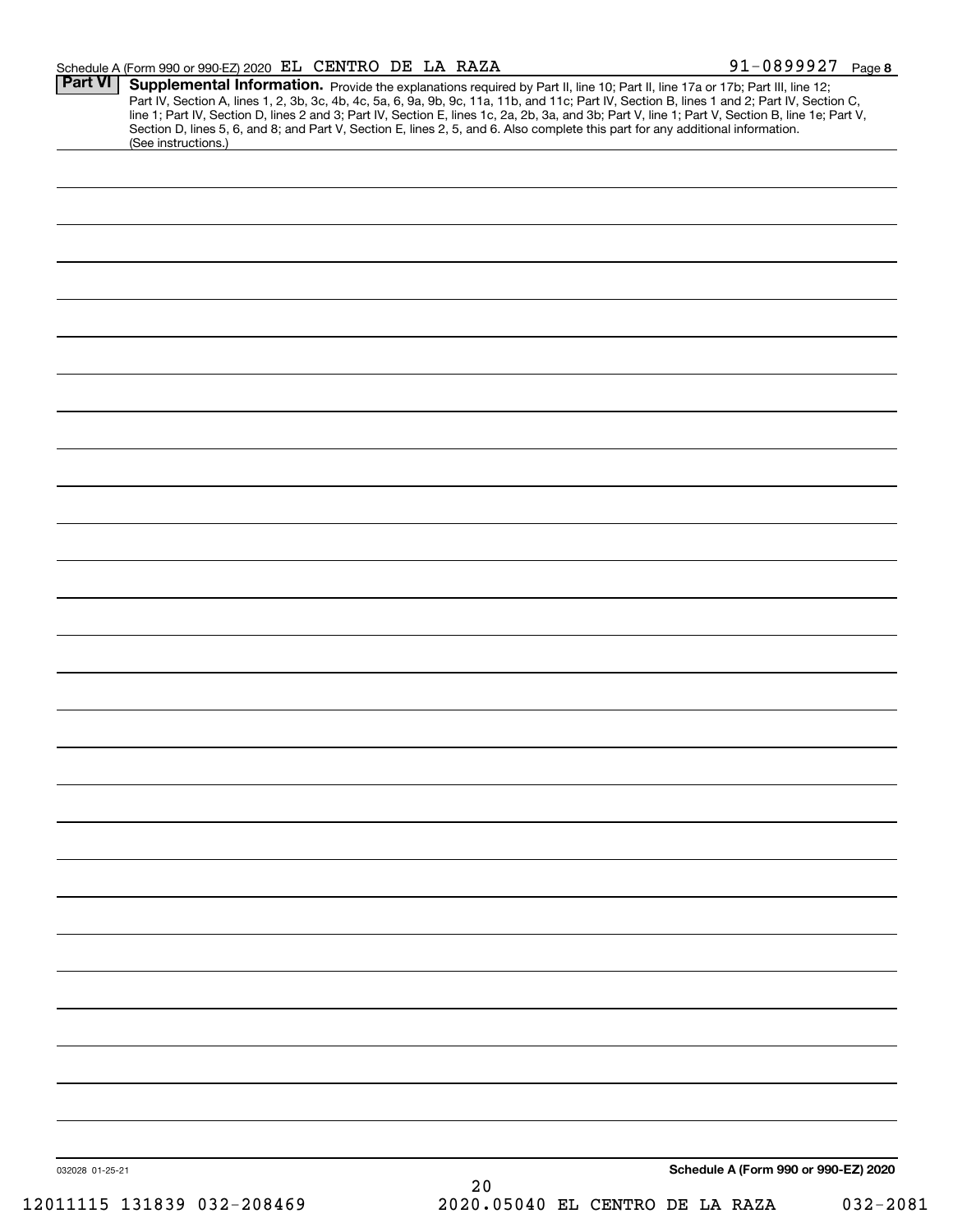Department of the Treasury Internal Revenue Service **(Form 990, 990-EZ, or 990-PF)**

Name of the organization

**Organization type** (check one):

# **Schedule B Schedule of Contributors**

**| Attach to Form 990, Form 990-EZ, or Form 990-PF. | Go to www.irs.gov/Form990 for the latest information.** OMB No. 1545-0047

**2020**

**Employer identification number**

91-0899927

|  | EL CENTRO DE LA RAZA |  |  |  |  |
|--|----------------------|--|--|--|--|
|--|----------------------|--|--|--|--|

| Filers of:         | Section:                                                                           |
|--------------------|------------------------------------------------------------------------------------|
| Form 990 or 990-EZ | $\lfloor x \rfloor$ 501(c)( 3) (enter number) organization                         |
|                    | $4947(a)(1)$ nonexempt charitable trust <b>not</b> treated as a private foundation |
|                    | 527 political organization                                                         |
| Form 990-PF        | 501(c)(3) exempt private foundation                                                |
|                    | 4947(a)(1) nonexempt charitable trust treated as a private foundation              |
|                    | 501(c)(3) taxable private foundation                                               |

Check if your organization is covered by the **General Rule** or a **Special Rule. Note:**  Only a section 501(c)(7), (8), or (10) organization can check boxes for both the General Rule and a Special Rule. See instructions.

### **General Rule**

 $\mathcal{L}^{\text{max}}$ 

For an organization filing Form 990, 990-EZ, or 990-PF that received, during the year, contributions totaling \$5,000 or more (in money or property) from any one contributor. Complete Parts I and II. See instructions for determining a contributor's total contributions.

### **Special Rules**

any one contributor, during the year, total contributions of the greater of  $\,$  (1) \$5,000; or **(2)** 2% of the amount on (i) Form 990, Part VIII, line 1h;  $\boxed{\textbf{X}}$  For an organization described in section 501(c)(3) filing Form 990 or 990-EZ that met the 33 1/3% support test of the regulations under sections 509(a)(1) and 170(b)(1)(A)(vi), that checked Schedule A (Form 990 or 990-EZ), Part II, line 13, 16a, or 16b, and that received from or (ii) Form 990-EZ, line 1. Complete Parts I and II.

For an organization described in section 501(c)(7), (8), or (10) filing Form 990 or 990-EZ that received from any one contributor, during the year, total contributions of more than \$1,000 exclusively for religious, charitable, scientific, literary, or educational purposes, or for the prevention of cruelty to children or animals. Complete Parts I (entering "N/A" in column (b) instead of the contributor name and address), II, and III.  $\mathcal{L}^{\text{max}}$ 

purpose. Don't complete any of the parts unless the **General Rule** applies to this organization because it received *nonexclusively* year, contributions <sub>exclusively</sub> for religious, charitable, etc., purposes, but no such contributions totaled more than \$1,000. If this box is checked, enter here the total contributions that were received during the year for an  $\;$ exclusively religious, charitable, etc., For an organization described in section 501(c)(7), (8), or (10) filing Form 990 or 990-EZ that received from any one contributor, during the religious, charitable, etc., contributions totaling \$5,000 or more during the year  $\Box$ — $\Box$   $\Box$   $\Box$  $\mathcal{L}^{\text{max}}$ 

**Caution:**  An organization that isn't covered by the General Rule and/or the Special Rules doesn't file Schedule B (Form 990, 990-EZ, or 990-PF),  **must** but it answer "No" on Part IV, line 2, of its Form 990; or check the box on line H of its Form 990-EZ or on its Form 990-PF, Part I, line 2, to certify that it doesn't meet the filing requirements of Schedule B (Form 990, 990-EZ, or 990-PF).

**For Paperwork Reduction Act Notice, see the instructions for Form 990, 990-EZ, or 990-PF. Schedule B (Form 990, 990-EZ, or 990-PF) (2020)** LHA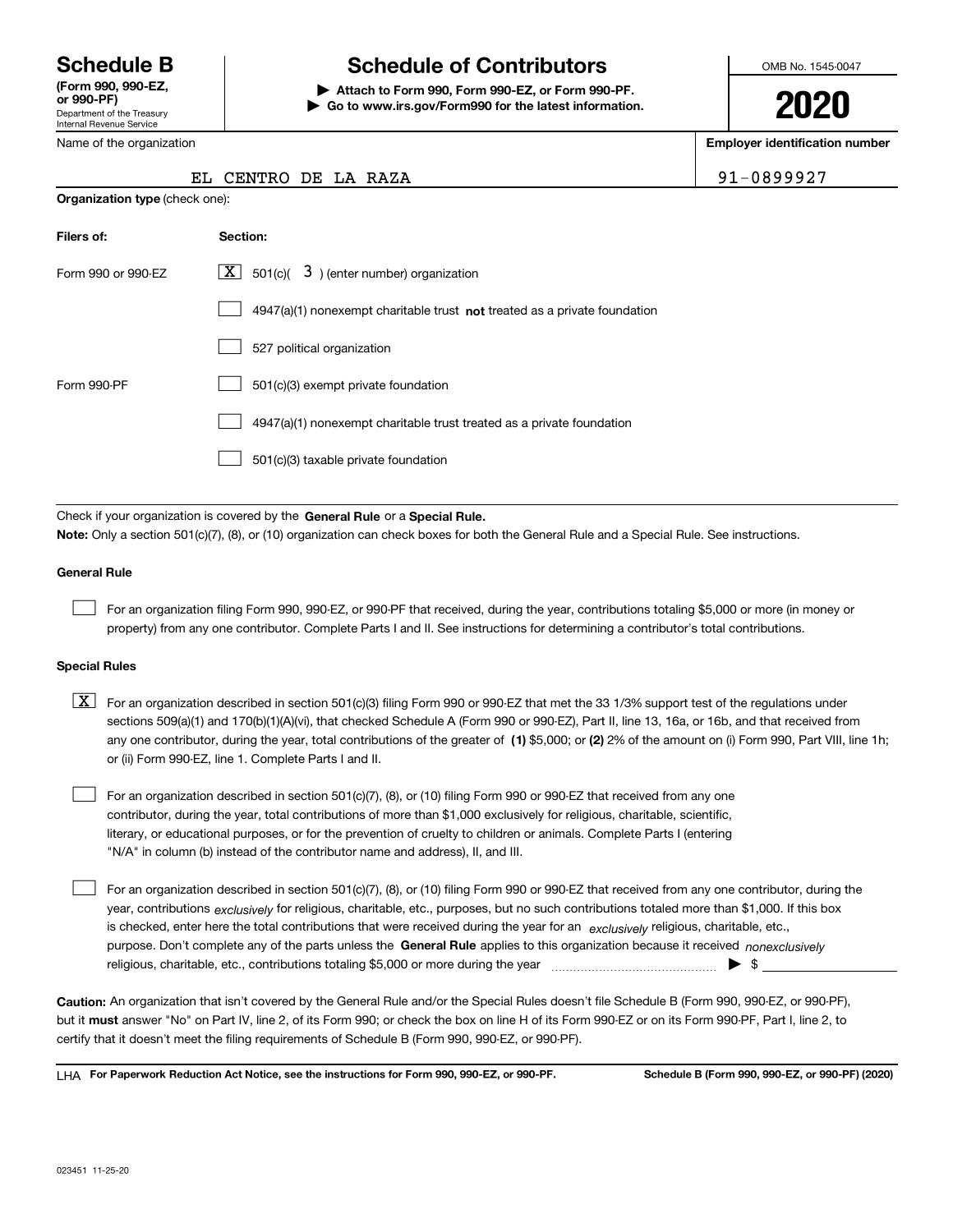# Schedule B (Form 990, 990-EZ, or 990-PF) (2020) Page 2

## EL CENTRO DE LA RAZA 91-0899927

|                 | Schedule B (Form 990, 990-EZ, or 990-PF) (2020)                                                           |                                              | Page 2                                                                                                                   |
|-----------------|-----------------------------------------------------------------------------------------------------------|----------------------------------------------|--------------------------------------------------------------------------------------------------------------------------|
|                 | Name of organization                                                                                      |                                              | <b>Employer identification number</b>                                                                                    |
|                 | EL CENTRO DE LA RAZA                                                                                      |                                              | 91-0899927                                                                                                               |
| Part I          | Contributors (see instructions). Use duplicate copies of Part I if additional space is needed.            |                                              |                                                                                                                          |
| (a)<br>No.      | (b)<br>Name, address, and ZIP + 4                                                                         | (c)<br><b>Total contributions</b>            | (d)<br>Type of contribution                                                                                              |
| 1               | CITY OF SEATTLE<br>PO BOX 34215<br>SEATTLE, WA 98124                                                      | 321,095.<br>\$                               | $\mathbf{X}$<br>Person<br>Payroll<br>Noncash<br>(Complete Part II for<br>noncash contributions.)                         |
| (a)<br>No.      | (b)<br>Name, address, and ZIP + 4                                                                         | (c)<br><b>Total contributions</b>            | (d)<br>Type of contribution                                                                                              |
| 2               | KING COUNTY HOUSING & COMMUNITY<br><b>DEVELOPMENT</b><br>401 FIFTH AVENUE, SUITE 510<br>SEATTLE, WA 98104 | 254,790.<br>\$                               | $\mathbf{X}$<br>Person<br>Payroll<br>Noncash<br>(Complete Part II for<br>noncash contributions.)                         |
| (a)<br>No.      | (b)<br>Name, address, and ZIP + 4                                                                         | (c)<br><b>Total contributions</b>            | (d)<br>Type of contribution                                                                                              |
| 3               | <b>UNITED WAY</b><br>1601 5TH AVE STE 1900<br>SEATTLE, WA 98101                                           | 395,767.<br>\$                               | $\mathbf{X}$<br>Person<br>Payroll<br>Noncash<br>(Complete Part II for<br>noncash contributions.)                         |
| (a)             | (b)                                                                                                       | (c)                                          | (d)                                                                                                                      |
| No.<br>4        | Name, address, and ZIP + 4<br>CITY OF FEDERAL WAY<br>19216 NE 172ND ST<br>WOODINVILLE, WA 98077           | <b>Total contributions</b><br>500,000.<br>\$ | Type of contribution<br>$\mathbf{X}$<br>Person<br>Payroll<br>Noncash<br>(Complete Part II for<br>noncash contributions.) |
| (a)<br>No.      | (b)<br>Name, address, and ZIP + 4                                                                         | (c)<br><b>Total contributions</b>            | (d)<br>Type of contribution                                                                                              |
| 5               | GROUP HEALTH FOUNDATION<br>810 3RD AVE STE 220<br>SEATTLE, WA 98104                                       | 720,000.<br>\$                               | $\overline{\mathbf{X}}$<br>Person<br>Payroll<br>Noncash<br>(Complete Part II for<br>noncash contributions.)              |
| (a)<br>No.      | (b)<br>Name, address, and ZIP + 4                                                                         | (c)<br><b>Total contributions</b>            | (d)<br>Type of contribution                                                                                              |
| 6               | SCHULTZ FAMILY FOUNDATION<br>509 YALE AVENUE N<br>SEATTLE, WA 98109                                       | 250,000.<br>\$                               | $\overline{\mathbf{X}}$<br>Person<br>Payroll<br>Noncash<br>(Complete Part II for<br>noncash contributions.)              |
| 023452 11-25-20 |                                                                                                           |                                              | Schedule B (Form 990, 990-EZ, or 990-PF) (2020)                                                                          |

12011115 131839 032-208469 2020.05040 EL CENTRO DE LA RAZA 032-2081

22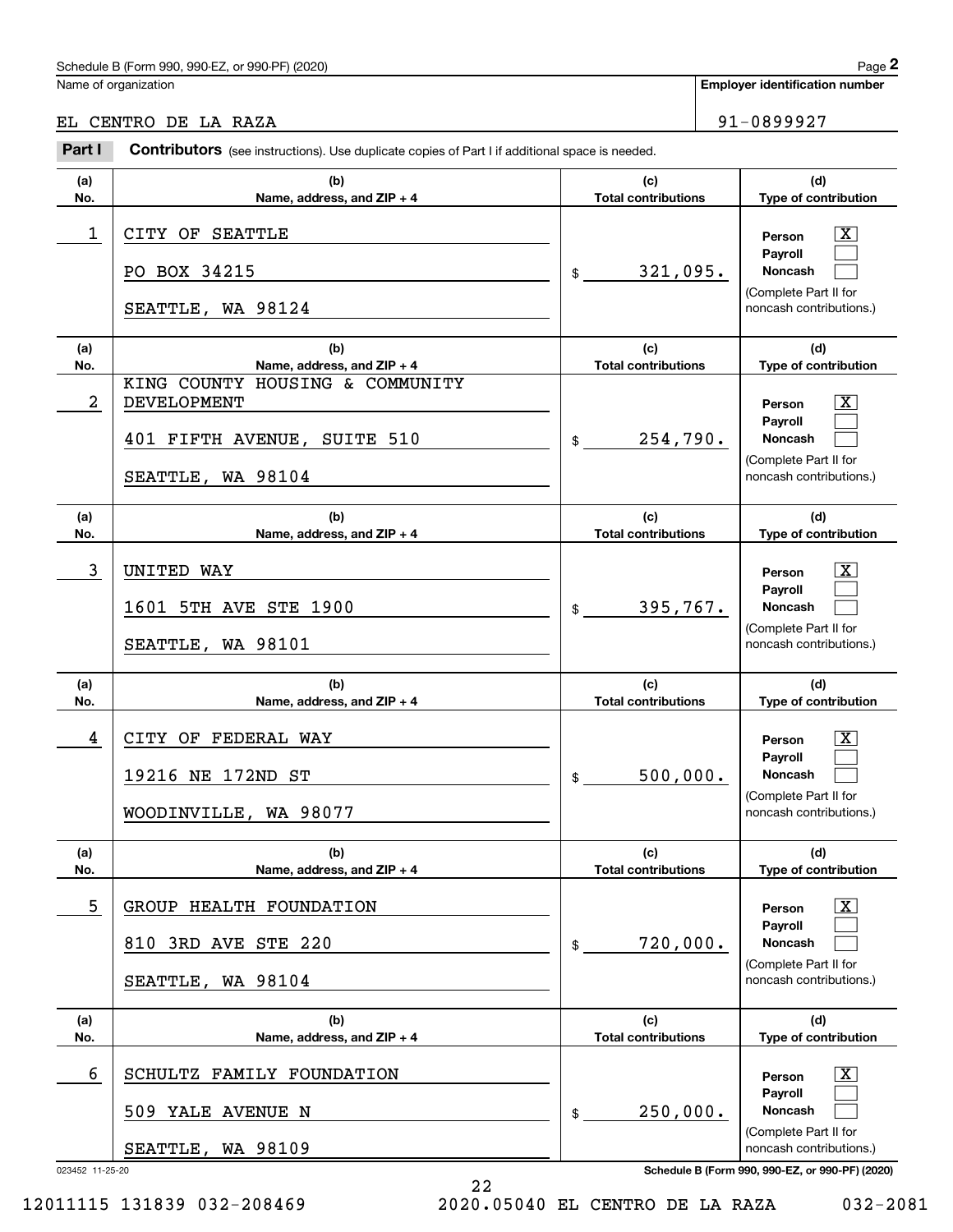# Schedule B (Form 990, 990-EZ, or 990-PF) (2020) **Page 2** Page 2

# EL CENTRO DE LA RAZA  $\vert$  91-0899927

|            | Schedule B (Form 990, 990-EZ, or 990-PF) (2020)                                                 |                                   | Page 2                                                                                                    |
|------------|-------------------------------------------------------------------------------------------------|-----------------------------------|-----------------------------------------------------------------------------------------------------------|
|            | Name of organization                                                                            |                                   | <b>Employer identification number</b>                                                                     |
|            | EL CENTRO DE LA RAZA                                                                            |                                   | 91-0899927                                                                                                |
| Part I     | Contributors (see instructions). Use duplicate copies of Part I if additional space is needed.  |                                   |                                                                                                           |
| (a)<br>No. | (b)<br>Name, address, and ZIP + 4                                                               | (c)<br><b>Total contributions</b> | (d)<br>Type of contribution                                                                               |
| 7          | <b>WASHINGTON</b><br>STATE DEPARTMENT OF<br>COMMERCE<br>906 COLUMBIA ST SW<br>OLYMPIA, WA 98504 | 220,965.<br>\$                    | $\overline{\text{X}}$<br>Person<br>Payroll<br>Noncash<br>(Complete Part II for<br>noncash contributions.) |
| (a)<br>No. | (b)<br>Name, address, and ZIP + 4                                                               | (c)<br><b>Total contributions</b> | (d)<br>Type of contribution                                                                               |
|            |                                                                                                 | \$                                | Person<br>Payroll<br>Noncash<br>(Complete Part II for<br>noncash contributions.)                          |
| (a)<br>No. | (b)<br>Name, address, and ZIP + 4                                                               | (c)<br><b>Total contributions</b> | (d)<br>Type of contribution                                                                               |
|            |                                                                                                 | \$                                | Person<br>Payroll<br>Noncash<br>(Complete Part II for<br>noncash contributions.)                          |
| (a)<br>No. | (b)<br>Name, address, and ZIP + 4                                                               | (c)<br><b>Total contributions</b> | (d)<br>Type of contribution                                                                               |
|            |                                                                                                 | \$                                | Person<br>Payroll<br>Noncash<br>(Complete Part II for<br>noncash contributions.)                          |
| (a)<br>No. | (b)<br>Name, address, and ZIP + 4                                                               | (c)<br><b>Total contributions</b> | (d)<br>Type of contribution                                                                               |
|            |                                                                                                 | \$                                | Person<br>Payroll<br>Noncash<br>(Complete Part II for<br>noncash contributions.)                          |
| (a)<br>No. | (b)<br>Name, address, and ZIP + 4                                                               | (c)<br><b>Total contributions</b> | (d)<br>Type of contribution                                                                               |
|            |                                                                                                 | \$                                | Person<br>Payroll<br>Noncash<br>(Complete Part II for<br>noncash contributions.)                          |

023452 11-25-20 **Schedule B (Form 990, 990-EZ, or 990-PF) (2020)**

23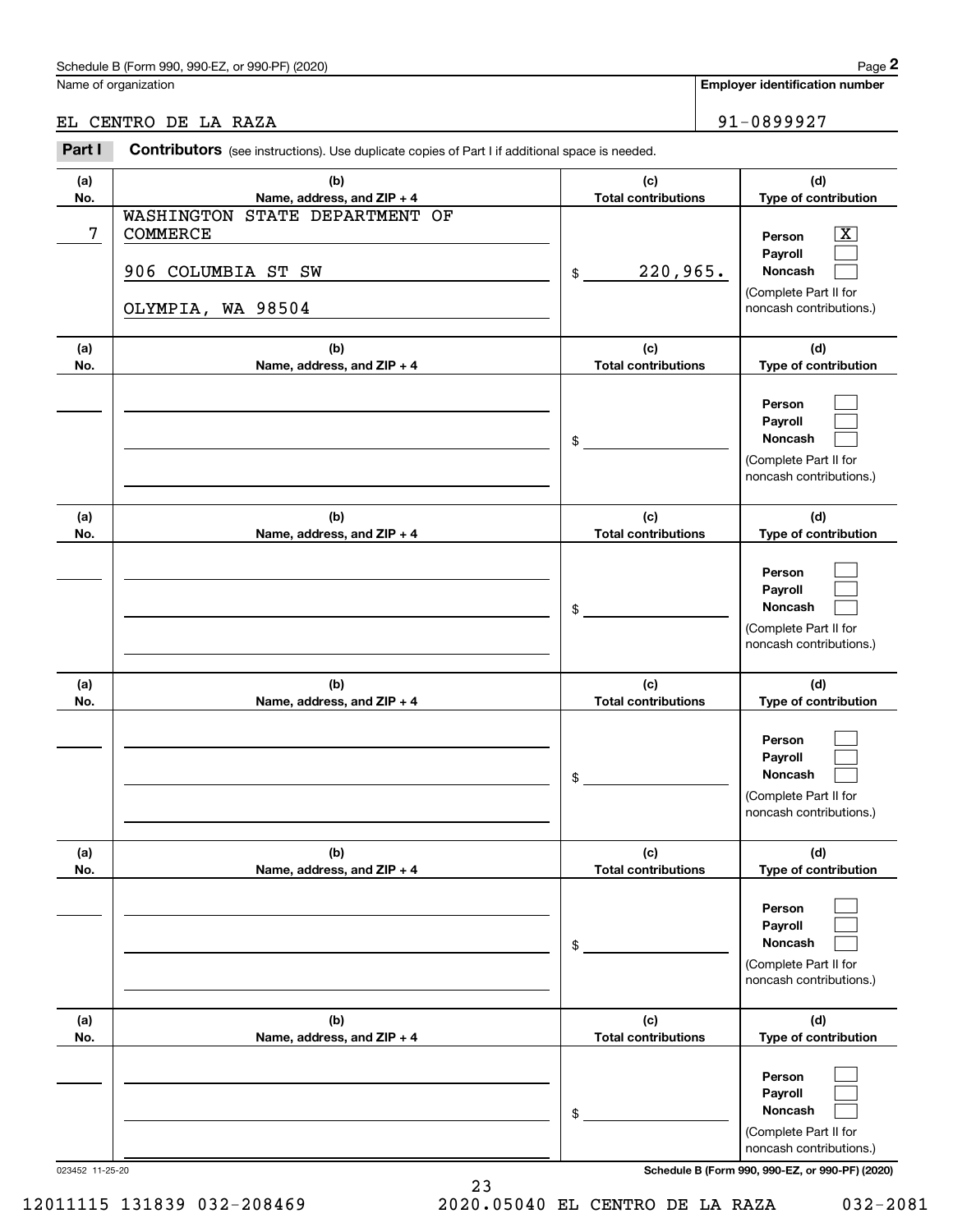Name of organization

**Employer identification number**

## EL CENTRO DE LA RAZA 91-0899927

Fage 3 Employer identification pumber<br>
Iame of organization<br> **3Part II** CENTRO DE LA RAZA<br> **Part II Noncash Property** (see instructions). Use duplicate copies of Part II if additional space is needed.

| (a)<br>No.<br>from<br>Part I | (b)<br>Description of noncash property given | (c)<br>FMV (or estimate)<br>(See instructions.) | (d)<br>Date received                            |
|------------------------------|----------------------------------------------|-------------------------------------------------|-------------------------------------------------|
|                              |                                              | $\mathfrak s$                                   |                                                 |
| (a)<br>No.<br>from<br>Part I | (b)<br>Description of noncash property given | (c)<br>FMV (or estimate)<br>(See instructions.) | (d)<br>Date received                            |
|                              |                                              | $\frac{1}{2}$                                   |                                                 |
| (a)<br>No.<br>from<br>Part I | (b)<br>Description of noncash property given | (c)<br>FMV (or estimate)<br>(See instructions.) | (d)<br>Date received                            |
|                              |                                              | $\frac{1}{2}$                                   |                                                 |
| (a)<br>No.<br>from<br>Part I | (b)<br>Description of noncash property given | (c)<br>FMV (or estimate)<br>(See instructions.) | (d)<br>Date received                            |
|                              |                                              | $\frac{1}{2}$                                   |                                                 |
| (a)<br>No.<br>from<br>Part I | (b)<br>Description of noncash property given | (c)<br>FMV (or estimate)<br>(See instructions.) | (d)<br>Date received                            |
|                              |                                              | \$                                              |                                                 |
| (a)<br>No.<br>from<br>Part I | (b)<br>Description of noncash property given | (c)<br>FMV (or estimate)<br>(See instructions.) | (d)<br>Date received                            |
| 023453 11-25-20              |                                              | \$                                              | Schedule B (Form 990, 990-EZ, or 990-PF) (2020) |

24

# 12011115 131839 032-208469 2020.05040 EL CENTRO DE LA RAZA 032-2081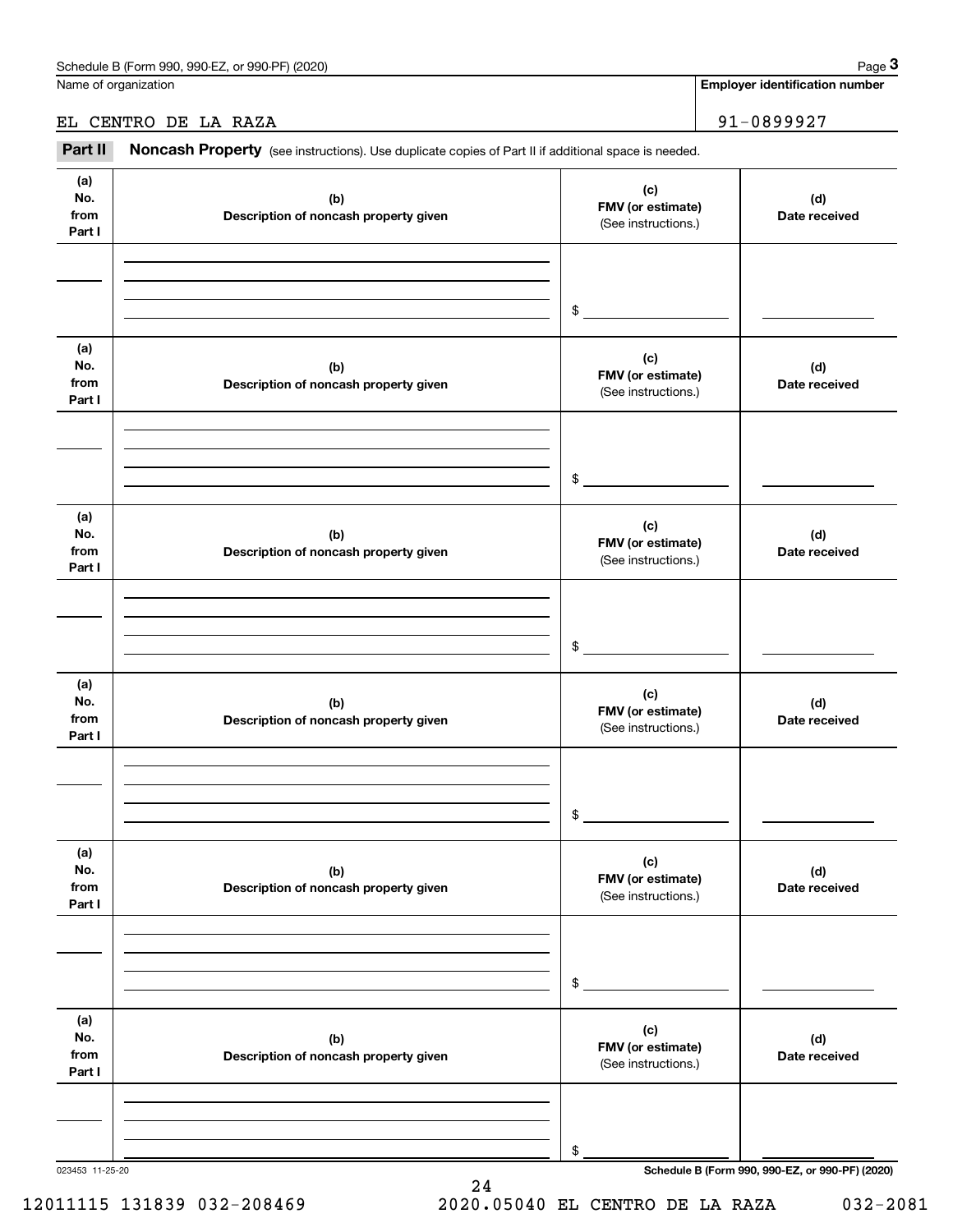|                           | Schedule B (Form 990, 990-EZ, or 990-PF) (2020)                                                                                                                                   |                      | Page 4                                                                                                                                                         |  |  |  |  |  |
|---------------------------|-----------------------------------------------------------------------------------------------------------------------------------------------------------------------------------|----------------------|----------------------------------------------------------------------------------------------------------------------------------------------------------------|--|--|--|--|--|
|                           | Name of organization                                                                                                                                                              |                      | <b>Employer identification number</b>                                                                                                                          |  |  |  |  |  |
|                           | EL CENTRO DE LA RAZA                                                                                                                                                              |                      | 91-0899927                                                                                                                                                     |  |  |  |  |  |
| Part III                  | from any one contributor. Complete columns (a) through (e) and the following line entry. For organizations                                                                        |                      | Exclusively religious, charitable, etc., contributions to organizations described in section 501(c)(7), (8), or (10) that total more than \$1,000 for the year |  |  |  |  |  |
|                           | completing Part III, enter the total of exclusively religious, charitable, etc., contributions of \$1,000 or less for the year. (Enter this info. once.) $\blacktriangleright$ \$ |                      |                                                                                                                                                                |  |  |  |  |  |
|                           | Use duplicate copies of Part III if additional space is needed.                                                                                                                   |                      |                                                                                                                                                                |  |  |  |  |  |
| (a) No.<br>from<br>Part I | (b) Purpose of gift                                                                                                                                                               | (c) Use of gift      | (d) Description of how gift is held                                                                                                                            |  |  |  |  |  |
|                           |                                                                                                                                                                                   |                      |                                                                                                                                                                |  |  |  |  |  |
|                           |                                                                                                                                                                                   | (e) Transfer of gift |                                                                                                                                                                |  |  |  |  |  |
|                           | Transferee's name, address, and ZIP + 4                                                                                                                                           |                      | Relationship of transferor to transferee                                                                                                                       |  |  |  |  |  |
|                           |                                                                                                                                                                                   |                      |                                                                                                                                                                |  |  |  |  |  |
| (a) No.                   |                                                                                                                                                                                   |                      |                                                                                                                                                                |  |  |  |  |  |
| from<br>Part I            | (b) Purpose of gift                                                                                                                                                               | (c) Use of gift      | (d) Description of how gift is held                                                                                                                            |  |  |  |  |  |
|                           |                                                                                                                                                                                   |                      |                                                                                                                                                                |  |  |  |  |  |
|                           | (e) Transfer of gift                                                                                                                                                              |                      |                                                                                                                                                                |  |  |  |  |  |
|                           | Transferee's name, address, and ZIP + 4                                                                                                                                           |                      | Relationship of transferor to transferee                                                                                                                       |  |  |  |  |  |
|                           |                                                                                                                                                                                   |                      |                                                                                                                                                                |  |  |  |  |  |
| (a) No.                   |                                                                                                                                                                                   |                      |                                                                                                                                                                |  |  |  |  |  |
| from<br>Part I            | (b) Purpose of gift                                                                                                                                                               | (c) Use of gift      | (d) Description of how gift is held                                                                                                                            |  |  |  |  |  |
|                           |                                                                                                                                                                                   |                      |                                                                                                                                                                |  |  |  |  |  |
|                           |                                                                                                                                                                                   | (e) Transfer of gift |                                                                                                                                                                |  |  |  |  |  |
|                           | Transferee's name, address, and $ZIP + 4$                                                                                                                                         |                      | Relationship of transferor to transferee                                                                                                                       |  |  |  |  |  |
|                           |                                                                                                                                                                                   |                      |                                                                                                                                                                |  |  |  |  |  |
|                           |                                                                                                                                                                                   |                      |                                                                                                                                                                |  |  |  |  |  |
| (a) No.<br>from<br>Part I | (b) Purpose of gift                                                                                                                                                               | (c) Use of gift      | (d) Description of how gift is held                                                                                                                            |  |  |  |  |  |
|                           |                                                                                                                                                                                   |                      |                                                                                                                                                                |  |  |  |  |  |
|                           |                                                                                                                                                                                   | (e) Transfer of gift |                                                                                                                                                                |  |  |  |  |  |
|                           |                                                                                                                                                                                   |                      |                                                                                                                                                                |  |  |  |  |  |
|                           | Transferee's name, address, and $ZIP + 4$                                                                                                                                         |                      | Relationship of transferor to transferee                                                                                                                       |  |  |  |  |  |
|                           |                                                                                                                                                                                   |                      |                                                                                                                                                                |  |  |  |  |  |
| 023454 11-25-20           |                                                                                                                                                                                   |                      | Schedule B (Form 990, 990-EZ, or 990-PF) (2020)                                                                                                                |  |  |  |  |  |

25

12011115 131839 032-208469 2020.05040 EL CENTRO DE LA RAZA 032-2081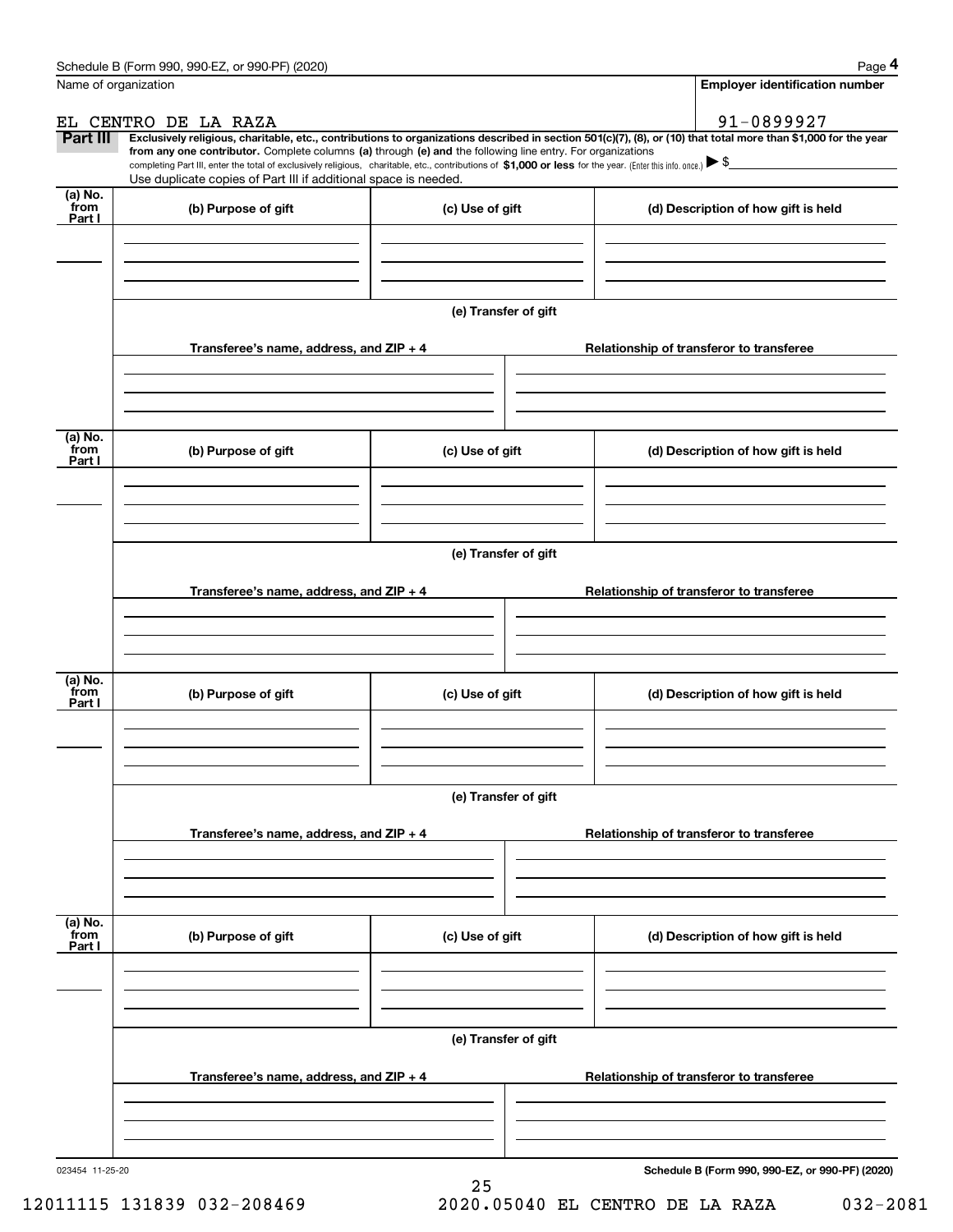| <b>SCHEDULE C</b>                                                                                                        | <b>Political Campaign and Lobbying Activities</b>    |                                                                                                                                                                                                                                                                                                     |           |                                               | OMB No. 1545-0047                                     |  |  |  |  |
|--------------------------------------------------------------------------------------------------------------------------|------------------------------------------------------|-----------------------------------------------------------------------------------------------------------------------------------------------------------------------------------------------------------------------------------------------------------------------------------------------------|-----------|-----------------------------------------------|-------------------------------------------------------|--|--|--|--|
| (Form 990 or 990-EZ)                                                                                                     |                                                      | For Organizations Exempt From Income Tax Under section 501(c) and section 527                                                                                                                                                                                                                       |           |                                               |                                                       |  |  |  |  |
|                                                                                                                          |                                                      | Complete if the organization is described below. > Attach to Form 990 or Form 990-EZ.                                                                                                                                                                                                               |           |                                               |                                                       |  |  |  |  |
| Department of the Treasury<br>Internal Revenue Service                                                                   |                                                      | Go to www.irs.gov/Form990 for instructions and the latest information.                                                                                                                                                                                                                              |           |                                               | <b>Open to Public</b><br>Inspection                   |  |  |  |  |
|                                                                                                                          |                                                      | If the organization answered "Yes," on Form 990, Part IV, line 3, or Form 990-EZ, Part V, line 46 (Political Campaign Activities), then                                                                                                                                                             |           |                                               |                                                       |  |  |  |  |
|                                                                                                                          |                                                      | • Section 501(c)(3) organizations: Complete Parts I-A and B. Do not complete Part I-C.                                                                                                                                                                                                              |           |                                               |                                                       |  |  |  |  |
| • Section 501(c) (other than section 501(c)(3)) organizations: Complete Parts I-A and C below. Do not complete Part I-B. |                                                      |                                                                                                                                                                                                                                                                                                     |           |                                               |                                                       |  |  |  |  |
|                                                                                                                          | • Section 527 organizations: Complete Part I-A only. |                                                                                                                                                                                                                                                                                                     |           |                                               |                                                       |  |  |  |  |
|                                                                                                                          |                                                      | If the organization answered "Yes," on Form 990, Part IV, line 4, or Form 990-EZ, Part VI, line 47 (Lobbying Activities), then                                                                                                                                                                      |           |                                               |                                                       |  |  |  |  |
|                                                                                                                          |                                                      | • Section 501(c)(3) organizations that have filed Form 5768 (election under section 501(h)): Complete Part II-A. Do not complete Part II-B.                                                                                                                                                         |           |                                               |                                                       |  |  |  |  |
|                                                                                                                          |                                                      | • Section 501(c)(3) organizations that have NOT filed Form 5768 (election under section 501(h)): Complete Part II-B. Do not complete Part II-A.<br>If the organization answered "Yes," on Form 990, Part IV, line 5 (Proxy Tax) (See separate instructions) or Form 990-EZ, Part V, line 35c (Proxy |           |                                               |                                                       |  |  |  |  |
| Tax) (See separate instructions), then                                                                                   |                                                      |                                                                                                                                                                                                                                                                                                     |           |                                               |                                                       |  |  |  |  |
|                                                                                                                          |                                                      | • Section 501(c)(4), (5), or (6) organizations: Complete Part III.                                                                                                                                                                                                                                  |           |                                               |                                                       |  |  |  |  |
| Name of organization                                                                                                     |                                                      |                                                                                                                                                                                                                                                                                                     |           |                                               | <b>Employer identification number</b>                 |  |  |  |  |
|                                                                                                                          |                                                      | EL CENTRO DE LA RAZA                                                                                                                                                                                                                                                                                |           |                                               | 91-0899927                                            |  |  |  |  |
| Part I-A                                                                                                                 |                                                      | Complete if the organization is exempt under section 501(c) or is a section 527 organization.                                                                                                                                                                                                       |           |                                               |                                                       |  |  |  |  |
|                                                                                                                          |                                                      |                                                                                                                                                                                                                                                                                                     |           |                                               |                                                       |  |  |  |  |
| 1.                                                                                                                       |                                                      | Provide a description of the organization's direct and indirect political campaign activities in Part IV.                                                                                                                                                                                           |           |                                               |                                                       |  |  |  |  |
| Political campaign activity expenditures<br>2                                                                            |                                                      |                                                                                                                                                                                                                                                                                                     |           |                                               | $\blacktriangleright$ \$                              |  |  |  |  |
| Volunteer hours for political campaign activities<br>3                                                                   |                                                      |                                                                                                                                                                                                                                                                                                     |           |                                               |                                                       |  |  |  |  |
| Part I-B                                                                                                                 |                                                      | Complete if the organization is exempt under section 501(c)(3).                                                                                                                                                                                                                                     |           |                                               |                                                       |  |  |  |  |
|                                                                                                                          |                                                      | 1 Enter the amount of any excise tax incurred by the organization under section 4955                                                                                                                                                                                                                |           |                                               |                                                       |  |  |  |  |
| 2                                                                                                                        |                                                      |                                                                                                                                                                                                                                                                                                     |           |                                               |                                                       |  |  |  |  |
| 3                                                                                                                        |                                                      |                                                                                                                                                                                                                                                                                                     |           |                                               | Yes<br>No                                             |  |  |  |  |
| 4a Was a correction made?                                                                                                |                                                      |                                                                                                                                                                                                                                                                                                     |           |                                               | Yes<br>No                                             |  |  |  |  |
| <b>b</b> If "Yes," describe in Part IV.                                                                                  |                                                      |                                                                                                                                                                                                                                                                                                     |           |                                               |                                                       |  |  |  |  |
| Part I-C $\vert$                                                                                                         |                                                      | Complete if the organization is exempt under section 501(c), except section 501(c)(3).                                                                                                                                                                                                              |           |                                               |                                                       |  |  |  |  |
|                                                                                                                          |                                                      | 1 Enter the amount directly expended by the filing organization for section 527 exempt function activities<br>2 Enter the amount of the filing organization's funds contributed to other organizations for section 527                                                                              |           | $\blacktriangleright$ \$                      |                                                       |  |  |  |  |
| exempt function activities                                                                                               |                                                      |                                                                                                                                                                                                                                                                                                     |           | ▶ \$                                          |                                                       |  |  |  |  |
|                                                                                                                          |                                                      | Total exempt function expenditures. Add lines 1 and 2. Enter here and on Form 1120-POL,                                                                                                                                                                                                             |           |                                               |                                                       |  |  |  |  |
|                                                                                                                          |                                                      |                                                                                                                                                                                                                                                                                                     |           | $\blacktriangleright$ \$                      |                                                       |  |  |  |  |
|                                                                                                                          |                                                      | Did the filing organization file Form 1120-POL for this year?                                                                                                                                                                                                                                       |           |                                               | Yes<br><b>No</b>                                      |  |  |  |  |
| 5                                                                                                                        |                                                      | Enter the names, addresses and employer identification number (EIN) of all section 527 political organizations to which the filing organization                                                                                                                                                     |           |                                               |                                                       |  |  |  |  |
|                                                                                                                          |                                                      | made payments. For each organization listed, enter the amount paid from the filing organization's funds. Also enter the amount of political                                                                                                                                                         |           |                                               |                                                       |  |  |  |  |
|                                                                                                                          |                                                      | contributions received that were promptly and directly delivered to a separate political organization, such as a separate segregated fund or a<br>political action committee (PAC). If additional space is needed, provide information in Part IV.                                                  |           |                                               |                                                       |  |  |  |  |
|                                                                                                                          |                                                      |                                                                                                                                                                                                                                                                                                     |           |                                               |                                                       |  |  |  |  |
| (a) Name                                                                                                                 |                                                      | (b) Address                                                                                                                                                                                                                                                                                         | $(c)$ EIN | (d) Amount paid from<br>filing organization's | (e) Amount of political<br>contributions received and |  |  |  |  |
|                                                                                                                          |                                                      |                                                                                                                                                                                                                                                                                                     |           | funds. If none, enter -0-.                    | promptly and directly                                 |  |  |  |  |
|                                                                                                                          |                                                      |                                                                                                                                                                                                                                                                                                     |           |                                               | delivered to a separate<br>political organization.    |  |  |  |  |
|                                                                                                                          |                                                      |                                                                                                                                                                                                                                                                                                     |           |                                               | If none, enter -0-.                                   |  |  |  |  |
|                                                                                                                          |                                                      |                                                                                                                                                                                                                                                                                                     |           |                                               |                                                       |  |  |  |  |
|                                                                                                                          |                                                      |                                                                                                                                                                                                                                                                                                     |           |                                               |                                                       |  |  |  |  |
|                                                                                                                          |                                                      |                                                                                                                                                                                                                                                                                                     |           |                                               |                                                       |  |  |  |  |
|                                                                                                                          |                                                      |                                                                                                                                                                                                                                                                                                     |           |                                               |                                                       |  |  |  |  |
|                                                                                                                          |                                                      |                                                                                                                                                                                                                                                                                                     |           |                                               |                                                       |  |  |  |  |
|                                                                                                                          |                                                      |                                                                                                                                                                                                                                                                                                     |           |                                               |                                                       |  |  |  |  |
|                                                                                                                          |                                                      |                                                                                                                                                                                                                                                                                                     |           |                                               |                                                       |  |  |  |  |
|                                                                                                                          |                                                      |                                                                                                                                                                                                                                                                                                     |           |                                               |                                                       |  |  |  |  |
|                                                                                                                          |                                                      |                                                                                                                                                                                                                                                                                                     |           |                                               |                                                       |  |  |  |  |
|                                                                                                                          |                                                      |                                                                                                                                                                                                                                                                                                     |           |                                               |                                                       |  |  |  |  |
|                                                                                                                          |                                                      |                                                                                                                                                                                                                                                                                                     |           |                                               |                                                       |  |  |  |  |
|                                                                                                                          |                                                      | For Paperwork Reduction Act Notice, see the Instructions for Form 990 or 990-EZ.                                                                                                                                                                                                                    |           |                                               | Schedule C (Form 990 or 990-EZ) 2020                  |  |  |  |  |
| <b>LHA</b>                                                                                                               |                                                      |                                                                                                                                                                                                                                                                                                     |           |                                               |                                                       |  |  |  |  |

032041 12-02-20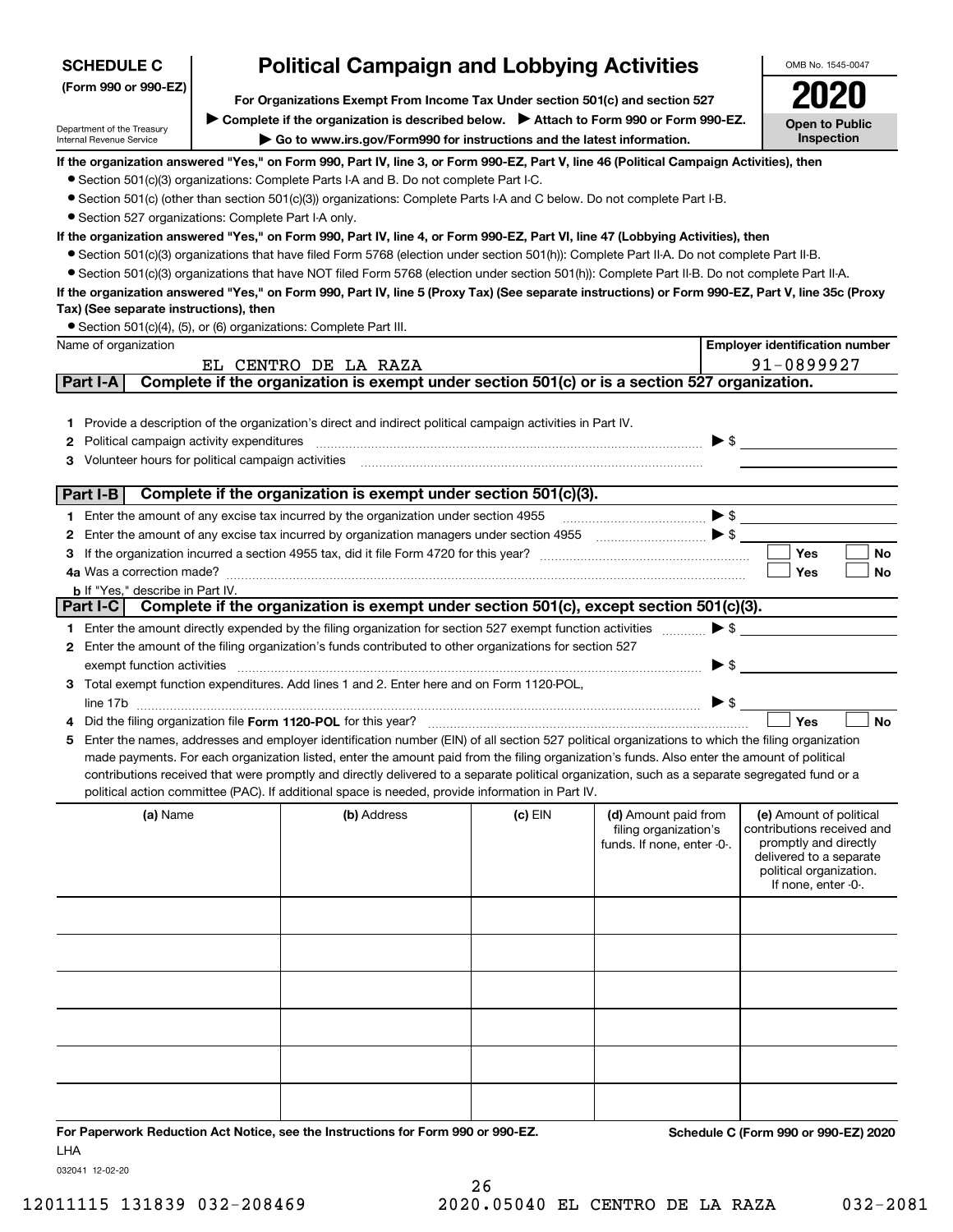| Schedule C (Form 990 or 990-EZ) 2020 EL CENTRO DE LA RAZA                                                       |            |                                                   |                                                                                  |                                                                                                                                   |                                        | 91-0899927 Page 2              |
|-----------------------------------------------------------------------------------------------------------------|------------|---------------------------------------------------|----------------------------------------------------------------------------------|-----------------------------------------------------------------------------------------------------------------------------------|----------------------------------------|--------------------------------|
| Complete if the organization is exempt under section 501(c)(3) and filed Form 5768 (election under<br>Part II-A |            |                                                   |                                                                                  |                                                                                                                                   |                                        |                                |
| section 501(h)).                                                                                                |            |                                                   |                                                                                  |                                                                                                                                   |                                        |                                |
| A Check $\blacktriangleright$                                                                                   |            |                                                   |                                                                                  | if the filing organization belongs to an affiliated group (and list in Part IV each affiliated group member's name, address, EIN, |                                        |                                |
| expenses, and share of excess lobbying expenditures).                                                           |            |                                                   |                                                                                  |                                                                                                                                   |                                        |                                |
| <b>B</b> Check $\blacktriangleright$                                                                            |            |                                                   | if the filing organization checked box A and "limited control" provisions apply. |                                                                                                                                   |                                        |                                |
|                                                                                                                 |            | <b>Limits on Lobbying Expenditures</b>            | (The term "expenditures" means amounts paid or incurred.)                        |                                                                                                                                   | (a) Filing<br>organization's<br>totals | (b) Affiliated group<br>totals |
| 1a Total lobbying expenditures to influence public opinion (grassroots lobbying)                                |            |                                                   |                                                                                  |                                                                                                                                   |                                        |                                |
| <b>b</b> Total lobbying expenditures to influence a legislative body (direct lobbying)                          |            |                                                   |                                                                                  |                                                                                                                                   |                                        |                                |
|                                                                                                                 |            |                                                   |                                                                                  |                                                                                                                                   |                                        |                                |
| <b>d</b> Other exempt purpose expenditures                                                                      |            |                                                   |                                                                                  |                                                                                                                                   |                                        |                                |
| e Total exempt purpose expenditures (add lines 1c and 1d) [11] [12] [13] [13] [14] [15] [15] [16] [15] [16] [1  |            |                                                   |                                                                                  |                                                                                                                                   |                                        |                                |
| f Lobbying nontaxable amount. Enter the amount from the following table in both columns.                        |            |                                                   |                                                                                  |                                                                                                                                   |                                        |                                |
| If the amount on line 1e, column $(a)$ or $(b)$ is:                                                             |            |                                                   | The lobbying nontaxable amount is:                                               |                                                                                                                                   |                                        |                                |
| Not over \$500,000                                                                                              |            |                                                   | 20% of the amount on line 1e.                                                    |                                                                                                                                   |                                        |                                |
| Over \$500,000 but not over \$1,000,000                                                                         |            |                                                   | \$100,000 plus 15% of the excess over \$500,000.                                 |                                                                                                                                   |                                        |                                |
| Over \$1,000,000 but not over \$1,500,000                                                                       |            |                                                   | \$175,000 plus 10% of the excess over \$1,000,000.                               |                                                                                                                                   |                                        |                                |
| Over \$1,500,000 but not over \$17,000,000                                                                      |            | \$225,000 plus 5% of the excess over \$1,500,000. |                                                                                  |                                                                                                                                   |                                        |                                |
| Over \$17,000,000                                                                                               |            | \$1,000,000.                                      |                                                                                  |                                                                                                                                   |                                        |                                |
|                                                                                                                 |            |                                                   |                                                                                  |                                                                                                                                   |                                        |                                |
| g Grassroots nontaxable amount (enter 25% of line 1f)                                                           |            |                                                   |                                                                                  |                                                                                                                                   |                                        |                                |
| h Subtract line 1g from line 1a. If zero or less, enter -0-                                                     |            |                                                   |                                                                                  |                                                                                                                                   |                                        |                                |
| i Subtract line 1f from line 1c. If zero or less, enter -0-                                                     |            |                                                   |                                                                                  |                                                                                                                                   |                                        |                                |
| j If there is an amount other than zero on either line 1h or line 1i, did the organization file Form 4720       |            |                                                   |                                                                                  |                                                                                                                                   |                                        |                                |
| reporting section 4911 tax for this year?                                                                       |            |                                                   |                                                                                  |                                                                                                                                   |                                        | Yes<br>No.                     |
|                                                                                                                 |            |                                                   | 4-Year Averaging Period Under Section 501(h)                                     |                                                                                                                                   |                                        |                                |
| (Some organizations that made a section 501(h) election do not have to complete all of the five columns below.  |            |                                                   |                                                                                  |                                                                                                                                   |                                        |                                |
|                                                                                                                 |            |                                                   | See the separate instructions for lines 2a through 2f.)                          |                                                                                                                                   |                                        |                                |
|                                                                                                                 |            |                                                   | Lobbying Expenditures During 4-Year Averaging Period                             |                                                                                                                                   |                                        |                                |
| Calendar year<br>(or fiscal year beginning in)                                                                  | (a) $2017$ |                                                   | (b) $2018$                                                                       | $(c)$ 2019                                                                                                                        | $(d)$ 2020                             | (e) Total                      |
| 2a Lobbying nontaxable amount                                                                                   |            |                                                   |                                                                                  |                                                                                                                                   |                                        |                                |
| <b>b</b> Lobbying ceiling amount<br>$(150\% \text{ of line } 2a, \text{ column}(e))$                            |            |                                                   |                                                                                  |                                                                                                                                   |                                        |                                |
| c Total lobbying expenditures                                                                                   |            |                                                   |                                                                                  |                                                                                                                                   |                                        |                                |
| d Grassroots nontaxable amount                                                                                  |            |                                                   |                                                                                  |                                                                                                                                   |                                        |                                |
| e Grassroots ceiling amount<br>(150% of line 2d, column (e))                                                    |            |                                                   |                                                                                  |                                                                                                                                   |                                        |                                |
| f Grassroots lobbying expenditures                                                                              |            |                                                   |                                                                                  |                                                                                                                                   |                                        |                                |

**Schedule C (Form 990 or 990-EZ) 2020**

032042 12-02-20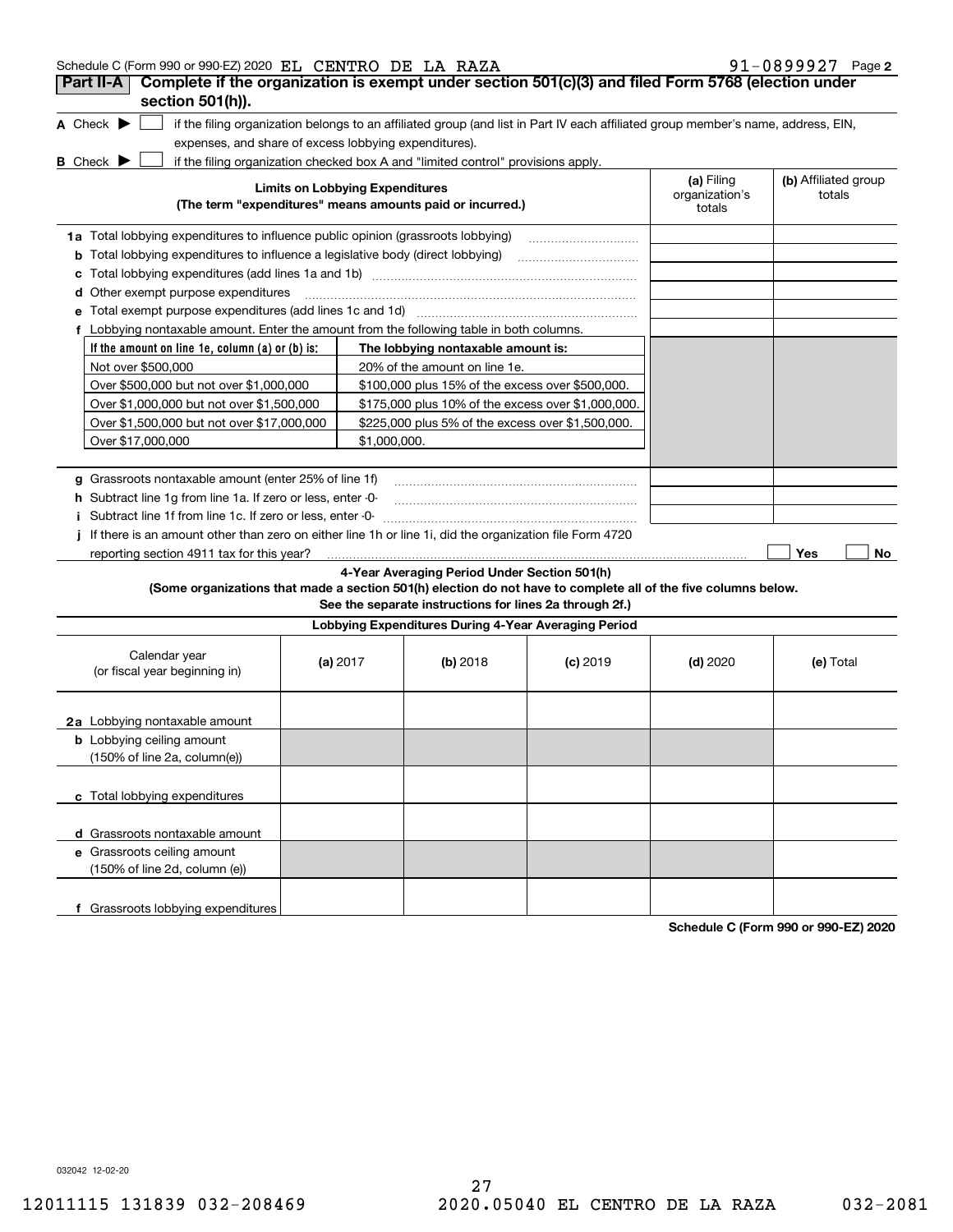### Schedule C (Form 990 or 990-EZ) 2020 Page EL CENTRO DE LA RAZA 91-0899927

## **3**

## **Part II-B Complete if the organization is exempt under section 501(c)(3) and has NOT filed Form 5768 (election under section 501(h)).**

|    | For each "Yes" response on lines 1a through 1i below, provide in Part IV a detailed description                                                                                                                                     |     | (a)          |        | (b)                                  |
|----|-------------------------------------------------------------------------------------------------------------------------------------------------------------------------------------------------------------------------------------|-----|--------------|--------|--------------------------------------|
|    | of the lobbying activity.                                                                                                                                                                                                           | Yes | No           | Amount |                                      |
| 1. | During the year, did the filing organization attempt to influence foreign, national, state, or<br>local legislation, including any attempt to influence public opinion on a legislative matter                                      |     |              |        |                                      |
|    | or referendum, through the use of:                                                                                                                                                                                                  | X   |              |        |                                      |
|    |                                                                                                                                                                                                                                     |     |              |        |                                      |
|    | <b>b</b> Paid staff or management (include compensation in expenses reported on lines 1c through 1i)?<br>$\mathbf{r}$                                                                                                               | Χ   | x            |        |                                      |
|    |                                                                                                                                                                                                                                     |     |              | 256.   |                                      |
|    | e Publications, or published or broadcast statements?                                                                                                                                                                               | х   | x            |        |                                      |
|    | f Grants to other organizations for lobbying purposes?                                                                                                                                                                              |     | X            |        |                                      |
|    | g Direct contact with legislators, their staffs, government officials, or a legislative body?                                                                                                                                       |     | х            |        |                                      |
|    | h Rallies, demonstrations, seminars, conventions, speeches, lectures, or any similar means?                                                                                                                                         |     | X            |        |                                      |
|    | <i>i</i> Other activities?                                                                                                                                                                                                          |     | X            |        |                                      |
|    |                                                                                                                                                                                                                                     |     |              |        | 256.                                 |
|    | 2a Did the activities in line 1 cause the organization to be not described in section 501(c)(3)?                                                                                                                                    |     | х            |        |                                      |
|    |                                                                                                                                                                                                                                     |     |              |        |                                      |
|    | c If "Yes," enter the amount of any tax incurred by organization managers under section 4912                                                                                                                                        |     |              |        |                                      |
|    | d If the filing organization incurred a section 4912 tax, did it file Form 4720 for this year?                                                                                                                                      |     |              |        |                                      |
|    | Complete if the organization is exempt under section 501(c)(4), section 501(c)(5), or section<br><b>Part III-AI</b><br>$501(c)(6)$ .                                                                                                |     |              |        |                                      |
|    |                                                                                                                                                                                                                                     |     |              | Yes    | No                                   |
| 1. |                                                                                                                                                                                                                                     |     | 1.           |        |                                      |
| 2  |                                                                                                                                                                                                                                     |     | $\mathbf{2}$ |        |                                      |
| з  | Did the organization agree to carry over lobbying and political campaign activity expenditures from the prior year?                                                                                                                 |     | 3            |        |                                      |
|    | Part III-B Complete if the organization is exempt under section $501(c)(4)$ , section $501(c)(5)$ , or section                                                                                                                      |     |              |        |                                      |
|    | 501(c)(6) and if either (a) BOTH Part III-A, lines 1 and 2, are answered "No" OR (b) Part III-A, line 3, is                                                                                                                         |     |              |        |                                      |
|    | answered "Yes."                                                                                                                                                                                                                     |     |              |        |                                      |
| 1. | Dues, assessments and similar amounts from members [11] matter contracts and similar amounts from members [11] matter and similar amounts from members [11] matter and similar amounts from members [11] matter and similar am      |     | 1            |        |                                      |
| 2  | Section 162(e) nondeductible lobbying and political expenditures (do not include amounts of political                                                                                                                               |     |              |        |                                      |
|    | expenses for which the section 527(f) tax was paid).                                                                                                                                                                                |     |              |        |                                      |
|    |                                                                                                                                                                                                                                     |     | 2a           |        |                                      |
|    | <b>b</b> Carryover from last year manufactured and content to content the content of the content of the content of the content of the content of the content of the content of the content of the content of the content of the con |     | 2b           |        |                                      |
|    |                                                                                                                                                                                                                                     |     | 2c           |        |                                      |
| З  | Aggregate amount reported in section 6033(e)(1)(A) notices of nondeductible section 162(e) dues                                                                                                                                     |     | 3            |        |                                      |
| 4  | If notices were sent and the amount on line 2c exceeds the amount on line 3, what portion of the excess<br>does the organization agree to carryover to the reasonable estimate of nondeductible lobbying and political              |     |              |        |                                      |
|    | expenditure next year?                                                                                                                                                                                                              |     | 4            |        |                                      |
| 5. | Taxable amount of lobbying and political expenditures (See instructions)                                                                                                                                                            |     | 5            |        |                                      |
|    | Part IV <br><b>Supplemental Information</b>                                                                                                                                                                                         |     |              |        |                                      |
|    | Provide the descriptions required for Part I-A, line 1; Part I-B, line 4; Part I-C, line 5; Part II-A (affiliated group list); Part II-A, lines 1 and 2 (See                                                                        |     |              |        |                                      |
|    | instructions); and Part II-B, line 1. Also, complete this part for any additional information.                                                                                                                                      |     |              |        |                                      |
|    | PART II-B, LINE 1, LOBBYING ACTIVITIES:                                                                                                                                                                                             |     |              |        |                                      |
|    |                                                                                                                                                                                                                                     |     |              |        |                                      |
|    | EL CENTRO ALSO PARTICIPATES IN LOCAL, STATE, NATIONAL AND INTERNATIONAL                                                                                                                                                             |     |              |        |                                      |
|    |                                                                                                                                                                                                                                     |     |              |        |                                      |
|    | COALITION BUILDING, AND ADVOCATE FOR IMMIGRANT/HUMAN/CIVIL RIGHTS AND                                                                                                                                                               |     |              |        |                                      |
|    |                                                                                                                                                                                                                                     |     |              |        |                                      |
|    | SOCIAL JUSTICE. THROUGHOUT OUR HISTORY, WE HAVE WORKED                                                                                                                                                                              |     | IN SEVERAL   |        |                                      |
|    |                                                                                                                                                                                                                                     |     |              |        |                                      |
|    | ADVOCACY AREAS. WE HAVE RECENTLY BEGUN CREATING VOTER EDUCATION                                                                                                                                                                     |     |              |        |                                      |
|    |                                                                                                                                                                                                                                     |     |              |        |                                      |
|    | CAMPAIGNS AS WELL AS SPREADING AWARENESS ABOUT THE IMPORTANCE OF BEING                                                                                                                                                              |     |              |        |                                      |
|    | 032043 12-02-20                                                                                                                                                                                                                     |     |              |        | Schedule C (Form 990 or 990-EZ) 2020 |

28

12011115 131839 032-208469 2020.05040 EL CENTRO DE LA RAZA 032-2081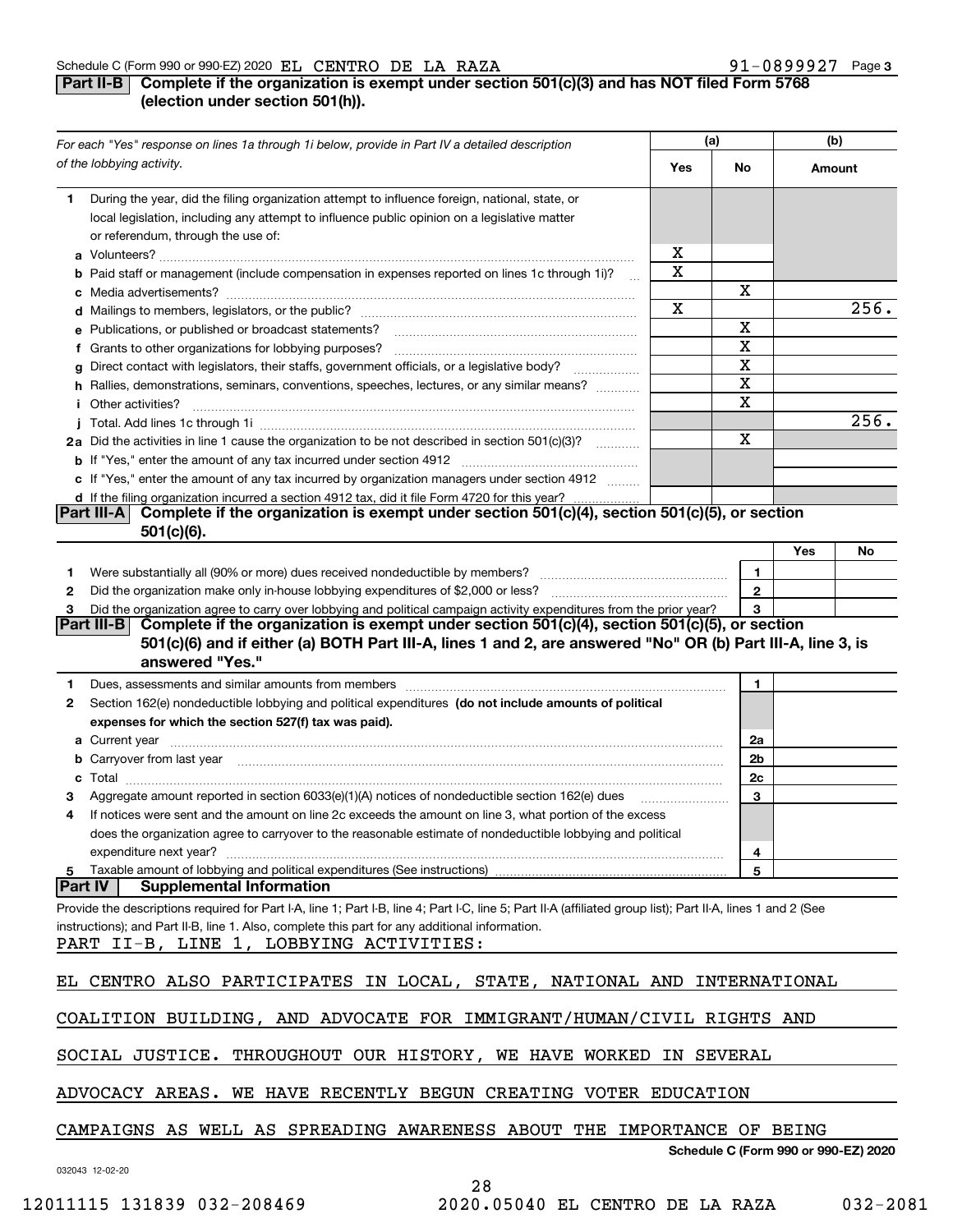COUNTED IN THE CENSUS. THE ORGANIZATION HAS ALSO BEEN ADVOCATING IN

AREAS OF LAW ENFORCEMENT AND EDUCATION, POLICE ACCOUNTABILITY, AND

CLOSING THE ACADEMIC ACHIEVEMENT GAP FACED BY LATINO YOUTH, AND

PROMOTING BETTER TRANSPORTATION OPTIONS FOR LOW-INCOME PEOPLE AND

COMMUNITIES OF COLOR.

**Schedule C (Form 990 or 990-EZ) 2020**

032044 12-02-20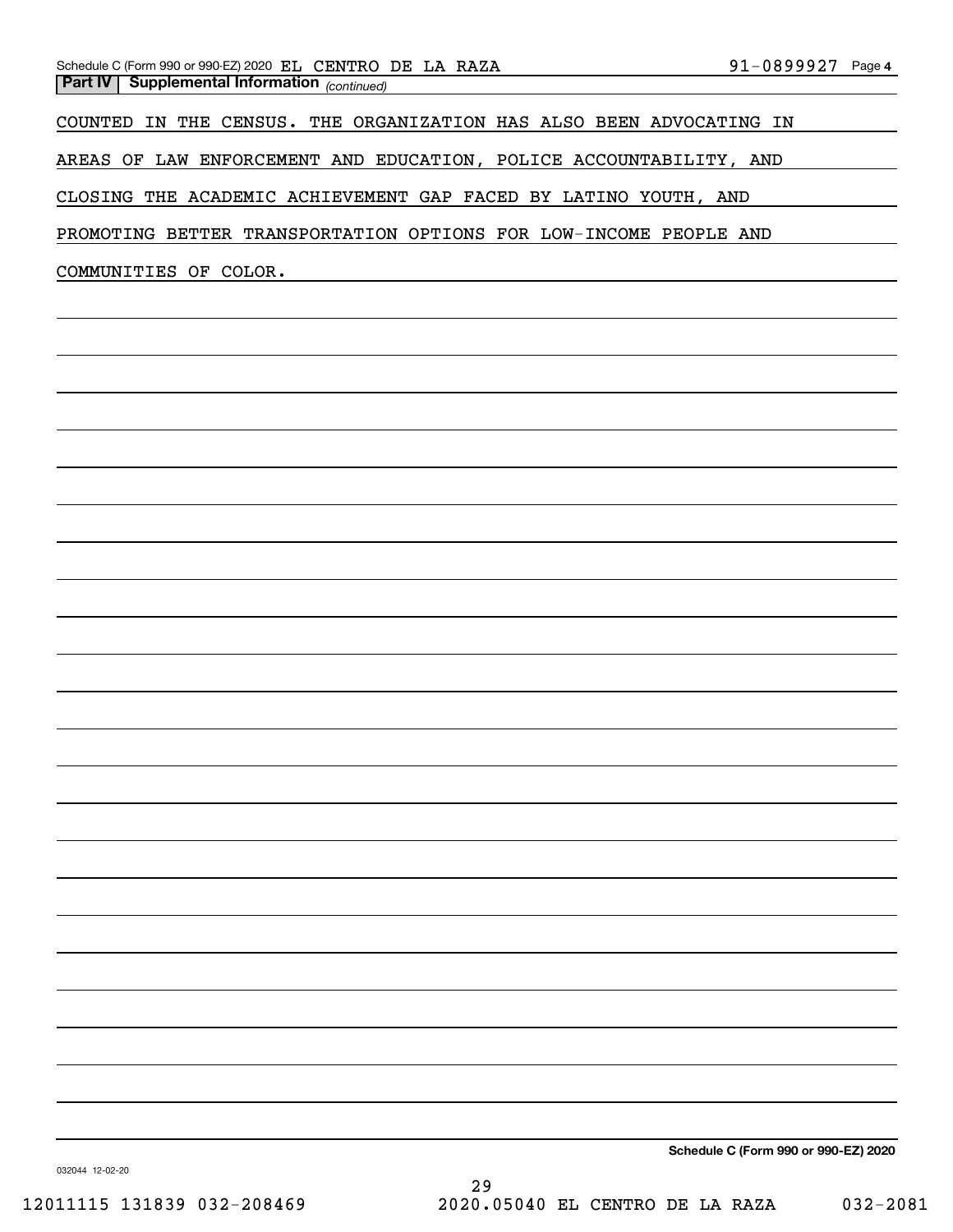|         | <b>SCHEDULE D</b>          |                                                                                                        | <b>Supplemental Financial Statements</b>                                                                                                                                                                                                |               | OMB No. 1545-0047                                   |
|---------|----------------------------|--------------------------------------------------------------------------------------------------------|-----------------------------------------------------------------------------------------------------------------------------------------------------------------------------------------------------------------------------------------|---------------|-----------------------------------------------------|
|         | (Form 990)                 |                                                                                                        | Complete if the organization answered "Yes" on Form 990,                                                                                                                                                                                |               |                                                     |
|         | Department of the Treasury |                                                                                                        | Part IV, line 6, 7, 8, 9, 10, 11a, 11b, 11c, 11d, 11e, 11f, 12a, or 12b.<br>Attach to Form 990.                                                                                                                                         |               | <b>Open to Public</b>                               |
|         | Internal Revenue Service   |                                                                                                        | Go to www.irs.gov/Form990 for instructions and the latest information.                                                                                                                                                                  |               | <b>Inspection</b>                                   |
|         | Name of the organization   | EL CENTRO DE LA RAZA                                                                                   |                                                                                                                                                                                                                                         |               | <b>Employer identification number</b><br>91-0899927 |
| Part I  |                            |                                                                                                        | Organizations Maintaining Donor Advised Funds or Other Similar Funds or Accounts. Complete if the                                                                                                                                       |               |                                                     |
|         |                            | organization answered "Yes" on Form 990, Part IV, line 6.                                              |                                                                                                                                                                                                                                         |               |                                                     |
|         |                            |                                                                                                        | (a) Donor advised funds                                                                                                                                                                                                                 |               | (b) Funds and other accounts                        |
| 1       |                            |                                                                                                        |                                                                                                                                                                                                                                         |               |                                                     |
| 2       |                            | Aggregate value of contributions to (during year)                                                      |                                                                                                                                                                                                                                         |               |                                                     |
| з       |                            |                                                                                                        |                                                                                                                                                                                                                                         |               |                                                     |
| 4       |                            |                                                                                                        |                                                                                                                                                                                                                                         |               |                                                     |
| 5       |                            |                                                                                                        | Did the organization inform all donors and donor advisors in writing that the assets held in donor advised funds                                                                                                                        |               |                                                     |
|         |                            |                                                                                                        |                                                                                                                                                                                                                                         |               | Yes<br><b>No</b>                                    |
| 6       |                            |                                                                                                        | Did the organization inform all grantees, donors, and donor advisors in writing that grant funds can be used only<br>for charitable purposes and not for the benefit of the donor or donor advisor, or for any other purpose conferring |               |                                                     |
|         |                            |                                                                                                        |                                                                                                                                                                                                                                         |               | Yes<br>No                                           |
| Part II |                            |                                                                                                        | Conservation Easements. Complete if the organization answered "Yes" on Form 990, Part IV, line 7.                                                                                                                                       |               |                                                     |
| 1       |                            | Purpose(s) of conservation easements held by the organization (check all that apply).                  |                                                                                                                                                                                                                                         |               |                                                     |
|         |                            | Preservation of land for public use (for example, recreation or education)                             | Preservation of a historically important land area                                                                                                                                                                                      |               |                                                     |
|         |                            | Protection of natural habitat                                                                          | Preservation of a certified historic structure                                                                                                                                                                                          |               |                                                     |
|         |                            | Preservation of open space                                                                             |                                                                                                                                                                                                                                         |               |                                                     |
| 2       |                            |                                                                                                        | Complete lines 2a through 2d if the organization held a qualified conservation contribution in the form of a conservation easement on the last                                                                                          |               |                                                     |
|         | day of the tax year.       |                                                                                                        |                                                                                                                                                                                                                                         |               | Held at the End of the Tax Year                     |
| a       |                            |                                                                                                        |                                                                                                                                                                                                                                         | 2a            |                                                     |
| b       |                            |                                                                                                        |                                                                                                                                                                                                                                         | 2b            |                                                     |
| с       |                            |                                                                                                        | Number of conservation easements on a certified historic structure included in (a) manufacture included in (a)                                                                                                                          | 2c            |                                                     |
| d       |                            |                                                                                                        | Number of conservation easements included in (c) acquired after 7/25/06, and not on a historic structure                                                                                                                                |               |                                                     |
|         |                            |                                                                                                        |                                                                                                                                                                                                                                         | 2d            |                                                     |
| 3       | $year \blacktriangleright$ |                                                                                                        | Number of conservation easements modified, transferred, released, extinguished, or terminated by the organization during the tax                                                                                                        |               |                                                     |
| 4       |                            | Number of states where property subject to conservation easement is located $\blacktriangleright$      |                                                                                                                                                                                                                                         |               |                                                     |
| 5       |                            | Does the organization have a written policy regarding the periodic monitoring, inspection, handling of |                                                                                                                                                                                                                                         |               |                                                     |
|         |                            | violations, and enforcement of the conservation easements it holds?                                    |                                                                                                                                                                                                                                         |               | Yes<br><b>No</b>                                    |
| 6       |                            |                                                                                                        | Staff and volunteer hours devoted to monitoring, inspecting, handling of violations, and enforcing conservation easements during the year                                                                                               |               |                                                     |
|         | ▶                          |                                                                                                        |                                                                                                                                                                                                                                         |               |                                                     |
| 7       |                            |                                                                                                        | Amount of expenses incurred in monitoring, inspecting, handling of violations, and enforcing conservation easements during the year                                                                                                     |               |                                                     |
|         | $\blacktriangleright$ \$   |                                                                                                        |                                                                                                                                                                                                                                         |               |                                                     |
| 8       |                            |                                                                                                        | Does each conservation easement reported on line 2(d) above satisfy the requirements of section 170(h)(4)(B)(i)                                                                                                                         |               |                                                     |
|         |                            |                                                                                                        |                                                                                                                                                                                                                                         |               | Yes<br>No                                           |
| 9       |                            |                                                                                                        | In Part XIII, describe how the organization reports conservation easements in its revenue and expense statement and                                                                                                                     |               |                                                     |
|         |                            | organization's accounting for conservation easements.                                                  | balance sheet, and include, if applicable, the text of the footnote to the organization's financial statements that describes the                                                                                                       |               |                                                     |
|         | Part III                   |                                                                                                        | Organizations Maintaining Collections of Art, Historical Treasures, or Other Similar Assets.                                                                                                                                            |               |                                                     |
|         |                            | Complete if the organization answered "Yes" on Form 990, Part IV, line 8.                              |                                                                                                                                                                                                                                         |               |                                                     |
|         |                            |                                                                                                        | 1a If the organization elected, as permitted under FASB ASC 958, not to report in its revenue statement and balance sheet works                                                                                                         |               |                                                     |
|         |                            |                                                                                                        | of art, historical treasures, or other similar assets held for public exhibition, education, or research in furtherance of public                                                                                                       |               |                                                     |
|         |                            |                                                                                                        | service, provide in Part XIII the text of the footnote to its financial statements that describes these items.                                                                                                                          |               |                                                     |
|         |                            |                                                                                                        | <b>b</b> If the organization elected, as permitted under FASB ASC 958, to report in its revenue statement and balance sheet works of                                                                                                    |               |                                                     |
|         |                            |                                                                                                        | art, historical treasures, or other similar assets held for public exhibition, education, or research in furtherance of public service,                                                                                                 |               |                                                     |
|         |                            | provide the following amounts relating to these items:                                                 |                                                                                                                                                                                                                                         |               |                                                     |
|         |                            |                                                                                                        |                                                                                                                                                                                                                                         |               | $\triangleright$ \$                                 |
|         |                            | (ii) Assets included in Form 990, Part X                                                               |                                                                                                                                                                                                                                         |               | $\bullet$ \$                                        |
| 2       |                            |                                                                                                        | If the organization received or held works of art, historical treasures, or other similar assets for financial gain, provide                                                                                                            |               |                                                     |
|         |                            | the following amounts required to be reported under FASB ASC 958 relating to these items:              |                                                                                                                                                                                                                                         |               |                                                     |
|         |                            |                                                                                                        |                                                                                                                                                                                                                                         | \$<br>\$<br>▶ |                                                     |
|         |                            | LHA For Paperwork Reduction Act Notice, see the Instructions for Form 990.                             |                                                                                                                                                                                                                                         |               | Schedule D (Form 990) 2020                          |
|         | 032051 12-01-20            |                                                                                                        |                                                                                                                                                                                                                                         |               |                                                     |

12011115 131839 032-208469 2020.05040 EL CENTRO DE LA RAZA 032-2081

| 30    |    |  |
|-------|----|--|
| ヿヿ゚゚゚ | ∩⊏ |  |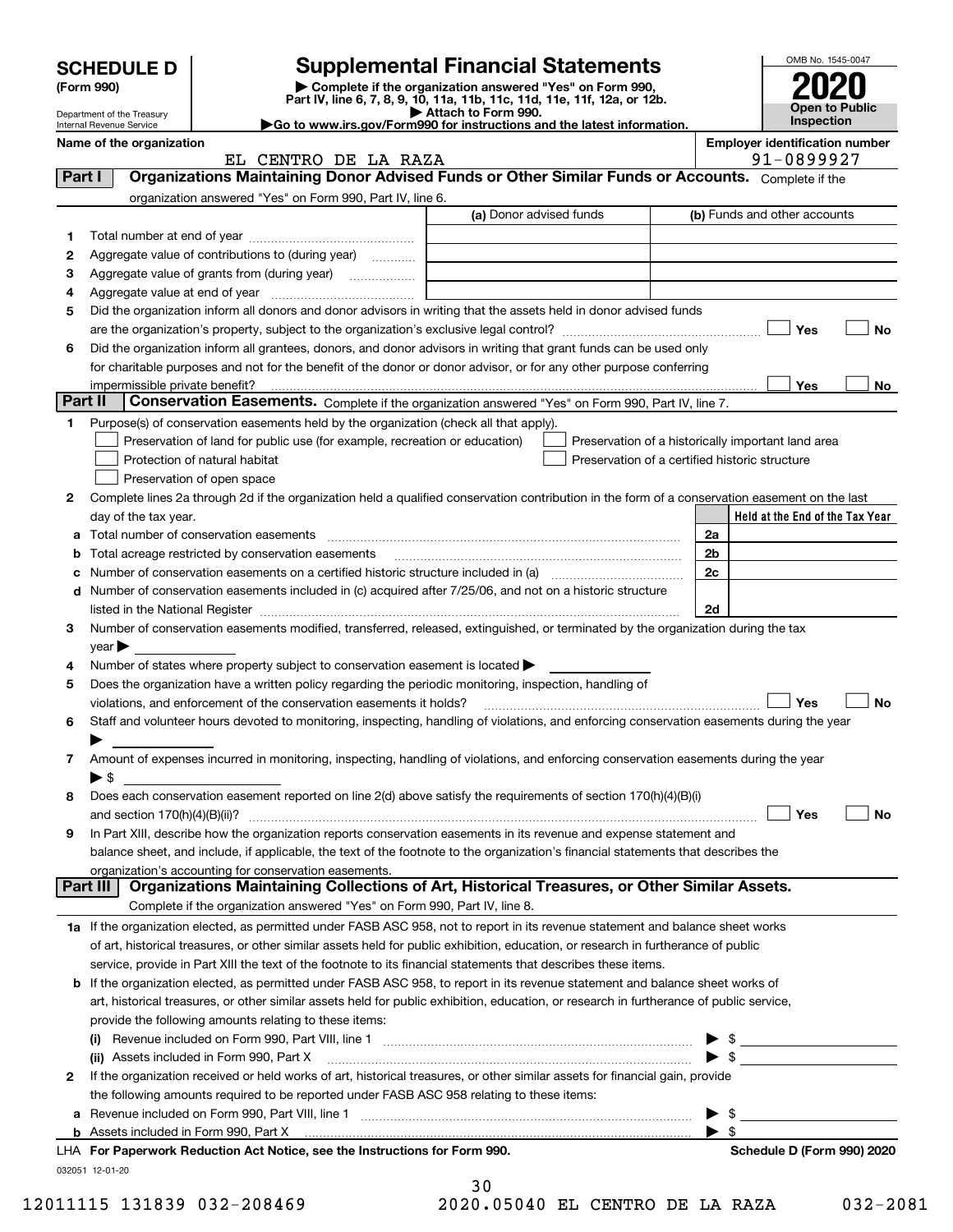| Part III<br>Organizations Maintaining Collections of Art, Historical Treasures, or Other Similar Assets (continued)<br>Using the organization's acquisition, accession, and other records, check any of the following that make significant use of its<br>3<br>collection items (check all that apply):<br>$X$ Public exhibition<br>Loan or exchange program<br>a<br>$\boxed{\textbf{X}}$ Scholarly research<br>Other and the contract of the contract of the contract of the contract of the contract of the contract of the contract of the contract of the contract of the contract of the contract of the contract of the contract of the<br>b<br>Preservation for future generations<br>с<br>Provide a description of the organization's collections and explain how they further the organization's exempt purpose in Part XIII.<br>4<br>During the year, did the organization solicit or receive donations of art, historical treasures, or other similar assets<br>5<br>$\overline{\mathrm{X}}$ No<br>to be sold to raise funds rather than to be maintained as part of the organization's collection?<br>Yes<br>Escrow and Custodial Arrangements. Complete if the organization answered "Yes" on Form 990, Part IV, line 9, or<br><b>Part IV</b><br>reported an amount on Form 990, Part X, line 21.<br>1a Is the organization an agent, trustee, custodian or other intermediary for contributions or other assets not included<br>Yes<br>No<br>on Form 990, Part X? [11] matter contracts and contracts and contracts are contracted as a form 990, Part X?<br><b>b</b> If "Yes," explain the arrangement in Part XIII and complete the following table:<br>Amount<br>Beginning balance <u>manual membershare communication</u> and the set of the set of the set of the set of the set of the set of the set of the set of the set of the set of the set of the set of the set of the set of the set of<br>1c<br>c<br>d Additions during the year manufactured and an account of a state of the year manufactured and a state of the<br>1d<br>Distributions during the year manufactured and an account of the year manufactured and the year manufactured and the year manufactured and the year manufactured and the year manufactured and the year manufactured and the y<br>1e<br>е<br>1f<br>2a Did the organization include an amount on Form 990, Part X, line 21, for escrow or custodial account liability?<br>Yes<br>No<br>.<br><b>b</b> If "Yes," explain the arrangement in Part XIII. Check here if the explanation has been provided on Part XIII<br>Part V<br>Endowment Funds. Complete if the organization answered "Yes" on Form 990, Part IV, line 10.<br>(c) Two years back $\vert$ (d) Three years back $\vert$<br>(a) Current year<br>(b) Prior year<br>(e) Four years back<br>1a Beginning of year balance<br>b<br>Net investment earnings, gains, and losses<br>e Other expenditures for facilities<br>f Administrative expenses<br>End of year balance <i>manually contained</i><br>g<br>Provide the estimated percentage of the current year end balance (line 1g, column (a)) held as:<br>2<br>Board designated or quasi-endowment ><br>%<br>а<br>Permanent endowment ><br>%<br>b<br>Term endowment $\blacktriangleright$<br>%<br>c<br>The percentages on lines 2a, 2b, and 2c should equal 100%.<br>3a Are there endowment funds not in the possession of the organization that are held and administered for the organization<br>Yes<br>No<br>by:<br>3a(i)<br>(i)<br>3a(ii)<br>3b<br>Describe in Part XIII the intended uses of the organization's endowment funds.<br>Part VI<br>Land, Buildings, and Equipment.<br>Complete if the organization answered "Yes" on Form 990, Part IV, line 11a. See Form 990, Part X, line 10.<br>Description of property<br>(a) Cost or other<br>(b) Cost or other<br>(c) Accumulated<br>(d) Book value<br>basis (investment)<br>basis (other)<br>depreciation<br>717,079.<br>717,079.<br>4,729,720.<br>11,478,573.<br>16,208,293.<br>b<br>104,146.<br>40,009.<br>64,137.<br>783,826.<br>555,169.<br>228,657.<br>750.<br>750.<br>12,489,196. | Schedule D (Form 990) 2020 | EL CENTRO DE LA RAZA |  |  |  | 91-0899927 | Page 2 |
|------------------------------------------------------------------------------------------------------------------------------------------------------------------------------------------------------------------------------------------------------------------------------------------------------------------------------------------------------------------------------------------------------------------------------------------------------------------------------------------------------------------------------------------------------------------------------------------------------------------------------------------------------------------------------------------------------------------------------------------------------------------------------------------------------------------------------------------------------------------------------------------------------------------------------------------------------------------------------------------------------------------------------------------------------------------------------------------------------------------------------------------------------------------------------------------------------------------------------------------------------------------------------------------------------------------------------------------------------------------------------------------------------------------------------------------------------------------------------------------------------------------------------------------------------------------------------------------------------------------------------------------------------------------------------------------------------------------------------------------------------------------------------------------------------------------------------------------------------------------------------------------------------------------------------------------------------------------------------------------------------------------------------------------------------------------------------------------------------------------------------------------------------------------------------------------------------------------------------------------------------------------------------------------------------------------------------------------------------------------------------------------------------------------------------------------------------------------------------------------------------------------------------------------------------------------------------------------------------------------------------------------------------------------------------------------------------------------------------------------------------------------------------------------------------------------------------------------------------------------------------------------------------------------------------------------------------------------------------------------------------------------------------------------------------------------------------------------------------------------------------------------------------------------------------------------------------------------------------------------------------------------------------------------------------------------------------------------------------------------------------------------------------------------------------------------------------------------------------------------------------------------------------------------------------------------------------------------------------------------------------------------------------------------------------------------------------------------------------------------------------------------------------------------------------------------------------------------------------------------------------------------------------------------------------------------------------------------------------------------------------------------------------------------------------------------------------------------------------------------------|----------------------------|----------------------|--|--|--|------------|--------|
|                                                                                                                                                                                                                                                                                                                                                                                                                                                                                                                                                                                                                                                                                                                                                                                                                                                                                                                                                                                                                                                                                                                                                                                                                                                                                                                                                                                                                                                                                                                                                                                                                                                                                                                                                                                                                                                                                                                                                                                                                                                                                                                                                                                                                                                                                                                                                                                                                                                                                                                                                                                                                                                                                                                                                                                                                                                                                                                                                                                                                                                                                                                                                                                                                                                                                                                                                                                                                                                                                                                                                                                                                                                                                                                                                                                                                                                                                                                                                                                                                                                                                                                        |                            |                      |  |  |  |            |        |
|                                                                                                                                                                                                                                                                                                                                                                                                                                                                                                                                                                                                                                                                                                                                                                                                                                                                                                                                                                                                                                                                                                                                                                                                                                                                                                                                                                                                                                                                                                                                                                                                                                                                                                                                                                                                                                                                                                                                                                                                                                                                                                                                                                                                                                                                                                                                                                                                                                                                                                                                                                                                                                                                                                                                                                                                                                                                                                                                                                                                                                                                                                                                                                                                                                                                                                                                                                                                                                                                                                                                                                                                                                                                                                                                                                                                                                                                                                                                                                                                                                                                                                                        |                            |                      |  |  |  |            |        |
|                                                                                                                                                                                                                                                                                                                                                                                                                                                                                                                                                                                                                                                                                                                                                                                                                                                                                                                                                                                                                                                                                                                                                                                                                                                                                                                                                                                                                                                                                                                                                                                                                                                                                                                                                                                                                                                                                                                                                                                                                                                                                                                                                                                                                                                                                                                                                                                                                                                                                                                                                                                                                                                                                                                                                                                                                                                                                                                                                                                                                                                                                                                                                                                                                                                                                                                                                                                                                                                                                                                                                                                                                                                                                                                                                                                                                                                                                                                                                                                                                                                                                                                        |                            |                      |  |  |  |            |        |
|                                                                                                                                                                                                                                                                                                                                                                                                                                                                                                                                                                                                                                                                                                                                                                                                                                                                                                                                                                                                                                                                                                                                                                                                                                                                                                                                                                                                                                                                                                                                                                                                                                                                                                                                                                                                                                                                                                                                                                                                                                                                                                                                                                                                                                                                                                                                                                                                                                                                                                                                                                                                                                                                                                                                                                                                                                                                                                                                                                                                                                                                                                                                                                                                                                                                                                                                                                                                                                                                                                                                                                                                                                                                                                                                                                                                                                                                                                                                                                                                                                                                                                                        |                            |                      |  |  |  |            |        |
|                                                                                                                                                                                                                                                                                                                                                                                                                                                                                                                                                                                                                                                                                                                                                                                                                                                                                                                                                                                                                                                                                                                                                                                                                                                                                                                                                                                                                                                                                                                                                                                                                                                                                                                                                                                                                                                                                                                                                                                                                                                                                                                                                                                                                                                                                                                                                                                                                                                                                                                                                                                                                                                                                                                                                                                                                                                                                                                                                                                                                                                                                                                                                                                                                                                                                                                                                                                                                                                                                                                                                                                                                                                                                                                                                                                                                                                                                                                                                                                                                                                                                                                        |                            |                      |  |  |  |            |        |
|                                                                                                                                                                                                                                                                                                                                                                                                                                                                                                                                                                                                                                                                                                                                                                                                                                                                                                                                                                                                                                                                                                                                                                                                                                                                                                                                                                                                                                                                                                                                                                                                                                                                                                                                                                                                                                                                                                                                                                                                                                                                                                                                                                                                                                                                                                                                                                                                                                                                                                                                                                                                                                                                                                                                                                                                                                                                                                                                                                                                                                                                                                                                                                                                                                                                                                                                                                                                                                                                                                                                                                                                                                                                                                                                                                                                                                                                                                                                                                                                                                                                                                                        |                            |                      |  |  |  |            |        |
|                                                                                                                                                                                                                                                                                                                                                                                                                                                                                                                                                                                                                                                                                                                                                                                                                                                                                                                                                                                                                                                                                                                                                                                                                                                                                                                                                                                                                                                                                                                                                                                                                                                                                                                                                                                                                                                                                                                                                                                                                                                                                                                                                                                                                                                                                                                                                                                                                                                                                                                                                                                                                                                                                                                                                                                                                                                                                                                                                                                                                                                                                                                                                                                                                                                                                                                                                                                                                                                                                                                                                                                                                                                                                                                                                                                                                                                                                                                                                                                                                                                                                                                        |                            |                      |  |  |  |            |        |
|                                                                                                                                                                                                                                                                                                                                                                                                                                                                                                                                                                                                                                                                                                                                                                                                                                                                                                                                                                                                                                                                                                                                                                                                                                                                                                                                                                                                                                                                                                                                                                                                                                                                                                                                                                                                                                                                                                                                                                                                                                                                                                                                                                                                                                                                                                                                                                                                                                                                                                                                                                                                                                                                                                                                                                                                                                                                                                                                                                                                                                                                                                                                                                                                                                                                                                                                                                                                                                                                                                                                                                                                                                                                                                                                                                                                                                                                                                                                                                                                                                                                                                                        |                            |                      |  |  |  |            |        |
|                                                                                                                                                                                                                                                                                                                                                                                                                                                                                                                                                                                                                                                                                                                                                                                                                                                                                                                                                                                                                                                                                                                                                                                                                                                                                                                                                                                                                                                                                                                                                                                                                                                                                                                                                                                                                                                                                                                                                                                                                                                                                                                                                                                                                                                                                                                                                                                                                                                                                                                                                                                                                                                                                                                                                                                                                                                                                                                                                                                                                                                                                                                                                                                                                                                                                                                                                                                                                                                                                                                                                                                                                                                                                                                                                                                                                                                                                                                                                                                                                                                                                                                        |                            |                      |  |  |  |            |        |
|                                                                                                                                                                                                                                                                                                                                                                                                                                                                                                                                                                                                                                                                                                                                                                                                                                                                                                                                                                                                                                                                                                                                                                                                                                                                                                                                                                                                                                                                                                                                                                                                                                                                                                                                                                                                                                                                                                                                                                                                                                                                                                                                                                                                                                                                                                                                                                                                                                                                                                                                                                                                                                                                                                                                                                                                                                                                                                                                                                                                                                                                                                                                                                                                                                                                                                                                                                                                                                                                                                                                                                                                                                                                                                                                                                                                                                                                                                                                                                                                                                                                                                                        |                            |                      |  |  |  |            |        |
|                                                                                                                                                                                                                                                                                                                                                                                                                                                                                                                                                                                                                                                                                                                                                                                                                                                                                                                                                                                                                                                                                                                                                                                                                                                                                                                                                                                                                                                                                                                                                                                                                                                                                                                                                                                                                                                                                                                                                                                                                                                                                                                                                                                                                                                                                                                                                                                                                                                                                                                                                                                                                                                                                                                                                                                                                                                                                                                                                                                                                                                                                                                                                                                                                                                                                                                                                                                                                                                                                                                                                                                                                                                                                                                                                                                                                                                                                                                                                                                                                                                                                                                        |                            |                      |  |  |  |            |        |
|                                                                                                                                                                                                                                                                                                                                                                                                                                                                                                                                                                                                                                                                                                                                                                                                                                                                                                                                                                                                                                                                                                                                                                                                                                                                                                                                                                                                                                                                                                                                                                                                                                                                                                                                                                                                                                                                                                                                                                                                                                                                                                                                                                                                                                                                                                                                                                                                                                                                                                                                                                                                                                                                                                                                                                                                                                                                                                                                                                                                                                                                                                                                                                                                                                                                                                                                                                                                                                                                                                                                                                                                                                                                                                                                                                                                                                                                                                                                                                                                                                                                                                                        |                            |                      |  |  |  |            |        |
|                                                                                                                                                                                                                                                                                                                                                                                                                                                                                                                                                                                                                                                                                                                                                                                                                                                                                                                                                                                                                                                                                                                                                                                                                                                                                                                                                                                                                                                                                                                                                                                                                                                                                                                                                                                                                                                                                                                                                                                                                                                                                                                                                                                                                                                                                                                                                                                                                                                                                                                                                                                                                                                                                                                                                                                                                                                                                                                                                                                                                                                                                                                                                                                                                                                                                                                                                                                                                                                                                                                                                                                                                                                                                                                                                                                                                                                                                                                                                                                                                                                                                                                        |                            |                      |  |  |  |            |        |
|                                                                                                                                                                                                                                                                                                                                                                                                                                                                                                                                                                                                                                                                                                                                                                                                                                                                                                                                                                                                                                                                                                                                                                                                                                                                                                                                                                                                                                                                                                                                                                                                                                                                                                                                                                                                                                                                                                                                                                                                                                                                                                                                                                                                                                                                                                                                                                                                                                                                                                                                                                                                                                                                                                                                                                                                                                                                                                                                                                                                                                                                                                                                                                                                                                                                                                                                                                                                                                                                                                                                                                                                                                                                                                                                                                                                                                                                                                                                                                                                                                                                                                                        |                            |                      |  |  |  |            |        |
|                                                                                                                                                                                                                                                                                                                                                                                                                                                                                                                                                                                                                                                                                                                                                                                                                                                                                                                                                                                                                                                                                                                                                                                                                                                                                                                                                                                                                                                                                                                                                                                                                                                                                                                                                                                                                                                                                                                                                                                                                                                                                                                                                                                                                                                                                                                                                                                                                                                                                                                                                                                                                                                                                                                                                                                                                                                                                                                                                                                                                                                                                                                                                                                                                                                                                                                                                                                                                                                                                                                                                                                                                                                                                                                                                                                                                                                                                                                                                                                                                                                                                                                        |                            |                      |  |  |  |            |        |
|                                                                                                                                                                                                                                                                                                                                                                                                                                                                                                                                                                                                                                                                                                                                                                                                                                                                                                                                                                                                                                                                                                                                                                                                                                                                                                                                                                                                                                                                                                                                                                                                                                                                                                                                                                                                                                                                                                                                                                                                                                                                                                                                                                                                                                                                                                                                                                                                                                                                                                                                                                                                                                                                                                                                                                                                                                                                                                                                                                                                                                                                                                                                                                                                                                                                                                                                                                                                                                                                                                                                                                                                                                                                                                                                                                                                                                                                                                                                                                                                                                                                                                                        |                            |                      |  |  |  |            |        |
|                                                                                                                                                                                                                                                                                                                                                                                                                                                                                                                                                                                                                                                                                                                                                                                                                                                                                                                                                                                                                                                                                                                                                                                                                                                                                                                                                                                                                                                                                                                                                                                                                                                                                                                                                                                                                                                                                                                                                                                                                                                                                                                                                                                                                                                                                                                                                                                                                                                                                                                                                                                                                                                                                                                                                                                                                                                                                                                                                                                                                                                                                                                                                                                                                                                                                                                                                                                                                                                                                                                                                                                                                                                                                                                                                                                                                                                                                                                                                                                                                                                                                                                        |                            |                      |  |  |  |            |        |
|                                                                                                                                                                                                                                                                                                                                                                                                                                                                                                                                                                                                                                                                                                                                                                                                                                                                                                                                                                                                                                                                                                                                                                                                                                                                                                                                                                                                                                                                                                                                                                                                                                                                                                                                                                                                                                                                                                                                                                                                                                                                                                                                                                                                                                                                                                                                                                                                                                                                                                                                                                                                                                                                                                                                                                                                                                                                                                                                                                                                                                                                                                                                                                                                                                                                                                                                                                                                                                                                                                                                                                                                                                                                                                                                                                                                                                                                                                                                                                                                                                                                                                                        |                            |                      |  |  |  |            |        |
|                                                                                                                                                                                                                                                                                                                                                                                                                                                                                                                                                                                                                                                                                                                                                                                                                                                                                                                                                                                                                                                                                                                                                                                                                                                                                                                                                                                                                                                                                                                                                                                                                                                                                                                                                                                                                                                                                                                                                                                                                                                                                                                                                                                                                                                                                                                                                                                                                                                                                                                                                                                                                                                                                                                                                                                                                                                                                                                                                                                                                                                                                                                                                                                                                                                                                                                                                                                                                                                                                                                                                                                                                                                                                                                                                                                                                                                                                                                                                                                                                                                                                                                        |                            |                      |  |  |  |            |        |
|                                                                                                                                                                                                                                                                                                                                                                                                                                                                                                                                                                                                                                                                                                                                                                                                                                                                                                                                                                                                                                                                                                                                                                                                                                                                                                                                                                                                                                                                                                                                                                                                                                                                                                                                                                                                                                                                                                                                                                                                                                                                                                                                                                                                                                                                                                                                                                                                                                                                                                                                                                                                                                                                                                                                                                                                                                                                                                                                                                                                                                                                                                                                                                                                                                                                                                                                                                                                                                                                                                                                                                                                                                                                                                                                                                                                                                                                                                                                                                                                                                                                                                                        |                            |                      |  |  |  |            |        |
|                                                                                                                                                                                                                                                                                                                                                                                                                                                                                                                                                                                                                                                                                                                                                                                                                                                                                                                                                                                                                                                                                                                                                                                                                                                                                                                                                                                                                                                                                                                                                                                                                                                                                                                                                                                                                                                                                                                                                                                                                                                                                                                                                                                                                                                                                                                                                                                                                                                                                                                                                                                                                                                                                                                                                                                                                                                                                                                                                                                                                                                                                                                                                                                                                                                                                                                                                                                                                                                                                                                                                                                                                                                                                                                                                                                                                                                                                                                                                                                                                                                                                                                        |                            |                      |  |  |  |            |        |
|                                                                                                                                                                                                                                                                                                                                                                                                                                                                                                                                                                                                                                                                                                                                                                                                                                                                                                                                                                                                                                                                                                                                                                                                                                                                                                                                                                                                                                                                                                                                                                                                                                                                                                                                                                                                                                                                                                                                                                                                                                                                                                                                                                                                                                                                                                                                                                                                                                                                                                                                                                                                                                                                                                                                                                                                                                                                                                                                                                                                                                                                                                                                                                                                                                                                                                                                                                                                                                                                                                                                                                                                                                                                                                                                                                                                                                                                                                                                                                                                                                                                                                                        |                            |                      |  |  |  |            |        |
|                                                                                                                                                                                                                                                                                                                                                                                                                                                                                                                                                                                                                                                                                                                                                                                                                                                                                                                                                                                                                                                                                                                                                                                                                                                                                                                                                                                                                                                                                                                                                                                                                                                                                                                                                                                                                                                                                                                                                                                                                                                                                                                                                                                                                                                                                                                                                                                                                                                                                                                                                                                                                                                                                                                                                                                                                                                                                                                                                                                                                                                                                                                                                                                                                                                                                                                                                                                                                                                                                                                                                                                                                                                                                                                                                                                                                                                                                                                                                                                                                                                                                                                        |                            |                      |  |  |  |            |        |
|                                                                                                                                                                                                                                                                                                                                                                                                                                                                                                                                                                                                                                                                                                                                                                                                                                                                                                                                                                                                                                                                                                                                                                                                                                                                                                                                                                                                                                                                                                                                                                                                                                                                                                                                                                                                                                                                                                                                                                                                                                                                                                                                                                                                                                                                                                                                                                                                                                                                                                                                                                                                                                                                                                                                                                                                                                                                                                                                                                                                                                                                                                                                                                                                                                                                                                                                                                                                                                                                                                                                                                                                                                                                                                                                                                                                                                                                                                                                                                                                                                                                                                                        |                            |                      |  |  |  |            |        |
|                                                                                                                                                                                                                                                                                                                                                                                                                                                                                                                                                                                                                                                                                                                                                                                                                                                                                                                                                                                                                                                                                                                                                                                                                                                                                                                                                                                                                                                                                                                                                                                                                                                                                                                                                                                                                                                                                                                                                                                                                                                                                                                                                                                                                                                                                                                                                                                                                                                                                                                                                                                                                                                                                                                                                                                                                                                                                                                                                                                                                                                                                                                                                                                                                                                                                                                                                                                                                                                                                                                                                                                                                                                                                                                                                                                                                                                                                                                                                                                                                                                                                                                        |                            |                      |  |  |  |            |        |
|                                                                                                                                                                                                                                                                                                                                                                                                                                                                                                                                                                                                                                                                                                                                                                                                                                                                                                                                                                                                                                                                                                                                                                                                                                                                                                                                                                                                                                                                                                                                                                                                                                                                                                                                                                                                                                                                                                                                                                                                                                                                                                                                                                                                                                                                                                                                                                                                                                                                                                                                                                                                                                                                                                                                                                                                                                                                                                                                                                                                                                                                                                                                                                                                                                                                                                                                                                                                                                                                                                                                                                                                                                                                                                                                                                                                                                                                                                                                                                                                                                                                                                                        |                            |                      |  |  |  |            |        |
|                                                                                                                                                                                                                                                                                                                                                                                                                                                                                                                                                                                                                                                                                                                                                                                                                                                                                                                                                                                                                                                                                                                                                                                                                                                                                                                                                                                                                                                                                                                                                                                                                                                                                                                                                                                                                                                                                                                                                                                                                                                                                                                                                                                                                                                                                                                                                                                                                                                                                                                                                                                                                                                                                                                                                                                                                                                                                                                                                                                                                                                                                                                                                                                                                                                                                                                                                                                                                                                                                                                                                                                                                                                                                                                                                                                                                                                                                                                                                                                                                                                                                                                        |                            |                      |  |  |  |            |        |
|                                                                                                                                                                                                                                                                                                                                                                                                                                                                                                                                                                                                                                                                                                                                                                                                                                                                                                                                                                                                                                                                                                                                                                                                                                                                                                                                                                                                                                                                                                                                                                                                                                                                                                                                                                                                                                                                                                                                                                                                                                                                                                                                                                                                                                                                                                                                                                                                                                                                                                                                                                                                                                                                                                                                                                                                                                                                                                                                                                                                                                                                                                                                                                                                                                                                                                                                                                                                                                                                                                                                                                                                                                                                                                                                                                                                                                                                                                                                                                                                                                                                                                                        |                            |                      |  |  |  |            |        |
|                                                                                                                                                                                                                                                                                                                                                                                                                                                                                                                                                                                                                                                                                                                                                                                                                                                                                                                                                                                                                                                                                                                                                                                                                                                                                                                                                                                                                                                                                                                                                                                                                                                                                                                                                                                                                                                                                                                                                                                                                                                                                                                                                                                                                                                                                                                                                                                                                                                                                                                                                                                                                                                                                                                                                                                                                                                                                                                                                                                                                                                                                                                                                                                                                                                                                                                                                                                                                                                                                                                                                                                                                                                                                                                                                                                                                                                                                                                                                                                                                                                                                                                        |                            |                      |  |  |  |            |        |
|                                                                                                                                                                                                                                                                                                                                                                                                                                                                                                                                                                                                                                                                                                                                                                                                                                                                                                                                                                                                                                                                                                                                                                                                                                                                                                                                                                                                                                                                                                                                                                                                                                                                                                                                                                                                                                                                                                                                                                                                                                                                                                                                                                                                                                                                                                                                                                                                                                                                                                                                                                                                                                                                                                                                                                                                                                                                                                                                                                                                                                                                                                                                                                                                                                                                                                                                                                                                                                                                                                                                                                                                                                                                                                                                                                                                                                                                                                                                                                                                                                                                                                                        |                            |                      |  |  |  |            |        |
|                                                                                                                                                                                                                                                                                                                                                                                                                                                                                                                                                                                                                                                                                                                                                                                                                                                                                                                                                                                                                                                                                                                                                                                                                                                                                                                                                                                                                                                                                                                                                                                                                                                                                                                                                                                                                                                                                                                                                                                                                                                                                                                                                                                                                                                                                                                                                                                                                                                                                                                                                                                                                                                                                                                                                                                                                                                                                                                                                                                                                                                                                                                                                                                                                                                                                                                                                                                                                                                                                                                                                                                                                                                                                                                                                                                                                                                                                                                                                                                                                                                                                                                        |                            |                      |  |  |  |            |        |
|                                                                                                                                                                                                                                                                                                                                                                                                                                                                                                                                                                                                                                                                                                                                                                                                                                                                                                                                                                                                                                                                                                                                                                                                                                                                                                                                                                                                                                                                                                                                                                                                                                                                                                                                                                                                                                                                                                                                                                                                                                                                                                                                                                                                                                                                                                                                                                                                                                                                                                                                                                                                                                                                                                                                                                                                                                                                                                                                                                                                                                                                                                                                                                                                                                                                                                                                                                                                                                                                                                                                                                                                                                                                                                                                                                                                                                                                                                                                                                                                                                                                                                                        |                            |                      |  |  |  |            |        |
|                                                                                                                                                                                                                                                                                                                                                                                                                                                                                                                                                                                                                                                                                                                                                                                                                                                                                                                                                                                                                                                                                                                                                                                                                                                                                                                                                                                                                                                                                                                                                                                                                                                                                                                                                                                                                                                                                                                                                                                                                                                                                                                                                                                                                                                                                                                                                                                                                                                                                                                                                                                                                                                                                                                                                                                                                                                                                                                                                                                                                                                                                                                                                                                                                                                                                                                                                                                                                                                                                                                                                                                                                                                                                                                                                                                                                                                                                                                                                                                                                                                                                                                        |                            |                      |  |  |  |            |        |
|                                                                                                                                                                                                                                                                                                                                                                                                                                                                                                                                                                                                                                                                                                                                                                                                                                                                                                                                                                                                                                                                                                                                                                                                                                                                                                                                                                                                                                                                                                                                                                                                                                                                                                                                                                                                                                                                                                                                                                                                                                                                                                                                                                                                                                                                                                                                                                                                                                                                                                                                                                                                                                                                                                                                                                                                                                                                                                                                                                                                                                                                                                                                                                                                                                                                                                                                                                                                                                                                                                                                                                                                                                                                                                                                                                                                                                                                                                                                                                                                                                                                                                                        |                            |                      |  |  |  |            |        |
|                                                                                                                                                                                                                                                                                                                                                                                                                                                                                                                                                                                                                                                                                                                                                                                                                                                                                                                                                                                                                                                                                                                                                                                                                                                                                                                                                                                                                                                                                                                                                                                                                                                                                                                                                                                                                                                                                                                                                                                                                                                                                                                                                                                                                                                                                                                                                                                                                                                                                                                                                                                                                                                                                                                                                                                                                                                                                                                                                                                                                                                                                                                                                                                                                                                                                                                                                                                                                                                                                                                                                                                                                                                                                                                                                                                                                                                                                                                                                                                                                                                                                                                        |                            |                      |  |  |  |            |        |
|                                                                                                                                                                                                                                                                                                                                                                                                                                                                                                                                                                                                                                                                                                                                                                                                                                                                                                                                                                                                                                                                                                                                                                                                                                                                                                                                                                                                                                                                                                                                                                                                                                                                                                                                                                                                                                                                                                                                                                                                                                                                                                                                                                                                                                                                                                                                                                                                                                                                                                                                                                                                                                                                                                                                                                                                                                                                                                                                                                                                                                                                                                                                                                                                                                                                                                                                                                                                                                                                                                                                                                                                                                                                                                                                                                                                                                                                                                                                                                                                                                                                                                                        |                            |                      |  |  |  |            |        |
|                                                                                                                                                                                                                                                                                                                                                                                                                                                                                                                                                                                                                                                                                                                                                                                                                                                                                                                                                                                                                                                                                                                                                                                                                                                                                                                                                                                                                                                                                                                                                                                                                                                                                                                                                                                                                                                                                                                                                                                                                                                                                                                                                                                                                                                                                                                                                                                                                                                                                                                                                                                                                                                                                                                                                                                                                                                                                                                                                                                                                                                                                                                                                                                                                                                                                                                                                                                                                                                                                                                                                                                                                                                                                                                                                                                                                                                                                                                                                                                                                                                                                                                        |                            |                      |  |  |  |            |        |
|                                                                                                                                                                                                                                                                                                                                                                                                                                                                                                                                                                                                                                                                                                                                                                                                                                                                                                                                                                                                                                                                                                                                                                                                                                                                                                                                                                                                                                                                                                                                                                                                                                                                                                                                                                                                                                                                                                                                                                                                                                                                                                                                                                                                                                                                                                                                                                                                                                                                                                                                                                                                                                                                                                                                                                                                                                                                                                                                                                                                                                                                                                                                                                                                                                                                                                                                                                                                                                                                                                                                                                                                                                                                                                                                                                                                                                                                                                                                                                                                                                                                                                                        |                            |                      |  |  |  |            |        |
|                                                                                                                                                                                                                                                                                                                                                                                                                                                                                                                                                                                                                                                                                                                                                                                                                                                                                                                                                                                                                                                                                                                                                                                                                                                                                                                                                                                                                                                                                                                                                                                                                                                                                                                                                                                                                                                                                                                                                                                                                                                                                                                                                                                                                                                                                                                                                                                                                                                                                                                                                                                                                                                                                                                                                                                                                                                                                                                                                                                                                                                                                                                                                                                                                                                                                                                                                                                                                                                                                                                                                                                                                                                                                                                                                                                                                                                                                                                                                                                                                                                                                                                        |                            |                      |  |  |  |            |        |
|                                                                                                                                                                                                                                                                                                                                                                                                                                                                                                                                                                                                                                                                                                                                                                                                                                                                                                                                                                                                                                                                                                                                                                                                                                                                                                                                                                                                                                                                                                                                                                                                                                                                                                                                                                                                                                                                                                                                                                                                                                                                                                                                                                                                                                                                                                                                                                                                                                                                                                                                                                                                                                                                                                                                                                                                                                                                                                                                                                                                                                                                                                                                                                                                                                                                                                                                                                                                                                                                                                                                                                                                                                                                                                                                                                                                                                                                                                                                                                                                                                                                                                                        |                            |                      |  |  |  |            |        |
|                                                                                                                                                                                                                                                                                                                                                                                                                                                                                                                                                                                                                                                                                                                                                                                                                                                                                                                                                                                                                                                                                                                                                                                                                                                                                                                                                                                                                                                                                                                                                                                                                                                                                                                                                                                                                                                                                                                                                                                                                                                                                                                                                                                                                                                                                                                                                                                                                                                                                                                                                                                                                                                                                                                                                                                                                                                                                                                                                                                                                                                                                                                                                                                                                                                                                                                                                                                                                                                                                                                                                                                                                                                                                                                                                                                                                                                                                                                                                                                                                                                                                                                        |                            |                      |  |  |  |            |        |
|                                                                                                                                                                                                                                                                                                                                                                                                                                                                                                                                                                                                                                                                                                                                                                                                                                                                                                                                                                                                                                                                                                                                                                                                                                                                                                                                                                                                                                                                                                                                                                                                                                                                                                                                                                                                                                                                                                                                                                                                                                                                                                                                                                                                                                                                                                                                                                                                                                                                                                                                                                                                                                                                                                                                                                                                                                                                                                                                                                                                                                                                                                                                                                                                                                                                                                                                                                                                                                                                                                                                                                                                                                                                                                                                                                                                                                                                                                                                                                                                                                                                                                                        |                            |                      |  |  |  |            |        |
|                                                                                                                                                                                                                                                                                                                                                                                                                                                                                                                                                                                                                                                                                                                                                                                                                                                                                                                                                                                                                                                                                                                                                                                                                                                                                                                                                                                                                                                                                                                                                                                                                                                                                                                                                                                                                                                                                                                                                                                                                                                                                                                                                                                                                                                                                                                                                                                                                                                                                                                                                                                                                                                                                                                                                                                                                                                                                                                                                                                                                                                                                                                                                                                                                                                                                                                                                                                                                                                                                                                                                                                                                                                                                                                                                                                                                                                                                                                                                                                                                                                                                                                        |                            |                      |  |  |  |            |        |
|                                                                                                                                                                                                                                                                                                                                                                                                                                                                                                                                                                                                                                                                                                                                                                                                                                                                                                                                                                                                                                                                                                                                                                                                                                                                                                                                                                                                                                                                                                                                                                                                                                                                                                                                                                                                                                                                                                                                                                                                                                                                                                                                                                                                                                                                                                                                                                                                                                                                                                                                                                                                                                                                                                                                                                                                                                                                                                                                                                                                                                                                                                                                                                                                                                                                                                                                                                                                                                                                                                                                                                                                                                                                                                                                                                                                                                                                                                                                                                                                                                                                                                                        |                            |                      |  |  |  |            |        |
|                                                                                                                                                                                                                                                                                                                                                                                                                                                                                                                                                                                                                                                                                                                                                                                                                                                                                                                                                                                                                                                                                                                                                                                                                                                                                                                                                                                                                                                                                                                                                                                                                                                                                                                                                                                                                                                                                                                                                                                                                                                                                                                                                                                                                                                                                                                                                                                                                                                                                                                                                                                                                                                                                                                                                                                                                                                                                                                                                                                                                                                                                                                                                                                                                                                                                                                                                                                                                                                                                                                                                                                                                                                                                                                                                                                                                                                                                                                                                                                                                                                                                                                        |                            |                      |  |  |  |            |        |
|                                                                                                                                                                                                                                                                                                                                                                                                                                                                                                                                                                                                                                                                                                                                                                                                                                                                                                                                                                                                                                                                                                                                                                                                                                                                                                                                                                                                                                                                                                                                                                                                                                                                                                                                                                                                                                                                                                                                                                                                                                                                                                                                                                                                                                                                                                                                                                                                                                                                                                                                                                                                                                                                                                                                                                                                                                                                                                                                                                                                                                                                                                                                                                                                                                                                                                                                                                                                                                                                                                                                                                                                                                                                                                                                                                                                                                                                                                                                                                                                                                                                                                                        |                            |                      |  |  |  |            |        |
|                                                                                                                                                                                                                                                                                                                                                                                                                                                                                                                                                                                                                                                                                                                                                                                                                                                                                                                                                                                                                                                                                                                                                                                                                                                                                                                                                                                                                                                                                                                                                                                                                                                                                                                                                                                                                                                                                                                                                                                                                                                                                                                                                                                                                                                                                                                                                                                                                                                                                                                                                                                                                                                                                                                                                                                                                                                                                                                                                                                                                                                                                                                                                                                                                                                                                                                                                                                                                                                                                                                                                                                                                                                                                                                                                                                                                                                                                                                                                                                                                                                                                                                        |                            |                      |  |  |  |            |        |
|                                                                                                                                                                                                                                                                                                                                                                                                                                                                                                                                                                                                                                                                                                                                                                                                                                                                                                                                                                                                                                                                                                                                                                                                                                                                                                                                                                                                                                                                                                                                                                                                                                                                                                                                                                                                                                                                                                                                                                                                                                                                                                                                                                                                                                                                                                                                                                                                                                                                                                                                                                                                                                                                                                                                                                                                                                                                                                                                                                                                                                                                                                                                                                                                                                                                                                                                                                                                                                                                                                                                                                                                                                                                                                                                                                                                                                                                                                                                                                                                                                                                                                                        |                            |                      |  |  |  |            |        |
|                                                                                                                                                                                                                                                                                                                                                                                                                                                                                                                                                                                                                                                                                                                                                                                                                                                                                                                                                                                                                                                                                                                                                                                                                                                                                                                                                                                                                                                                                                                                                                                                                                                                                                                                                                                                                                                                                                                                                                                                                                                                                                                                                                                                                                                                                                                                                                                                                                                                                                                                                                                                                                                                                                                                                                                                                                                                                                                                                                                                                                                                                                                                                                                                                                                                                                                                                                                                                                                                                                                                                                                                                                                                                                                                                                                                                                                                                                                                                                                                                                                                                                                        |                            |                      |  |  |  |            |        |
|                                                                                                                                                                                                                                                                                                                                                                                                                                                                                                                                                                                                                                                                                                                                                                                                                                                                                                                                                                                                                                                                                                                                                                                                                                                                                                                                                                                                                                                                                                                                                                                                                                                                                                                                                                                                                                                                                                                                                                                                                                                                                                                                                                                                                                                                                                                                                                                                                                                                                                                                                                                                                                                                                                                                                                                                                                                                                                                                                                                                                                                                                                                                                                                                                                                                                                                                                                                                                                                                                                                                                                                                                                                                                                                                                                                                                                                                                                                                                                                                                                                                                                                        |                            |                      |  |  |  |            |        |

**Schedule D (Form 990) 2020**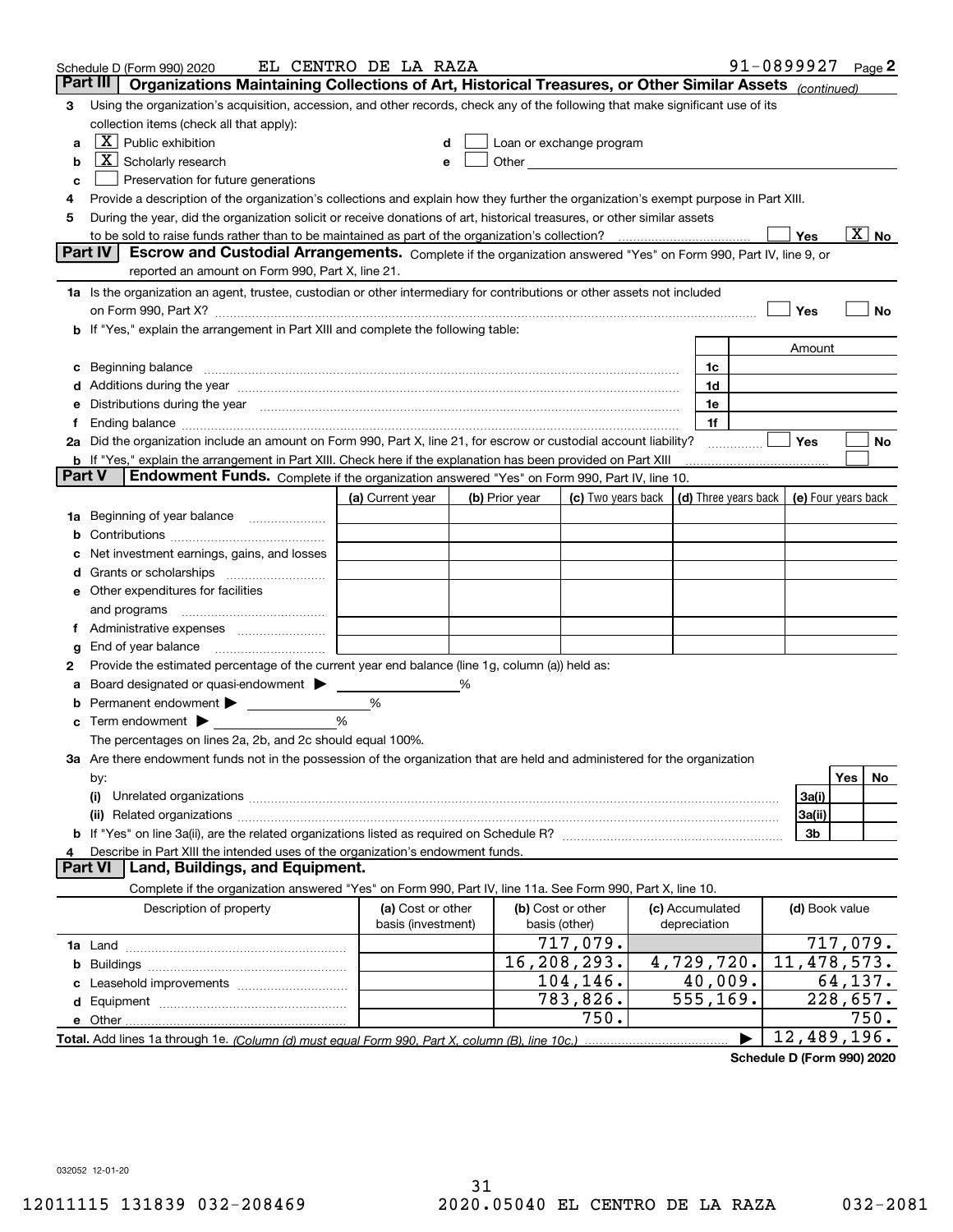Complete if the organization answered "Yes" on Form 990, Part IV, line 11b. See Form 990, Part X, line 12.

| (a) Description of security or category (including name of security) | (b) Book value | (c) Method of valuation: Cost or end-of-year market value |
|----------------------------------------------------------------------|----------------|-----------------------------------------------------------|
| (1) Financial derivatives                                            |                |                                                           |
| (2) Closely held equity interests                                    |                |                                                           |
| $(3)$ Other                                                          |                |                                                           |
| (A)                                                                  |                |                                                           |
| (B)                                                                  |                |                                                           |
| (C)                                                                  |                |                                                           |
| (D)                                                                  |                |                                                           |
| (E)                                                                  |                |                                                           |
| (F)                                                                  |                |                                                           |
| (G)                                                                  |                |                                                           |
| (H)                                                                  |                |                                                           |
| Total. (Col. (b) must equal Form 990, Part X, col. (B) line $12.$    |                |                                                           |

## **Part VIII Investments - Program Related.**

Complete if the organization answered "Yes" on Form 990, Part IV, line 11c. See Form 990, Part X, line 13.

| (a) Description of investment                                                          | (b) Book value | (c) Method of valuation: Cost or end-of-year market value |
|----------------------------------------------------------------------------------------|----------------|-----------------------------------------------------------|
| (1)                                                                                    |                |                                                           |
| (2)                                                                                    |                |                                                           |
| $\frac{1}{2}$                                                                          |                |                                                           |
| (4)                                                                                    |                |                                                           |
| (5)                                                                                    |                |                                                           |
| (6)                                                                                    |                |                                                           |
| (7)                                                                                    |                |                                                           |
| (8)                                                                                    |                |                                                           |
| (9)                                                                                    |                |                                                           |
| Total. (Col. (b) must equal Form 990, Part X, col. (B) line 13.) $\blacktriangleright$ |                |                                                           |

## **Part IX Other Assets.**

Complete if the organization answered "Yes" on Form 990, Part IV, line 11d. See Form 990, Part X, line 15.

| (a) Description                                                                                                   | (b) Book value |
|-------------------------------------------------------------------------------------------------------------------|----------------|
| <b>ARTWORK</b><br>(1)                                                                                             | 413,611.       |
| DUE FROM AFFILIATED<br>ORGANIZATIONS<br>(2)                                                                       | 78,483.        |
| UNEMPLOYMENT TRUST FUND<br>(3)                                                                                    | 177,254.       |
| INTEREST RECEIVABLE - RELATED<br><b>ACCRUED</b><br>PARTY<br>(4)                                                   | 1, 122, 860.   |
| <b>RESERVES</b><br>(5)                                                                                            | 802,019.       |
| SECURITY DEPOSITS<br>TENANT<br>(6)                                                                                | 14,078.        |
| (7)                                                                                                               |                |
| (8)                                                                                                               |                |
| (9)                                                                                                               |                |
| <u>Total. (Column (b) must equal Form 990. Part X. col. (B) line 15.) …………………………………………………………………</u>               | 2,608,305.     |
| <b>Other Liabilities.</b><br>Part X                                                                               |                |
|                                                                                                                   |                |
| Complete if the organization answered "Yes" on Form 990, Part IV, line 11e or 11f. See Form 990, Part X, line 25. |                |
| (a) Description of liability<br>1.                                                                                | (b) Book value |
| Federal income taxes<br>(1)                                                                                       |                |
| TENANT DEPOSITS<br>(2)                                                                                            | 23, 145.       |
| <b>ACCRUED</b><br>INTEREST<br>PAYABLE<br>(3)                                                                      | 10,445.        |
| PAYCHECK PROTECTION PROGRAM LOAN<br>(4)                                                                           | 1,321,648.     |
| (5)                                                                                                               |                |
| (6)                                                                                                               |                |
| (7)                                                                                                               |                |
| (8)                                                                                                               |                |
| (9)                                                                                                               |                |

**2.** Liability for uncertain tax positions. In Part XIII, provide the text of the footnote to the organization's financial statements that reports the organization's liability for uncertain tax positions under FASB ASC 740. Check here if the text of the footnote has been provided in Part XIII  $\boxed{\text{X}}$ 

**Schedule D (Form 990) 2020**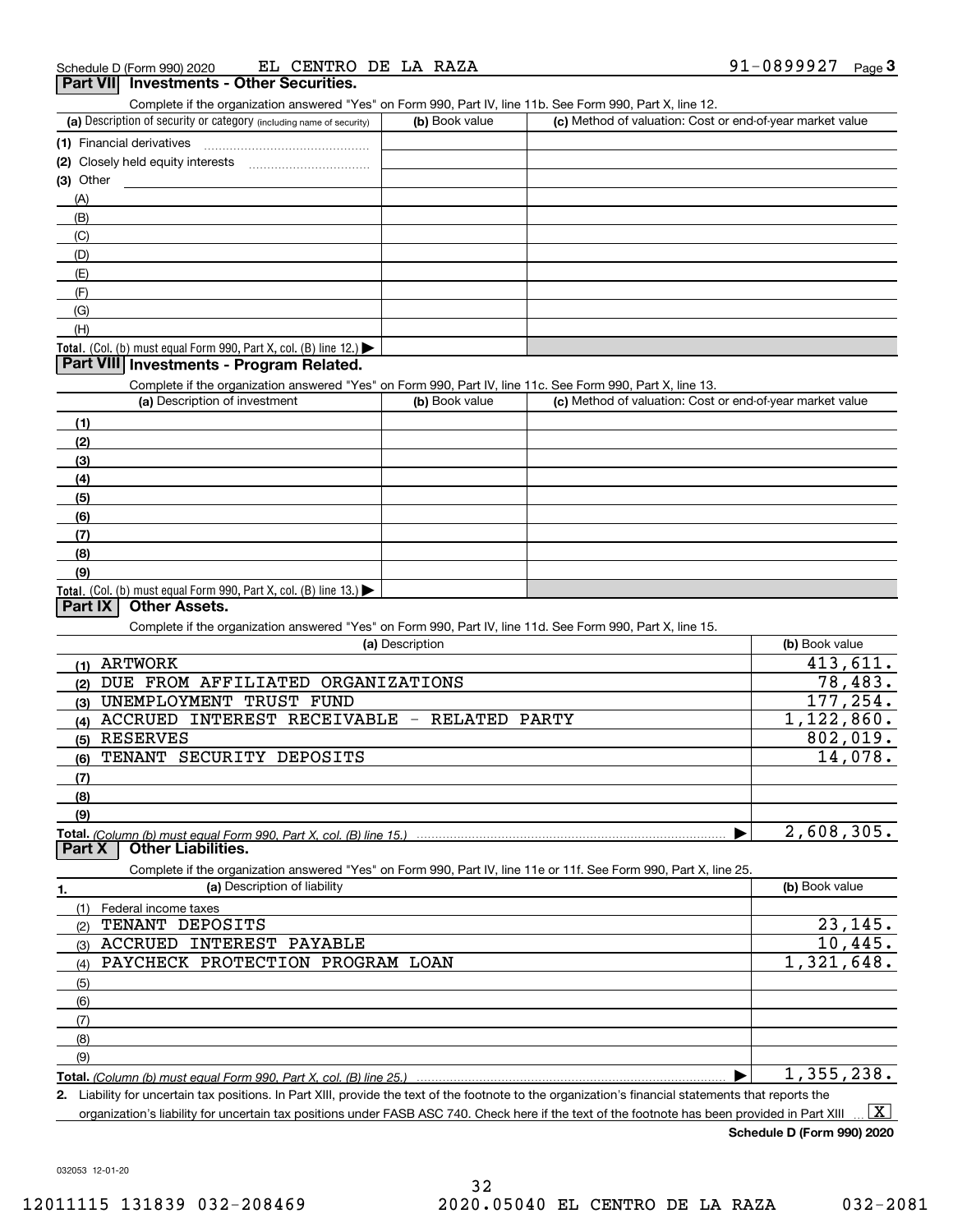|   | EL CENTRO DE LA RAZA<br>Schedule D (Form 990) 2020                                                                                                                                                                                   |                | 91-0899927<br>Page 4 |
|---|--------------------------------------------------------------------------------------------------------------------------------------------------------------------------------------------------------------------------------------|----------------|----------------------|
|   | Reconciliation of Revenue per Audited Financial Statements With Revenue per Return.<br>Part XI                                                                                                                                       |                |                      |
|   | Complete if the organization answered "Yes" on Form 990, Part IV, line 12a.                                                                                                                                                          |                |                      |
| 1 | Total revenue, gains, and other support per audited financial statements                                                                                                                                                             |                | $\mathbf{1}$         |
| 2 | Amounts included on line 1 but not on Form 990, Part VIII, line 12:                                                                                                                                                                  |                |                      |
| а | Net unrealized gains (losses) on investments [11] matter contracts and the unrealized gains (losses) on investments                                                                                                                  | 2a             |                      |
| b |                                                                                                                                                                                                                                      | 2 <sub>b</sub> |                      |
| с |                                                                                                                                                                                                                                      | 2c             |                      |
| d | Other (Describe in Part XIII.)                                                                                                                                                                                                       | 2d             |                      |
| е | Add lines 2a through 2d <b>continuum contract and all contract and all contract and all contract and all contract and all contract and all contract and all contract and all contract and all contract and all contract and all </b> |                | 2e                   |
| з |                                                                                                                                                                                                                                      |                | 3                    |
|   | Amounts included on Form 990, Part VIII, line 12, but not on line 1:                                                                                                                                                                 |                |                      |
| a |                                                                                                                                                                                                                                      | 4a             |                      |
| b | Other (Describe in Part XIII.)                                                                                                                                                                                                       | 4 <sub>b</sub> |                      |
|   | Add lines 4a and 4b                                                                                                                                                                                                                  |                | 4с                   |
| 5 | Total revenue. Add lines 3 and 4c. (This must equal Form 990. Part I. line 12.) <i>manumeronominal</i> manumeronominal                                                                                                               |                | 5                    |
|   | Part XII   Reconciliation of Expenses per Audited Financial Statements With Expenses per Return.                                                                                                                                     |                |                      |
|   | Complete if the organization answered "Yes" on Form 990, Part IV, line 12a.                                                                                                                                                          |                |                      |
| 1 | Total expenses and losses per audited financial statements [11] [11] Total expenses and losses per audited financial statements [11] [11] Total expenses and losses per audited financial statements                                 |                | 1.                   |
| 2 | Amounts included on line 1 but not on Form 990, Part IX, line 25:                                                                                                                                                                    |                |                      |
| a |                                                                                                                                                                                                                                      | 2a             |                      |
| b |                                                                                                                                                                                                                                      | 2b             |                      |
|   |                                                                                                                                                                                                                                      | 2с             |                      |
|   |                                                                                                                                                                                                                                      | 2d             |                      |
| e | Add lines 2a through 2d <b>contained a contained a contained a contained a</b> contained a contained a contained a contained a contained a contained a contained a contained a contained a contained a contained a contained a cont  |                | 2e                   |
| 3 |                                                                                                                                                                                                                                      |                | 3                    |
| 4 | Amounts included on Form 990, Part IX, line 25, but not on line 1:                                                                                                                                                                   |                |                      |
| a |                                                                                                                                                                                                                                      | 4a             |                      |
| b |                                                                                                                                                                                                                                      | 4b             |                      |
|   | Add lines 4a and 4b                                                                                                                                                                                                                  |                | 4с                   |
|   |                                                                                                                                                                                                                                      |                | 5                    |
|   | Part XIII Supplemental Information.                                                                                                                                                                                                  |                |                      |

Provide the descriptions required for Part II, lines 3, 5, and 9; Part III, lines 1a and 4; Part IV, lines 1b and 2b; Part V, line 4; Part X, line 2; Part XI, lines 2d and 4b; and Part XII, lines 2d and 4b. Also complete this part to provide any additional information.

## PART III, LINE 4:

| THE SCOPE OF EL CENTRO DE LA RAZA'S ART COLLECTION INCLUDES PAINTINGS,     |
|----------------------------------------------------------------------------|
| DRAWINGS AND POSTERS THAT HIGHLIGHT CIVIL RIGHTS AND SOCIAL JUSTICE        |
| THEMES. EL CENTRO DE LA RAZA ALSO MAINTAINS AN ARCHIVE OF IT'S OWN         |
| HISTORIC DOCUMENTS AND MATERIALS. AS A VOICE AND HUB OF THE LATINO         |
| COMMUINITY, OUR 45-YEAR HISTORY IS A COMMUNITY HISTORY. IT IS A HISTORY OF |
| THE LATINO COMMUNITY AND PEOPLE OF COLOR THAT IS OFTEN UNDERREPRESENTED IN |
| MAINSTREAM HISTORICAL ACOUNTS. WE HAVE ACTIVELY BEEN WORKING TO DOCUMENT   |
| AND SHARE OUR HISTORY AS A WAY TO EDUCATE AND GIVE PRIDE TO OUR            |
| COMMUNTIY.                                                                 |
|                                                                            |

33

PART X, LINE 2: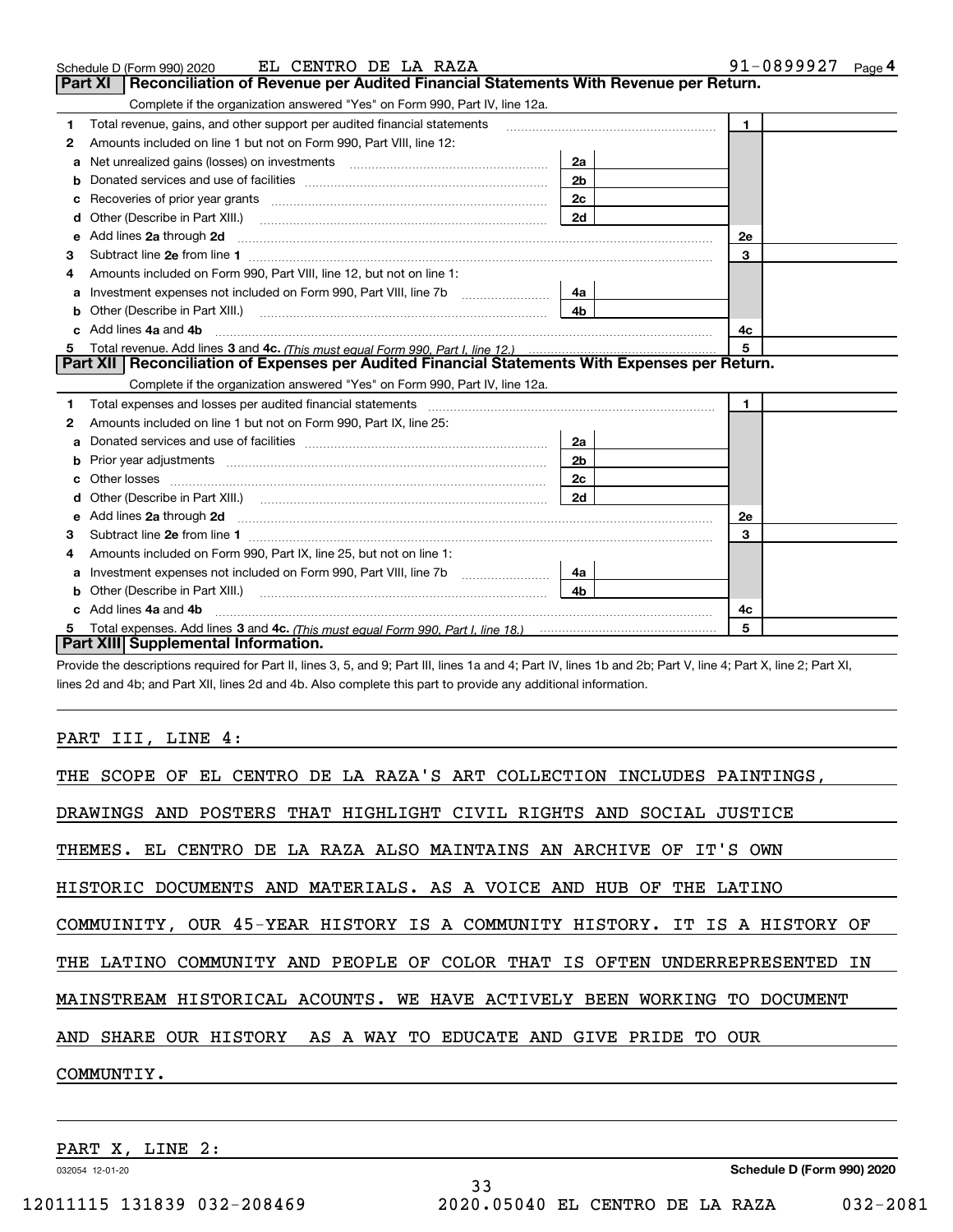EL CENTRO DE LA RAZA IS A WASHINGTON NONPROFIT CORPORATION, EXEMPT FROM FEDERAL INCOME TAX UNDER SECTION  $501(C)(3)$  OF THE INTERNAL REVENUE CODE. IT QUALIFIES FOR THE CHARITABLE CONTRIBUTION DEDUCTION AND HAS BEEN CLASSIFIED AS AN ORGANIZATION THAT IS NOT A PRIVATE FOUNDATION UNDER SECTION 509(A) OF THE INTERNAL REVENUE CODE. THE ORGANIZATION'S INCOME TAX FILINGS ARE SUBJECT TO EXAMINATION BY VARIOUS TAXING AUTHORITIES.

THE ORGANIZATION FOLLOWS THE PROVISIONS OF UNCERTAIN TAX POSITIONS AS ADDRESSED IN FASB ACCOUNTING STANDARDS CODIFICATION SUBTOPIC 740-10, INCOME TAXES. THE ORGANIZATION BELIEVES THAT IT HAS APPROPRIATE SUPPORT FOR ANY TAX POSITIONS TAKEN, AND AS SUCH, DOES NOT HAVE ANY UNCERTAIN TAX POSITIONS THAT ARE MATERIAL TO THE FINANCIAL STATEMENTS.

**Schedule D (Form 990) 2020**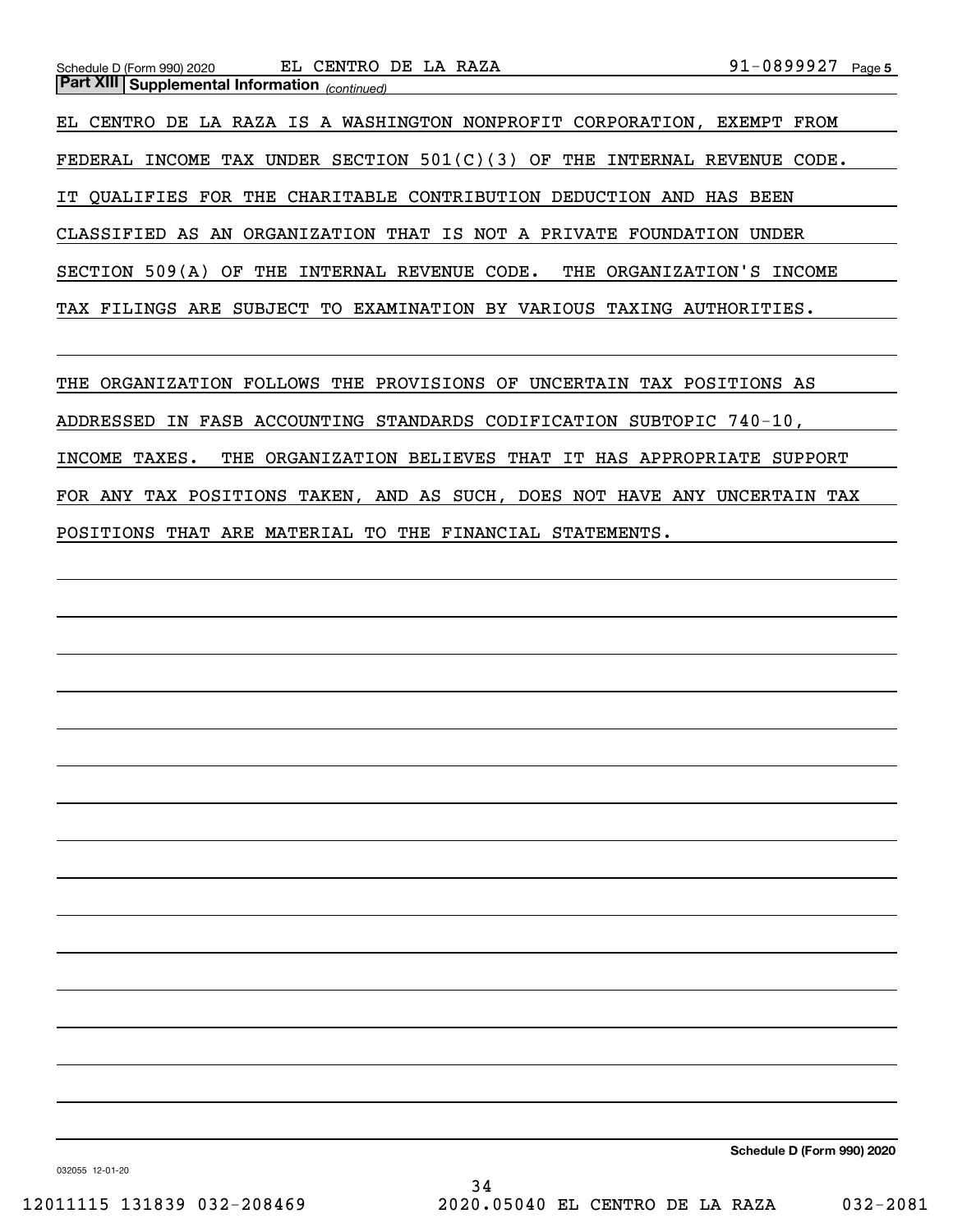| <b>SCHEDULE G</b>                                        |                                                                                                                                                                     | <b>Supplemental Information Regarding Fundraising or Gaming Activities</b>                                                                         |                                         |    |                                       |  |                                        | OMB No. 1545-0047                       |
|----------------------------------------------------------|---------------------------------------------------------------------------------------------------------------------------------------------------------------------|----------------------------------------------------------------------------------------------------------------------------------------------------|-----------------------------------------|----|---------------------------------------|--|----------------------------------------|-----------------------------------------|
| (Form 990 or 990-EZ)                                     | Complete if the organization answered "Yes" on Form 990, Part IV, line 17, 18, or 19, or if the<br>organization entered more than \$15,000 on Form 990-EZ, line 6a. |                                                                                                                                                    |                                         |    |                                       |  | 2021                                   |                                         |
| Department of the Treasury<br>Internal Revenue Service   | Attach to Form 990 or Form 990-EZ.                                                                                                                                  |                                                                                                                                                    |                                         |    |                                       |  | <b>Open to Public</b><br>Inspection    |                                         |
| Name of the organization                                 |                                                                                                                                                                     | $\blacktriangleright$ Go to www.irs.gov/Form990 for instructions and the latest information.                                                       |                                         |    |                                       |  |                                        | <b>Employer identification number</b>   |
|                                                          |                                                                                                                                                                     | EL CENTRO DE LA RAZA                                                                                                                               |                                         |    |                                       |  | 91-0899927                             |                                         |
| Part I                                                   |                                                                                                                                                                     | Fundraising Activities. Complete if the organization answered "Yes" on Form 990, Part IV, line 17. Form 990-EZ filers are not                      |                                         |    |                                       |  |                                        |                                         |
|                                                          | required to complete this part.                                                                                                                                     | 1 Indicate whether the organization raised funds through any of the following activities. Check all that apply.                                    |                                         |    |                                       |  |                                        |                                         |
| Mail solicitations<br>a                                  |                                                                                                                                                                     | e                                                                                                                                                  |                                         |    | Solicitation of non-government grants |  |                                        |                                         |
| b                                                        | Internet and email solicitations                                                                                                                                    | f                                                                                                                                                  |                                         |    | Solicitation of government grants     |  |                                        |                                         |
| Phone solicitations<br>c<br>In-person solicitations<br>d |                                                                                                                                                                     | Special fundraising events<br>a                                                                                                                    |                                         |    |                                       |  |                                        |                                         |
|                                                          |                                                                                                                                                                     | 2 a Did the organization have a written or oral agreement with any individual (including officers, directors, trustees, or                         |                                         |    |                                       |  |                                        |                                         |
|                                                          |                                                                                                                                                                     | key employees listed in Form 990, Part VII) or entity in connection with professional fundraising services?                                        |                                         |    |                                       |  | Yes                                    | No                                      |
| compensated at least \$5,000 by the organization.        |                                                                                                                                                                     | <b>b</b> If "Yes," list the 10 highest paid individuals or entities (fundraisers) pursuant to agreements under which the fundraiser is to be       |                                         |    |                                       |  |                                        |                                         |
|                                                          |                                                                                                                                                                     |                                                                                                                                                    |                                         |    |                                       |  |                                        |                                         |
| (i) Name and address of individual                       |                                                                                                                                                                     | (ii) Activity                                                                                                                                      | (iii) Did<br>fundraiser<br>have custody |    | (iv) Gross receipts                   |  | (v) Amount paid<br>to (or retained by) | (vi) Amount paid<br>to (or retained by) |
| or entity (fundraiser)                                   |                                                                                                                                                                     |                                                                                                                                                    | or control of<br>contributions?         |    | from activity                         |  | fundraiser<br>listed in col. (i)       | organization                            |
|                                                          |                                                                                                                                                                     |                                                                                                                                                    | Yes                                     | No |                                       |  |                                        |                                         |
|                                                          |                                                                                                                                                                     |                                                                                                                                                    |                                         |    |                                       |  |                                        |                                         |
|                                                          |                                                                                                                                                                     |                                                                                                                                                    |                                         |    |                                       |  |                                        |                                         |
|                                                          |                                                                                                                                                                     |                                                                                                                                                    |                                         |    |                                       |  |                                        |                                         |
|                                                          |                                                                                                                                                                     |                                                                                                                                                    |                                         |    |                                       |  |                                        |                                         |
|                                                          |                                                                                                                                                                     |                                                                                                                                                    |                                         |    |                                       |  |                                        |                                         |
|                                                          |                                                                                                                                                                     |                                                                                                                                                    |                                         |    |                                       |  |                                        |                                         |
|                                                          |                                                                                                                                                                     |                                                                                                                                                    |                                         |    |                                       |  |                                        |                                         |
|                                                          |                                                                                                                                                                     |                                                                                                                                                    |                                         |    |                                       |  |                                        |                                         |
|                                                          |                                                                                                                                                                     |                                                                                                                                                    |                                         |    |                                       |  |                                        |                                         |
|                                                          |                                                                                                                                                                     |                                                                                                                                                    |                                         |    |                                       |  |                                        |                                         |
|                                                          |                                                                                                                                                                     |                                                                                                                                                    |                                         |    |                                       |  |                                        |                                         |
|                                                          |                                                                                                                                                                     |                                                                                                                                                    |                                         |    |                                       |  |                                        |                                         |
|                                                          |                                                                                                                                                                     |                                                                                                                                                    |                                         |    |                                       |  |                                        |                                         |
|                                                          |                                                                                                                                                                     |                                                                                                                                                    |                                         |    |                                       |  |                                        |                                         |
|                                                          |                                                                                                                                                                     |                                                                                                                                                    |                                         |    |                                       |  |                                        |                                         |
| Total                                                    |                                                                                                                                                                     | 3 List all states in which the organization is registered or licensed to solicit contributions or has been notified it is exempt from registration |                                         |    |                                       |  |                                        |                                         |
| or licensing.                                            |                                                                                                                                                                     |                                                                                                                                                    |                                         |    |                                       |  |                                        |                                         |
|                                                          |                                                                                                                                                                     |                                                                                                                                                    |                                         |    |                                       |  |                                        |                                         |
|                                                          |                                                                                                                                                                     |                                                                                                                                                    |                                         |    |                                       |  |                                        |                                         |
|                                                          |                                                                                                                                                                     |                                                                                                                                                    |                                         |    |                                       |  |                                        |                                         |
|                                                          |                                                                                                                                                                     |                                                                                                                                                    |                                         |    |                                       |  |                                        |                                         |
|                                                          |                                                                                                                                                                     |                                                                                                                                                    |                                         |    |                                       |  |                                        |                                         |
|                                                          |                                                                                                                                                                     |                                                                                                                                                    |                                         |    |                                       |  |                                        |                                         |
|                                                          |                                                                                                                                                                     |                                                                                                                                                    |                                         |    |                                       |  |                                        |                                         |
|                                                          |                                                                                                                                                                     |                                                                                                                                                    |                                         |    |                                       |  |                                        |                                         |
|                                                          |                                                                                                                                                                     | LHA For Paperwork Reduction Act Notice, see the Instructions for Form 990 or 990-EZ.                                                               |                                         |    |                                       |  |                                        | Schedule G (Form 990 or 990-EZ) 2020    |

032081 11-25-20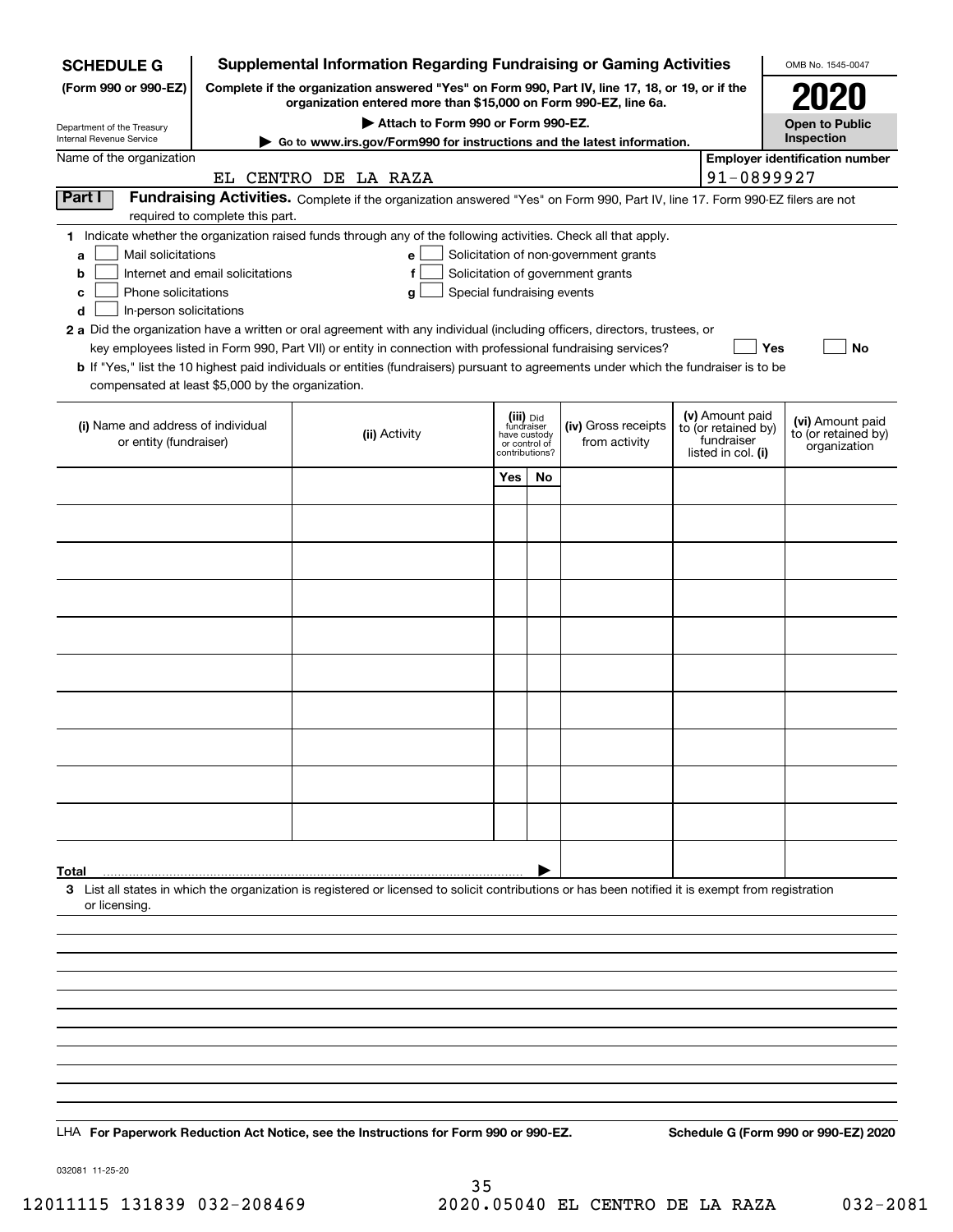### Schedule G (Form 990 or 990-EZ) 2020 Page EL CENTRO DE LA RAZA 91-0899927

**2**

**Part II** | Fundraising Events. Complete if the organization answered "Yes" on Form 990, Part IV, line 18, or reported more than \$15,000

|                 |          | of fundraising event contributions and gross income on Form 990-EZ, lines 1 and 6b. List events with gross receipts greater than \$5,000.     |                                    |                         |                                 |                                           |
|-----------------|----------|-----------------------------------------------------------------------------------------------------------------------------------------------|------------------------------------|-------------------------|---------------------------------|-------------------------------------------|
|                 |          |                                                                                                                                               | (a) Event #1<br>AUCTION<br>BANQUET | (b) Event #2            | (c) Other events<br><b>NONE</b> | (d) Total events<br>(add col. (a) through |
|                 |          |                                                                                                                                               | (event type)                       | (event type)            | (total number)                  | col. (c))                                 |
| Revenue         |          |                                                                                                                                               |                                    |                         |                                 |                                           |
|                 |          |                                                                                                                                               | 297,209.                           |                         |                                 | 297, 209.                                 |
|                 |          |                                                                                                                                               | 261,766.                           |                         |                                 | <u>261,766.</u>                           |
|                 |          | 3 Gross income (line 1 minus line 2)                                                                                                          | 35,443.                            |                         |                                 | 35,443.                                   |
|                 |          |                                                                                                                                               |                                    |                         |                                 |                                           |
|                 | 5        |                                                                                                                                               | 46,651.                            |                         |                                 | <u>46,651.</u>                            |
|                 |          |                                                                                                                                               | 35,443.                            |                         |                                 | 35,443.                                   |
| Direct Expenses |          | 7 Food and beverages                                                                                                                          |                                    |                         |                                 |                                           |
|                 | 8        |                                                                                                                                               |                                    |                         |                                 |                                           |
|                 | 9        |                                                                                                                                               | 24, 162.                           |                         |                                 | 24, 162.                                  |
|                 | 10       | Direct expense summary. Add lines 4 through 9 in column (d)                                                                                   |                                    |                         |                                 | 106, 256.                                 |
|                 | Part III | 11 Net income summary. Subtract line 10 from line 3, column (d)                                                                               |                                    |                         |                                 | $-70,813.$                                |
|                 |          | Gaming. Complete if the organization answered "Yes" on Form 990, Part IV, line 19, or reported more than<br>\$15,000 on Form 990-EZ, line 6a. |                                    |                         |                                 |                                           |
|                 |          |                                                                                                                                               |                                    | (b) Pull tabs/instant   |                                 | (d) Total gaming (add                     |
|                 |          |                                                                                                                                               | (a) Bingo                          | bingo/progressive bingo | (c) Other gaming                | col. (a) through col. (c))                |
| Revenue         |          |                                                                                                                                               |                                    |                         |                                 |                                           |
|                 |          |                                                                                                                                               |                                    |                         |                                 |                                           |
|                 |          |                                                                                                                                               |                                    |                         |                                 |                                           |
|                 |          |                                                                                                                                               |                                    |                         |                                 |                                           |
| Expenses        | 3        |                                                                                                                                               |                                    |                         |                                 |                                           |
| Direct          |          |                                                                                                                                               |                                    |                         |                                 |                                           |
|                 |          | 5 Other direct expenses                                                                                                                       |                                    |                         |                                 |                                           |
|                 |          |                                                                                                                                               | Yes<br>%                           | Yes<br>%                | <b>Yes</b><br>%                 |                                           |
|                 |          | 6 Volunteer labor                                                                                                                             | No.                                | No                      | No.                             |                                           |
|                 | 7        | Direct expense summary. Add lines 2 through 5 in column (d)                                                                                   |                                    |                         | ▶                               |                                           |
|                 |          |                                                                                                                                               |                                    |                         |                                 |                                           |
|                 |          |                                                                                                                                               |                                    |                         |                                 |                                           |
|                 |          |                                                                                                                                               |                                    |                         |                                 |                                           |
|                 |          |                                                                                                                                               |                                    |                         |                                 |                                           |
|                 |          |                                                                                                                                               |                                    |                         |                                 | Yes<br>No                                 |
|                 |          |                                                                                                                                               |                                    |                         |                                 |                                           |
|                 |          |                                                                                                                                               |                                    |                         |                                 |                                           |
|                 |          |                                                                                                                                               |                                    |                         |                                 | <b>Yes</b><br>No                          |
|                 |          |                                                                                                                                               |                                    |                         |                                 |                                           |
|                 |          |                                                                                                                                               |                                    |                         |                                 |                                           |
|                 |          |                                                                                                                                               |                                    |                         |                                 |                                           |

032082 11-25-20

**Schedule G (Form 990 or 990-EZ) 2020**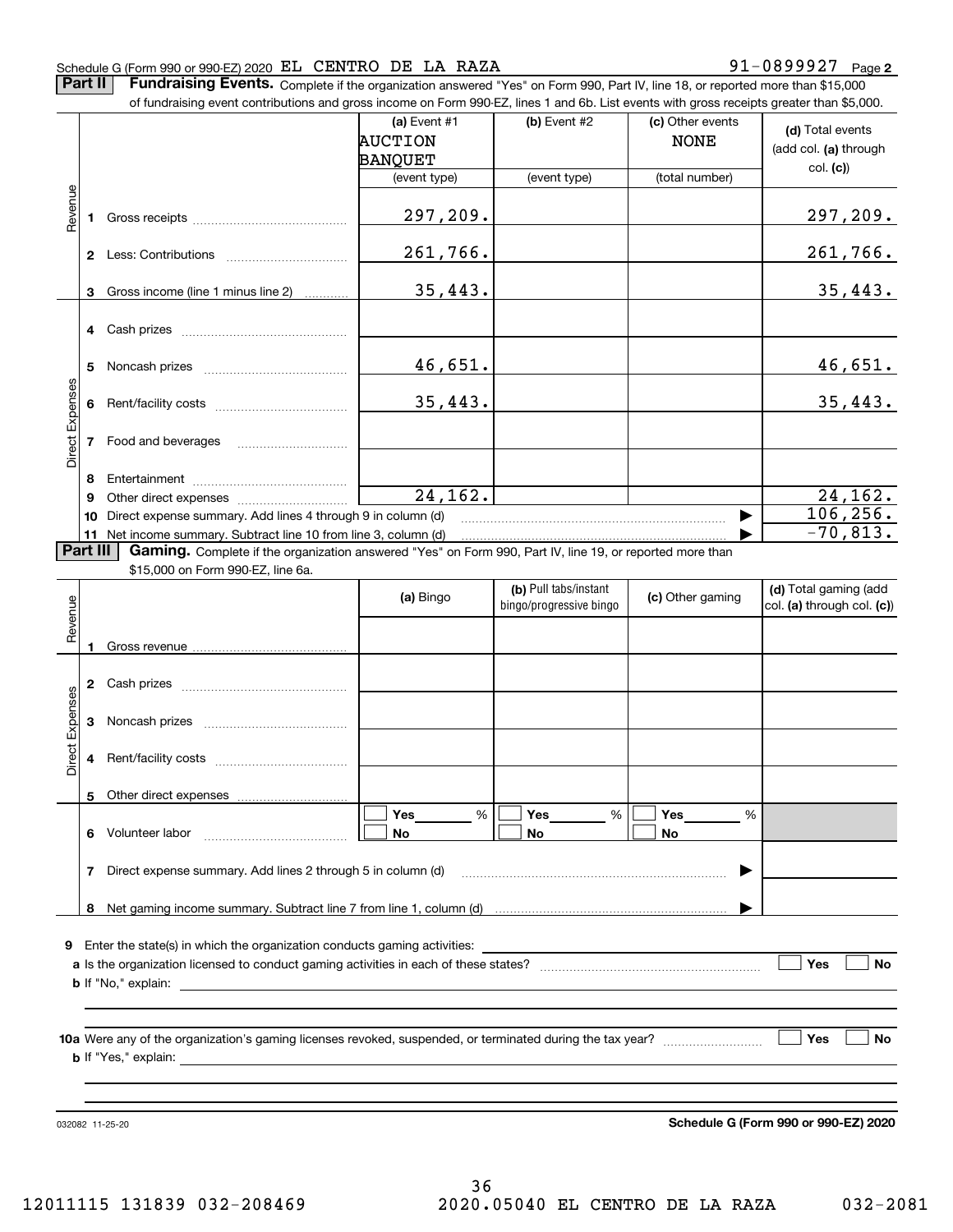| Schedule G (Form 990 or 990-EZ) 2020 EL CENTRO DE LA RAZA                                                                                                                                                                                                    | 91-0899927                           | Page 3    |
|--------------------------------------------------------------------------------------------------------------------------------------------------------------------------------------------------------------------------------------------------------------|--------------------------------------|-----------|
|                                                                                                                                                                                                                                                              | Yes                                  | No        |
| 12 Is the organization a grantor, beneficiary or trustee of a trust, or a member of a partnership or other entity formed                                                                                                                                     | Yes                                  | No        |
| <b>13</b> Indicate the percentage of gaming activity conducted in:                                                                                                                                                                                           |                                      |           |
|                                                                                                                                                                                                                                                              | 13а                                  | %         |
| <b>b</b> An outside facility <b>contained an according to the contract of the contract of the contract of the contract of the contract of the contract of the contract of the contract of the contract of the contract of the contrac</b>                    | 13 <sub>b</sub>                      | %         |
| 14 Enter the name and address of the person who prepares the organization's gaming/special events books and records:                                                                                                                                         |                                      |           |
|                                                                                                                                                                                                                                                              |                                      |           |
|                                                                                                                                                                                                                                                              |                                      |           |
|                                                                                                                                                                                                                                                              | Yes                                  | No        |
|                                                                                                                                                                                                                                                              |                                      |           |
| of gaming revenue retained by the third party $\triangleright$ \$                                                                                                                                                                                            |                                      |           |
| c If "Yes," enter name and address of the third party:                                                                                                                                                                                                       |                                      |           |
| Name $\blacktriangleright$<br><u> 1989 - Johann Barbara, marka a shekara tsa 1989 - An tsa 1989 - An tsa 1989 - An tsa 1989 - An tsa 1989 - An</u>                                                                                                           |                                      |           |
| Address $\blacktriangleright$                                                                                                                                                                                                                                |                                      |           |
| Gaming manager information:<br>16                                                                                                                                                                                                                            |                                      |           |
| $Name \rightarrow$                                                                                                                                                                                                                                           |                                      |           |
| Gaming manager compensation > \$                                                                                                                                                                                                                             |                                      |           |
| Description of services provided <b>by example and a service of the services</b> contained by the services provided <b>by the service of the services</b> contained by the services of the services of the services of the services of t                     |                                      |           |
|                                                                                                                                                                                                                                                              |                                      |           |
|                                                                                                                                                                                                                                                              |                                      |           |
| Director/officer<br>Employee<br>Independent contractor                                                                                                                                                                                                       |                                      |           |
|                                                                                                                                                                                                                                                              |                                      |           |
| <b>17</b> Mandatory distributions:<br>a Is the organization required under state law to make charitable distributions from the gaming proceeds to                                                                                                            |                                      |           |
| retain the state gaming license?                                                                                                                                                                                                                             | $\Box$ Yes                           | $\Box$ No |
| <b>b</b> Enter the amount of distributions required under state law to be distributed to other exempt organizations or spent in the                                                                                                                          |                                      |           |
| organization's own exempt activities during the tax year $\triangleright$ \$                                                                                                                                                                                 |                                      |           |
| <b>Part IV</b><br>Supplemental Information. Provide the explanations required by Part I, line 2b, columns (iii) and (v); and Part III, lines 9, 9b, 10b,<br>15b, 15c, 16, and 17b, as applicable. Also provide any additional information. See instructions. |                                      |           |
|                                                                                                                                                                                                                                                              |                                      |           |
|                                                                                                                                                                                                                                                              |                                      |           |
|                                                                                                                                                                                                                                                              |                                      |           |
|                                                                                                                                                                                                                                                              |                                      |           |
|                                                                                                                                                                                                                                                              |                                      |           |
|                                                                                                                                                                                                                                                              |                                      |           |
|                                                                                                                                                                                                                                                              |                                      |           |
|                                                                                                                                                                                                                                                              |                                      |           |
|                                                                                                                                                                                                                                                              |                                      |           |
| 032083 11-25-20                                                                                                                                                                                                                                              | Schedule G (Form 990 or 990-EZ) 2020 |           |
| 37                                                                                                                                                                                                                                                           |                                      |           |

12011115 131839 032-208469 2020.05040 EL CENTRO DE LA RAZA 032-2081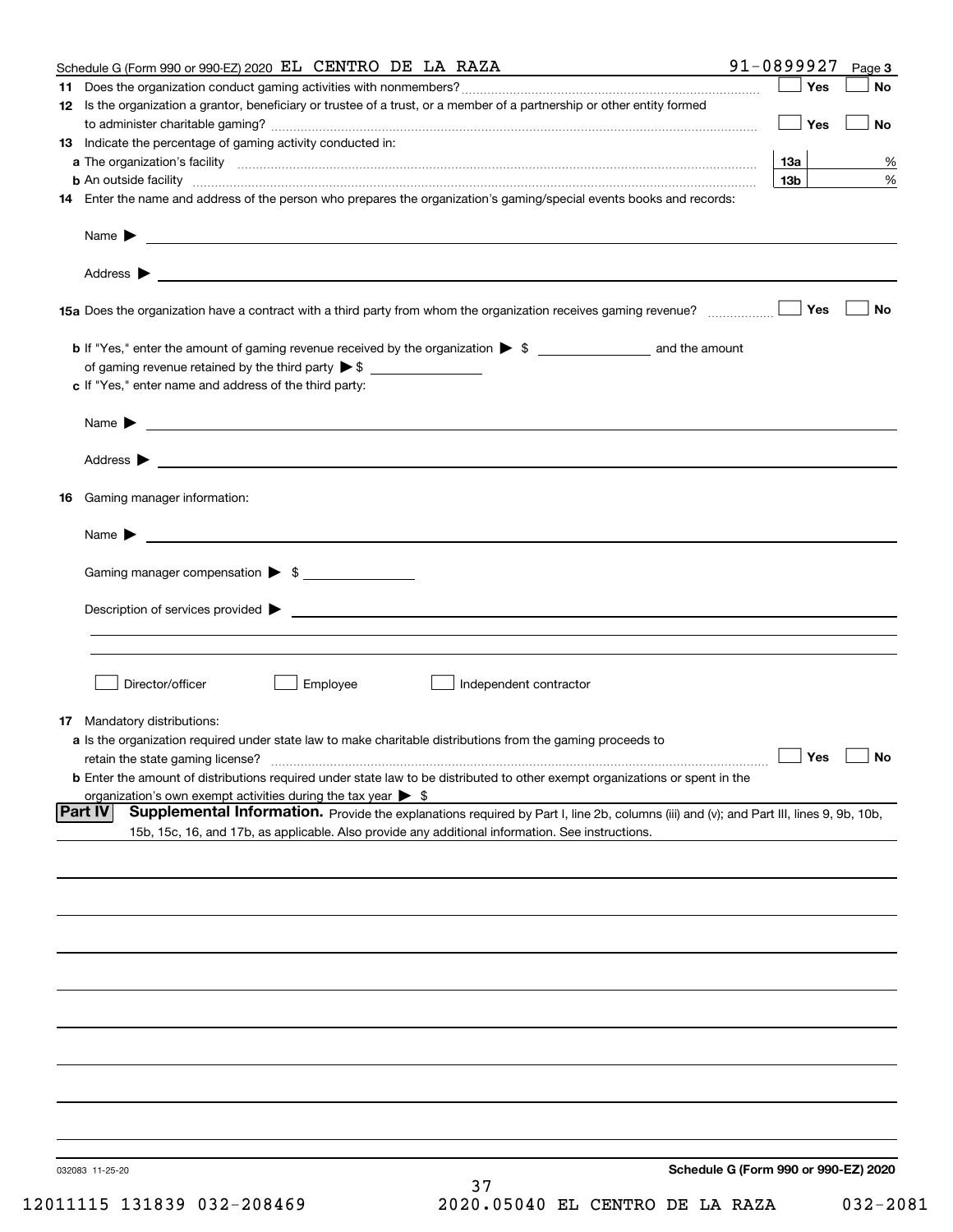|                 | Schedule G (Form 990 or 990-EZ) |
|-----------------|---------------------------------|
| 032084 04-01-20 |                                 |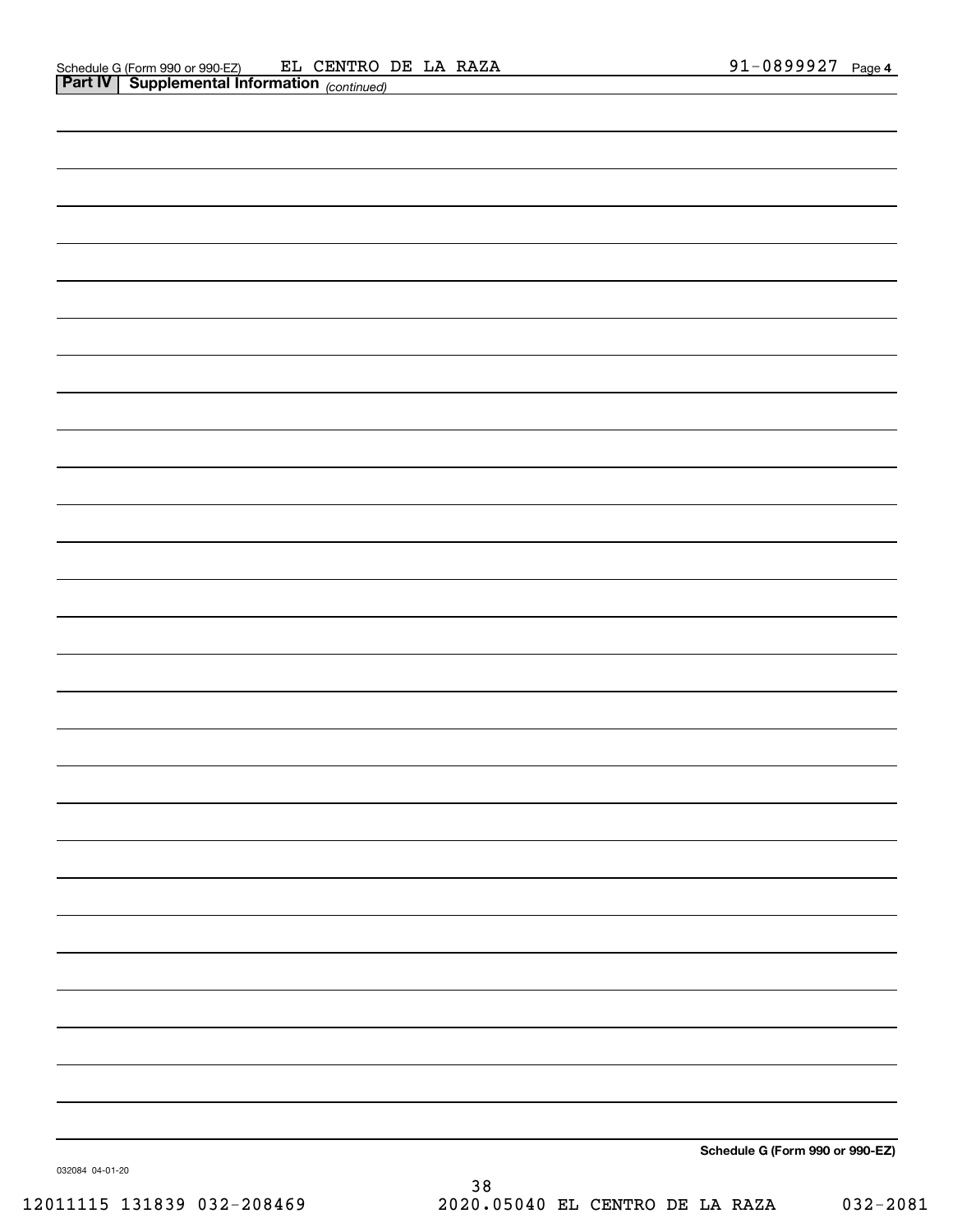| <b>SCHEDULE I</b><br>(Form 990)                        | <b>Grants and Other Assistance to Organizations,</b><br>Governments, and Individuals in the United States<br>Complete if the organization answered "Yes" on Form 990, Part IV, line 21 or 22. |           |                                    |                             |                                                       |                                                                |                                          |                                                     |
|--------------------------------------------------------|-----------------------------------------------------------------------------------------------------------------------------------------------------------------------------------------------|-----------|------------------------------------|-----------------------------|-------------------------------------------------------|----------------------------------------------------------------|------------------------------------------|-----------------------------------------------------|
| Department of the Treasury<br>Internal Revenue Service |                                                                                                                                                                                               |           |                                    | Attach to Form 990.         | Go to www.irs.gov/Form990 for the latest information. |                                                                |                                          | <b>Open to Public</b><br><b>Inspection</b>          |
| Name of the organization                               | EL CENTRO DE LA RAZA                                                                                                                                                                          |           |                                    |                             |                                                       |                                                                |                                          | <b>Employer identification number</b><br>91-0899927 |
| Part I                                                 | <b>General Information on Grants and Assistance</b>                                                                                                                                           |           |                                    |                             |                                                       |                                                                |                                          |                                                     |
| $\mathbf{1}$                                           | Does the organization maintain records to substantiate the amount of the grants or assistance, the grantees' eligibility for the grants or assistance, and the selection                      |           |                                    |                             |                                                       |                                                                |                                          | $\boxed{\text{X}}$ Yes<br>l No                      |
| $\mathbf{2}$<br>Part II                                | Describe in Part IV the organization's procedures for monitoring the use of grant funds in the United States.                                                                                 |           |                                    |                             |                                                       |                                                                |                                          |                                                     |
|                                                        | Grants and Other Assistance to Domestic Organizations and Domestic Governments. Complete if the organization answered "Yes" on Form 990, Part IV, line 21, for any                            |           |                                    |                             |                                                       |                                                                |                                          |                                                     |
|                                                        | recipient that received more than \$5,000. Part II can be duplicated if additional space is needed.<br>1 (a) Name and address of organization<br>or government                                | $(b)$ EIN | (c) IRC section<br>(if applicable) | (d) Amount of<br>cash grant | (e) Amount of<br>non-cash<br>assistance               | (f) Method of<br>valuation (book,<br>FMV, appraisal,<br>other) | (g) Description of<br>noncash assistance | (h) Purpose of grant<br>or assistance               |
|                                                        |                                                                                                                                                                                               |           |                                    |                             |                                                       |                                                                |                                          |                                                     |
|                                                        |                                                                                                                                                                                               |           |                                    |                             |                                                       |                                                                |                                          |                                                     |
|                                                        |                                                                                                                                                                                               |           |                                    |                             |                                                       |                                                                |                                          |                                                     |
|                                                        |                                                                                                                                                                                               |           |                                    |                             |                                                       |                                                                |                                          |                                                     |
| $\mathbf{2}$                                           | Enter total number of section 501(c)(3) and government organizations listed in the line 1 table                                                                                               |           |                                    |                             |                                                       |                                                                |                                          |                                                     |
| 3                                                      | Enter total number of other organizations listed in the line 1 table                                                                                                                          |           |                                    |                             |                                                       |                                                                |                                          |                                                     |
|                                                        | LHA For Paperwork Reduction Act Notice, see the Instructions for Form 990.                                                                                                                    |           |                                    |                             |                                                       |                                                                |                                          | Schedule I (Form 990) 2020                          |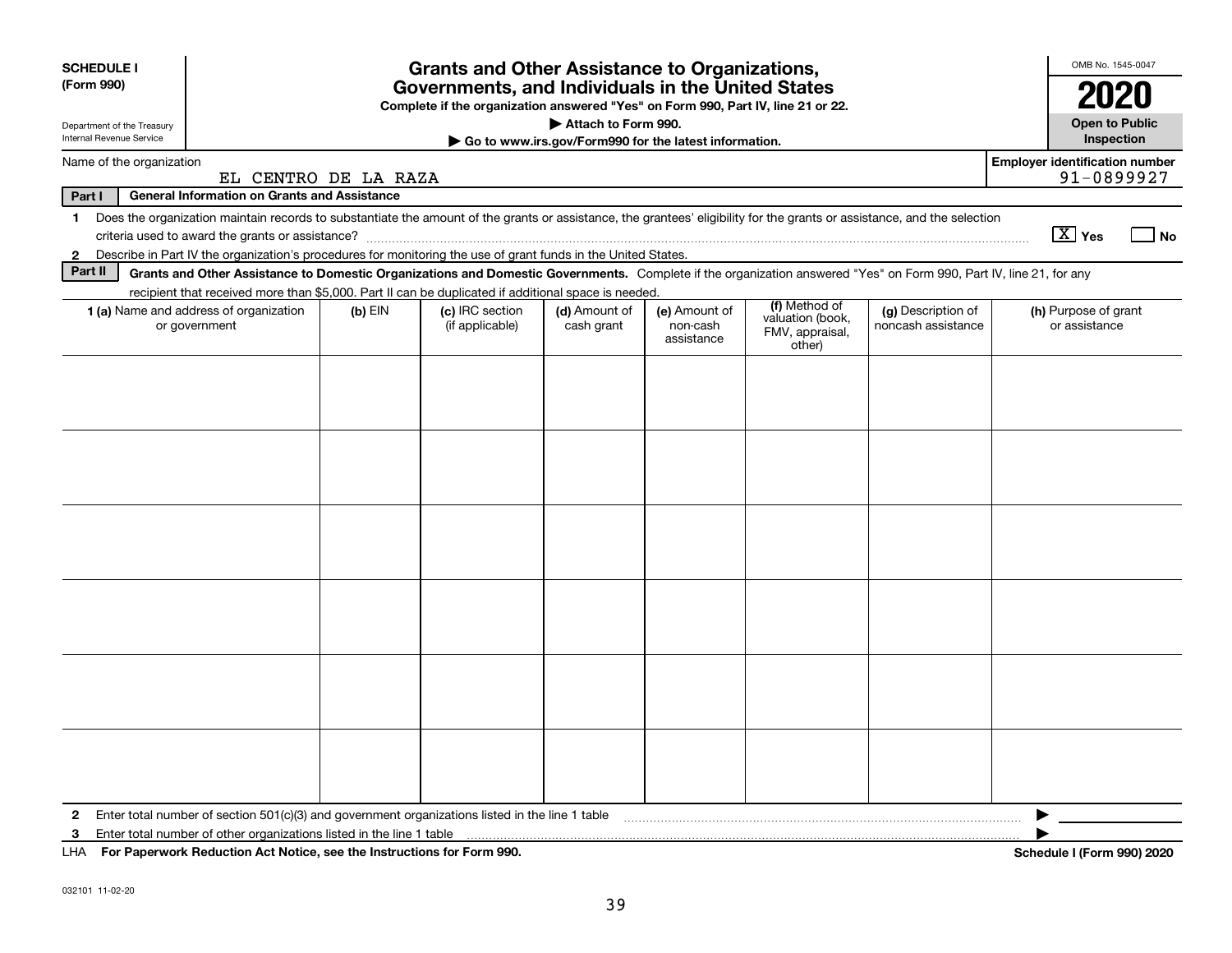**Part III | Grants and Other Assistance to Domestic Individuals. Complete if the organization answered "Yes" on Form 990, Part IV, line 22.** Part III can be duplicated if additional space is needed.

| (a) Type of grant or assistance                                                                                                                      | (b) Number of<br>recipients | (c) Amount of<br>cash grant | (d) Amount of non-<br>cash assistance | (e) Method of valuation<br>(book, FMV, appraisal, other) | (f) Description of noncash assistance |  |  |  |  |
|------------------------------------------------------------------------------------------------------------------------------------------------------|-----------------------------|-----------------------------|---------------------------------------|----------------------------------------------------------|---------------------------------------|--|--|--|--|
|                                                                                                                                                      |                             |                             |                                       |                                                          |                                       |  |  |  |  |
| HUMAN & EMERGENCY SERVICES                                                                                                                           | 9570                        | 1,807,265.                  | 391, 113. FMV                         |                                                          | FOOD                                  |  |  |  |  |
|                                                                                                                                                      |                             |                             |                                       |                                                          |                                       |  |  |  |  |
|                                                                                                                                                      |                             |                             |                                       |                                                          |                                       |  |  |  |  |
|                                                                                                                                                      |                             |                             |                                       |                                                          |                                       |  |  |  |  |
|                                                                                                                                                      |                             |                             |                                       |                                                          |                                       |  |  |  |  |
|                                                                                                                                                      |                             |                             |                                       |                                                          |                                       |  |  |  |  |
|                                                                                                                                                      |                             |                             |                                       |                                                          |                                       |  |  |  |  |
|                                                                                                                                                      |                             |                             |                                       |                                                          |                                       |  |  |  |  |
|                                                                                                                                                      |                             |                             |                                       |                                                          |                                       |  |  |  |  |
| Supplemental Information. Provide the information required in Part I, line 2; Part III, column (b); and any other additional information.<br>Part IV |                             |                             |                                       |                                                          |                                       |  |  |  |  |

PART I, LINE 2:

EL CENTRO DE LA RAZA MAINTAINED STATISTICAL INFORMATION DOCUMENTING THE

INCOME LEVEL AND HOUSEHOLD SIZE OF ALL PEOPLE SERVED DURING 2013 AS

REQUIRED BY HUD LOANS PASSED THROUGH THE CITY OF SEATTLE.

EL CENTRO HAS A CONTRACT WITH THE HEALTH CARE AUTHORITY OF THE STATE OF

WASHINGTON TO SPONSOR ENROLLEES OF THE AUTHORITY'S BASIC HEALTH PLAN WHOSE

INCOME LEVEL IS BELOW 125 PERCENT OF THE FEDERAL INCOME GUIDELINES AND WHO

LIVE IN CERTAIN AREAS OF THE STATE. EL CENTRO HAS AGREED TO SUBMIT THE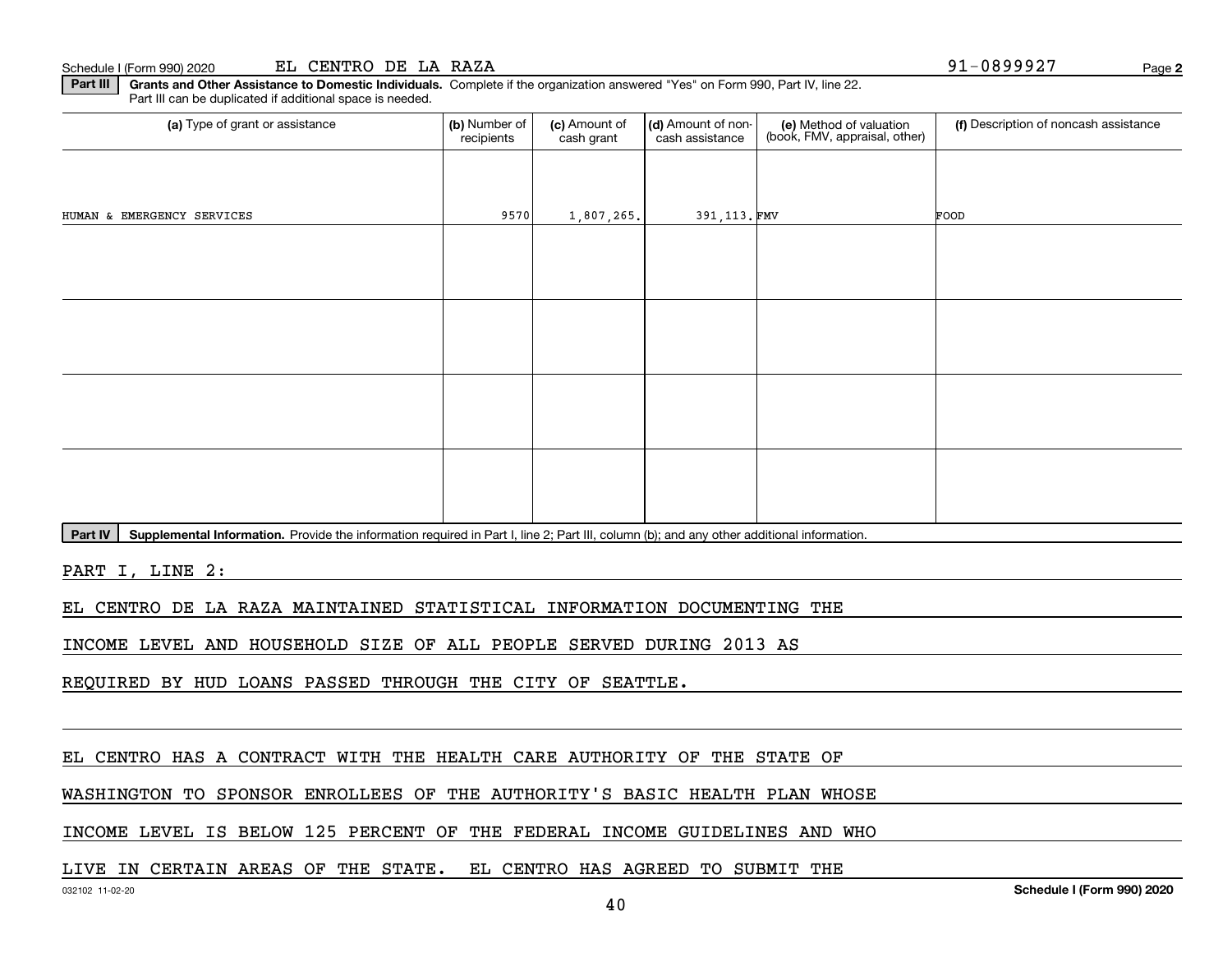ENTIRE PREMIUM AMOUNT FOR SPONSORED ENROLLEES AND THEIR DEPENDENTS ON A

MONTHLY BASIS.

**Schedule I (Form 990)**

032291 04-01-20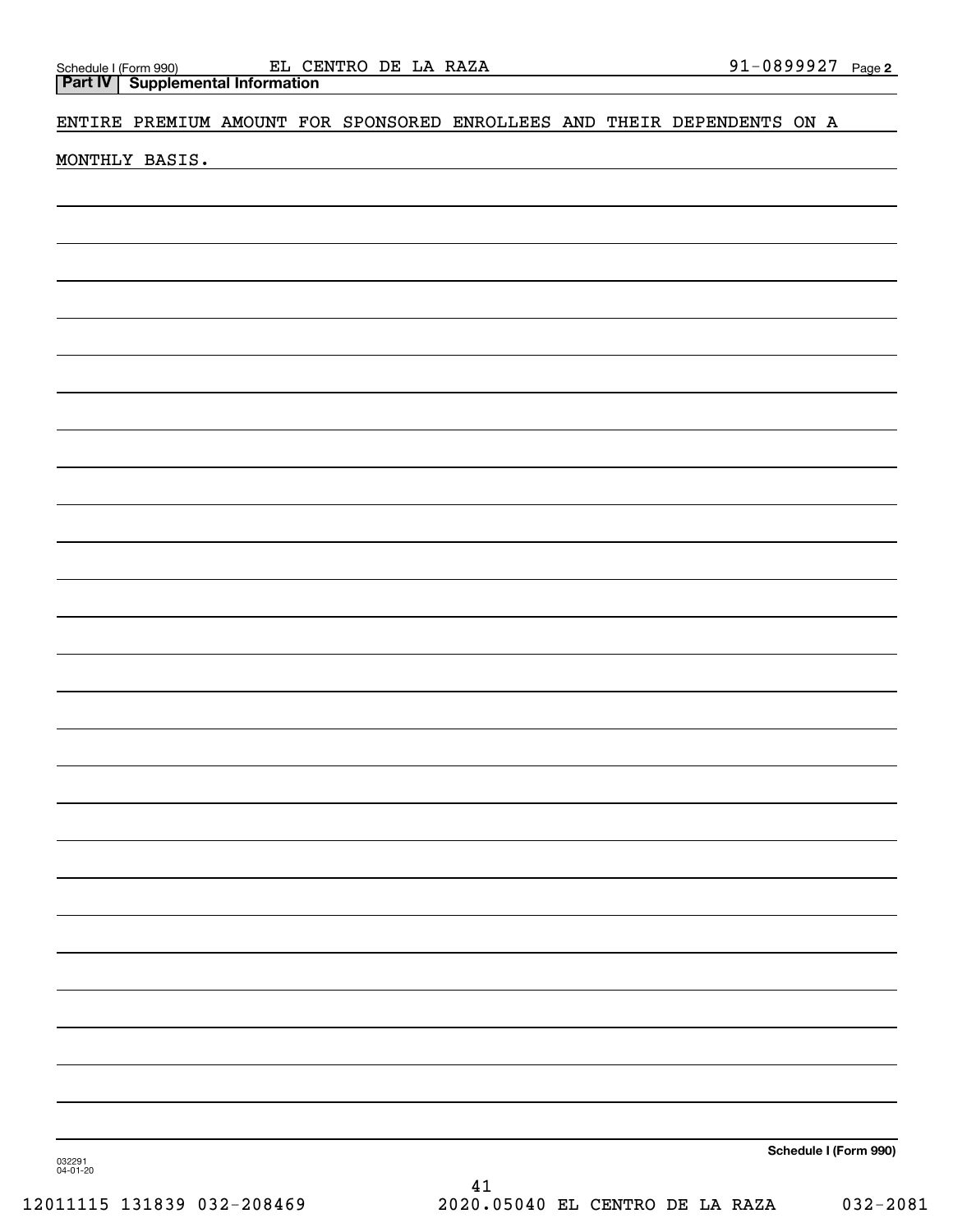### **SCHEDULE M (Form 990)**

# **Noncash Contributions**

OMB No. 1545-0047

| Department of the Treasury      |
|---------------------------------|
| <b>Internal Revenue Service</b> |

**Complete if the organizations answered "Yes" on Form 990, Part IV, lines 29 or 30.** <sup>J</sup>**2020 Attach to Form 990.** J

**Open to Public Inspection**

|  | Name of the organization |
|--|--------------------------|

 **Go to www.irs.gov/Form990 for instructions and the latest information.** J

| <b>Employer identification number</b> |
|---------------------------------------|
| 91-0899927                            |

|  | CENTRO DE LA RAZA |  |  |
|--|-------------------|--|--|
|  |                   |  |  |
|  |                   |  |  |

| Part I |       |                             | <b>Types of Property</b>                                                                                                       |                               |                                                |                                                    |    |                                                              |     |     |    |
|--------|-------|-----------------------------|--------------------------------------------------------------------------------------------------------------------------------|-------------------------------|------------------------------------------------|----------------------------------------------------|----|--------------------------------------------------------------|-----|-----|----|
|        |       |                             |                                                                                                                                | (a)<br>Check if<br>applicable | (b)<br>Number of<br>contributions or           | (c)<br>Noncash contribution<br>amounts reported on |    | (d)<br>Method of determining<br>noncash contribution amounts |     |     |    |
|        |       |                             |                                                                                                                                |                               | items contributed Form 990, Part VIII, line 1g |                                                    |    |                                                              |     |     |    |
| 1      |       |                             |                                                                                                                                |                               |                                                |                                                    |    |                                                              |     |     |    |
| 2      |       |                             |                                                                                                                                |                               |                                                |                                                    |    |                                                              |     |     |    |
| з      |       |                             |                                                                                                                                |                               |                                                |                                                    |    |                                                              |     |     |    |
| 4      |       |                             |                                                                                                                                |                               |                                                |                                                    |    |                                                              |     |     |    |
| 5      |       |                             | Clothing and household goods                                                                                                   |                               |                                                |                                                    |    |                                                              |     |     |    |
| 6      |       |                             |                                                                                                                                |                               |                                                |                                                    |    |                                                              |     |     |    |
| 7      |       |                             |                                                                                                                                |                               |                                                |                                                    |    |                                                              |     |     |    |
| 8      |       |                             |                                                                                                                                |                               |                                                |                                                    |    |                                                              |     |     |    |
| 9      |       |                             |                                                                                                                                |                               |                                                |                                                    |    |                                                              |     |     |    |
| 10     |       |                             | Securities - Closely held stock                                                                                                |                               |                                                |                                                    |    |                                                              |     |     |    |
| 11     |       |                             | Securities - Partnership, LLC, or                                                                                              |                               |                                                |                                                    |    |                                                              |     |     |    |
|        |       | trust interests             |                                                                                                                                |                               |                                                |                                                    |    |                                                              |     |     |    |
| 12     |       |                             |                                                                                                                                |                               |                                                |                                                    |    |                                                              |     |     |    |
| 13     |       |                             | Qualified conservation contribution -                                                                                          |                               |                                                |                                                    |    |                                                              |     |     |    |
|        |       | Historic structures         |                                                                                                                                |                               |                                                |                                                    |    |                                                              |     |     |    |
| 14     |       |                             | Qualified conservation contribution - Other                                                                                    |                               |                                                |                                                    |    |                                                              |     |     |    |
| 15     |       |                             | Real estate - Residential                                                                                                      |                               |                                                |                                                    |    |                                                              |     |     |    |
| 16     |       |                             |                                                                                                                                |                               |                                                |                                                    |    |                                                              |     |     |    |
| 17     |       |                             |                                                                                                                                |                               |                                                |                                                    |    |                                                              |     |     |    |
| 18     |       |                             |                                                                                                                                |                               |                                                |                                                    |    |                                                              |     |     |    |
| 19     |       |                             |                                                                                                                                | $\mathbf x$                   | 164,151                                        |                                                    |    | 391, 113. FAIR MARKET VALUE                                  |     |     |    |
| 20     |       |                             | Drugs and medical supplies                                                                                                     |                               |                                                |                                                    |    |                                                              |     |     |    |
| 21     |       | Taxidermy                   |                                                                                                                                |                               |                                                |                                                    |    |                                                              |     |     |    |
| 22     |       |                             |                                                                                                                                |                               |                                                |                                                    |    |                                                              |     |     |    |
| 23     |       |                             |                                                                                                                                |                               |                                                |                                                    |    |                                                              |     |     |    |
| 24     |       |                             | Archeological artifacts                                                                                                        |                               |                                                |                                                    |    |                                                              |     |     |    |
| 25     |       | Other $\blacktriangleright$ | (DONATED GOODS)                                                                                                                | X                             | 42                                             |                                                    |    | 61,421. FAIR MARKET VALUE                                    |     |     |    |
| 26     |       | Other $\blacktriangleright$ | $($ AUCTION ITEMS $)$                                                                                                          | X                             | 281                                            |                                                    |    | 46,651. FAIR MARKET VALUE                                    |     |     |    |
| 27     |       | Other $\blacktriangleright$ |                                                                                                                                |                               |                                                |                                                    |    |                                                              |     |     |    |
| 28     | Other |                             |                                                                                                                                |                               |                                                |                                                    |    |                                                              |     |     |    |
| 29     |       |                             | Number of Forms 8283 received by the organization during the tax year for contributions                                        |                               |                                                |                                                    |    |                                                              |     |     |    |
|        |       |                             | for which the organization completed Form 8283, Part V, Donee Acknowledgement                                                  |                               |                                                |                                                    | 29 |                                                              |     | 0   |    |
|        |       |                             |                                                                                                                                |                               |                                                |                                                    |    |                                                              |     | Yes | No |
|        |       |                             | 30a During the year, did the organization receive by contribution any property reported in Part I, lines 1 through 28, that it |                               |                                                |                                                    |    |                                                              |     |     |    |
|        |       |                             | must hold for at least three years from the date of the initial contribution, and which isn't required to be used for          |                               |                                                |                                                    |    |                                                              |     |     |    |
|        |       |                             | exempt purposes for the entire holding period?                                                                                 |                               |                                                |                                                    |    |                                                              | 30a |     | х  |
|        |       |                             | <b>b</b> If "Yes," describe the arrangement in Part II.                                                                        |                               |                                                |                                                    |    |                                                              |     |     |    |
| 31     |       |                             | Does the organization have a gift acceptance policy that requires the review of any nonstandard contributions?                 |                               |                                                |                                                    |    |                                                              | 31  |     | х  |
|        |       |                             | 32a Does the organization hire or use third parties or related organizations to solicit, process, or sell noncash              |                               |                                                |                                                    |    |                                                              |     |     |    |
|        |       | contributions?              |                                                                                                                                |                               |                                                |                                                    |    |                                                              | 32a |     | х  |
|        |       |                             | <b>b</b> If "Yes," describe in Part II.                                                                                        |                               |                                                |                                                    |    |                                                              |     |     |    |
| 33     |       |                             | If the organization didn't report an amount in column (c) for a type of property for which column (a) is checked,              |                               |                                                |                                                    |    |                                                              |     |     |    |
|        |       | describe in Part II.        |                                                                                                                                |                               |                                                |                                                    |    |                                                              |     |     |    |
|        |       |                             |                                                                                                                                |                               |                                                |                                                    |    |                                                              |     |     |    |

**For Paperwork Reduction Act Notice, see the Instructions for Form 990. Schedule M (Form 990) 2020** LHA

032141 11-23-20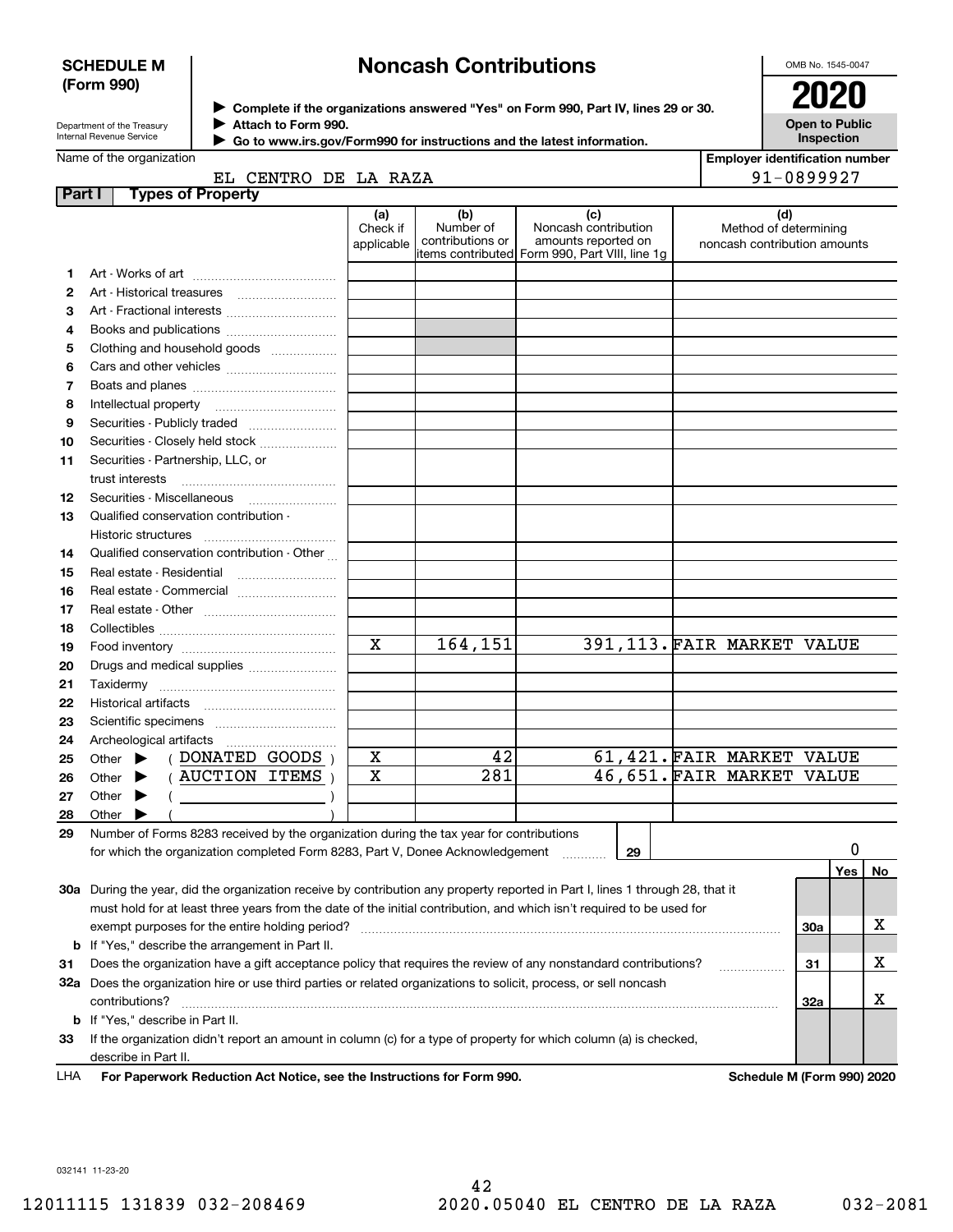### Schedule M (Form 990) 2020  ${\bf EL}$  C ${\bf ENTRO}$  D ${\bf E}$  LA RAZA 9 $1-0899927$  Page

Part II | Supplemental Information. Provide the information required by Part I, lines 30b, 32b, and 33, and whether the organization is reporting in Part I, column (b), the number of contributions, the number of items received, or a combination of both. Also complete this part for any additional information.

### SCHEDULE M, PART I, COLUMN (B):

### CONTRIBUTIONS OF FOOD IS DENOMINATED IN POUNDS WHILE DONATED GOOD AND

### AUCTION ITEMS ARE DENOMINATED BY THE NUMBER OF ITEMS CONTRIBUTED.

**Schedule M (Form 990) 2020**

032142 11-23-20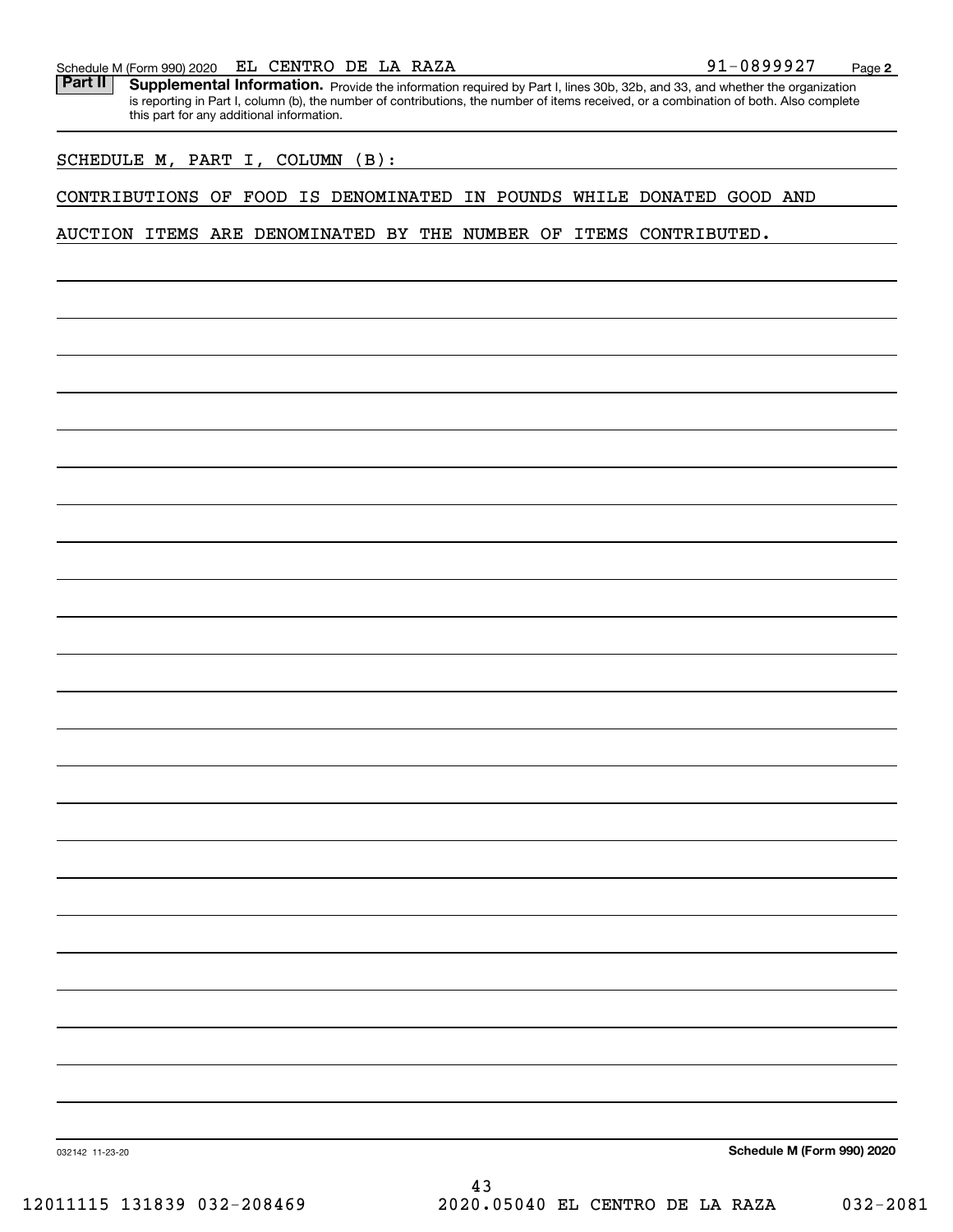**(Form 990 or 990-EZ)**

Department of the Treasury Internal Revenue Service Name of the organization

**Complete to provide information for responses to specific questions on Form 990 or 990-EZ or to provide any additional information. | Attach to Form 990 or 990-EZ. | Go to www.irs.gov/Form990 for the latest information. SCHEDULE O Supplemental Information to Form 990 or 990-EZ**



EL CENTRO DE LA RAZA 91-0899927

**Employer identification number**

FORM 990, PART III, LINE 1, DESCRIPTION OF ORGANIZATION MISSION:

EMPOWER, AND DEFEND OUR MOST VULNERABLE AND MARGINALIZED POPULATIONS

AND TO BRING JUSTICE, DIGNITY, EQUALITY, AND FREEDOM TO ALL THE PEOPLES

OF THE WORLD.

FORM 990, PART III, LINE 4A, DESCRIPTION OF PROGRAM SERVICE:

CHILD & YOUTH PROGRAMS: INVESTING IN OUR CHILDREN AND THEIR FUTURE, EL

CENTRO DE LA RAZA PROVIDES AN ARRAY OF BILINGUAL, MULTICULTURAL CHILD

AND YOUTH SERVICES TO THE LOCAL COMMUNITY. THESE PROGRAMS ARE FREE

WITH THE EXCEPTION OF THE CHILD DEVELOPMENT CENTER AND AFTER SCHOOL

PROGRAM, WHICH ARE FEE-BASED BUT ALSO PROVIDE SUBSIDIES FOR LOW-INCOME

FAMILIES.

THROUGH THESE SERVICES:

-INFANTS AND YOUNG CHILDREN MEET DEVELOPMENT MILESTONES.

-YOUNG CHILDREN ARE PREPARED TO ENTER KINDERGARTEN.

-STUDENTS DEVELOP AND STRENGTHEN SKILLS AND/OR HABITS THAT

SUPPORT ACADEMIC SUCCESS.

-EDUCATIONALLY AT-RISK STUDENTS MAKE ACADEMIC PROGRESS.

-AT-RISK YOUTH DEVELOP COMPUTER AND TECHNOLOGY SKILLS.

-AT-RISK YOUTH ARE ENCOURAGED AND BETTER PREPARED TO PURSUE AND/OR

ENROLL IN POST-SECONDARY EDUCATION.

-PARENTS AND GUARDIANS PARTICIPATE IN CHILDREN'S LEARNING.

-IDENTIFY, ALLEVIATE, AND MEET THE NEEDS OF AT-RISK PREGNANT WOMEN.

FORM 990, PART III, LINE 4B, DESCRIPTION OF PROGRAM SERVICE:

032211 11-20-20 LHA For Paperwork Reduction Act Notice, see the Instructions for Form 990 or 990-EZ. Schedule O (Form 990 or 990-EZ) 2020 44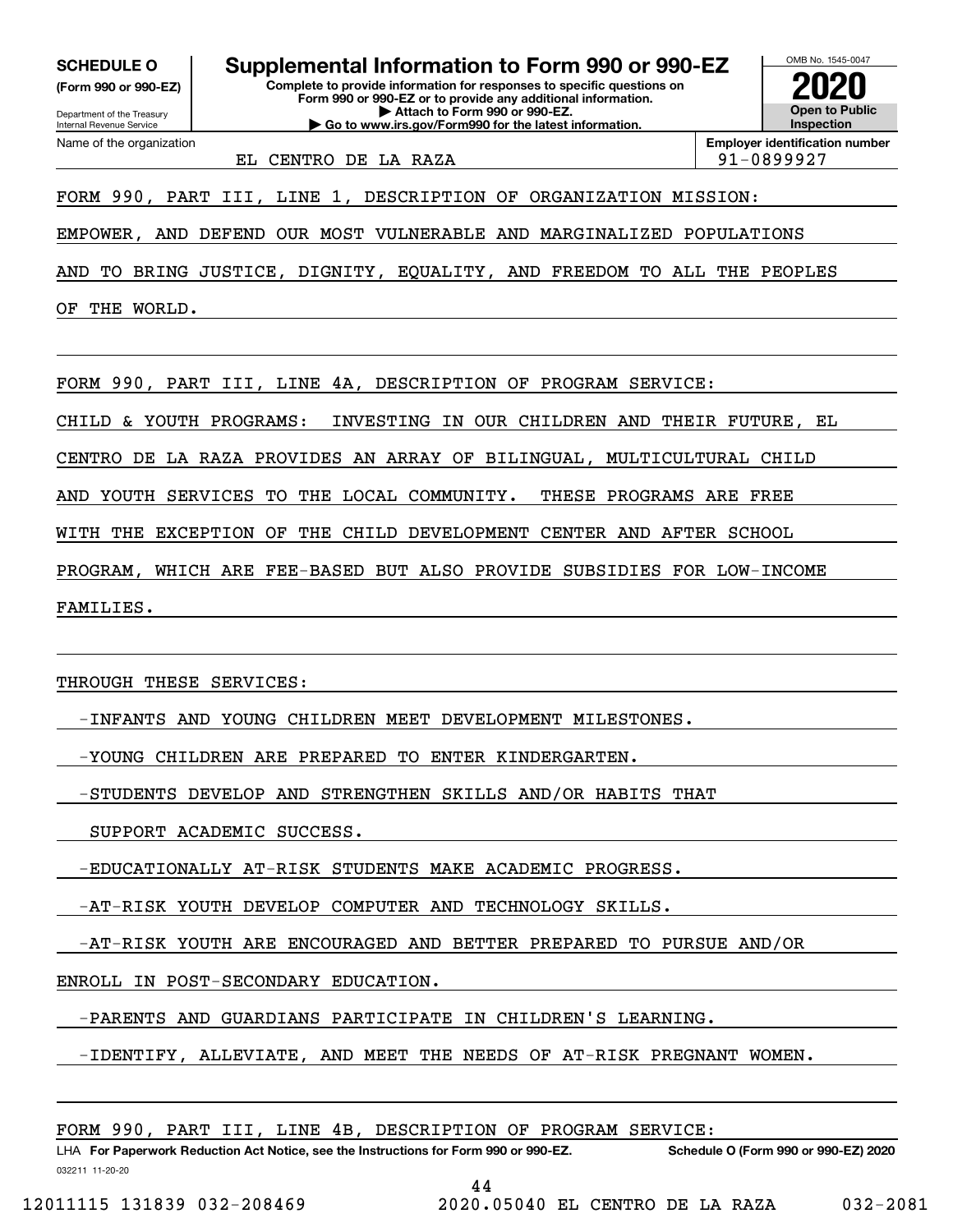| Schedule O (Form 990 or 990-EZ) 2020 | Page 2                                |
|--------------------------------------|---------------------------------------|
| Name of the organization             | <b>Employer identification number</b> |
| CENTRO DE LA RAZA<br>EL.             | 91-0899927                            |
|                                      |                                       |

HUMAN & EMERGENCY SERVICES: SEEKING TO ADDRESS IMMEDIATE ASPECTS OF

HUMAN SUFFERING SUCH AS HUNGER, HEALTHCARE AND HOMELESSNESS, OUR

FRANCES MARTINEZ COMMUNITY SERVICE CENTER PROVIDES DIVERSE, BILINGUAL

HUMAN SERVICES AND EMERGENCY SERVICES.

THROUGH THESE SERVICES:

-PEOPLE MEET THEIR BASIC FOOD NEEDS.

-PEOPLE TRANSITIONING OUT OF HOMELESSNESS SECURE PERMANENT

HOUSING.

-OLDER ADULTS MAINTAIN THE HIGHEST POSSIBLE QUALITY OF

LIFE.

-FAMILIES AND INDIVIDUALS ARE ABLE TO ACCESS BASIC HEALTH

INSURANCE PLANS.

-INCREASE ACCESS AND AWARENESS OF HUMAN SERVICES, HOUSING, AND HEALTH

RESOURCES FOR ALL VETERANS

-INDIVIDUALS AND FAMILIES IN CRISIS RECEIVE IMMEDIATE INFORMATION,

REFERRAL AND SERVICES

FORM 990, PART III, LINE 4C, DESCRIPTION OF PROGRAM SERVICE:

EDUCATION & SKILL BUILDING PROGRAMS: EL CENTRO DE LA RAZA PROMOTES

SELF-SUFFICIENCY AND EMPOWERMENT THROUGH FREE BILINGUAL EDUCATION AND

SKILL BUILDING INITIATIVES.

THROUGH THESE SERVICES:

-PEOPLE ACQUIRE JOB SEARCH SKILLS, GAIN EMPLOYMENT AND RETAIN

45

JOBS/INCREASE BENEFITS.

-LOW AND MODERATE-INCOME FAMILIES ARE ABLE TO PURCHASE A

032212 11-20-20 HOME.

**Schedule O (Form 990 or 990-EZ) 2020**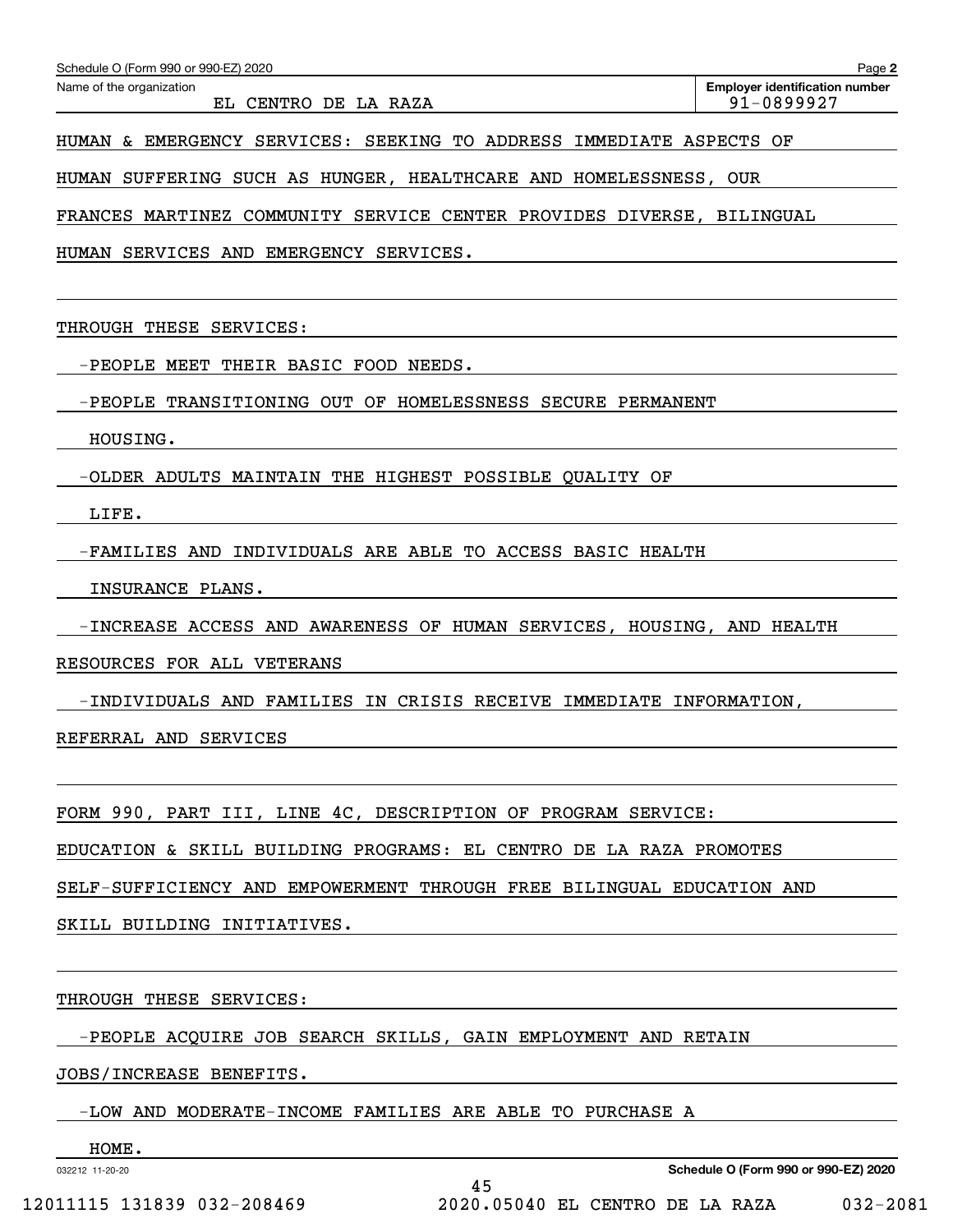EL CENTRO DE LA RAZA 91-0899927

-AT-RISK YOUTH INCREASE COMPUTER SKILLS

-FAMILIES AND INDIVIDUALS INCREASE KNOWLEDGE OF TAXES AND TAX

CREDITS.

-HOMEOWNERS ARE ABLE TO AVOID FORECLOSURE THROUGH DEFAULT COUNSELING.

-FAMILIES AND INDIVIDUALS INCREASE KNOWLEDGE OF BANKING AND PERSONAL

MONEY MANAGEMENT.

-PEOPLE ACQUIRE AND IMPROVE ENGLISH LANGUAGE AND LITERACY

SKILLS.

-ENGAGE LATINO FAMILIES AND COMMUNITY MEMBERS IN JUVENILE JUSTICE

ADVOCACY AND POLICY ISSUES

FORM 990, PART III, LINE 4D, OTHER PROGRAM SERVICES:

COMMUNITY BUILDING & ADVOCACY: EL CENTRO BELIEVES THAT ONLY THROUGH

CIVIC INVOLVEMENT, GRASSROOTS ORGANIZING AND SOCIAL ACTIVISM WILL OUR

COMMUNITY WILL BE ABLE TO EFFECTIVELY ADDRESS THE PROFOUND

CONTRADICTIONS FACING OUR WORLD. WE UNITE COMMUNITIES OF ALL RACES,

GENDERS, AGES AND CLASSES TO FIGHT FOR CIVIL AND HUMAN RIGHTS LOCALLY

AND GLOBALLY. WE ENGAGE THE COMMUNITY THROUGH LISTENING SESSIONS, CAFE

CON EL CENTRO, COMADRES WOMEN'S SUPPORT GROUP, BEACON HILL AIR & NOISE

POLLUTION PROJECT, CULTURAL EVENTS (INCLUDING CINCO DE MAYO AND DIA DE

LOS MUERTOS), SOCIAL MEDIA AND E-NEWSLETTERS. VOLUNTEERISM IS THE

LIFEBLOOD OF THE ORGANIZATION, AND OUR VOLUNTEER PROGRAM RECRUITS MORE

THAN 800 VOLUNTEERS A YEAR TO ENSURE THAT OUR PROGRAM PARTICIPANTS

ACHIEVE THEIR OUTCOMES. EL CENTRO ALSO PROVIDES HOUSING FOR LOW-INCOME

FAMILIES, FURTHER STRENGTHENING OUR COMMUNITY.

EL CENTRO ALSO PARTICIPATES IN LOCAL, STATE, NATIONAL AND INTERNATIONAL

032212 11-20-20 **Schedule O (Form 990 or 990-EZ) 2020** COALITION BUILDING, AND ADVOCATE FOR IMMIGRANT/HUMAN/CIVIL RIGHTS AND 46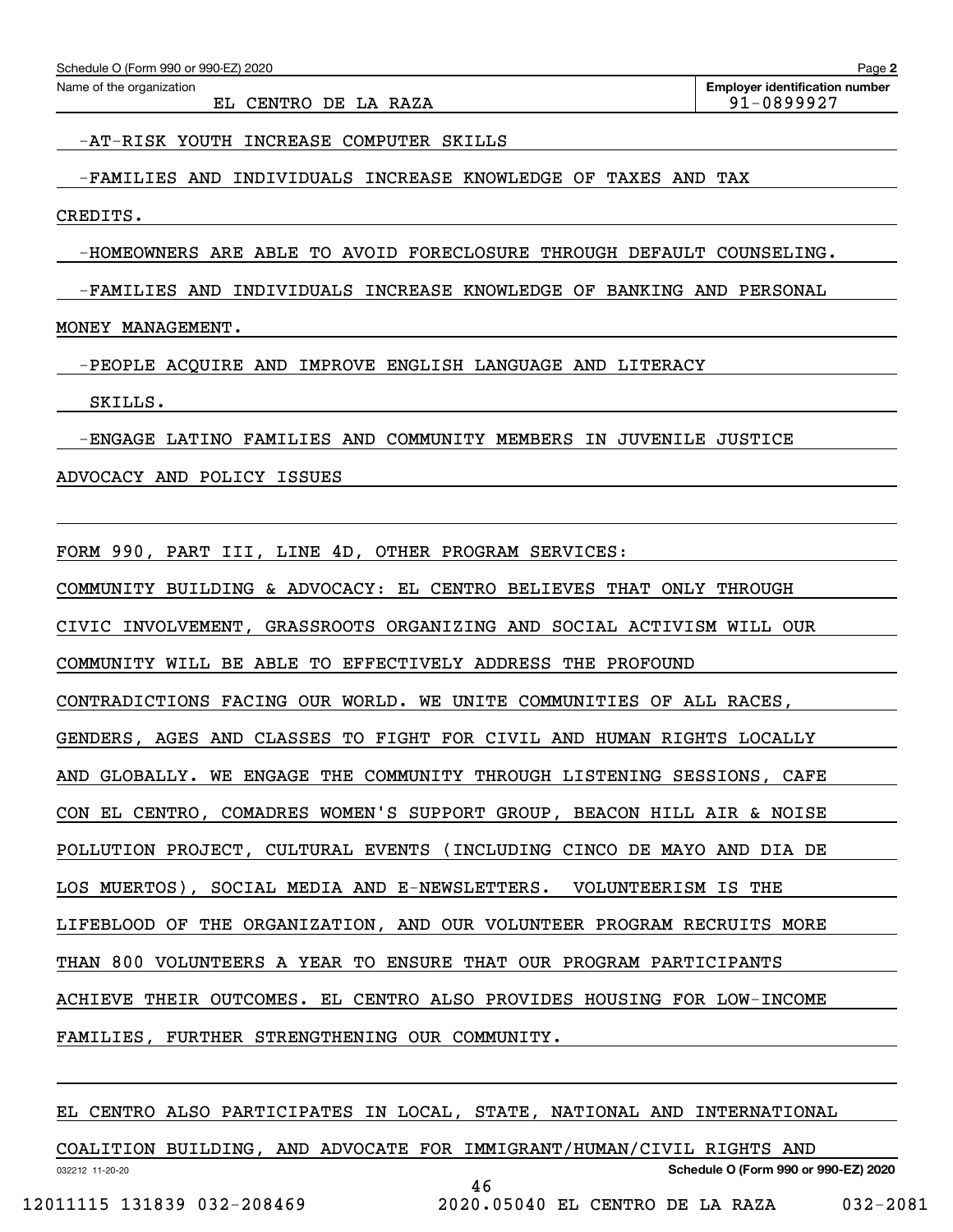| Schedule O (Form 990 or 990-EZ) 2020                                        | Page 2                                              |
|-----------------------------------------------------------------------------|-----------------------------------------------------|
| Name of the organization<br>EL CENTRO DE LA RAZA                            | <b>Employer identification number</b><br>91-0899927 |
| SOCIAL JUSTICE. THROUGHOUT OUR HISTORY, WE HAVE WORKED                      | IN SEVERAL                                          |
| ADVOCACY AREAS.<br>WE HAVE RECENTLY BEGUN CREATING VOTER EDUCATION          |                                                     |
| CAMPAIGNS AS WELL AS SPREADING AWARENESS ABOUT THE IMPORTANCE OF BEING      |                                                     |
| COUNTED IN THE CENSUS. THE ORGANIZATION HAS ALSO BEEN ADVOCATING IN         |                                                     |
| AREAS OF LAW ENFORCEMENT AND EDUCATION, POLICE ACCOUNTABILITY, AND          |                                                     |
| CLOSING THE ACADEMIC ACHIEVEMENT GAP FACED BY LATINO YOUTH, AND             |                                                     |
| PROMOTING BETTER TRANSPORTATION OPTIONS FOR LOW-INCOME PEOPLE AND           |                                                     |
| COMMUNITIES OF COLOR.                                                       |                                                     |
| EXPENSES \$ 3,160,075.<br>INCL GRANTS OF $$1,471,359$ .                     | REVENUE \$ 418,207.                                 |
|                                                                             |                                                     |
| FORM 990, PART VI, SECTION A, LINE 1:                                       |                                                     |
| IF AUTHORIZED BY THE BOARD, THE EXECUTIVE COMMITTEE WILL HAVE, AND MAY      |                                                     |
| EXERCISE SUCH, AUTHORITY OF THE BOARD OF DIRECTORS IN THE MANAGEMENT OF THE |                                                     |
| BUSINESS AND AFFAIRS OF THE CORPORATION AS AUTHORIZED BY THE BOARD OF       |                                                     |

DIRECTORS: PROVIDED, THAT THE EXECUTIVE COMMITTEE WILL NOT HAVE THE

AUTHORITY OF THE BOARD OF DIRECTORS IN REFERENCE TO: AMENDING, ALTERING, OR

REPEALING THE BYLAWS; ELECTING, APPOINTING OR REMOVING ANY MEMBER OF ANY

SUCH COMMITTEE OR ANY DIRECTOR OR OFFICER OF THE CORPORATION; AMENDING THE

ARTICLES OF INCORPORATION; ADOPTING A PLAN OF MERGER OR ADOPTING A PLAN OF

CONSOLIDATION WITH ANOTHER CORPORATION; AUTHORIZING THE SALE, LEASE, OR

EXCHANGE OF ALL OR SUBSTANTIALLY ALL OF THE PROPERTY AND ASSETS OF THE

CORPORATION, NOT IN THE ORDINARY COURSE OF BUSINESS; AUTHORING THE

VOLUNTARY DISSOLUTION OF THE CORPORATION OR REVOKING PROCEEDINGS THEREFORE;

ADOPTING A PLAN FOR THE DISSOLUTION OF THE ASSETS OF THE CORPORATION; OR

AMENDING, ALTERING OR REPEALING ANY RESOLUTION OF THE BOARD OF DIRECTORS

WHICH BY ITS TERMS PROVIDES THAT IT WILL NOT BE AMENDED, ALTERED OR

REPEALED BY ANY COMMITTEE.

032212 11-20-20 **Schedule O (Form 990 or 990-EZ) 2020** THE DESIGNATION AND APPOINTMENT OF THE EXECUTIVE COMMITTEE AND THE 47 12011115 131839 032-208469 2020.05040 EL CENTRO DE LA RAZA 032-2081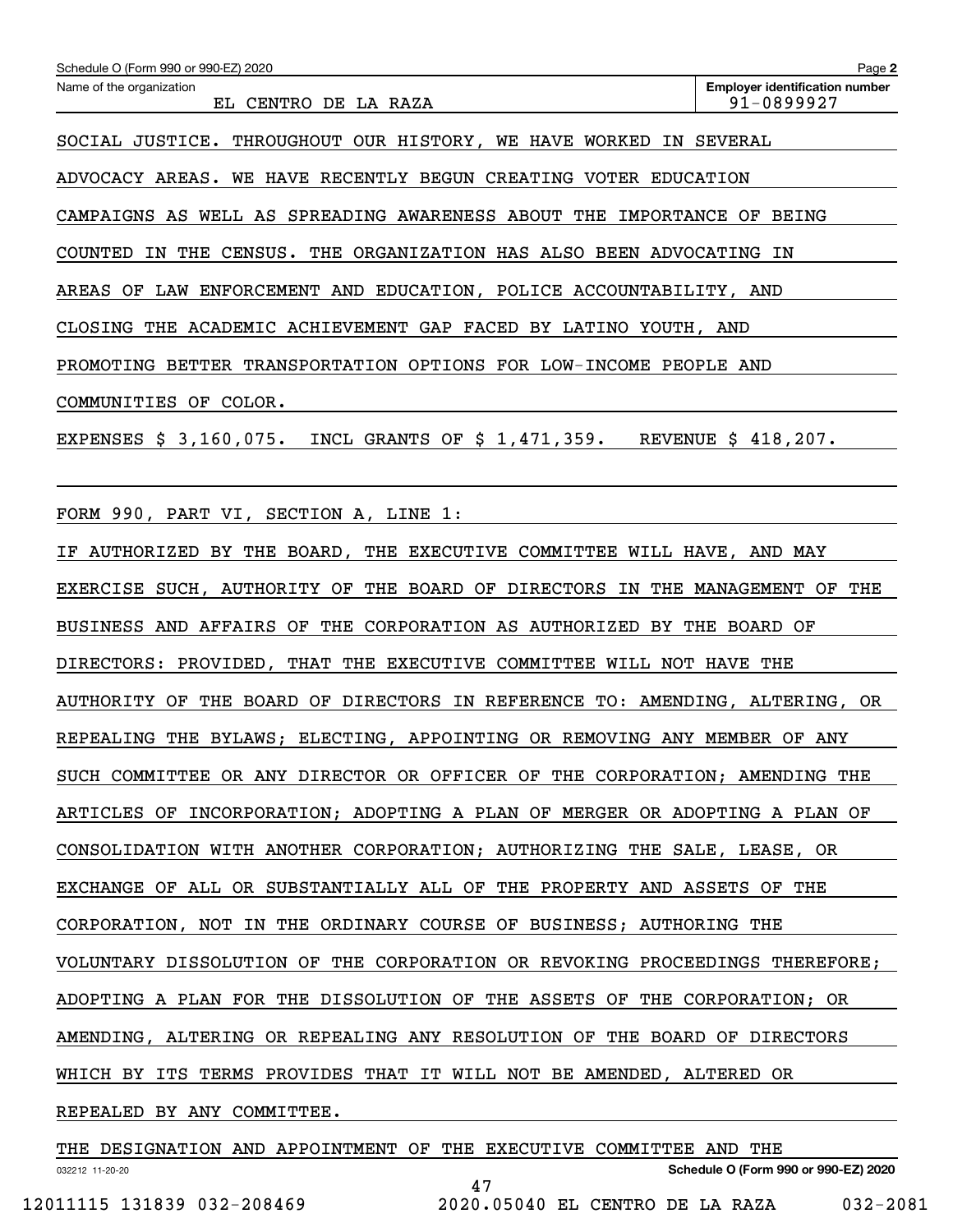DIRECTORS, OR ANY INDIVIDUAL DIRECTOR OF ANY RESPONSIBILITY IMPOSED UPON IT BYLAW.

THE EXECUTIVE COMMITTEE WILL CONSIST OF NOT LESS THAN THREE (3) DIRECTORS.

FORM 990, PART VI, SECTION A, LINE 7A:

AT ANY TIME THERE IS A NEED TO ELECT DIRECTORS WHO WILL SERVE AS A REPRESENTATIVE OF THE POOR, THE BOARD WILL DESIGNATE ORGANIZATIONS OR GROUPS REPRESENTATIVE OF THE LOW-INCOME COMMUNITY SERVED BY THE CORPORATION, OR GROUPS MADE UP OF RECIPIENTS OF THE SERVICES PROVIDED BY THE CORPORATION, THAT WILL BE ENTITLED TO ELECT DIRECTORS TO SERVE AS REPRESENTATIVES OF THE POOR, AND THE PERSONS THUS ELECTED WILL BECOME DIRECTORS UPON NOTICE TO THE BOARD OF SUCH ELECTION BY THE ORGANIZATION OR GROUP SO DESIGNATED.

AT ANY TIME THERE IS THE NEED TO ELECT DIRECTORS WHO QUALIFY AS PUBLIC OFFICIALS OR THEIR DESIGNEES, THE BOARD WILL SOLICIT NOMINATIONS FROM SUCH PUBLIC OFFICIALS AS ARE WILLING AND AVAILABLE TO SERVE AS DIRECTORS OR TO APPOINT A DESIGNEE TO SERVE AS A DIRECTOR. NOMINEES WILL BECOME DIRECTORS WHEN APPROVED BY A MAJORITY OF THE DIRECTORS THEN IN OFFICE.

AT ANY TIME THERE IS A NEED TO ELECT DIRECTORS WHO WILL SERVE AS REPRESENTATIVES OF BUSINESS, INDUSTRY, LABOR, RELIGIOUS, WELFARE, EDUCATION, OR OTHER MAJOR GROUPS AND INTERESTS IN THE COMMUNITY, THE BOARD WILL SOLICIT NOMINATIONS FROM BUSINESSES, SOCIAL SERVICE AGENCIES, LABOR ORGANIZATIONS, RELIGIOUS ORGANIZATIONS, EDUCATIONAL INSTITUTIONS, OR OTHER COMMUNITY GROUPS. NOMINEES WILL BECOME DIRECTORS WHEN APPROVED BY A MAJORITY OF THE DIRECTORS THEN IN OFFICE.

032212 11-20-20

**Schedule O (Form 990 or 990-EZ) 2020**

12011115 131839 032-208469 2020.05040 EL CENTRO DE LA RAZA 032-2081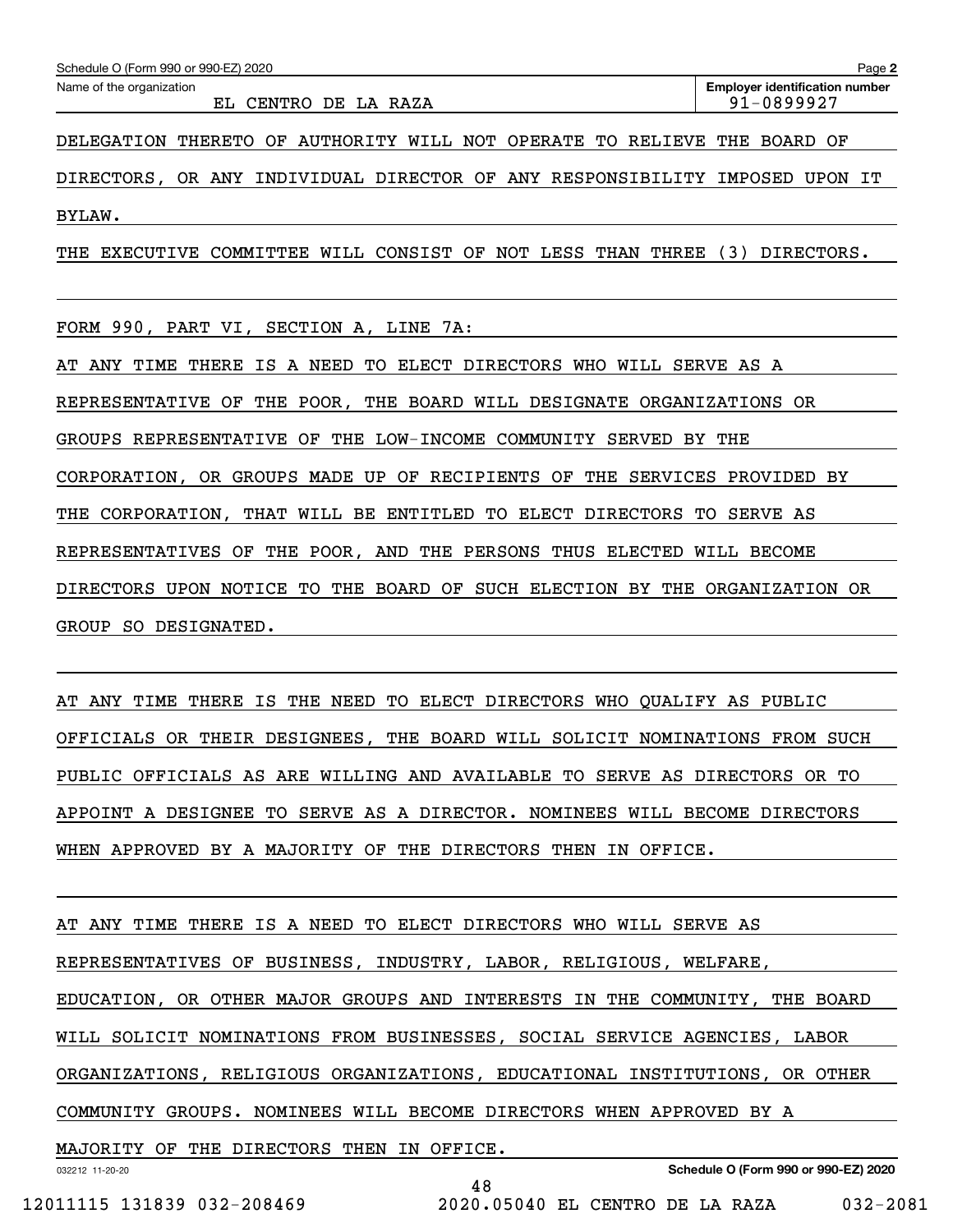TO QUALIFY FOR ELECTION AS A DIRECTOR, A PERSON MUST BE COMMITTED TO THE GOALS AND PRINCIPLES OF THE CORPORATION, AS DETERMINED BY A SCREENING COMMITTEE DESIGNATED BY THE BOARD AND MADE UP OF REPRESENTATIVES OF THE BOARD AND STAFF OF THE CORPORATION. NO EMPLOYEE OF THE CORPORATION MAY SERVE AS A DIRECTOR.

FORM 990, PART VI, SECTION B, LINE 11B:

THE BOARD OF DIRECTORS REVIEWS AND APPROVES THE 990 BEFORE IT IS FILED EACH YEAR.

FORM 990, PART VI, SECTION B, LINE 12C:

THE BOARD OF DIRECTORS AND INTERNAL LEADERSHIP TEAM REVIEWS AND SIGNS A

CONFLICT OF INTEREST POLICY ON AN ANNUAL BASIS.

FORM 990, PART VI, SECTION B, LINE 15:

HUMAN RESOURCES HAS DEVELOPED A FORMAL WAGE/SALARY PROGRAM AND SALARY IS

SET USING SALARY SURVEYS AND INTERNAL EQUITY.

FORM 990, PART VI, SECTION C, LINE 19:

OUR WEB PAGE, WWW.GUIDESTAR.ORG, AND UPON REQUEST.

032212 11-20-20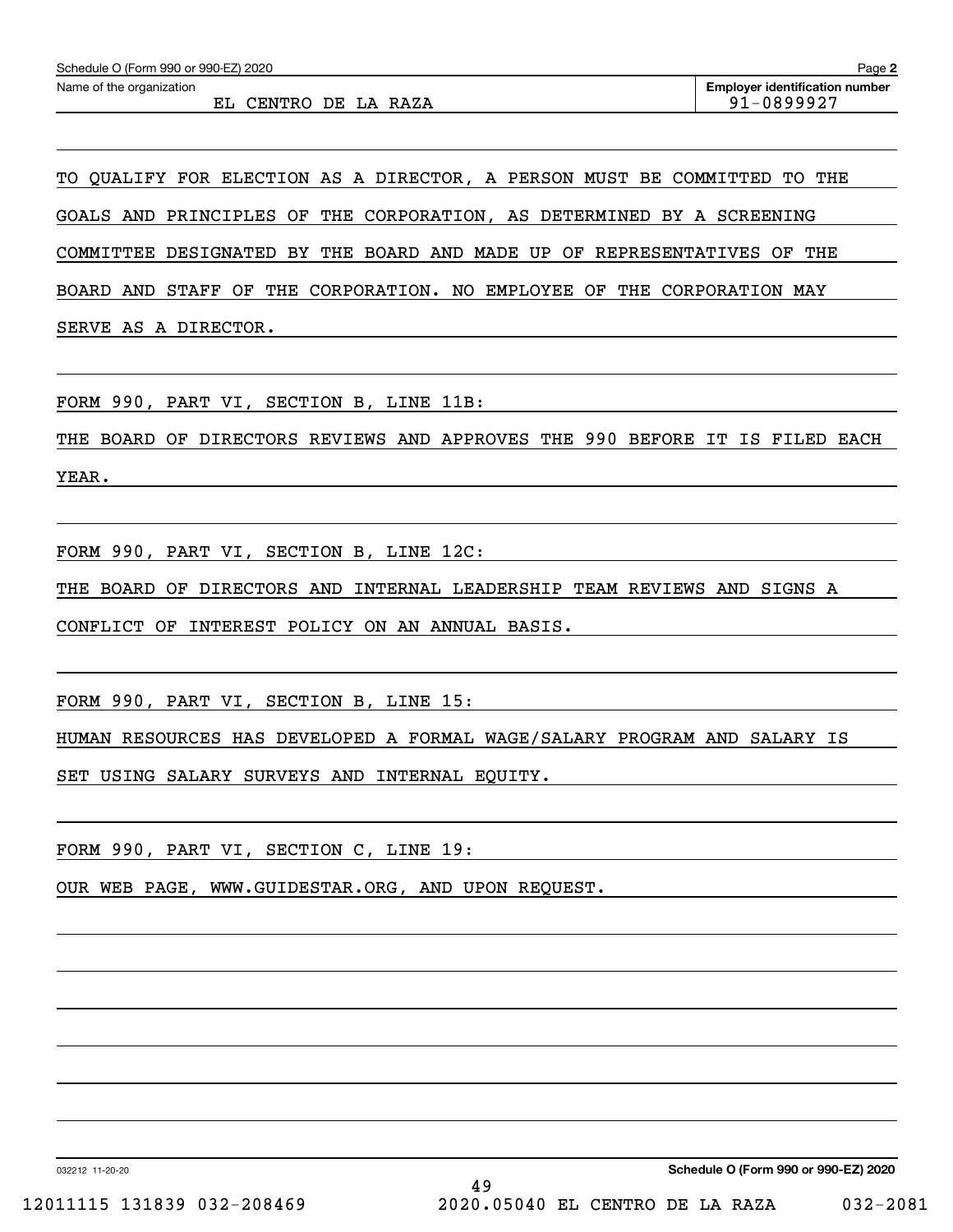032161 10-28-20 LHA

**Related Organizations and Unrelated Partnerships**

**Complete if the organization answered "Yes" on Form 990, Part IV, line 33, 34, 35b, 36, or 37.** |

**Attach to Form 990.**  |

Department of the Treasury Internal Revenue Service

Name of the organization

EL CENTRO DE LA RAZA

**Part I Identification of Disregarded Entities.**  Complete if the organization answered "Yes" on Form 990, Part IV, line 33.

| (a)<br>Name, address, and EIN (if applicable)<br>of disregarded entity | (b)<br>Primary activity | (c)<br>Legal domicile (state or<br>foreign country) | (d)<br>Total income | (e)<br>End-of-year assets | (f)<br>Direct controlling<br>entity |
|------------------------------------------------------------------------|-------------------------|-----------------------------------------------------|---------------------|---------------------------|-------------------------------------|
| PRM MANAGER LLC - 91-0899927                                           |                         |                                                     |                     |                           |                                     |
| 2524 16TH AVE SOUTH                                                    |                         |                                                     |                     |                           |                                     |
| SEATTLE, WA 98144                                                      | LOW INCOME HOUSING      | WASHINGTON                                          | $-103.$             |                           | 499,475. EL CENTRO DE LA RAZA       |
| ECDLR COMMUNITY DEVELOPMENT LLC                                        |                         |                                                     |                     |                           |                                     |
| 2524 16TH AVE SOUTH                                                    |                         |                                                     |                     |                           |                                     |
| SEATTLE, WA 98144                                                      | LOW INCOME HOUSING      | WASHINGTON                                          | 389,094.            |                           | 6,120,922. EL CENTRO DE LA RAZA     |
|                                                                        |                         |                                                     |                     |                           |                                     |
|                                                                        |                         |                                                     |                     |                           |                                     |

**Identification of Related Tax-Exempt Organizations.** Complete if the organization answered "Yes" on Form 990, Part IV, line 34, because it had one or more related tax-exempt **Part II** organizations during the tax year.

| (a)<br>Name, address, and EIN              | (b)<br>Primary activity   | (c)<br>Legal domicile (state or | (d)<br>Exempt Code | (e)<br>Public charity | (f)<br>Direct controlling |         | $(g)$<br>Section 512(b)(13)<br>controlled |
|--------------------------------------------|---------------------------|---------------------------------|--------------------|-----------------------|---------------------------|---------|-------------------------------------------|
| of related organization                    |                           | foreign country)                | section            | status (if section    | entity                    | entity? |                                           |
|                                            |                           |                                 |                    | 501(c)(3)             |                           | Yes     | No                                        |
| ECR $-94-3124654$                          | OWNS AND MANAGES TWO      |                                 |                    |                       |                           |         |                                           |
| 2524 16TH AVENUE SOUTH                     | SINGLE-FAMILY RESIDENCES  |                                 |                    |                       | EL CENTRO DE LA           |         |                                           |
| SEATTLE, WA 98144                          | FOR LOW-INCOME TENANTS    | WASHINGTON                      | 501(C)(3)          |                       | RAZA                      |         | х                                         |
| NORTH BEACON HILL HOUSING INITIATIVE       | DEVELOPING, OPERATING AND |                                 |                    |                       |                           |         |                                           |
| ASSOCIATION - 91-1681667, 2524 16TH AVENUE | MAINTAINING HOUSING UNITS |                                 |                    |                       | EL CENTRO DE LA           |         |                                           |
| SOUTH, SEATTLE, WA 98144                   | IN THE BEACON HILL AREA   | WASHINGTON                      | 501(C)(3)          | 12A                   | RAZA                      |         | х                                         |
|                                            |                           |                                 |                    |                       |                           |         |                                           |
|                                            |                           |                                 |                    |                       |                           |         |                                           |
|                                            |                           |                                 |                    |                       |                           |         |                                           |
|                                            |                           |                                 |                    |                       |                           |         |                                           |
|                                            |                           |                                 |                    |                       |                           |         |                                           |
|                                            |                           |                                 |                    |                       |                           |         |                                           |

**For Paperwork Reduction Act Notice, see the Instructions for Form 990. Schedule R (Form 990) 2020**

OMB No. 1545-0047

**Open to Public | Go to www.irs.gov/Form990 for instructions and the latest information. Inspection 2020**

**Employer identification number**

91-0899927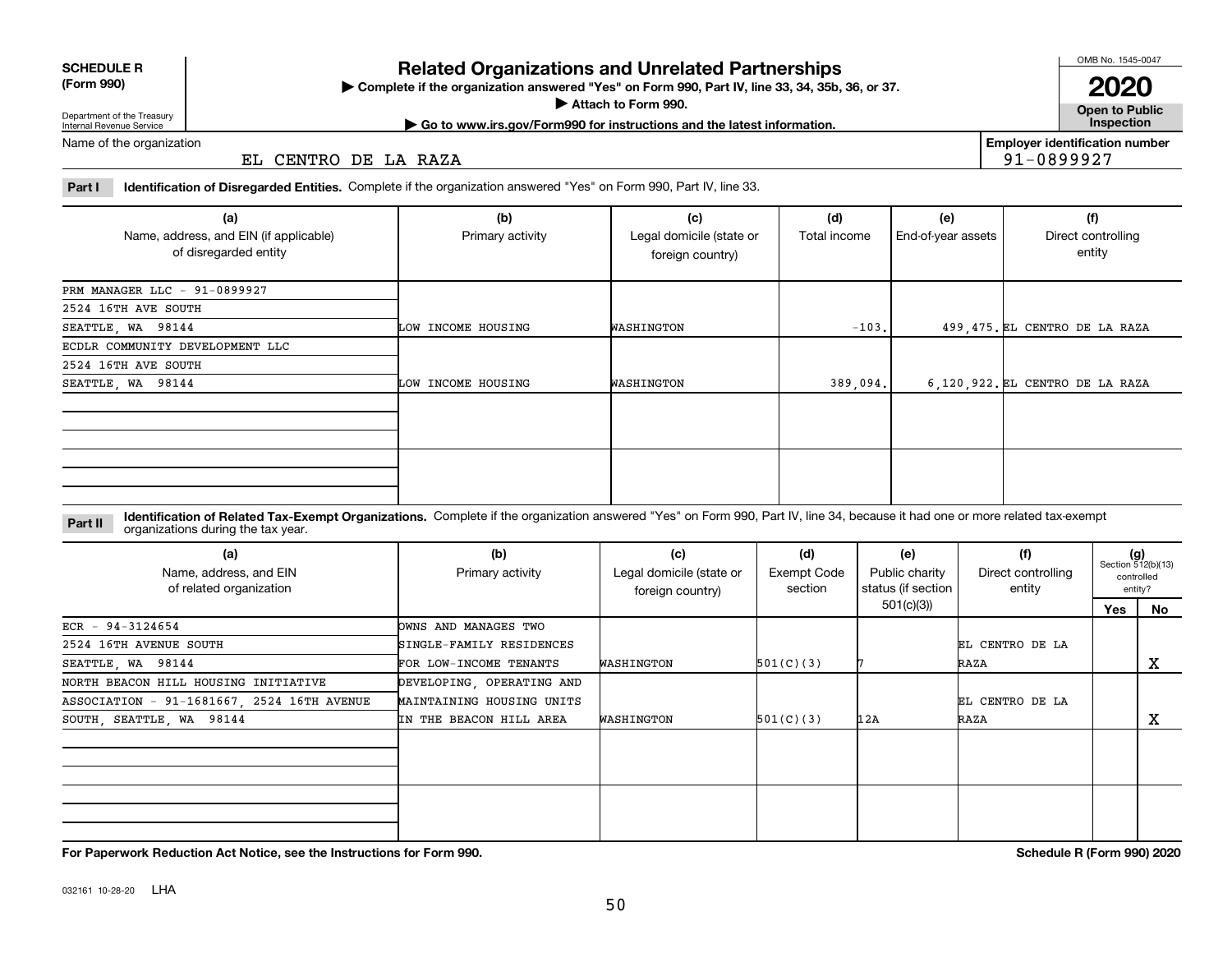**Identification of Related Organizations Taxable as a Partnership.** Complete if the organization answered "Yes" on Form 990, Part IV, line 34, because it had one or more related **Part III** organizations treated as a partnership during the tax year.

| (a)                         | (b)              | (c)                  | (d)                | (e)                                          | (f)            | (g)                   |         | (h)              | (i)                             | (i)      | (k)                   |
|-----------------------------|------------------|----------------------|--------------------|----------------------------------------------|----------------|-----------------------|---------|------------------|---------------------------------|----------|-----------------------|
| Name, address, and EIN      | Primary activity | Legal<br>domicile    | Direct controlling | Predominant income                           | Share of total | Share of              |         | Disproportionate | Code V-UBI                      | managing | General or Percentage |
| of related organization     |                  | (state or<br>foreign | entity             | (related, unrelated,                         | income         | end-of-year<br>assets |         | allocations?     | amount in box<br>20 of Schedule | partner? | ownership             |
|                             |                  | country)             |                    | excluded from tax under<br>sections 512-514) |                |                       | Yes $ $ | No               | K-1 (Form 1065) <b>Yes No</b>   |          |                       |
|                             |                  |                      |                    |                                              |                |                       |         |                  |                                 |          |                       |
| PLAZA ROBERTO MAESTAS LLC - |                  |                      |                    |                                              |                |                       |         |                  |                                 |          |                       |
| 46-4336811, 2524 16TH AVE   | LOW INCOME       |                      |                    |                                              |                |                       |         |                  |                                 |          |                       |
| SOUTH, SEATTLE, WA 98144    | HOUSING          | WA                   |                    | RENTAL                                       | $-103.$        | 499,475.              |         | x                | N/A                             | X        | .01%                  |
|                             |                  |                      |                    |                                              |                |                       |         |                  |                                 |          |                       |
|                             |                  |                      |                    |                                              |                |                       |         |                  |                                 |          |                       |
|                             |                  |                      |                    |                                              |                |                       |         |                  |                                 |          |                       |
|                             |                  |                      |                    |                                              |                |                       |         |                  |                                 |          |                       |
|                             |                  |                      |                    |                                              |                |                       |         |                  |                                 |          |                       |
|                             |                  |                      |                    |                                              |                |                       |         |                  |                                 |          |                       |
|                             |                  |                      |                    |                                              |                |                       |         |                  |                                 |          |                       |
|                             |                  |                      |                    |                                              |                |                       |         |                  |                                 |          |                       |
|                             |                  |                      |                    |                                              |                |                       |         |                  |                                 |          |                       |
|                             |                  |                      |                    |                                              |                |                       |         |                  |                                 |          |                       |
|                             |                  |                      |                    |                                              |                |                       |         |                  |                                 |          |                       |
|                             |                  |                      |                    |                                              |                |                       |         |                  |                                 |          |                       |
|                             |                  |                      |                    |                                              |                |                       |         |                  |                                 |          |                       |

**Identification of Related Organizations Taxable as a Corporation or Trust.** Complete if the organization answered "Yes" on Form 990, Part IV, line 34, because it had one or more related **Part IV** organizations treated as a corporation or trust during the tax year.

| (a)<br>Name, address, and EIN<br>of related organization | (b)<br>Primary activity | (c)<br>Legal domicile<br>(state or<br>foreign | (d)<br>Direct controlling<br>entity | (e)<br>Type of entity<br>(C corp, S corp,<br>or trust) | (f)<br>Share of total<br>income | (g)<br>Share of<br>end-of-year<br>assets | (h)<br>Percentage<br>ownership | $\begin{array}{c} \textbf{(i)}\\ \text{Section}\\ 512 \text{(b)} \text{(13)}\\ \text{controlled}\\ \text{entity?} \end{array}$ |
|----------------------------------------------------------|-------------------------|-----------------------------------------------|-------------------------------------|--------------------------------------------------------|---------------------------------|------------------------------------------|--------------------------------|--------------------------------------------------------------------------------------------------------------------------------|
|                                                          |                         | country)                                      |                                     |                                                        |                                 |                                          |                                | Yes No                                                                                                                         |
|                                                          |                         |                                               |                                     |                                                        |                                 |                                          |                                |                                                                                                                                |
|                                                          |                         |                                               |                                     |                                                        |                                 |                                          |                                |                                                                                                                                |
|                                                          |                         |                                               |                                     |                                                        |                                 |                                          |                                |                                                                                                                                |
|                                                          |                         |                                               |                                     |                                                        |                                 |                                          |                                |                                                                                                                                |
|                                                          |                         |                                               |                                     |                                                        |                                 |                                          |                                |                                                                                                                                |
|                                                          |                         |                                               |                                     |                                                        |                                 |                                          |                                |                                                                                                                                |
|                                                          |                         |                                               |                                     |                                                        |                                 |                                          |                                |                                                                                                                                |
|                                                          |                         |                                               |                                     |                                                        |                                 |                                          |                                |                                                                                                                                |
|                                                          |                         |                                               |                                     |                                                        |                                 |                                          |                                |                                                                                                                                |
|                                                          |                         |                                               |                                     |                                                        |                                 |                                          |                                |                                                                                                                                |
|                                                          |                         |                                               |                                     |                                                        |                                 |                                          |                                |                                                                                                                                |
|                                                          |                         |                                               |                                     |                                                        |                                 |                                          |                                |                                                                                                                                |
|                                                          |                         |                                               |                                     |                                                        |                                 |                                          |                                |                                                                                                                                |
|                                                          |                         |                                               |                                     |                                                        |                                 |                                          |                                |                                                                                                                                |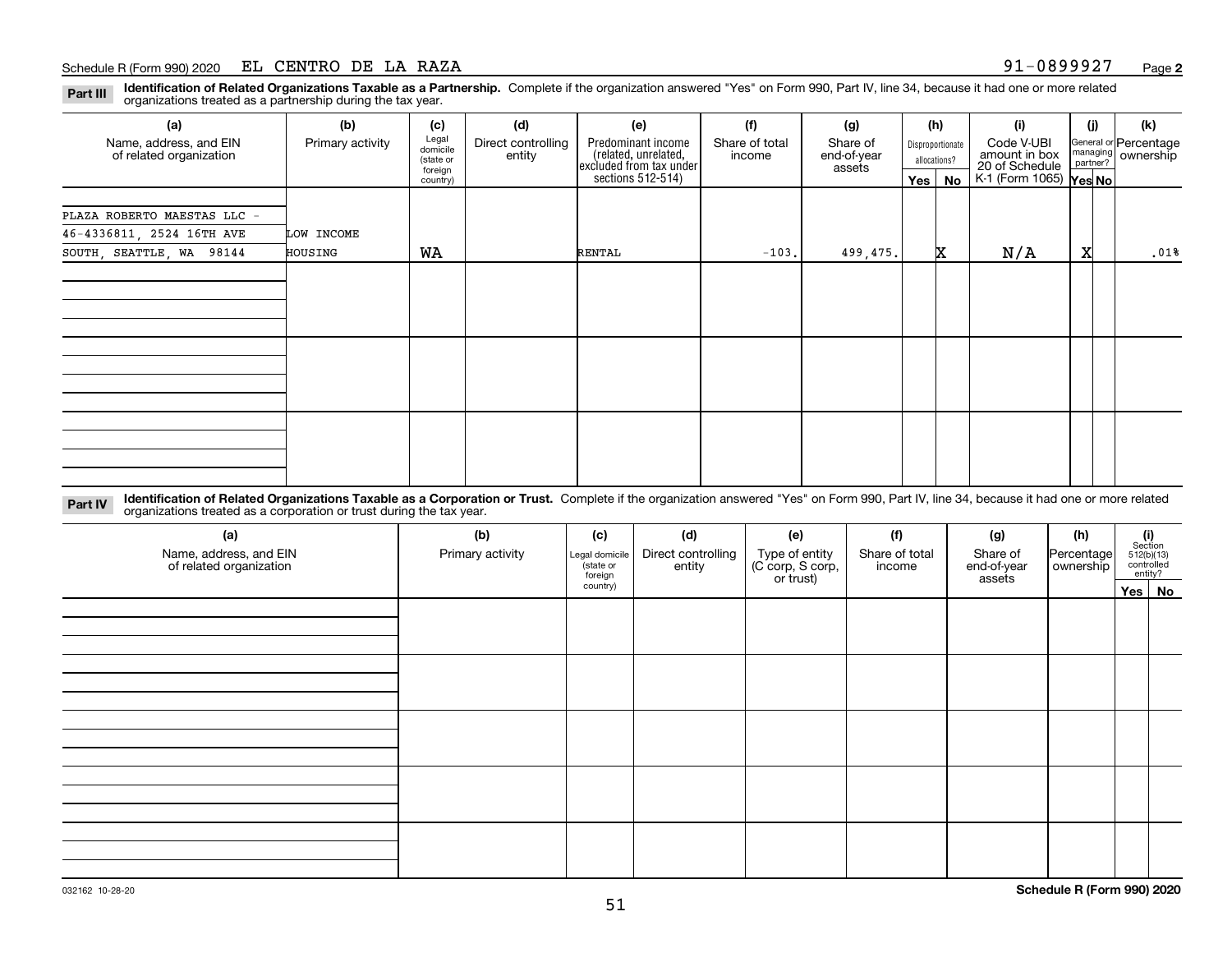**Part V** T**ransactions With Related Organizations.** Complete if the organization answered "Yes" on Form 990, Part IV, line 34, 35b, or 36.

| Note: Complete line 1 if any entity is listed in Parts II, III, or IV of this schedule.                                                                                                                                           |                 | Yes   No |             |
|-----------------------------------------------------------------------------------------------------------------------------------------------------------------------------------------------------------------------------------|-----------------|----------|-------------|
| During the tax year, did the organization engage in any of the following transactions with one or more related organizations listed in Parts II-IV?                                                                               |                 |          |             |
|                                                                                                                                                                                                                                   | 1a              |          | X           |
| b Gift, grant, or capital contribution to related organization(s) manufaction contracts and contribution to related organization(s)                                                                                               | 1b              |          | X           |
| c Gift, grant, or capital contribution from related organization(s) material content and contribution from related organization(s) material content and content and contribution from related organization(s) material content    | 1c              |          | $\mathbf X$ |
|                                                                                                                                                                                                                                   | 1 <sub>d</sub>  | X        |             |
|                                                                                                                                                                                                                                   | 1e              | X        |             |
|                                                                                                                                                                                                                                   |                 |          |             |
| f Dividends from related organization(s) manufactured contains and contained a series of the contact of the contact of the contact of the contact of the contact of the contact of the contact of the contact of the contact o    | 1f              |          | х           |
| g Sale of assets to related organization(s) www.assettion.com/www.assettion.com/www.assettion.com/www.assettion.com/www.assettion.com/www.assettion.com/www.assettion.com/www.assettion.com/www.assettion.com/www.assettion.co    | 1g              |          | X           |
| h Purchase of assets from related organization(s) manufactured content to content the content of the content of the content of the content of the content of the content of the content of the content of the content of the c    | 1 <sub>h</sub>  |          | X           |
|                                                                                                                                                                                                                                   | 1i              |          | X           |
| Lease of facilities, equipment, or other assets to related organization(s) contraction contraction control and the set of facilities, equipment, or other assets to related organization(s) contraction control and the set of    | 11              |          | X           |
|                                                                                                                                                                                                                                   |                 |          |             |
| k Lease of facilities, equipment, or other assets from related organization(s) manufaction content and content to the assets from related organization(s) manufaction content and content and content and content and content     | 1k              |          | X           |
| Performance of services or membership or fundraising solicitations for related organization(s) [11] processors content to the service or membership or fundraising solicitations for related organization(s) [11] processors c    | 11              | X        |             |
|                                                                                                                                                                                                                                   | 1 <sub>m</sub>  |          | X           |
|                                                                                                                                                                                                                                   | 1n              | X        |             |
| <b>o</b> Sharing of paid employees with related organization(s)                                                                                                                                                                   | 10 <sub>o</sub> | x        |             |
|                                                                                                                                                                                                                                   |                 |          |             |
| p Reimbursement paid to related organization(s) for expenses [1111] and the content of the content of the content of the content of the content of the content of the content of the content of the content of the content of     | 1p              |          | х           |
|                                                                                                                                                                                                                                   | 1q              | х        |             |
|                                                                                                                                                                                                                                   |                 |          |             |
| r Other transfer of cash or property to related organization(s)                                                                                                                                                                   | 1r              |          | X           |
| r Other transfer of cash or property to related organization(s) www.community.com/www.community.com/www.communi<br>S Other transfer of cash or property from related organization(s) www.community.community.community.community. | 1s              | X        |             |
| 2 If the answer to any of the above is "Yes," see the instructions for information on who must complete this line, including covered relationships and transaction thresholds.                                                    |                 |          |             |

| (a)<br>Name of related organization | (b)<br>Transaction<br>type (a-s) | (c)<br>Amount involved | (d)<br>Method of determining amount involved |
|-------------------------------------|----------------------------------|------------------------|----------------------------------------------|
| (1)                                 |                                  |                        |                                              |
| (2)                                 |                                  |                        |                                              |
| (3)                                 |                                  |                        |                                              |
| (4)                                 |                                  |                        |                                              |
| (5)                                 |                                  |                        |                                              |
| (6)                                 |                                  |                        |                                              |

 $\overline{\phantom{a}}$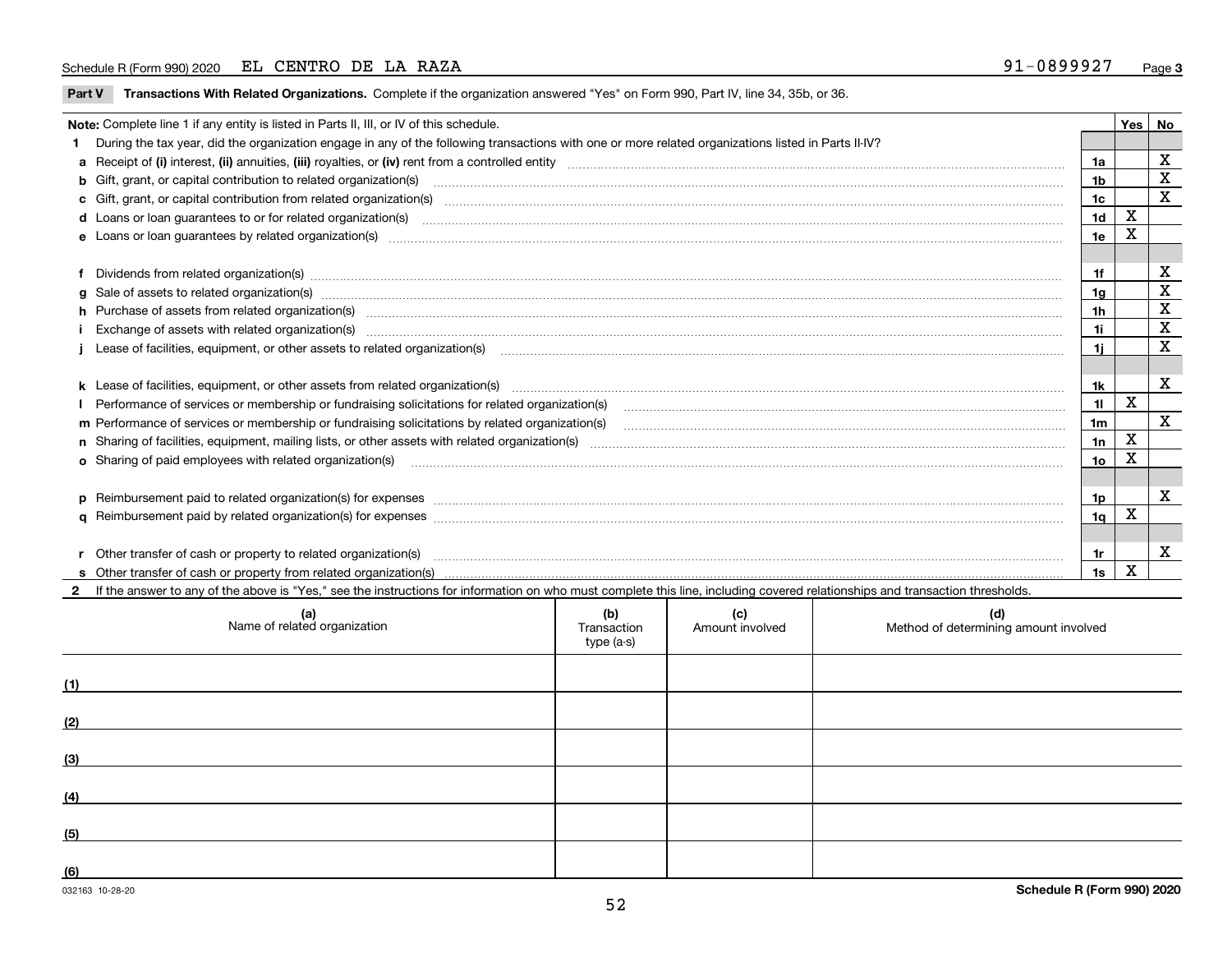### Schedule R (Form 990) 2020 Page EL CENTRO DE LA RAZA 91-0899927

**Part VI Unrelated Organizations Taxable as a Partnership. Complete if the organization answered "Yes" on Form 990, Part IV, line 37.** 

Provide the following information for each entity taxed as a partnership through which the organization conducted more than five percent of its activities (measured by total assets or gross revenue) that was not a related organization. See instructions regarding exclusion for certain investment partnerships.

| ັ                      | ັ<br>ັ           |                   | . .                                                                                        |                                                                                                                 |  |          |             |                                  |                                                                                                  |        |     |  |
|------------------------|------------------|-------------------|--------------------------------------------------------------------------------------------|-----------------------------------------------------------------------------------------------------------------|--|----------|-------------|----------------------------------|--------------------------------------------------------------------------------------------------|--------|-----|--|
| (a)                    | (b)              | (c)               | (d)                                                                                        | $\begin{array}{c} \textbf{(e)}\\ \text{Are all} \\ \text{partners sec}\\ 501(c)(3)\\ \text{orgs.?} \end{array}$ |  | (f)      | (g)         | (h)                              | (i)                                                                                              | (i)    | (k) |  |
| Name, address, and EIN | Primary activity | Legal domicile    |                                                                                            |                                                                                                                 |  | Share of | Share of    |                                  |                                                                                                  |        |     |  |
| of entity              |                  | (state or foreign |                                                                                            |                                                                                                                 |  | total    | end-of-year | Disproportionate<br>allocations? |                                                                                                  |        |     |  |
|                        |                  | country)          | Predominant income<br>(related, unrelated,<br>excluded from tax under<br>sections 512-514) | Yes No                                                                                                          |  | income   | assets      | Yes No                           | Code V-UBI<br>amount in box 20 managing<br>of Schedule K-1<br>(Form 1065)<br>$\overline{Yes}$ No | Yes No |     |  |
|                        |                  |                   |                                                                                            |                                                                                                                 |  |          |             |                                  |                                                                                                  |        |     |  |
|                        |                  |                   |                                                                                            |                                                                                                                 |  |          |             |                                  |                                                                                                  |        |     |  |
|                        |                  |                   |                                                                                            |                                                                                                                 |  |          |             |                                  |                                                                                                  |        |     |  |
|                        |                  |                   |                                                                                            |                                                                                                                 |  |          |             |                                  |                                                                                                  |        |     |  |
|                        |                  |                   |                                                                                            |                                                                                                                 |  |          |             |                                  |                                                                                                  |        |     |  |
|                        |                  |                   |                                                                                            |                                                                                                                 |  |          |             |                                  |                                                                                                  |        |     |  |
|                        |                  |                   |                                                                                            |                                                                                                                 |  |          |             |                                  |                                                                                                  |        |     |  |
|                        |                  |                   |                                                                                            |                                                                                                                 |  |          |             |                                  |                                                                                                  |        |     |  |
|                        |                  |                   |                                                                                            |                                                                                                                 |  |          |             |                                  |                                                                                                  |        |     |  |
|                        |                  |                   |                                                                                            |                                                                                                                 |  |          |             |                                  |                                                                                                  |        |     |  |
|                        |                  |                   |                                                                                            |                                                                                                                 |  |          |             |                                  |                                                                                                  |        |     |  |
|                        |                  |                   |                                                                                            |                                                                                                                 |  |          |             |                                  |                                                                                                  |        |     |  |
|                        |                  |                   |                                                                                            |                                                                                                                 |  |          |             |                                  |                                                                                                  |        |     |  |
|                        |                  |                   |                                                                                            |                                                                                                                 |  |          |             |                                  |                                                                                                  |        |     |  |
|                        |                  |                   |                                                                                            |                                                                                                                 |  |          |             |                                  |                                                                                                  |        |     |  |
|                        |                  |                   |                                                                                            |                                                                                                                 |  |          |             |                                  |                                                                                                  |        |     |  |
|                        |                  |                   |                                                                                            |                                                                                                                 |  |          |             |                                  |                                                                                                  |        |     |  |
|                        |                  |                   |                                                                                            |                                                                                                                 |  |          |             |                                  |                                                                                                  |        |     |  |
|                        |                  |                   |                                                                                            |                                                                                                                 |  |          |             |                                  |                                                                                                  |        |     |  |
|                        |                  |                   |                                                                                            |                                                                                                                 |  |          |             |                                  |                                                                                                  |        |     |  |
|                        |                  |                   |                                                                                            |                                                                                                                 |  |          |             |                                  |                                                                                                  |        |     |  |
|                        |                  |                   |                                                                                            |                                                                                                                 |  |          |             |                                  |                                                                                                  |        |     |  |
|                        |                  |                   |                                                                                            |                                                                                                                 |  |          |             |                                  |                                                                                                  |        |     |  |
|                        |                  |                   |                                                                                            |                                                                                                                 |  |          |             |                                  |                                                                                                  |        |     |  |
|                        |                  |                   |                                                                                            |                                                                                                                 |  |          |             |                                  |                                                                                                  |        |     |  |
|                        |                  |                   |                                                                                            |                                                                                                                 |  |          |             |                                  |                                                                                                  |        |     |  |
|                        |                  |                   |                                                                                            |                                                                                                                 |  |          |             |                                  |                                                                                                  |        |     |  |
|                        |                  |                   |                                                                                            |                                                                                                                 |  |          |             |                                  |                                                                                                  |        |     |  |
|                        |                  |                   |                                                                                            |                                                                                                                 |  |          |             |                                  |                                                                                                  |        |     |  |
|                        |                  |                   |                                                                                            |                                                                                                                 |  |          |             |                                  |                                                                                                  |        |     |  |
|                        |                  |                   |                                                                                            |                                                                                                                 |  |          |             |                                  |                                                                                                  |        |     |  |
|                        |                  |                   |                                                                                            |                                                                                                                 |  |          |             |                                  |                                                                                                  |        |     |  |
|                        |                  |                   |                                                                                            |                                                                                                                 |  |          |             |                                  |                                                                                                  |        |     |  |
|                        |                  |                   |                                                                                            |                                                                                                                 |  |          |             |                                  |                                                                                                  |        |     |  |
|                        |                  |                   |                                                                                            |                                                                                                                 |  |          |             |                                  |                                                                                                  |        |     |  |
|                        |                  |                   |                                                                                            |                                                                                                                 |  |          |             |                                  |                                                                                                  |        |     |  |
|                        |                  |                   |                                                                                            |                                                                                                                 |  |          |             |                                  |                                                                                                  |        |     |  |
|                        |                  |                   |                                                                                            |                                                                                                                 |  |          |             |                                  |                                                                                                  |        |     |  |
|                        |                  |                   |                                                                                            |                                                                                                                 |  |          |             |                                  |                                                                                                  |        |     |  |
|                        |                  |                   |                                                                                            |                                                                                                                 |  |          |             |                                  |                                                                                                  |        |     |  |

**Schedule R (Form 990) 2020**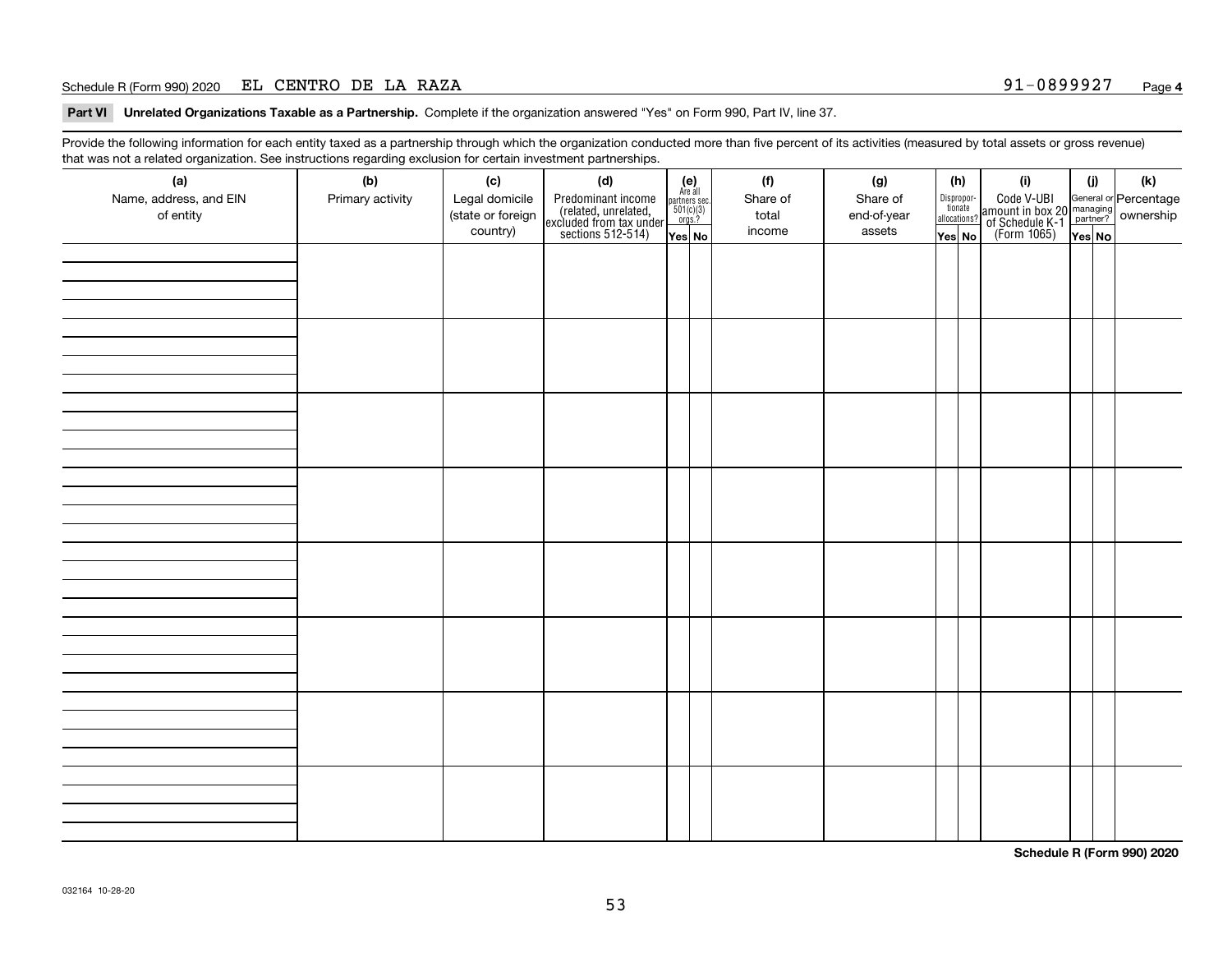### Schedule R (Form 990) 2020 EL CENTRO DE LA RAZA 9 $1\mathrm{-}0899927 Page$

# **Part VII Supplemental Information**

Provide additional information for responses to questions on Schedule R. See instructions.

**Schedule R (Form 990) 2020**

032165 10-28-20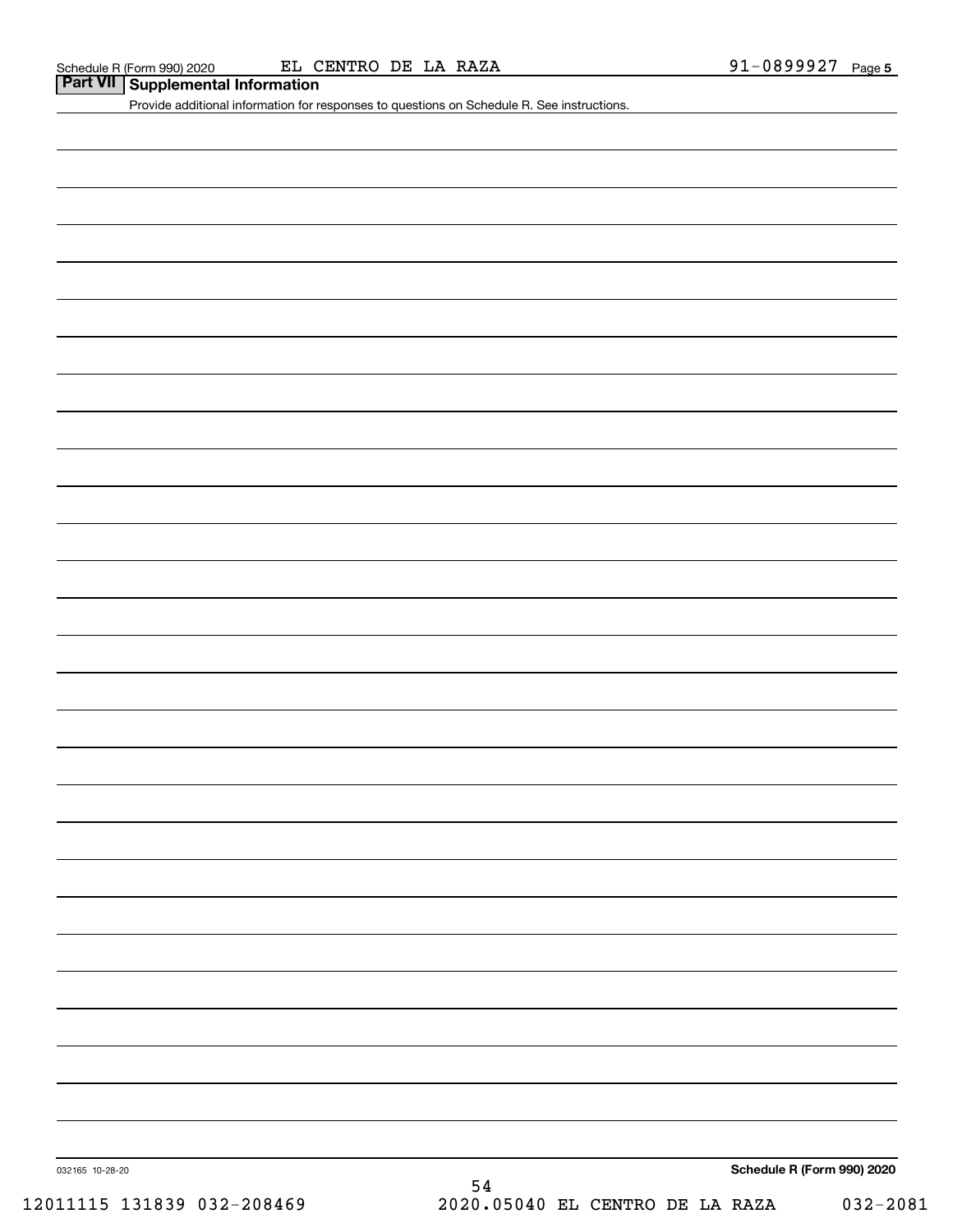|     | Form 990-W<br>(Worksheet)<br>Department of the Treasury<br>Internal Revenue Service                                     | EL CENTRO DE LA RAZA                                                                                                              |    |     | <b>Estimated Tax on Unrelated Business Taxable</b><br><b>Income for Tax-Exempt Organizations</b><br>(and on Investment Income for Private Foundations) FORM 990-T<br>Go to www.irs.gov/Form990W for instructions and the latest information.<br>Keep for your records. Do not send to the Internal Revenue Service. | 91-0899927 |                | OMB No. 1545-0047<br>2021 |
|-----|-------------------------------------------------------------------------------------------------------------------------|-----------------------------------------------------------------------------------------------------------------------------------|----|-----|---------------------------------------------------------------------------------------------------------------------------------------------------------------------------------------------------------------------------------------------------------------------------------------------------------------------|------------|----------------|---------------------------|
|     |                                                                                                                         | Unrelated business taxable income expected in the tax year                                                                        |    |     |                                                                                                                                                                                                                                                                                                                     |            | $\overline{1}$ |                           |
|     |                                                                                                                         | 2 Tax on the amount on line 1. See instructions for tax computation                                                               |    |     |                                                                                                                                                                                                                                                                                                                     |            | $\overline{2}$ |                           |
| 3   |                                                                                                                         | Alternative minimum tax for trusts. See instructions                                                                              |    |     |                                                                                                                                                                                                                                                                                                                     |            | 3              |                           |
|     |                                                                                                                         |                                                                                                                                   | 4  |     |                                                                                                                                                                                                                                                                                                                     |            |                |                           |
| 5   |                                                                                                                         | Estimated tax credits. See instructions entitled and contained and contained and contained tax credits. See instructions          |    |     |                                                                                                                                                                                                                                                                                                                     |            | 5              |                           |
| 6   |                                                                                                                         |                                                                                                                                   | 6  |     |                                                                                                                                                                                                                                                                                                                     |            |                |                           |
| 7   | Other taxes. See instructions <i>machines and accordinational content and accordinational content and accordination</i> |                                                                                                                                   | 7  |     |                                                                                                                                                                                                                                                                                                                     |            |                |                           |
| 8   |                                                                                                                         |                                                                                                                                   |    |     |                                                                                                                                                                                                                                                                                                                     |            |                |                           |
| 9   |                                                                                                                         |                                                                                                                                   |    |     |                                                                                                                                                                                                                                                                                                                     |            | 9              |                           |
|     | 10a Subtract line 9 from line 8. Note: If less than \$500, the organization is not required to make                     |                                                                                                                                   |    |     |                                                                                                                                                                                                                                                                                                                     |            |                |                           |
|     |                                                                                                                         | Enter the tax shown on the 2020 return. See instructions. <b>Caution:</b> If                                                      |    |     | 10a                                                                                                                                                                                                                                                                                                                 |            |                |                           |
|     | and enter the amount from line 10a on line 10c                                                                          | zero or the tax year was for less than 12 months, skip this line                                                                  |    |     | 10 <sub>b</sub>                                                                                                                                                                                                                                                                                                     | 15,629.    |                |                           |
|     |                                                                                                                         | 2021 Estimated Tax. Enter the smaller of line 10a or line 10b. If the organization is required to skip line 10b, enter the amount |    |     |                                                                                                                                                                                                                                                                                                                     |            |                |                           |
|     | from line 10a on line 10c                                                                                               |                                                                                                                                   |    |     | ADJUSTED TO                                                                                                                                                                                                                                                                                                         |            | 10c            | 15,640.                   |
|     |                                                                                                                         |                                                                                                                                   |    | (a) | (b)                                                                                                                                                                                                                                                                                                                 | (c)        |                | (d)                       |
| 11  |                                                                                                                         | Installment due dates. See instructions <i>manuforman</i>                                                                         | 11 |     |                                                                                                                                                                                                                                                                                                                     |            |                | 12/15/21                  |
|     |                                                                                                                         |                                                                                                                                   |    |     |                                                                                                                                                                                                                                                                                                                     |            |                |                           |
|     | 12 Required installments. Enter 25% of line 10c in                                                                      |                                                                                                                                   |    |     |                                                                                                                                                                                                                                                                                                                     |            |                |                           |
|     | columns (a) through (d). But see instructions if<br>the organization uses the annualized income                         |                                                                                                                                   |    |     |                                                                                                                                                                                                                                                                                                                     |            |                |                           |
|     | installment method, the adjusted seasonal                                                                               |                                                                                                                                   |    |     |                                                                                                                                                                                                                                                                                                                     |            |                |                           |
|     | installment method, or is a "large organization."                                                                       |                                                                                                                                   | 12 |     |                                                                                                                                                                                                                                                                                                                     |            |                | 15,640.                   |
| 13  | 2020 Overpayment. See instructions                                                                                      |                                                                                                                                   | 13 |     |                                                                                                                                                                                                                                                                                                                     |            |                |                           |
| 14  | Payment due (Subtract line 13 from line 12)                                                                             |                                                                                                                                   | 14 |     |                                                                                                                                                                                                                                                                                                                     |            |                | 15,640.                   |
| LHA |                                                                                                                         | For Paperwork Reduction Act Notice, see instructions.                                                                             |    |     |                                                                                                                                                                                                                                                                                                                     |            |                | Form 990-W (2021)         |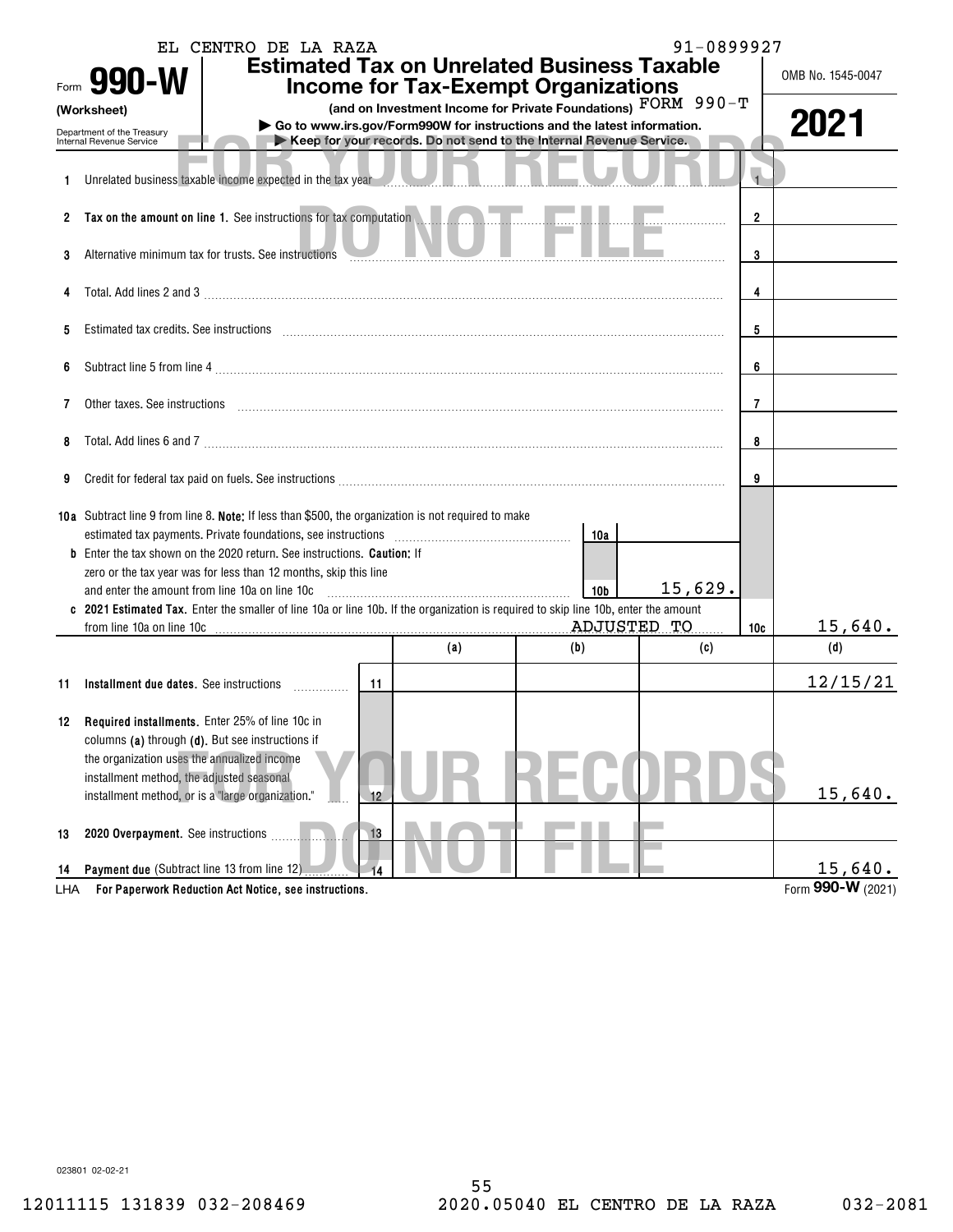| Form | 8879-1 |  | FΩ | ጋ |
|------|--------|--|----|---|
|------|--------|--|----|---|

# **IRS e-file Signature Authorization for an Exempt Organization**

| Department of the Treasury |
|----------------------------|
| Internal Revenue Service   |

ROXANA AMARAL

For calendar year 2020, or fiscal year beginning and the state of the state of the state of the state of the state of the state of the state of the state of the state of the state of the state of the state of the state of

**| Do not send to the IRS. Keep for your records.**

**| Go to www.irs.gov/Form8879EO for the latest information.**

**2020**

Name of exempt organization or person subject to tax

Name and title of officer or person subject to tax

EL CENTRO DE LA RAZA

**Taxpayer identification number**

| . o o o<br>--<br>╭. |
|---------------------|
|                     |

|          | PRESIDENT<br>Type of Return and Return Information (Whole Dollars Only)                                                                                                                                                                                                                      |                            |                                                   |
|----------|----------------------------------------------------------------------------------------------------------------------------------------------------------------------------------------------------------------------------------------------------------------------------------------------|----------------------------|---------------------------------------------------|
| Part I   |                                                                                                                                                                                                                                                                                              |                            |                                                   |
|          | Check the box for the return for which you are using this Form 8879-EO and enter the applicable amount, if any, from the return. If you<br>check the box on line 1a, 2a, 3a, 4a, 5a, 6a, or 7a below, and the amount on that line for the return being filed with this form was              |                            |                                                   |
|          | blank, then leave line 1b, 2b, 3b, 4b, 5b, 6b, or 7b, whichever is applicable, blank (do not enter -0-). But, if you entered -0- on the                                                                                                                                                      |                            |                                                   |
|          | return, then enter -0- on the applicable line below. Do not complete more than one line in Part I.                                                                                                                                                                                           |                            |                                                   |
|          | 1a Form 990 check here $\blacktriangleright$                                                                                                                                                                                                                                                 |                            |                                                   |
|          | 2a Form 990-EZ check here $\blacktriangleright$                                                                                                                                                                                                                                              |                            |                                                   |
|          | 3a Form 1120-POL check here<br>▶                                                                                                                                                                                                                                                             |                            |                                                   |
|          | b Tax based on investment income (Form 990-PF, Part VI, line 5) 4b ______________<br>4a Form 990-PF check here                                                                                                                                                                               |                            |                                                   |
|          | 5a Form 8868 check here<br><b>b</b> Balance due (Form 8868, line 3c) $\ldots$ 5b $\ldots$ 5b $\ldots$ 15, 629.                                                                                                                                                                               |                            |                                                   |
|          | $\blacktriangleright$ $\boxed{\text{X}}$<br>6a Form 990-T check here                                                                                                                                                                                                                         |                            |                                                   |
|          | D check here<br><b>Declaration and Signature Authorization of Officer or Person Subject to Tax</b><br>Declaration and Signature Authorization of Officer or Person Subject to Tax<br>7a Form 4720 check here                                                                                 |                            |                                                   |
| Part II  |                                                                                                                                                                                                                                                                                              |                            |                                                   |
|          | Under penalties of perjury, I declare that $\boxed{\mathbf{X}}$ I am an officer of the above organization or $\boxed{\phantom{\mathbf{X}}}$ I am a person subject to tax with respect to                                                                                                     |                            |                                                   |
|          | (name of organization) and that I have examined a copy of the state of organization) and that I have examined a copy                                                                                                                                                                         |                            |                                                   |
|          | of the 2020 electronic return and accompanying schedules and statements, and, to the best of my knowledge and belief, they are<br>true, correct, and complete. I further declare that the amount in Part I above is the amount shown on the copy of the electronic return.                   |                            |                                                   |
|          | I consent to allow my intermediate service provider, transmitter, or electronic return originator (ERO) to send the return to the IRS and                                                                                                                                                    |                            |                                                   |
|          | to receive from the IRS (a) an acknowledgement of receipt or reason for rejection of the transmission, (b) the reason for any delay in<br>processing the return or refund, and (c) the date of any refund. If applicable, I authorize the U.S. Treasury and its designated Financial         |                            |                                                   |
|          | Agent to initiate an electronic funds withdrawal (direct debit) entry to the financial institution account indicated in the tax preparation                                                                                                                                                  |                            |                                                   |
|          | software for payment of the federal taxes owed on this return, and the financial institution to debit the entry to this account. To revoke                                                                                                                                                   |                            |                                                   |
|          | a payment, I must contact the U.S. Treasury Financial Agent at 1-888-353-4537 no later than 2 business days prior to the payment<br>(settlement) date. I also authorize the financial institutions involved in the processing of the electronic payment of taxes to receive                  |                            |                                                   |
|          | confidential information necessary to answer inquiries and resolve issues related to the payment. I have selected a personal                                                                                                                                                                 |                            |                                                   |
|          | identification number (PIN) as my signature for the electronic return and, if applicable, the consent to electronic funds withdrawal.<br>PIN: check one box only                                                                                                                             |                            |                                                   |
|          |                                                                                                                                                                                                                                                                                              |                            |                                                   |
|          | $\boxed{X}$   authorize CLIFTONLARSONALLEN LLP<br><b>Example 10</b> to enter my PIN                                                                                                                                                                                                          |                            | 12345                                             |
|          | ERO firm name                                                                                                                                                                                                                                                                                |                            | Enter five numbers, but<br>do not enter all zeros |
|          | as my signature on the tax year 2020 electronically filed return. If I have indicated within this return that a copy of the return is being filed with<br>a state agency(ies) regulating charities as part of the IRS Fed/State program, I also authorize the aforementioned ERO to enter my |                            |                                                   |
|          | PIN on the return's disclosure consent screen.                                                                                                                                                                                                                                               |                            |                                                   |
|          | As an officer or person subject to tax with respect to the organization, I will enter my PIN as my signature on the tax year 2020                                                                                                                                                            |                            |                                                   |
|          | electronically filed return. If I have indicated within this return that a copy of the return is being filed with a state agency(ies)                                                                                                                                                        |                            |                                                   |
|          | regulating charities as part of the IRS Fed/State program, I will enter my PIN on the return's disclosure consent screen.                                                                                                                                                                    |                            |                                                   |
|          |                                                                                                                                                                                                                                                                                              |                            |                                                   |
|          | Signature of officer or person subject to tax                                                                                                                                                                                                                                                | Date $\blacktriangleright$ |                                                   |
| Part III | <b>Certification and Authentication</b>                                                                                                                                                                                                                                                      |                            |                                                   |
|          | ERO's EFIN/PIN. Enter your six-digit electronic filing identification                                                                                                                                                                                                                        |                            |                                                   |
|          | 91690012345<br>number (EFIN) followed by your five-digit self-selected PIN.<br>Do not enter all zeros                                                                                                                                                                                        |                            |                                                   |
|          | I certify that the above numeric entry is my PIN, which is my signature on the 2020 electronically filed return indicated above. I confirm                                                                                                                                                   |                            |                                                   |
|          | that I am submitting this return in accordance with the requirements of Pub. 4163, Modernized e-File (MeF) Information for Authorized                                                                                                                                                        |                            |                                                   |
|          | IRS e-file Providers for Business Returns.                                                                                                                                                                                                                                                   |                            |                                                   |
|          | Date $\triangleright$ 11/15/21<br>$ERO's signature$ $\blacktriangleright$ ALLEN GILBERT, CPA                                                                                                                                                                                                 |                            |                                                   |
|          | <b>ERO Must Retain This Form - See Instructions</b>                                                                                                                                                                                                                                          |                            |                                                   |
|          | Do Not Submit This Form to the IRS Unless Requested To Do So<br>LHA For Paperwork Reduction Act Notice, see instructions.                                                                                                                                                                    |                            | Form 8879-EO (2020)                               |

12011115 131839 032-208469 2020.05040 EL CENTRO DE LA RAZA 032-2081

56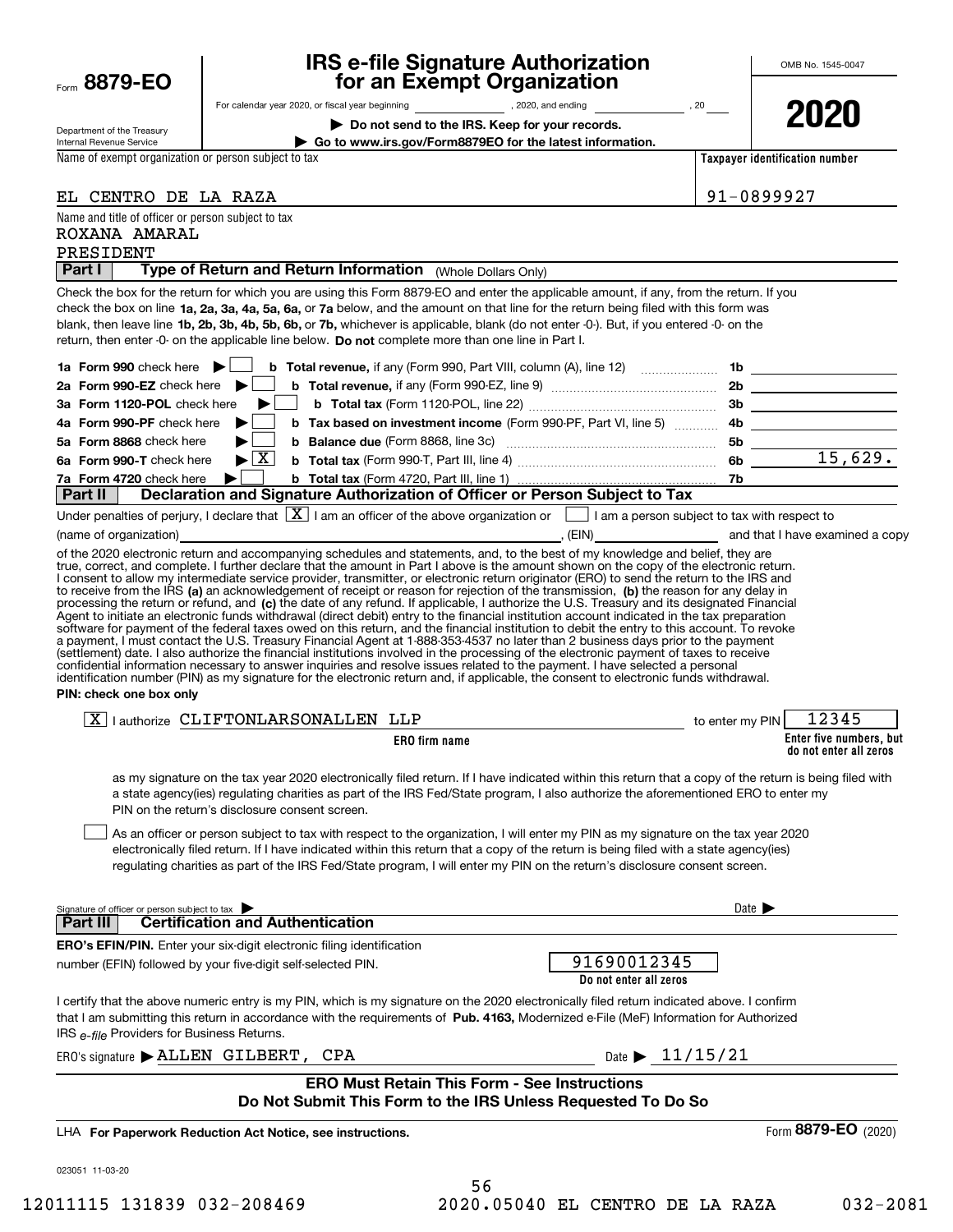(Rev. January 2020)

# **Application for Automatic Extension of Time To File an Exempt Organization Return**

OMB No. 1545-0047

Department of the Treasury Internal Revenue Service

|  |  |  | File a separate application for each return. |  |  |
|--|--|--|----------------------------------------------|--|--|
|--|--|--|----------------------------------------------|--|--|

**| Go to www.irs.gov/Form8868 for the latest information.**

| internal Revenue Service | GO to www.irs.dov/Formoodo for the latest information.                                                                                   |
|--------------------------|------------------------------------------------------------------------------------------------------------------------------------------|
|                          | Electronic filing (e-file). You can electronically file Form 8868 to request a 6-month automatic extension of time to file any of the    |
|                          | forms listed below with the exception of Form 8870, Information Return for Transfers Associated With Certain Personal Benefit.           |
|                          | Contracts, for which an extension request must be sent to the IRS in paper format (see instructions). For more details on the electronic |
|                          | filing of this form, visit www.irs.gov/e-file-providers/e-file-for-charities-and-non-profits.                                            |
|                          | Automatic 6-Month Extension of Time. Only submit original (no copies needed).                                                            |

All corporations required to file an income tax return other than Form 990-T (including 1120-C filers), partnerships, REMICs, and trusts must use Form 7004 to request an extension of time to file income tax returns.

| Type or                                    | Name of exempt organization or other filer, see instructions.                                                                                                                                                                                                                                                                                                                                                                                                                                                                                                              |        |                                                                                                                                       |              |    | Taxpayer identification number (TIN)         |
|--------------------------------------------|----------------------------------------------------------------------------------------------------------------------------------------------------------------------------------------------------------------------------------------------------------------------------------------------------------------------------------------------------------------------------------------------------------------------------------------------------------------------------------------------------------------------------------------------------------------------------|--------|---------------------------------------------------------------------------------------------------------------------------------------|--------------|----|----------------------------------------------|
| print                                      | EL CENTRO DE LA RAZA                                                                                                                                                                                                                                                                                                                                                                                                                                                                                                                                                       |        |                                                                                                                                       |              |    | 91-0899927                                   |
| File by the<br>due date for<br>filing your | Number, street, and room or suite no. If a P.O. box, see instructions.<br>2524 16TH AVENUE SOUTH                                                                                                                                                                                                                                                                                                                                                                                                                                                                           |        |                                                                                                                                       |              |    |                                              |
| return. See<br>instructions.               | City, town or post office, state, and ZIP code. For a foreign address, see instructions.<br>98144-5104<br>SEATTLE, WA                                                                                                                                                                                                                                                                                                                                                                                                                                                      |        |                                                                                                                                       |              |    |                                              |
|                                            | Enter the Return Code for the return that this application is for (file a separate application for each return)                                                                                                                                                                                                                                                                                                                                                                                                                                                            |        |                                                                                                                                       |              |    | $\mathbf 0$<br>7                             |
| <b>Application</b>                         |                                                                                                                                                                                                                                                                                                                                                                                                                                                                                                                                                                            | Return | Application                                                                                                                           |              |    | Return                                       |
| Is For                                     |                                                                                                                                                                                                                                                                                                                                                                                                                                                                                                                                                                            | Code   | <b>Is For</b>                                                                                                                         |              |    | Code                                         |
|                                            | Form 990 or Form 990-EZ                                                                                                                                                                                                                                                                                                                                                                                                                                                                                                                                                    | 01     | Form 990-T (corporation)                                                                                                              |              |    | 07                                           |
| Form 990-BL                                |                                                                                                                                                                                                                                                                                                                                                                                                                                                                                                                                                                            | 02     | Form 1041-A                                                                                                                           |              |    | 08                                           |
|                                            | Form 4720 (individual)                                                                                                                                                                                                                                                                                                                                                                                                                                                                                                                                                     | 03     | Form 4720 (other than individual)                                                                                                     |              |    | 09                                           |
| Form 990-PF                                |                                                                                                                                                                                                                                                                                                                                                                                                                                                                                                                                                                            | 04     | Form 5227                                                                                                                             |              |    | 10                                           |
|                                            | Form 990-T (sec. 401(a) or 408(a) trust)                                                                                                                                                                                                                                                                                                                                                                                                                                                                                                                                   | 05     | Form 6069                                                                                                                             |              |    | 11                                           |
|                                            | Form 990-T (trust other than above)<br><b>SHARON HU</b>                                                                                                                                                                                                                                                                                                                                                                                                                                                                                                                    | 06     | Form 8870                                                                                                                             |              |    | 12                                           |
| $box \triangleright$<br>1<br>$\mathbf{2}$  | If this is for a Group Return, enter the organization's four digit Group Exemption Number (GEN) [If this is for the whole group, check this<br>. If it is for part of the group, check this box $\blacktriangleright$<br>I request an automatic 6-month extension of time until<br>the organization named above. The extension is for the organization's return for:<br>$\blacktriangleright$ $\boxed{\text{X}}$ calendar year 2020 or<br>tax year beginning<br>If the tax year entered in line 1 is for less than 12 months, check reason:<br>Change in accounting period |        | and attach a list with the names and TINs of all members the extension is for.<br>NOVEMBER 15, 2021<br>, and ending<br>Initial return | Final return |    | , to file the exempt organization return for |
| За                                         | If this application is for Forms 990-BL, 990-PF, 990-T, 4720, or 6069, enter the tentative tax, less                                                                                                                                                                                                                                                                                                                                                                                                                                                                       |        |                                                                                                                                       |              |    |                                              |
|                                            | any nonrefundable credits. See instructions.                                                                                                                                                                                                                                                                                                                                                                                                                                                                                                                               |        |                                                                                                                                       | За           | \$ | 5,000.                                       |
|                                            | If this application is for Forms 990-PF, 990-T, 4720, or 6069, enter any refundable credits and<br>b<br>\$<br>estimated tax payments made. Include any prior year overpayment allowed as a credit.                                                                                                                                                                                                                                                                                                                                                                         |        |                                                                                                                                       |              | 0. |                                              |
| c                                          | <b>Balance due.</b> Subtract line 3b from line 3a. Include your payment with this form, if required, by                                                                                                                                                                                                                                                                                                                                                                                                                                                                    |        |                                                                                                                                       | 3b           |    |                                              |
|                                            | using EFTPS (Electronic Federal Tax Payment System). See instructions.                                                                                                                                                                                                                                                                                                                                                                                                                                                                                                     |        |                                                                                                                                       | 3c           |    | 5,000.                                       |
| instructions.<br>LHA                       | Caution: If you are going to make an electronic funds withdrawal (direct debit) with this Form 8868, see Form 8453-EO and Form 8879-EO for payment<br>For Privacy Act and Paperwork Reduction Act Notice, see instructions.                                                                                                                                                                                                                                                                                                                                                |        |                                                                                                                                       |              |    | Form 8868 (Rev. 1-2020)                      |

023841 04-01-20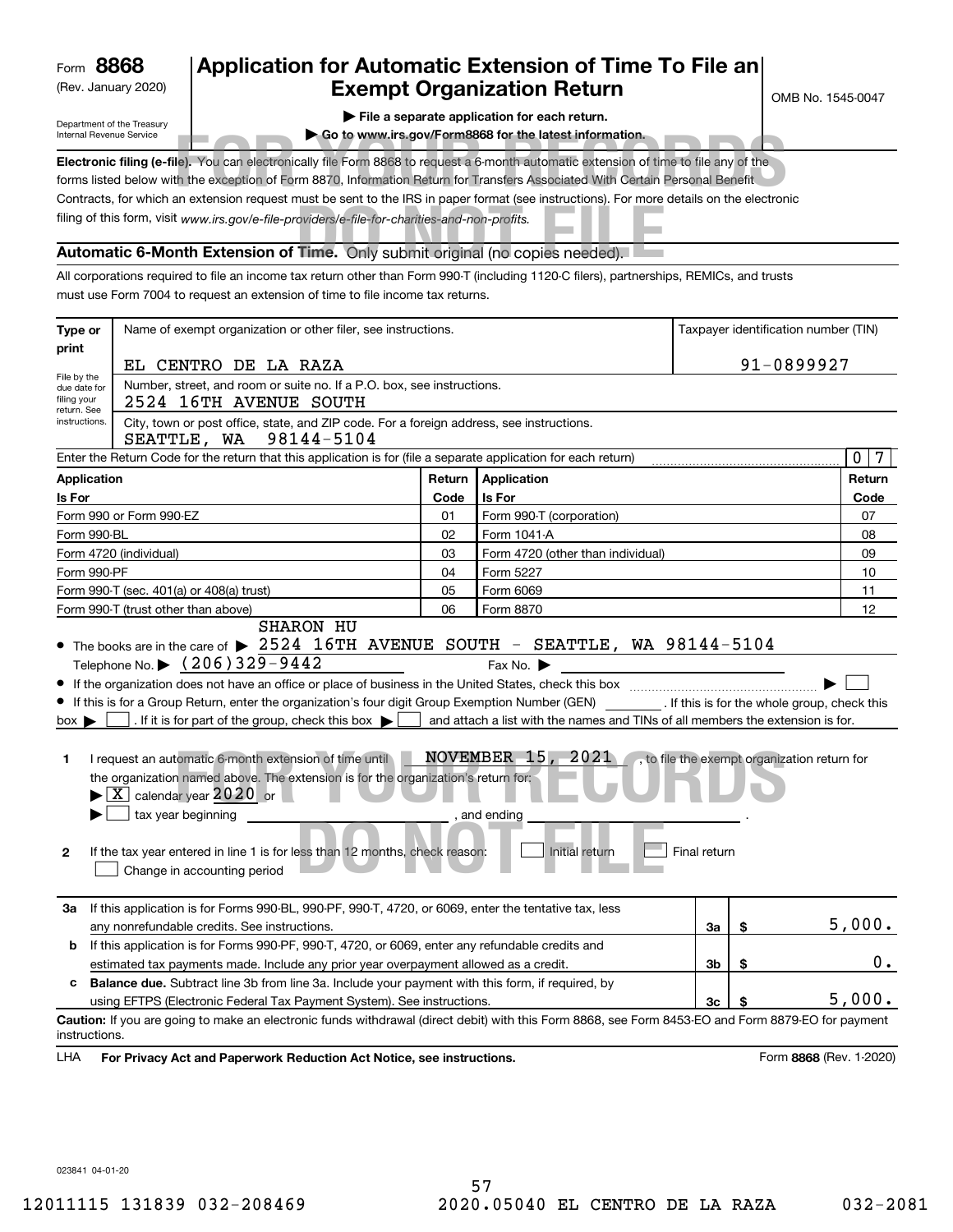|                | Form $990 - T$                                         |            | <b>Exempt Organization Business Income Tax Return</b>                                                                                                                                                                                                                                                                                 |                | OMB No. 1545-0047                                             |
|----------------|--------------------------------------------------------|------------|---------------------------------------------------------------------------------------------------------------------------------------------------------------------------------------------------------------------------------------------------------------------------------------------------------------------------------------|----------------|---------------------------------------------------------------|
|                |                                                        |            | (and proxy tax under section 6033(e))                                                                                                                                                                                                                                                                                                 |                |                                                               |
|                |                                                        |            | For calendar year 2020 or other tax year beginning<br>and ending,                                                                                                                                                                                                                                                                     |                | 2020                                                          |
|                | Department of the Treasury<br>Internal Revenue Service |            | Go to www.irs.gov/Form990T for instructions and the latest information.<br>bo not enter SSN numbers on this form as it may be made public if your organization is a $501(c)(3)$ .                                                                                                                                                     |                | Open to Public Inspection for<br>501(c)(3) Organizations Only |
| A              | Check box if<br>address changed.                       |            | Name of organization (<br>Check box if name changed and see instructions.)                                                                                                                                                                                                                                                            |                | DEmployer identification number                               |
|                | <b>B</b> Exempt under section                          | Print      | EL CENTRO DE LA RAZA                                                                                                                                                                                                                                                                                                                  |                | 91-0899927                                                    |
|                | $X$ 501(c)(3)<br>]220(e)<br>408(e)                     | 0ľ<br>Type | Number, street, and room or suite no. If a P.O. box, see instructions.<br>2524 16TH AVENUE SOUTH                                                                                                                                                                                                                                      |                | F Group exemption number<br>(see instructions)                |
|                | 408A<br> 530(a) <br>529S<br>529(a)                     |            | City or town, state or province, country, and ZIP or foreign postal code<br>SEATTLE, WA 98144-5104                                                                                                                                                                                                                                    | IF.            | Check box if                                                  |
|                |                                                        |            | 26,359,605.<br>C Book value of all assets at end of year<br>▶                                                                                                                                                                                                                                                                         |                | an amended return.                                            |
| G              |                                                        |            | Check organization type $\blacktriangleright \boxed{\textbf{X}}$ 501(c) corporation<br>$501(c)$ trust<br>$401(a)$ trust<br>Other trust                                                                                                                                                                                                |                | Applicable reinsurance entity                                 |
| н.             | Check if filing only to $\blacktriangleright$          |            | Claim credit from Form 8941<br>Claim a refund shown on Form 2439                                                                                                                                                                                                                                                                      |                |                                                               |
|                |                                                        |            |                                                                                                                                                                                                                                                                                                                                       |                |                                                               |
| J              |                                                        |            | Enter the number of attached Schedules A (Form 990-T)                                                                                                                                                                                                                                                                                 |                |                                                               |
| K.             |                                                        |            | During the tax year, was the corporation a subsidiary in an affiliated group or a parent-subsidiary controlled group?<br>If "Yes," enter the name and identifying number of the parent corporation.                                                                                                                                   |                | $\overline{X}$ No<br>Yes                                      |
|                |                                                        |            | The books are in care of $\triangleright$ SHARON HU<br>Telephone number $\blacktriangleright$                                                                                                                                                                                                                                         |                | $(206)329-9442$                                               |
| Part I         |                                                        |            | <b>Total Unrelated Business Taxable Income</b>                                                                                                                                                                                                                                                                                        |                |                                                               |
| 1              |                                                        |            | Total of unrelated business taxable income computed from all unrelated trades or businesses (see                                                                                                                                                                                                                                      |                |                                                               |
|                | instructions)                                          |            |                                                                                                                                                                                                                                                                                                                                       | 1              | 75,425.                                                       |
| 2              | Reserved                                               |            |                                                                                                                                                                                                                                                                                                                                       | $\mathbf{2}$   |                                                               |
| 3              | Add lines 1 and 2                                      |            |                                                                                                                                                                                                                                                                                                                                       | 3              | 75,425.                                                       |
| 4              |                                                        |            | Charitable contributions (see instructions for limitation rules)                                                                                                                                                                                                                                                                      | 4              | 0.                                                            |
| 5              |                                                        |            |                                                                                                                                                                                                                                                                                                                                       | 5              | 75,425.                                                       |
| 6              |                                                        |            | Deduction for net operating loss. See instructions                                                                                                                                                                                                                                                                                    | 6              |                                                               |
| $\overline{7}$ |                                                        |            | Total of unrelated business taxable income before specific deduction and section 199A deduction.                                                                                                                                                                                                                                      |                |                                                               |
|                | Subtract line 6 from line 5                            |            |                                                                                                                                                                                                                                                                                                                                       | $\overline{7}$ | 75,425.                                                       |
| 8              |                                                        |            | Specific deduction (generally \$1,000, but see instructions for exceptions) manufactured controller and the set                                                                                                                                                                                                                       | 8              | 1,000.                                                        |
| 9              |                                                        |            |                                                                                                                                                                                                                                                                                                                                       | 9              |                                                               |
| 10             | Total deductions. Add lines 8 and 9                    |            | $\begin{bmatrix} \begin{bmatrix} 0 & 0 & 0 & 0 \\ 0 & 0 & 0 & 0 \\ 0 & 0 & 0 & 0 \\ 0 & 0 & 0 & 0 \\ 0 & 0 & 0 & 0 \\ 0 & 0 & 0 & 0 \\ 0 & 0 & 0 & 0 \\ 0 & 0 & 0 & 0 \\ 0 & 0 & 0 & 0 & 0 \\ 0 & 0 & 0 & 0 & 0 \\ 0 & 0 & 0 & 0 & 0 \\ 0 & 0 & 0 & 0 & 0 \\ 0 & 0 & 0 & 0 & 0 \\ 0 & 0 & 0 & 0 & 0 \\ 0 & 0 & 0 & 0 & 0 \\ 0 & 0 & $ | 10             | 1,000.                                                        |
| 11             |                                                        |            | Unrelated business taxable income. Subtract line 10 from line 7. If line 10 is greater than line 7.                                                                                                                                                                                                                                   |                |                                                               |
|                | enter zero                                             |            |                                                                                                                                                                                                                                                                                                                                       | 11             | 74,425.                                                       |
| Part II        | <b>Tax Computation</b>                                 |            |                                                                                                                                                                                                                                                                                                                                       |                |                                                               |
|                |                                                        |            | Organizations taxable as corporations. Multiply Part I, line 11 by 21% (0.21)                                                                                                                                                                                                                                                         | 1              | 15,629.                                                       |
| 2              |                                                        |            | Trusts taxable at trust rates. See instructions for tax computation. Income tax on the amount on                                                                                                                                                                                                                                      |                |                                                               |
|                | Part I, line 11 from:                                  |            | Tax rate schedule or                                                                                                                                                                                                                                                                                                                  | $\mathbf 2$    |                                                               |
| з              | Proxy tax. See instructions                            |            |                                                                                                                                                                                                                                                                                                                                       | 3              |                                                               |
| 4              | Other tax amounts. See instructions                    |            |                                                                                                                                                                                                                                                                                                                                       | 4              |                                                               |
| 5              | Alternative minimum tax (trusts only)                  |            |                                                                                                                                                                                                                                                                                                                                       | 5              |                                                               |
| 6              |                                                        |            | Tax on noncompliant facility income. See instructions                                                                                                                                                                                                                                                                                 | 6              |                                                               |
| 7              |                                                        |            | Total. Add lines 3 through 6 to line 1 or 2, whichever applies                                                                                                                                                                                                                                                                        | $\overline{7}$ | 15,629.                                                       |
| LHA            |                                                        |            | For Paperwork Reduction Act Notice, see instructions.                                                                                                                                                                                                                                                                                 |                | Form 990-T (2020)                                             |

023701 02-02-21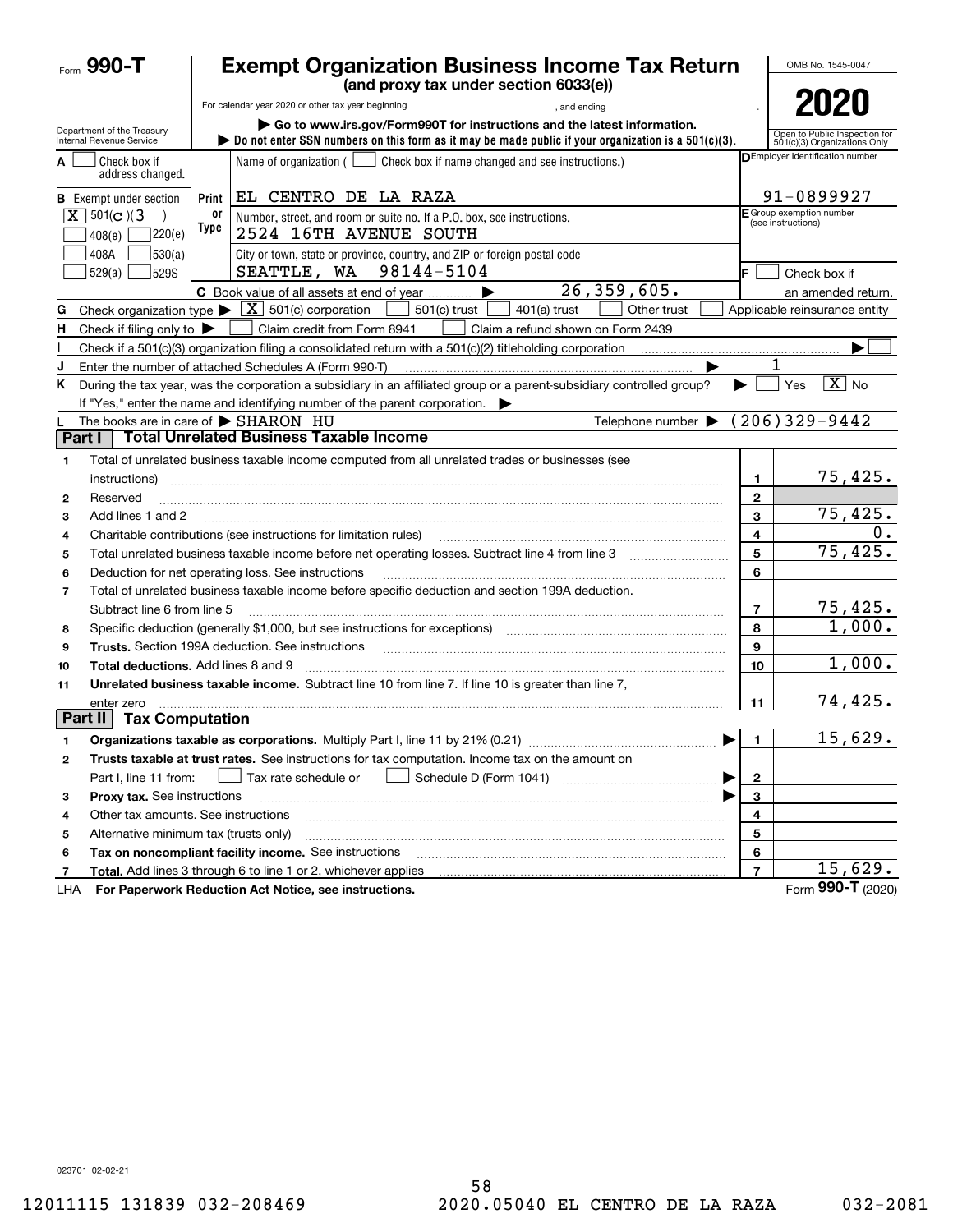|                 | Form 990-T (2020)                                                                                                                                                                                                              |             |  | Page 2         |    |
|-----------------|--------------------------------------------------------------------------------------------------------------------------------------------------------------------------------------------------------------------------------|-------------|--|----------------|----|
| <b>Part III</b> | <b>Tax and Payments</b>                                                                                                                                                                                                        |             |  |                |    |
| 1a              | Foreign tax credit (corporations attach Form 1118; trusts attach Form 1116)<br>1a                                                                                                                                              |             |  |                |    |
| b               | Other credits (see instructions)<br>1b                                                                                                                                                                                         |             |  |                |    |
| C               | 1c                                                                                                                                                                                                                             |             |  |                |    |
| d               | 1 <sub>d</sub>                                                                                                                                                                                                                 |             |  |                |    |
| e               |                                                                                                                                                                                                                                | 1e          |  |                |    |
| 2               | Subtract line 1e from Part II, line 7                                                                                                                                                                                          | $\mathbf 2$ |  | 15,629.        |    |
| 3               | Form 8611<br>Form 8697<br>Form 4255<br>Form 8866<br>Other taxes. Check if from:<br>$\mathbf{1}$                                                                                                                                |             |  |                |    |
|                 | Other (attach statement)                                                                                                                                                                                                       | 3           |  |                |    |
| 4               | Check if includes tax previously deferred under<br><b>Total tax.</b> Add lines 2 and 3 (see instructions).                                                                                                                     |             |  |                |    |
|                 | section 1294. Enter tax amount here                                                                                                                                                                                            | 4           |  | <u>15,629.</u> |    |
| 5               | 2020 net 965 tax liability paid from Form 965-A or Form 965-B, Part II, column (k), line 4                                                                                                                                     | 5           |  |                | 0. |
| 6a              | Payments: A 2019 overpayment credited to 2020 [11] [11] maximum materials: A 2019 overpayment credited to 2020<br>6а                                                                                                           |             |  |                |    |
| b               | 2020 estimated tax payments. Check if section 643(g) election applies<br>6b                                                                                                                                                    |             |  |                |    |
| c               | Tax deposited with Form 8868<br>6c                                                                                                                                                                                             |             |  |                |    |
| d               | Foreign organizations: Tax paid or withheld at source (see instructions) [<br>6d                                                                                                                                               |             |  |                |    |
| е               | 6e                                                                                                                                                                                                                             |             |  |                |    |
| f               | Credit for small employer health insurance premiums (attach Form 8941) [<br>6f                                                                                                                                                 |             |  |                |    |
| g               | Other credits, adjustments, and payments:   Form 2439                                                                                                                                                                          |             |  |                |    |
|                 | Other $\overline{\hspace{1cm}}$ Total $\blacktriangleright$ $\overline{\hspace{1cm}}$ 6g<br>Form 4136                                                                                                                          |             |  |                |    |
| 7               |                                                                                                                                                                                                                                | 7           |  |                |    |
| 8               | Estimated tax penalty (see instructions). Check if Form 2220 is attached                                                                                                                                                       | 8           |  | 205.           |    |
| 9               | Tax due. If line 7 is smaller than the total of lines 4, 5, and 8, enter amount owed <i>musicanal community conduction</i>                                                                                                     | 9           |  | 15,834.        |    |
| 10              |                                                                                                                                                                                                                                | 10          |  |                |    |
| 11              | Enter the amount of line 10 you want: Credited to 2021 estimated tax ><br>Refunded >                                                                                                                                           | 11          |  |                |    |
| <b>Part IV</b>  | Statements Regarding Certain Activities and Other Information (see instructions)                                                                                                                                               |             |  |                |    |
| 1               | At any time during the 2020 calendar year, did the organization have an interest in or a signature or other authority                                                                                                          |             |  | Yes  <br>No    |    |
|                 | over a financial account (bank, securities, or other) in a foreign country? If "Yes," the organization may have to file                                                                                                        |             |  |                |    |
|                 | FinCEN Form 114, Report of Foreign Bank and Financial Accounts. If "Yes," enter the name of the foreign country                                                                                                                |             |  |                |    |
|                 | here $\blacktriangleright$                                                                                                                                                                                                     |             |  | х              |    |
| 2               | During the tax year, did the organization receive a distribution from, or was it the grantor of, or transferor to, a                                                                                                           |             |  |                |    |
|                 |                                                                                                                                                                                                                                |             |  | Х              |    |
|                 | If "Yes," see instructions for other forms the organization may have to file.                                                                                                                                                  |             |  |                |    |
| 3               | Enter the amount of tax-exempt interest received or accrued during the tax year match states and the summary states and states and the states of the amount of tax-exempt interest received or accrued during the tax year mat |             |  |                |    |
| 4a              | Did the organization change its method of accounting? (see instructions)                                                                                                                                                       |             |  |                | x  |
| b               | If 4a is "Yes," has the organization described the change on Form 990, 990-EZ, 990-PF, or Form 1128? If "No,"                                                                                                                  |             |  |                |    |
|                 | explain in Part V                                                                                                                                                                                                              |             |  |                |    |
| Part V          | <b>Supplemental Information</b>                                                                                                                                                                                                |             |  |                |    |

Provide the explanation required by Part IV, line 4b. Also, provide any other additional information. See instructions.

| Sign            | Under penalties of perjury, I declare that I have examined this return, including accompanying schedules and statements, and to the best of my knowledge and belief, it is true,<br>correct, and complete. Declaration of preparer (other than taxpayer) is based on all information of which preparer has any knowledge. |                      |           |             |               |    |                                                                       |    |
|-----------------|---------------------------------------------------------------------------------------------------------------------------------------------------------------------------------------------------------------------------------------------------------------------------------------------------------------------------|----------------------|-----------|-------------|---------------|----|-----------------------------------------------------------------------|----|
| Here            |                                                                                                                                                                                                                                                                                                                           |                      | PRESIDENT |             |               |    | May the IRS discuss this return with<br>the preparer shown below (see |    |
|                 | Signature of officer                                                                                                                                                                                                                                                                                                      | Date                 | Title     |             |               |    | instructions)? $\boxed{\mathbf{X}}$ Yes                               | No |
|                 | Print/Type preparer's name                                                                                                                                                                                                                                                                                                | Preparer's signature |           | Date        | Check         | if | PTIN                                                                  |    |
| Paid            |                                                                                                                                                                                                                                                                                                                           |                      |           |             | self-employed |    |                                                                       |    |
| Preparer        | GILBERT, CPA<br>ALLEN                                                                                                                                                                                                                                                                                                     | GILBERT,<br>ALLEN    |           | CPA11/15/21 |               |    | P01380103                                                             |    |
| <b>Use Only</b> | Firm's name CLIFTONLARSONALLEN LLP                                                                                                                                                                                                                                                                                        |                      |           |             | Firm's $EIN$  |    | $41 - 0746749$                                                        |    |
|                 | 10700<br>NORTHUP                                                                                                                                                                                                                                                                                                          | SUITE 200<br>WAY,    |           |             |               |    |                                                                       |    |
|                 | BELLEVUE, WA 98004<br>Firm's address $\blacktriangleright$                                                                                                                                                                                                                                                                |                      |           |             | Phone no.     |    | $425 - 250 - 6100$                                                    |    |
|                 |                                                                                                                                                                                                                                                                                                                           |                      |           |             |               |    | 000T                                                                  |    |

023711 02-02-21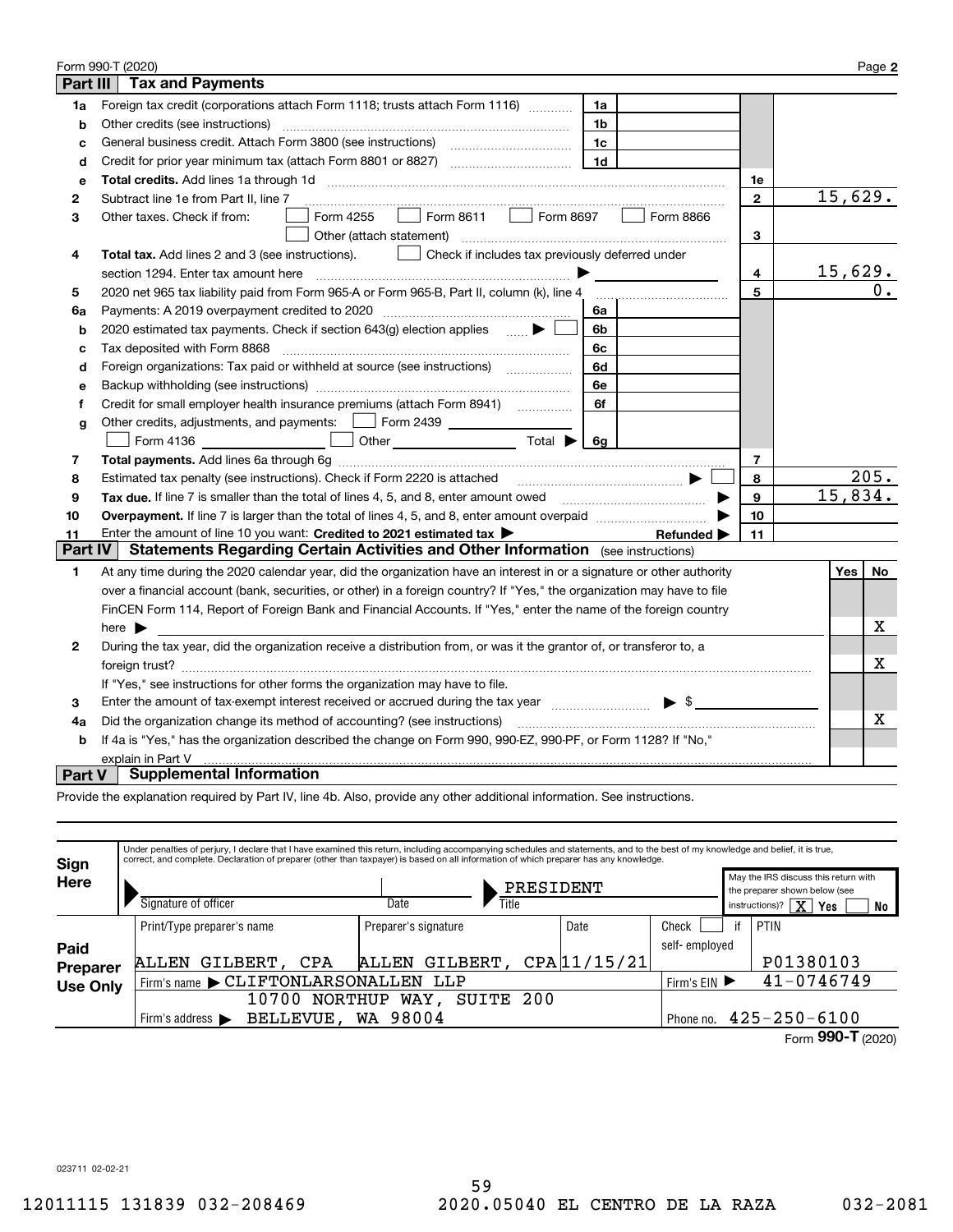|        | <b>SCHEDULE A</b><br>(Form 990-T)                             | <b>Unrelated Business Taxable Income</b>                                                                                                                                                                                       |                                                                         | OMB No. 1545-0047 |              |              |                                |
|--------|---------------------------------------------------------------|--------------------------------------------------------------------------------------------------------------------------------------------------------------------------------------------------------------------------------|-------------------------------------------------------------------------|-------------------|--------------|--------------|--------------------------------|
|        |                                                               | <b>From an Unrelated Trade or Business</b>                                                                                                                                                                                     |                                                                         |                   |              |              |                                |
|        |                                                               | Go to www.irs.gov/Form990T for instructions and the latest information.                                                                                                                                                        |                                                                         |                   |              |              | 2020                           |
|        | Department of the Treasury<br><b>Internal Revenue Service</b> | Do not enter SSN numbers on this form as it may be made public if your organization is a 501(c)(3).                                                                                                                            | Open to Public Inspection for                                           |                   |              |              |                                |
|        | <b>A</b> Name of the organization                             |                                                                                                                                                                                                                                | 501(c)(3) Organizations Only<br><b>B</b> Employer identification number |                   |              |              |                                |
|        |                                                               | EL CENTRO DE LA RAZA                                                                                                                                                                                                           |                                                                         |                   | 91-0899927   |              |                                |
|        |                                                               |                                                                                                                                                                                                                                |                                                                         |                   |              |              |                                |
|        |                                                               | 452000<br>C Unrelated business activity code (see instructions) $\blacktriangleright$                                                                                                                                          |                                                                         |                   | D Sequence:  | ı            | 1<br>of                        |
| Е.     |                                                               | Describe the unrelated trade or business DDEBT FINANCED COMMERCIAL RENTAL, AND ROOM REN                                                                                                                                        |                                                                         |                   |              |              |                                |
|        |                                                               | <b>Part I</b> Unrelated Trade or Business Income                                                                                                                                                                               |                                                                         | (A) Income        | (B) Expenses |              | (C) Net                        |
|        | <b>1a</b> Gross receipts or sales                             |                                                                                                                                                                                                                                |                                                                         |                   |              |              |                                |
| b      | Less returns and allowances                                   | <b>c</b> Balance                                                                                                                                                                                                               | 1c                                                                      |                   |              |              |                                |
| 2      |                                                               |                                                                                                                                                                                                                                | $\mathbf{2}$                                                            |                   |              |              |                                |
| 3      |                                                               |                                                                                                                                                                                                                                | 3                                                                       |                   |              |              |                                |
|        |                                                               | 4a Capital gain net income (attach Sch D (Form 1041 or Form                                                                                                                                                                    |                                                                         |                   |              |              |                                |
|        | 1120)) (see instructions)                                     |                                                                                                                                                                                                                                | 4a                                                                      |                   |              |              |                                |
|        |                                                               | <b>b</b> Net gain (loss) (Form 4797) (attach Form 4797) (see instructions)                                                                                                                                                     | 4b                                                                      |                   |              |              |                                |
|        | Capital loss deduction for trusts                             |                                                                                                                                                                                                                                | 4c                                                                      |                   |              |              |                                |
| 5      |                                                               | Income (loss) from a partnership or an S corporation (attach                                                                                                                                                                   |                                                                         |                   |              |              |                                |
|        |                                                               |                                                                                                                                                                                                                                | 5                                                                       |                   |              |              |                                |
| 6      |                                                               |                                                                                                                                                                                                                                | 6                                                                       | 16,890.           |              |              | <u>16,890.</u>                 |
| 7      |                                                               |                                                                                                                                                                                                                                | $\overline{7}$                                                          | 177,790.          | 119, 255.    |              | 58, 535.                       |
| 8      |                                                               | Interest, annuities, royalties, and rents from a controlled                                                                                                                                                                    | 8                                                                       |                   |              |              |                                |
| 9      |                                                               | Investment income of section 501(c)(7), (9), or (17)                                                                                                                                                                           |                                                                         |                   |              |              |                                |
|        |                                                               |                                                                                                                                                                                                                                | 9                                                                       |                   |              |              |                                |
| 10     |                                                               |                                                                                                                                                                                                                                | 10                                                                      |                   |              |              |                                |
| 11     |                                                               |                                                                                                                                                                                                                                | 11                                                                      |                   |              |              |                                |
| 12     |                                                               | Other income (see instructions; attach statement)                                                                                                                                                                              | 12                                                                      |                   |              |              |                                |
| 13     | Total. Combine lines 3 through 12                             |                                                                                                                                                                                                                                | 13                                                                      | 194,680.          | 119, 255.    |              | 75,425.                        |
|        |                                                               |                                                                                                                                                                                                                                |                                                                         |                   |              |              |                                |
|        |                                                               | Part II Deductions Not Taken Elsewhere (See instructions for limitations on deductions) Deductions must be<br>directly connected with the unrelated business income                                                            |                                                                         |                   |              |              |                                |
| 1      |                                                               |                                                                                                                                                                                                                                |                                                                         |                   |              | 1.           |                                |
| 2      |                                                               | Salaries and wages with the continuum contract of the contract of the contract of the contract of the contract of the contract of the contract of the contract of the contract of the contract of the contract of the contract |                                                                         |                   |              | $\mathbf{2}$ |                                |
| 3      |                                                               | Repairs and maintenance measurements and maintenance measurements and maintenance measurements and maintenance                                                                                                                 |                                                                         |                   |              | 3            |                                |
| 4      | Bad debts                                                     |                                                                                                                                                                                                                                |                                                                         |                   |              | 4            |                                |
| 5      |                                                               | Interest (attach statement) (see instructions) www.communicalisation.communicalisations.communicalisations.                                                                                                                    |                                                                         |                   |              | 5<br>6       |                                |
| 6      |                                                               |                                                                                                                                                                                                                                |                                                                         |                   |              |              |                                |
| 7<br>8 |                                                               |                                                                                                                                                                                                                                |                                                                         |                   |              | 8b           |                                |
| 9      |                                                               |                                                                                                                                                                                                                                |                                                                         |                   |              | 9            |                                |
| 10     |                                                               |                                                                                                                                                                                                                                |                                                                         |                   |              | 10           |                                |
| 11     |                                                               |                                                                                                                                                                                                                                |                                                                         |                   |              | 11           |                                |
| 12     |                                                               |                                                                                                                                                                                                                                |                                                                         |                   |              | 12           |                                |
| 13     |                                                               | Excess exempt expenses (Part VIII) machines and continuum contract and contact the set of the contract of the                                                                                                                  |                                                                         |                   |              | 13           |                                |
| 14     |                                                               | Excess readership costs (Part IX) [11] [22] [23] [33] [34] [34] [34] [34] [35] [34] [35] [35] [35] [35] [35] [<br>Other deductions (attach statement)                                                                          |                                                                         |                   |              | 14           |                                |
| 15     |                                                               |                                                                                                                                                                                                                                |                                                                         |                   |              | 15           |                                |
| 16     |                                                               | Unrelated business income before net operating loss deduction. Subtract line 15 from Part I, line 13,                                                                                                                          |                                                                         |                   |              |              |                                |
|        |                                                               |                                                                                                                                                                                                                                |                                                                         |                   |              | 16           |                                |
| 17     |                                                               |                                                                                                                                                                                                                                |                                                                         |                   |              | 17           | 0.<br>75,425.<br>О.<br>75,425. |

023741 12-23-20

1 ENTITY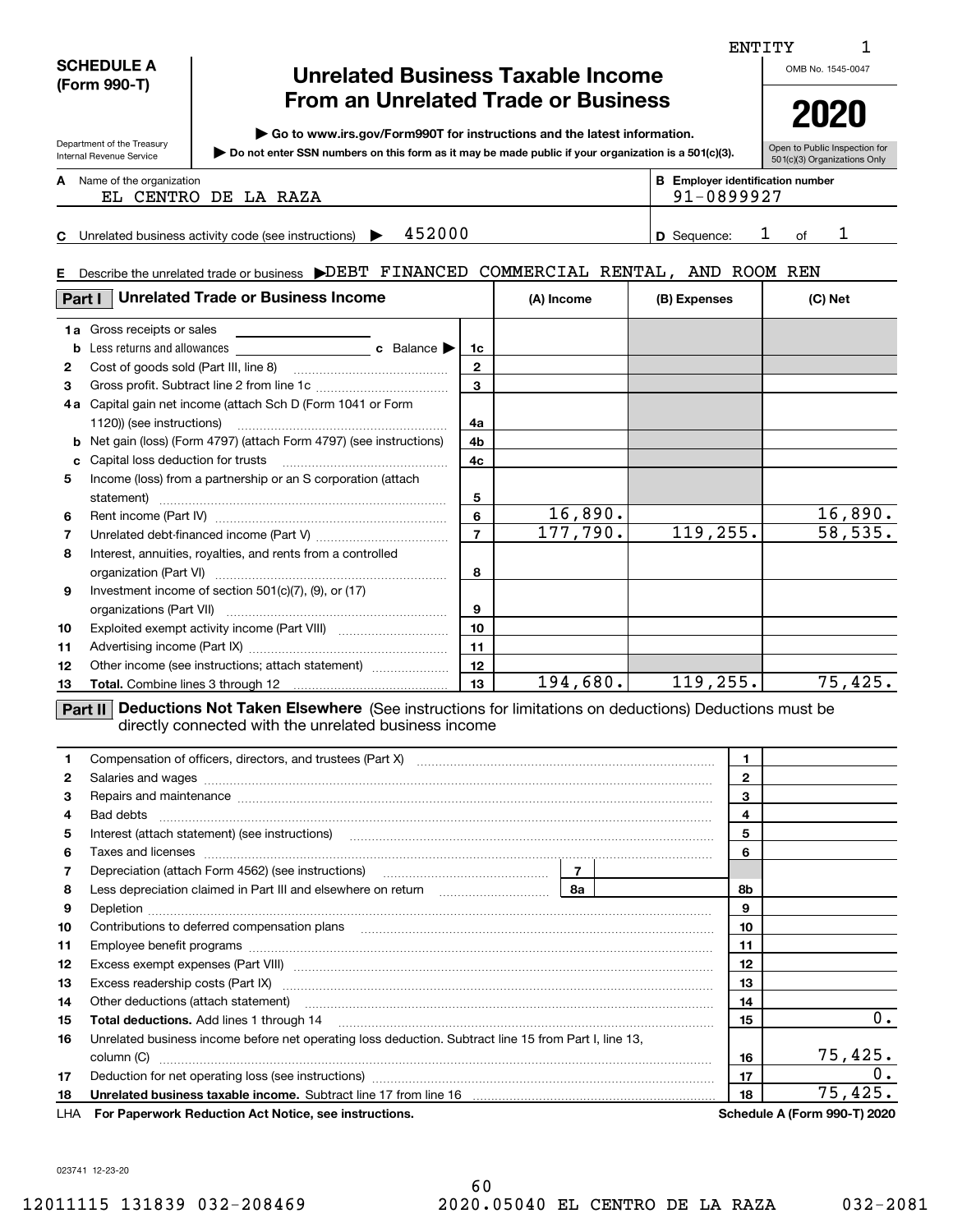|                 | Schedule A (Form 990-T) 2020                                                                                                                                                                                                   |                                                                                                                                                                                                                                                                                                                                                                                                                                               |                              |                | Page 2                       |
|-----------------|--------------------------------------------------------------------------------------------------------------------------------------------------------------------------------------------------------------------------------|-----------------------------------------------------------------------------------------------------------------------------------------------------------------------------------------------------------------------------------------------------------------------------------------------------------------------------------------------------------------------------------------------------------------------------------------------|------------------------------|----------------|------------------------------|
| Part III        | <b>Cost of Goods Sold</b>                                                                                                                                                                                                      | Enter method of inventory valuation                                                                                                                                                                                                                                                                                                                                                                                                           |                              |                |                              |
| 1               | Inventory at beginning of year                                                                                                                                                                                                 | $\begin{minipage}{0.5\textwidth} \begin{tabular}{ l l l } \hline & \multicolumn{1}{ l l } \hline & \multicolumn{1}{ l } \multicolumn{1}{ l } \hline \multicolumn{1}{ l } \multicolumn{1}{ l } \multicolumn{1}{ l } \multicolumn{1}{ l } \multicolumn{1}{ l } \multicolumn{1}{ l } \multicolumn{1}{ l } \multicolumn{1}{ l } \multicolumn{1}{ l } \multicolumn{1}{ l } \multicolumn{1}{ l } \multicolumn{1}{ l } \multicolumn{1}{ l } \multic$ |                              | 1              |                              |
| 2               |                                                                                                                                                                                                                                |                                                                                                                                                                                                                                                                                                                                                                                                                                               |                              | $\overline{2}$ |                              |
| 3               |                                                                                                                                                                                                                                |                                                                                                                                                                                                                                                                                                                                                                                                                                               |                              | 3              |                              |
| 4               | Additional section 263A costs (attach statement) material content and according to the Additional section 263A                                                                                                                 |                                                                                                                                                                                                                                                                                                                                                                                                                                               |                              | $\overline{4}$ |                              |
| 5               | Other costs (attach statement) manufactured and contract and contract and contract and contract and contract and contract and contract and contract and contract and contract and contract and contract and contract and contr |                                                                                                                                                                                                                                                                                                                                                                                                                                               |                              | 5              |                              |
| 6               | Total. Add lines 1 through 5 [11, 12] manuscription of the contract of the contract of the contract of the contract of the contract of the contract of the contract of the contract of the contract of the contract of the con |                                                                                                                                                                                                                                                                                                                                                                                                                                               |                              | 6              |                              |
| 7               | Inventory at end of year                                                                                                                                                                                                       |                                                                                                                                                                                                                                                                                                                                                                                                                                               |                              | $\overline{7}$ |                              |
| 8               | Cost of goods sold. Subtract line 7 from line 6. Enter here and in Part I, line 2                                                                                                                                              |                                                                                                                                                                                                                                                                                                                                                                                                                                               |                              | 8              |                              |
| 9               | Do the rules of section 263A (with respect to property produced or acquired for resale) apply to the organization?<br>Rent Income (From Real Property and Personal Property Leased with Real Property)                         |                                                                                                                                                                                                                                                                                                                                                                                                                                               |                              |                | Yes<br>No.                   |
| <b>Part IV</b>  |                                                                                                                                                                                                                                |                                                                                                                                                                                                                                                                                                                                                                                                                                               |                              |                |                              |
| 1               | Description of property (property street address, city, state, ZIP code). Check if a dual-use (see instructions)<br>EL CENTRO ROOM RENTALS AND 2524 16TH AVE S, SEATTLE, WA                                                    |                                                                                                                                                                                                                                                                                                                                                                                                                                               |                              |                | 98144                        |
|                 | A<br>B                                                                                                                                                                                                                         |                                                                                                                                                                                                                                                                                                                                                                                                                                               |                              |                |                              |
|                 | C                                                                                                                                                                                                                              |                                                                                                                                                                                                                                                                                                                                                                                                                                               |                              |                |                              |
|                 | D                                                                                                                                                                                                                              |                                                                                                                                                                                                                                                                                                                                                                                                                                               |                              |                |                              |
|                 |                                                                                                                                                                                                                                |                                                                                                                                                                                                                                                                                                                                                                                                                                               | В                            | C              | D                            |
|                 |                                                                                                                                                                                                                                | A                                                                                                                                                                                                                                                                                                                                                                                                                                             |                              |                |                              |
| $\mathbf{2}$    | Rent received or accrued<br>From personal property (if the percentage of                                                                                                                                                       |                                                                                                                                                                                                                                                                                                                                                                                                                                               |                              |                |                              |
| a               | rent for personal property is more than 10%                                                                                                                                                                                    |                                                                                                                                                                                                                                                                                                                                                                                                                                               |                              |                |                              |
|                 |                                                                                                                                                                                                                                | 0.                                                                                                                                                                                                                                                                                                                                                                                                                                            |                              |                |                              |
| b               | From real and personal property (if the                                                                                                                                                                                        |                                                                                                                                                                                                                                                                                                                                                                                                                                               |                              |                |                              |
|                 | percentage of rent for personal property exceeds                                                                                                                                                                               |                                                                                                                                                                                                                                                                                                                                                                                                                                               |                              |                |                              |
|                 | 50% or if the rent is based on profit or income)                                                                                                                                                                               | 16,890.                                                                                                                                                                                                                                                                                                                                                                                                                                       |                              |                |                              |
| c               | $\sim$<br>Total rents received or accrued by property.                                                                                                                                                                         |                                                                                                                                                                                                                                                                                                                                                                                                                                               |                              |                |                              |
|                 | Add lines 2a and 2b, columns A through D                                                                                                                                                                                       | 16,890.                                                                                                                                                                                                                                                                                                                                                                                                                                       |                              |                |                              |
|                 |                                                                                                                                                                                                                                |                                                                                                                                                                                                                                                                                                                                                                                                                                               |                              |                |                              |
| 3               | Total rents received or accrued. Add line 2c columns A through D. Enter here and on Part I, line 6, column (A)                                                                                                                 |                                                                                                                                                                                                                                                                                                                                                                                                                                               |                              |                | 16,890.                      |
|                 | Deductions directly connected with the income                                                                                                                                                                                  |                                                                                                                                                                                                                                                                                                                                                                                                                                               |                              |                |                              |
| 4               | in lines 2(a) and 2(b) (attach statement)                                                                                                                                                                                      | 0.                                                                                                                                                                                                                                                                                                                                                                                                                                            |                              |                |                              |
|                 |                                                                                                                                                                                                                                |                                                                                                                                                                                                                                                                                                                                                                                                                                               |                              |                |                              |
| 5               |                                                                                                                                                                                                                                |                                                                                                                                                                                                                                                                                                                                                                                                                                               |                              |                | 0.                           |
| Part V          | <b>Unrelated Debt-Financed Income</b> (see instructions)                                                                                                                                                                       |                                                                                                                                                                                                                                                                                                                                                                                                                                               |                              |                |                              |
| 1               | Description of debt-financed property (street address, city, state, ZIP code). Check if a dual-use (see instructions)                                                                                                          |                                                                                                                                                                                                                                                                                                                                                                                                                                               |                              |                |                              |
|                 | COMMERCIAL AND ROOM S<br>A                                                                                                                                                                                                     |                                                                                                                                                                                                                                                                                                                                                                                                                                               | 2524 16TH AVE S, SEATTLE, WA |                | 98144                        |
|                 | В                                                                                                                                                                                                                              |                                                                                                                                                                                                                                                                                                                                                                                                                                               |                              |                |                              |
|                 | C                                                                                                                                                                                                                              |                                                                                                                                                                                                                                                                                                                                                                                                                                               |                              |                |                              |
|                 | D                                                                                                                                                                                                                              |                                                                                                                                                                                                                                                                                                                                                                                                                                               |                              |                |                              |
|                 |                                                                                                                                                                                                                                | Α                                                                                                                                                                                                                                                                                                                                                                                                                                             | В                            | C              | D                            |
| 2               | Gross income from or allocable to debt-financed                                                                                                                                                                                |                                                                                                                                                                                                                                                                                                                                                                                                                                               |                              |                |                              |
|                 | property                                                                                                                                                                                                                       | 674,725.                                                                                                                                                                                                                                                                                                                                                                                                                                      |                              |                |                              |
| 3               | Deductions directly connected with or allocable                                                                                                                                                                                |                                                                                                                                                                                                                                                                                                                                                                                                                                               |                              |                |                              |
|                 | to debt-financed property                                                                                                                                                                                                      |                                                                                                                                                                                                                                                                                                                                                                                                                                               |                              |                |                              |
| а               | Straight line depreciation (attach statement)                                                                                                                                                                                  | $\mathbf 0$ .                                                                                                                                                                                                                                                                                                                                                                                                                                 |                              |                |                              |
| b               | Other deductions (attach statement) STMT 4                                                                                                                                                                                     | 452,582.                                                                                                                                                                                                                                                                                                                                                                                                                                      |                              |                |                              |
| c               | Total deductions (add lines 3a and 3b,                                                                                                                                                                                         |                                                                                                                                                                                                                                                                                                                                                                                                                                               |                              |                |                              |
|                 |                                                                                                                                                                                                                                | 452,582.                                                                                                                                                                                                                                                                                                                                                                                                                                      |                              |                |                              |
| 4               | Amount of average acquisition debt on or allocable                                                                                                                                                                             |                                                                                                                                                                                                                                                                                                                                                                                                                                               |                              |                |                              |
|                 | to debt-financed property (attach statement) STMT                                                                                                                                                                              | 23, 322, 445.                                                                                                                                                                                                                                                                                                                                                                                                                                 |                              |                |                              |
| 5               | Average adjusted basis of or allocable to debt-                                                                                                                                                                                |                                                                                                                                                                                                                                                                                                                                                                                                                                               |                              |                |                              |
|                 | financed property (attach statement) $STMT$ 3                                                                                                                                                                                  | $ 12$ ,610,092.                                                                                                                                                                                                                                                                                                                                                                                                                               |                              |                |                              |
| 6               | Divide line 4 by line 5                                                                                                                                                                                                        | 26.35%                                                                                                                                                                                                                                                                                                                                                                                                                                        | %                            | %              | %                            |
| 7               | Gross income reportable. Multiply line 2 by line 6                                                                                                                                                                             | 177,790.                                                                                                                                                                                                                                                                                                                                                                                                                                      |                              |                |                              |
| 8               |                                                                                                                                                                                                                                |                                                                                                                                                                                                                                                                                                                                                                                                                                               |                              |                | 177,790.                     |
|                 |                                                                                                                                                                                                                                |                                                                                                                                                                                                                                                                                                                                                                                                                                               |                              |                |                              |
| 9               | Allocable deductions. Multiply line 3c by line 6                                                                                                                                                                               | 119,255.                                                                                                                                                                                                                                                                                                                                                                                                                                      |                              |                |                              |
| 10              | Total allocable deductions. Add line 9, columns A through D. Enter here and on Part I, line 7, column (B)                                                                                                                      |                                                                                                                                                                                                                                                                                                                                                                                                                                               |                              |                | 119,255.                     |
| 11              | Total dividends-received deductions included in line 10                                                                                                                                                                        |                                                                                                                                                                                                                                                                                                                                                                                                                                               |                              |                | 0.                           |
| 023721 12-23-20 |                                                                                                                                                                                                                                |                                                                                                                                                                                                                                                                                                                                                                                                                                               |                              |                | Schedule A (Form 990-T) 2020 |
|                 |                                                                                                                                                                                                                                | 61                                                                                                                                                                                                                                                                                                                                                                                                                                            |                              |                |                              |

# 12011115 131839 032-208469 2020.05040 EL CENTRO DE LA RAZA 032-2081

ENTITY 1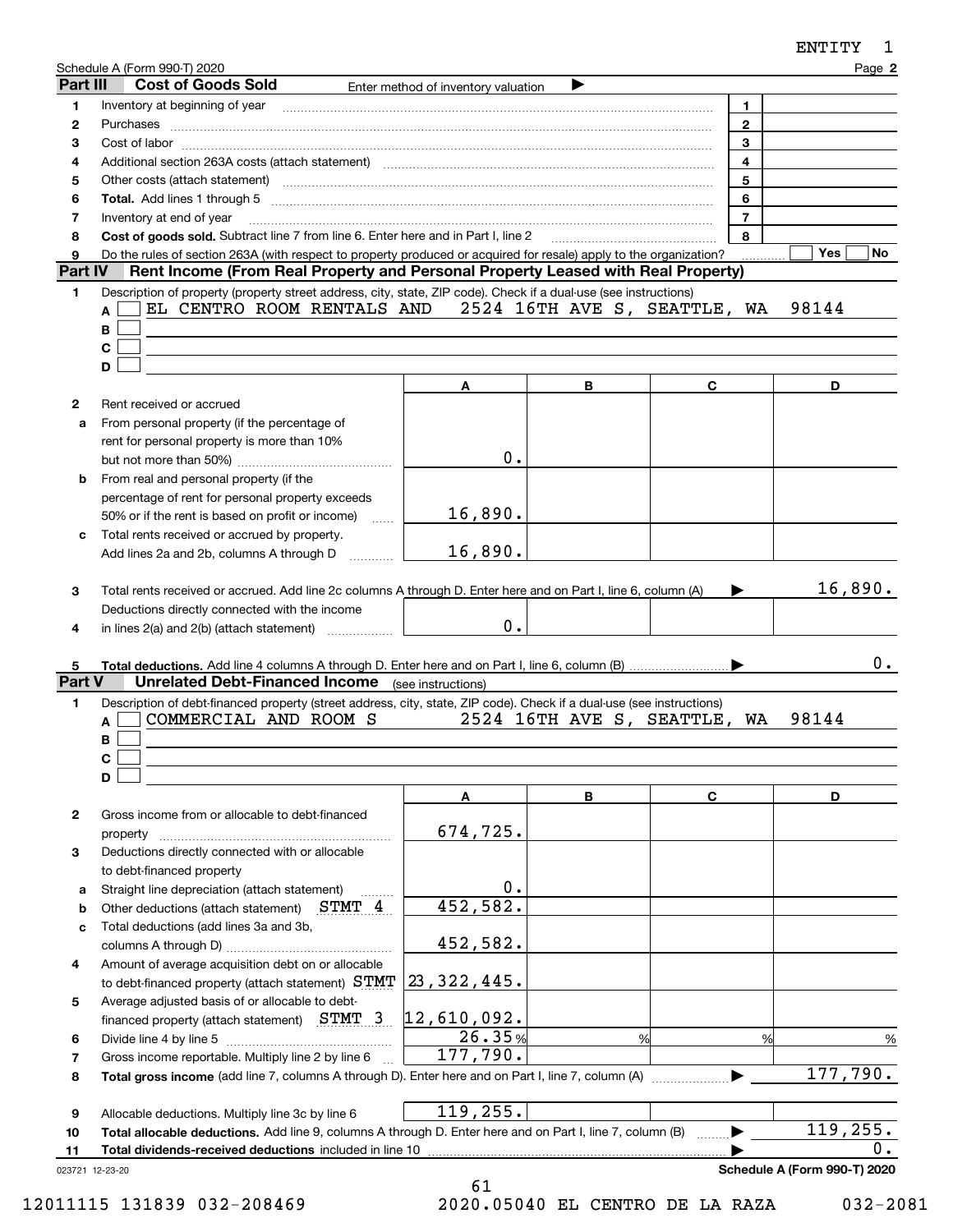|                                       |                                    |                                                                                                                                                                                                                                                     |                                                                                |    |                                                                                      |                    |                                                                                                |                    | <b>FIATTI</b>                                                                             |
|---------------------------------------|------------------------------------|-----------------------------------------------------------------------------------------------------------------------------------------------------------------------------------------------------------------------------------------------------|--------------------------------------------------------------------------------|----|--------------------------------------------------------------------------------------|--------------------|------------------------------------------------------------------------------------------------|--------------------|-------------------------------------------------------------------------------------------|
|                                       | Schedule A (Form 990-T) 2020       | Part VI Interest, Annuities, Royalties, and Rents from Controlled Organizations                                                                                                                                                                     |                                                                                |    |                                                                                      |                    | (see instructions)                                                                             |                    | Page 3                                                                                    |
|                                       |                                    |                                                                                                                                                                                                                                                     |                                                                                |    | <b>Exempt Controlled Organizations</b>                                               |                    |                                                                                                |                    |                                                                                           |
| 1. Name of controlled<br>organization |                                    | 2. Employer<br>identification<br>number                                                                                                                                                                                                             | 3. Net unrelated<br>income (loss)<br>(see instructions)                        |    | 4. Total of specified<br>payments made                                               |                    | 5. Part of column 4<br>that is included in the<br>controlling organiza-<br>tion's gross income |                    | 6. Deductions directly<br>connected with<br>income in column 5                            |
| (1)                                   |                                    |                                                                                                                                                                                                                                                     |                                                                                |    |                                                                                      |                    |                                                                                                |                    |                                                                                           |
| (2)                                   |                                    |                                                                                                                                                                                                                                                     |                                                                                |    |                                                                                      |                    |                                                                                                |                    |                                                                                           |
| (3)                                   |                                    |                                                                                                                                                                                                                                                     |                                                                                |    |                                                                                      |                    |                                                                                                |                    |                                                                                           |
| (4)                                   |                                    |                                                                                                                                                                                                                                                     |                                                                                |    |                                                                                      |                    |                                                                                                |                    |                                                                                           |
|                                       |                                    |                                                                                                                                                                                                                                                     | Nonexempt Controlled Organizations                                             |    |                                                                                      |                    |                                                                                                |                    |                                                                                           |
|                                       | 7. Taxable Income                  | 8. Net unrelated<br>income (loss)<br>(see instructions)                                                                                                                                                                                             | 9. Total of specified<br>payments made                                         |    | <b>10.</b> Part of column 9<br>that is included in the<br>controlling organization's | gross income       |                                                                                                |                    | 11. Deductions directly<br>connected with<br>income in column 10                          |
| (1)                                   |                                    |                                                                                                                                                                                                                                                     |                                                                                |    |                                                                                      |                    |                                                                                                |                    |                                                                                           |
| (2)                                   |                                    |                                                                                                                                                                                                                                                     |                                                                                |    |                                                                                      |                    |                                                                                                |                    |                                                                                           |
| (3)                                   |                                    |                                                                                                                                                                                                                                                     |                                                                                |    |                                                                                      |                    |                                                                                                |                    |                                                                                           |
| (4)                                   |                                    |                                                                                                                                                                                                                                                     |                                                                                |    |                                                                                      |                    |                                                                                                |                    |                                                                                           |
| Totals                                |                                    |                                                                                                                                                                                                                                                     |                                                                                |    | Enter here and on Part I,                                                            | line 8, column (A) | 0.                                                                                             |                    | Enter here and on Part I.<br>line $8$ , column $(B)$<br>$0$ .                             |
| <b>Part VII</b>                       |                                    | Investment Income of a Section 501(c)(7), (9), or (17) Organization                                                                                                                                                                                 |                                                                                |    |                                                                                      | (see instructions) |                                                                                                |                    |                                                                                           |
|                                       |                                    | 1. Description of income                                                                                                                                                                                                                            | 2. Amount of<br>income                                                         |    | 3. Deductions<br>directly connected<br>(attach statement)                            |                    | 4. Set-asides                                                                                  | (attach statement) | 5. Total deductions<br>and set-asides<br>(add cols 3 and 4)                               |
| (1)                                   |                                    |                                                                                                                                                                                                                                                     |                                                                                |    |                                                                                      |                    |                                                                                                |                    |                                                                                           |
| (2)                                   |                                    |                                                                                                                                                                                                                                                     |                                                                                |    |                                                                                      |                    |                                                                                                |                    |                                                                                           |
| $\frac{1}{(3)}$                       |                                    |                                                                                                                                                                                                                                                     |                                                                                |    |                                                                                      |                    |                                                                                                |                    |                                                                                           |
| (4)                                   |                                    |                                                                                                                                                                                                                                                     |                                                                                |    |                                                                                      |                    |                                                                                                |                    |                                                                                           |
| <b>Totals</b>                         |                                    |                                                                                                                                                                                                                                                     | Add amounts in<br>column 2. Enter<br>here and on Part I.<br>line 9, column (A) | О. |                                                                                      |                    |                                                                                                |                    | Add amounts in<br>column 5. Enter<br>here and on Part I.<br>line $9$ , column $(B)$<br>0. |
| <b>Part VIII</b>                      |                                    | <b>Exploited Exempt Activity Income, Other Than Advertising Income</b>                                                                                                                                                                              |                                                                                |    |                                                                                      | (see instructions) |                                                                                                |                    |                                                                                           |
| 1                                     | Description of exploited activity: |                                                                                                                                                                                                                                                     |                                                                                |    |                                                                                      |                    |                                                                                                |                    |                                                                                           |
| 2                                     |                                    | Gross unrelated business income from trade or business. Enter here and on Part I, line 10, column (A)                                                                                                                                               |                                                                                |    |                                                                                      |                    |                                                                                                | $\mathbf{2}$       |                                                                                           |
| з                                     |                                    | Expenses directly connected with production of unrelated business income. Enter here and on Part I,                                                                                                                                                 |                                                                                |    |                                                                                      |                    |                                                                                                |                    |                                                                                           |
|                                       | line 10, column (B)                |                                                                                                                                                                                                                                                     |                                                                                |    |                                                                                      |                    |                                                                                                | 3                  |                                                                                           |
| 4                                     |                                    | Net income (loss) from unrelated trade or business. Subtract line 3 from line 2. If a gain, complete                                                                                                                                                |                                                                                |    |                                                                                      |                    |                                                                                                |                    |                                                                                           |
|                                       | lines 5 through 7                  |                                                                                                                                                                                                                                                     |                                                                                |    |                                                                                      |                    |                                                                                                | 4                  |                                                                                           |
| 5                                     |                                    | Gross income from activity that is not unrelated business income [11] [11] content material contents income from activity that is not unrelated business income [11] [11] $\alpha$ [12] $\alpha$ [12] $\alpha$ [12] $\alpha$ [12] $\alpha$ [12] $\$ |                                                                                |    |                                                                                      |                    |                                                                                                | 5                  |                                                                                           |
| 6                                     |                                    | Expenses attributable to income entered on line 5 [111] [12] manufacture attributable to income entered on line 5                                                                                                                                   |                                                                                |    |                                                                                      |                    |                                                                                                | 6                  |                                                                                           |
| 7                                     |                                    | Excess exempt expenses. Subtract line 5 from line 6, but do not enter more than the amount on line                                                                                                                                                  |                                                                                |    |                                                                                      |                    |                                                                                                | 7                  |                                                                                           |

**Schedule A (Form 990-T) 2020**

023731 12-23-20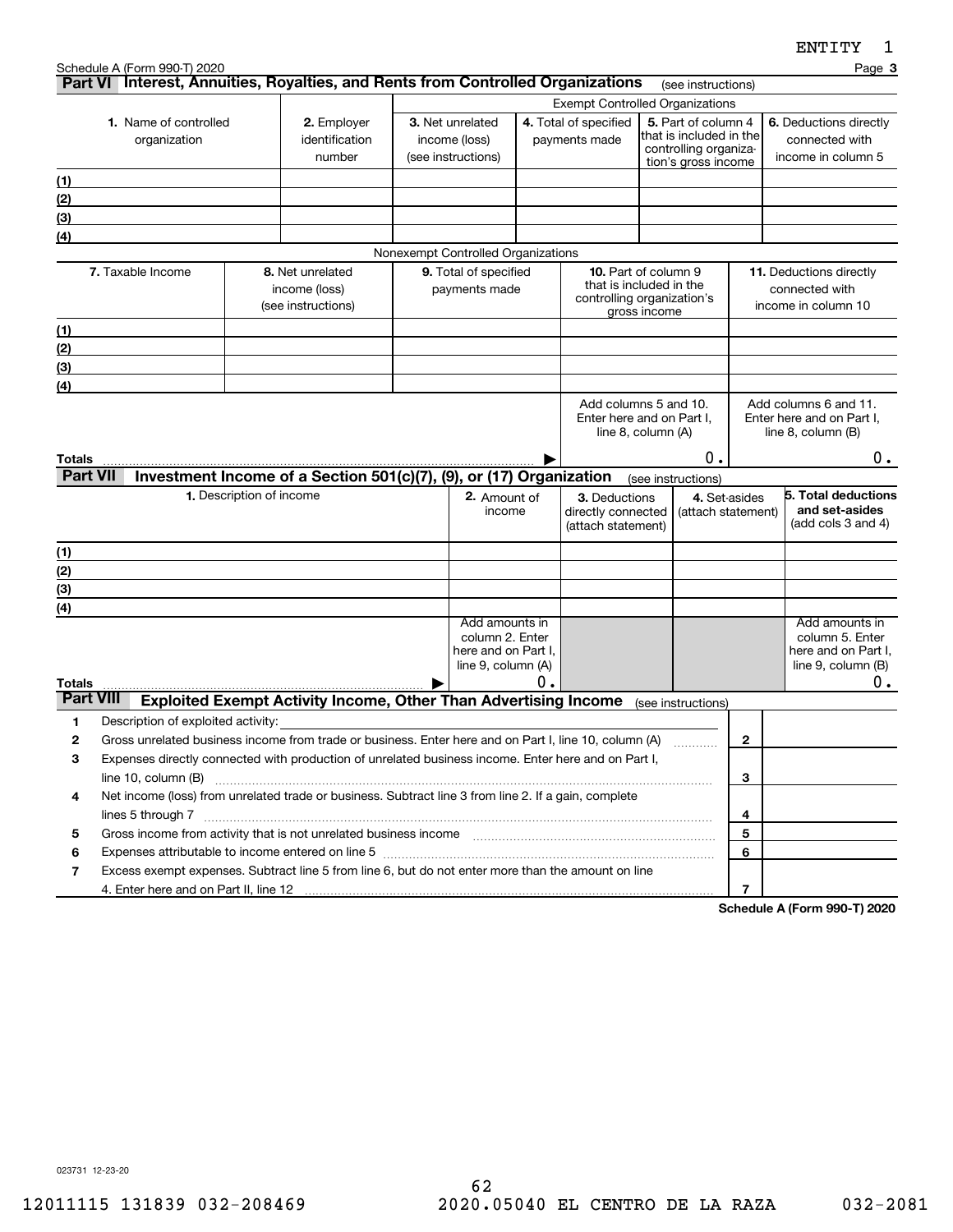| Part IX        | Schedule A (Form 990-T) 2020<br><b>Advertising Income</b>                                                      |          |   |                 | Page 4             |
|----------------|----------------------------------------------------------------------------------------------------------------|----------|---|-----------------|--------------------|
| 1              | Name(s) of periodical(s). Check box if reporting two or more periodicals on a consolidated basis.<br>A         |          |   |                 |                    |
|                | B                                                                                                              |          |   |                 |                    |
|                | C                                                                                                              |          |   |                 |                    |
|                | D                                                                                                              |          |   |                 |                    |
|                | Enter amounts for each periodical listed above in the corresponding column.                                    |          |   |                 |                    |
|                |                                                                                                                | A        | B | C               | D                  |
| 2              | Gross advertising income                                                                                       |          |   |                 | 0.                 |
|                | Add columns A through D. Enter here and on Part I, line 11, column (A) manufactured columns A through D. Enter |          |   |                 |                    |
| a              |                                                                                                                |          |   |                 |                    |
| 3              | Direct advertising costs by periodical                                                                         |          |   |                 | 0.                 |
| a              | Add columns A through D. Enter here and on Part I, line 11, column (B)                                         |          |   |                 |                    |
| 4              |                                                                                                                |          |   |                 |                    |
|                | Advertising gain (loss). Subtract line 3 from line<br>2. For any column in line 4 showing a gain,              |          |   |                 |                    |
|                | complete lines 5 through 8. For any column in                                                                  |          |   |                 |                    |
|                | line 4 showing a loss or zero, do not complete                                                                 |          |   |                 |                    |
|                | lines 5 through 7, and enter zero on line 8                                                                    |          |   |                 |                    |
| 5              |                                                                                                                |          |   |                 |                    |
| 6              |                                                                                                                |          |   |                 |                    |
| 7              | Excess readership costs. If line 6 is less than                                                                |          |   |                 |                    |
|                | line 5, subtract line 6 from line 5. If line 5 is less                                                         |          |   |                 |                    |
|                |                                                                                                                |          |   |                 |                    |
| 8              | Excess readership costs allowed as a                                                                           |          |   |                 |                    |
|                | deduction. For each column showing a gain on                                                                   |          |   |                 |                    |
|                |                                                                                                                |          |   |                 |                    |
| a              | Add line 8, columns A through D. Enter the greater of the line 8a, columns total or zero here and on           |          |   |                 |                    |
|                | Part II, line 13                                                                                               |          |   |                 | 0.                 |
| Part X         | Compensation of Officers, Directors, and Trustees (see instructions)                                           |          |   |                 |                    |
|                |                                                                                                                |          |   | 3. Percentage   | 4. Compensation    |
|                | 1. Name                                                                                                        | 2. Title |   | of time devoted | attributable to    |
|                |                                                                                                                |          |   | to business     | unrelated business |
| (1)            |                                                                                                                |          |   | %               |                    |
| (2)            |                                                                                                                |          |   | %               |                    |
| (3)            |                                                                                                                |          |   | %               |                    |
| (4)            |                                                                                                                |          |   | %               |                    |
|                |                                                                                                                |          |   |                 |                    |
|                | Total. Enter here and on Part II, line 1                                                                       |          |   |                 | $0$ .              |
| <b>Part XI</b> | <b>Supplemental Information</b> (see instructions)                                                             |          |   |                 |                    |
|                |                                                                                                                |          |   |                 |                    |

023732 12-23-20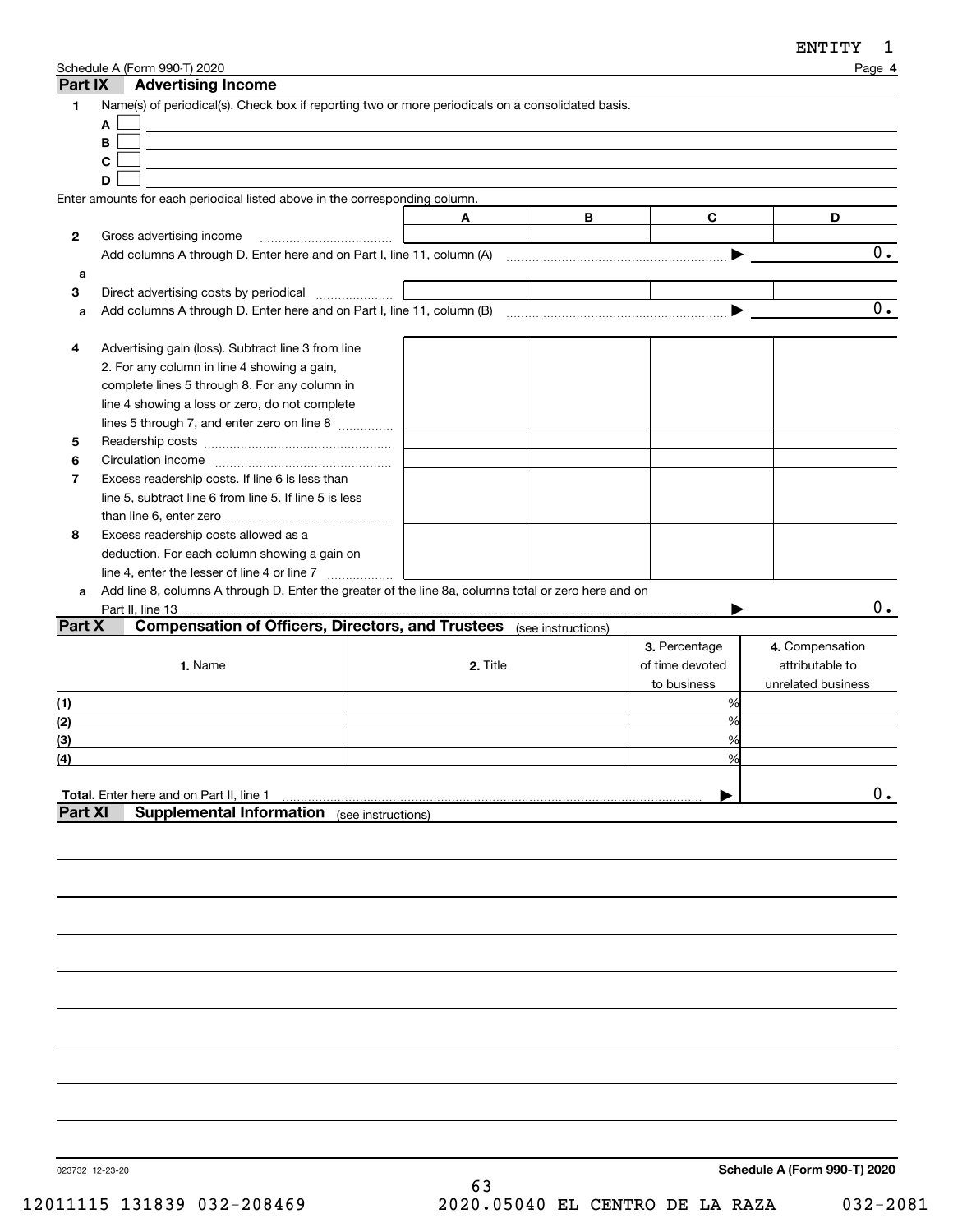| 990–ጥ<br>FORM | DESCRIPTION OF ORGANIZATION'S | <b>UNRELATED</b> | <b>STATEMENT</b> |
|---------------|-------------------------------|------------------|------------------|
| SCHEDULE      | <b>BUSINESS ACTIVITY</b>      |                  |                  |

}}}}}}}}}}}}}}}}}}}} }}}}}}}}}}

DEBT FINANCED COMMERCIAL RENTAL, AND ROOM RENTAL

TO FORM 990-T, SCHEDULE A, LINE E

| FORM $990-T (A)$ |  | PART V - UNRELATED DEBT-FINANCED INCOME | <b>STATEMENT</b> |  |
|------------------|--|-----------------------------------------|------------------|--|
|                  |  | AVERAGE ACQUISITION DEBT                |                  |  |

| <b>DEBT</b><br>COMMERCIAL AND ROOM SPACE TO NON PROGRAM RELATED<br>1<br>ENTITI<br>BEGINNING FIRST MONTH<br>BEGINNING SECOND MONTH<br>BEGINNING THIRD MONTH<br>BEGINNING FOURTH MONTH<br>BEGINNING FIFTH MONTH<br>BEGINNING SIXTH MONTH<br>BEGINNING SEVENTH MONTH<br>BEGINNING EIGHTH MONTH<br>BEGINNING NINTH MONTH<br>BEGINNING TENTH MONTH<br>BEGINNING ELEVENTH MONTH<br>BEGINNING TWELFTH MONTH<br>TOTAL OF<br>ALL MONTHS<br>NUMBER OF MONTHS IN YEAR<br>AVERAGE AQUISITION DEBT | DESCRIPTION OF DEBT-FINANCED PROPERTY | ACTIVITY<br><b>NUMBER</b><br>AMOUNT OF<br>OUTSTANDING                                                                                                                          |
|---------------------------------------------------------------------------------------------------------------------------------------------------------------------------------------------------------------------------------------------------------------------------------------------------------------------------------------------------------------------------------------------------------------------------------------------------------------------------------------|---------------------------------------|--------------------------------------------------------------------------------------------------------------------------------------------------------------------------------|
|                                                                                                                                                                                                                                                                                                                                                                                                                                                                                       |                                       |                                                                                                                                                                                |
|                                                                                                                                                                                                                                                                                                                                                                                                                                                                                       |                                       | 3, 374, 982.<br>3,365,471.<br>3,355,947.<br>3,346,411.<br>3,336,863.<br>3,327,303.<br>3,317,731.<br>3,308,146.<br>3, 298, 548.<br>3, 288, 939.<br>3, 279, 316.<br>3, 269, 682. |
|                                                                                                                                                                                                                                                                                                                                                                                                                                                                                       |                                       | 39,869,339.<br>12                                                                                                                                                              |
|                                                                                                                                                                                                                                                                                                                                                                                                                                                                                       |                                       | 3,322,445.                                                                                                                                                                     |

TOTALS TO FORM 990-T, SCHEDULE A, PART V, LINE 4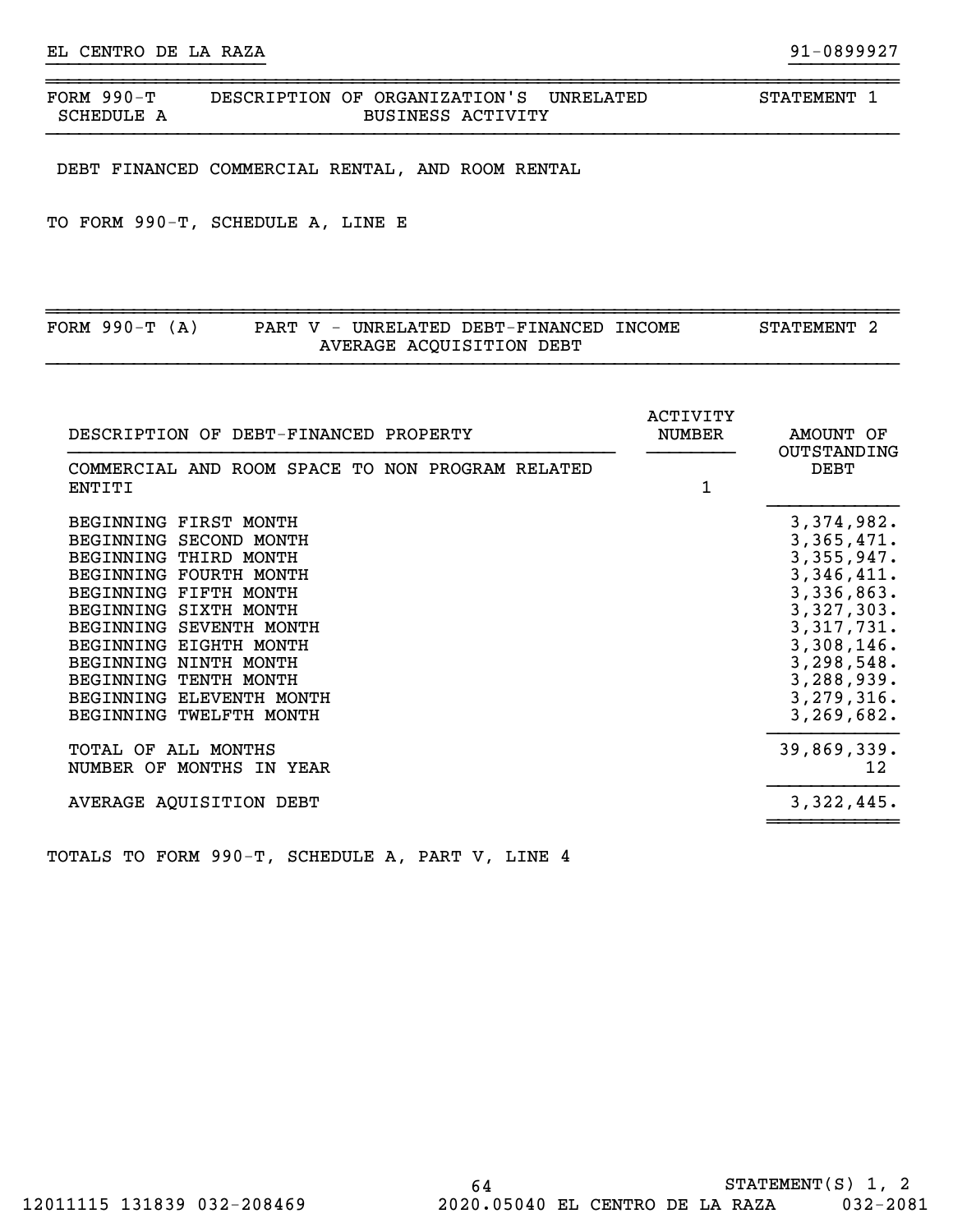| FORM $990-T$ | (A) | PART | - 77<br>$\overline{\phantom{0}}$ |  | UNRELATED DEBT-FINANCED | <b>INCOME</b> | <b>STATEMENT</b> |  |
|--------------|-----|------|----------------------------------|--|-------------------------|---------------|------------------|--|
|              |     |      |                                  |  | AVERAGE ADJUSTED BASIS  |               |                  |  |
|              |     |      |                                  |  |                         |               |                  |  |

}}}}}}}}}}}}}}}}}}}} }}}}}}}}}}

| DESCRIPTION OF DEBT-FINANCED PROPERTY                                                                       | ACTIVITY<br>NUMBER |                            |
|-------------------------------------------------------------------------------------------------------------|--------------------|----------------------------|
| COMMERCIAL AND ROOM SPACE TO NON PROGRAM RELATED ENTITI                                                     |                    | AMOUNT                     |
| AVERAGE ADJUSTED BASIS OF PROPERTY FIRST DAY OF YEAR<br>AVERAGE ADJUSTED BASIS OF PROPERTY LAST DAY OF YEAR |                    | 12,730,987.<br>12,489,196. |
| AVERAGE ADJUSTED BASIS OF PROPERTY FOR THE YEAR                                                             |                    | 12,610,092.                |
|                                                                                                             |                    |                            |

TOTAL TO FORM 990-T, SCHEDULE A, PART V, LINE 5

| FORM $990-T (A)$                                   | PART V - OTHER DEDUCTIONS        |               | STATEMENT 4 |
|----------------------------------------------------|----------------------------------|---------------|-------------|
| DESCRIPTION                                        | <b>ACTIVITY</b><br><b>NUMBER</b> | <b>AMOUNT</b> | TOTAL       |
|                                                    |                                  |               |             |
| <b>SALARIES</b>                                    |                                  | 116, 266.     |             |
| PAYROLL TAXES                                      |                                  | 11,705.       |             |
| <b>BENEFITS</b>                                    |                                  | 13,756.       |             |
| PROFESSIONAL FEES AND TEMP HELP                    |                                  | 440.          |             |
| <b>SUPPLIES</b>                                    |                                  | 8,966.        |             |
| TELEPHONE AND POSTAGE                              |                                  | 2,423.        |             |
| <b>OCCUPANCY</b>                                   |                                  | 49,700.       |             |
| EQUIPMENT RENTAL AND MAINTENANCE                   |                                  | 13,268.       |             |
| TRAVEL AND MILEAGE REIMBURSEMENT                   |                                  | 665.          |             |
| TRAINING AND DEVELOPMENT                           |                                  | 8,147.        |             |
| <b>TAXES AND INSURANCE</b>                         |                                  | 36,050.       |             |
| FEES AND LICENSES                                  |                                  | 5,293.        |             |
| ADVERTISING                                        |                                  | 45.           |             |
| <b>OTHER</b>                                       |                                  | 26, 165.      |             |
| <b>DEPRECIATION</b>                                |                                  | 242,312.      |             |
| LESS ALLOCATED FOR ELIMINATED SELF                 |                                  |               |             |
| RENTAL                                             |                                  | $-208,748.$   |             |
| <b>INTEREST</b>                                    |                                  | 126, 129.     |             |
| - SUBTOTAL -                                       | $\mathbf{1}$                     |               | 452,582.    |
| TOTAL OF FORM 990-T, SCHEDULE A, PART V, LINE 3(B) |                                  |               | 452,582.    |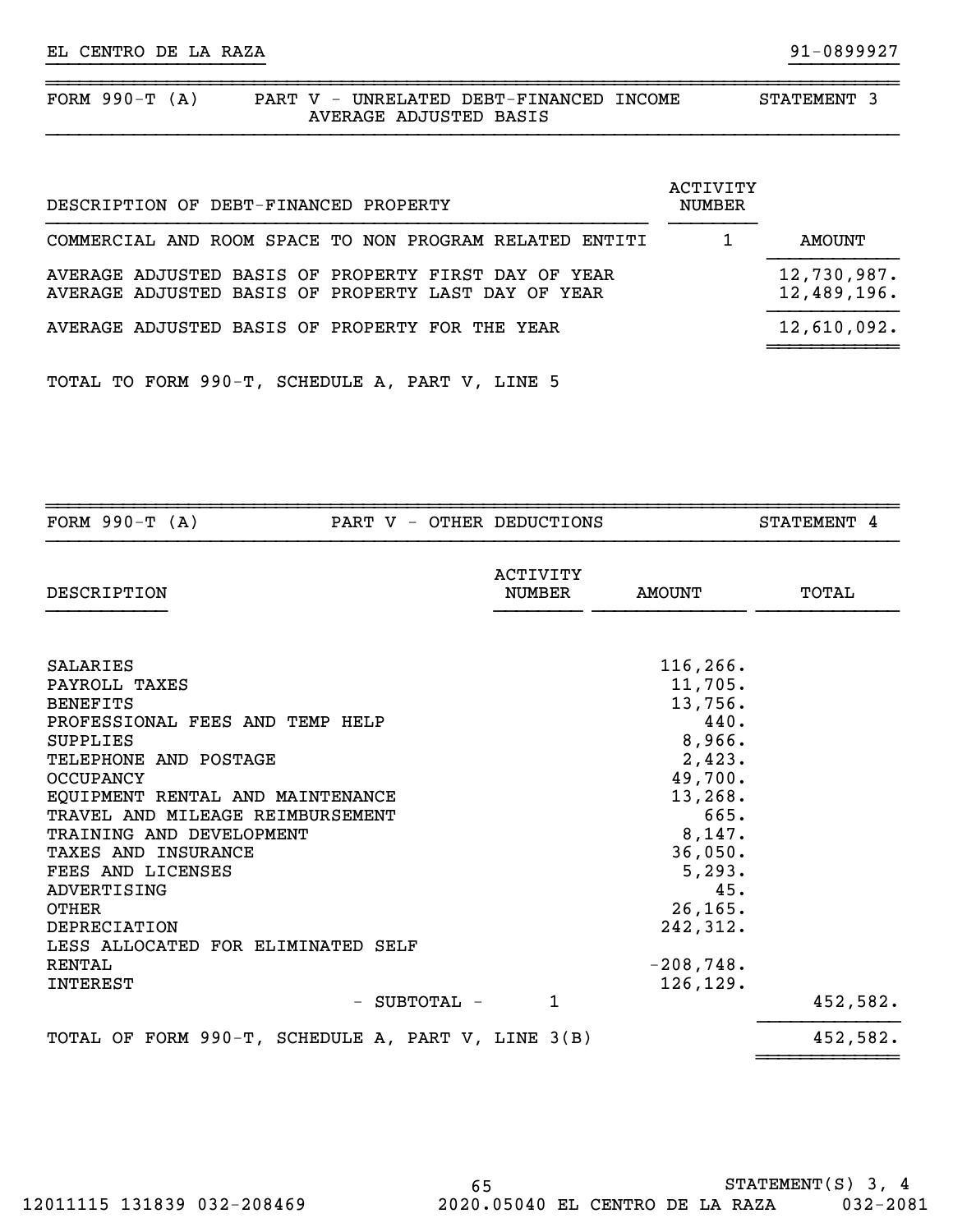| Form | M<br>π<br>٧<br>T |
|------|------------------|
|      |                  |

| 20         | <b>Underpayment of Estimated Tax by Corporations</b> |            |
|------------|------------------------------------------------------|------------|
| e Treasury | Attach to the corporation's tax return.              | FORM 990-T |

**| Go to www.irs.gov/Form2220 for instructions and the latest information.** FORM 990-T OMB No. 1545-0123 **2020**

| Department of the Treasury<br>Internal Revenue Service |
|--------------------------------------------------------|
| . .                                                    |

# Name

**Employer identification number**

# EL CENTRO DE LA RAZA  $\vert$  91-0899927

**Note:**Generally, the corporation is not required to file Form 2220 (see Part II below for exceptions) because the IRS will figure any penalty owed and bill the corporation. However, the corporation may still use Form 2220 to figure the penalty. If so, enter the amount from page 2, line 38, on the estimated tax penalty line of the corporation's income tax return, but **do not** attach Form 2220.

|  | <b>Part I</b> Required Annual Payment |
|--|---------------------------------------|

|   | raı ı ı<br>Regulied Annual Payment                                                                                                                                                                                             |                  |          |                |    |          |              |          |
|---|--------------------------------------------------------------------------------------------------------------------------------------------------------------------------------------------------------------------------------|------------------|----------|----------------|----|----------|--------------|----------|
|   | 1 Total tax (see instructions) manufacture and content to the set of the set of the set of the set of the set of the set of the set of the set of the set of the set of the set of the set of the set of the set of the set of |                  |          |                |    |          | $\mathbf{1}$ | 15,629.  |
|   |                                                                                                                                                                                                                                |                  |          |                |    |          |              |          |
|   |                                                                                                                                                                                                                                |                  |          | 2a             |    |          |              |          |
|   | <b>b</b> Look-back interest included on line 1 under section 460(b)(2) for completed long-term                                                                                                                                 |                  |          |                |    |          |              |          |
|   | contracts or section 167(g) for depreciation under the income forecast method [                                                                                                                                                |                  |          | 2 <sub>b</sub> |    |          |              |          |
|   |                                                                                                                                                                                                                                |                  |          |                |    |          |              |          |
|   |                                                                                                                                                                                                                                |                  |          | 2c             |    |          |              |          |
|   | d Total. Add lines 2a through 2c [11] matter contract the contract of the contract of the contract of the contract of the contract of the contract of the contract of the contract of the contract of the contract of the cont |                  |          |                |    |          | 2d           |          |
|   | 3 Subtract line 2d from line 1. If the result is less than \$500, do not complete or file this form. The corporation                                                                                                           |                  |          |                |    |          |              |          |
|   | does not owe the penalty                                                                                                                                                                                                       |                  |          |                |    |          | 3            | 15,629.  |
|   | 4 Enter the tax shown on the corporation's 2019 income tax return. See instructions. Caution: If the tax is zero                                                                                                               |                  |          |                |    |          |              |          |
|   |                                                                                                                                                                                                                                |                  |          |                |    |          | 4            | 10,014.  |
|   |                                                                                                                                                                                                                                |                  |          |                |    |          |              |          |
|   | 5 Required annual payment. Enter the smaller of line 3 or line 4. If the corporation is required to skip line 4,                                                                                                               |                  |          |                |    |          |              |          |
|   | enter the amount from line 3                                                                                                                                                                                                   |                  |          |                |    |          | 5            | 10,014.  |
|   | Reasons for Filing - Check the boxes below that apply. If any boxes are checked, the corporation must file Form 2220<br>Part II                                                                                                |                  |          |                |    |          |              |          |
|   | even if it does not owe a penalty. See instructions.                                                                                                                                                                           |                  |          |                |    |          |              |          |
| 6 | The corporation is using the adjusted seasonal installment method.                                                                                                                                                             |                  |          |                |    |          |              |          |
| 7 | The corporation is using the annualized income installment method.                                                                                                                                                             |                  |          |                |    |          |              |          |
|   | The corporation is a "large corporation" figuring its first required installment based on the prior year's tax.                                                                                                                |                  |          |                |    |          |              |          |
|   | <b>Figuring the Underpayment</b><br>Part III                                                                                                                                                                                   |                  |          |                |    |          |              |          |
| 9 |                                                                                                                                                                                                                                |                  | (a)      | (b)            |    | (c)      |              | (d)      |
|   | Installment due dates. Enter in columns (a) through (d) the<br>15th day of the 4th (Form 990-PF filers: Use 5th month),                                                                                                        |                  |          |                |    |          |              |          |
|   | 6th, 9th, and 12th months of the corporation's tax year.<br>Filers with installments due on or after April 1, 2020, and                                                                                                        |                  |          |                |    |          |              |          |
|   |                                                                                                                                                                                                                                | 9                | 07/15/20 | 07/15/20       |    | 09/15/20 |              | 12/15/20 |
|   | 10 Required installments. If the box on line 6 and/or line 7                                                                                                                                                                   |                  |          |                |    |          |              |          |
|   | above is checked, enter the amounts from Sch A, line 38. If                                                                                                                                                                    |                  |          |                |    |          |              |          |
|   | the box on line 8 (but not 6 or 7) is checked, see instructions                                                                                                                                                                |                  |          |                |    |          |              |          |
|   | for the amounts to enter. If none of these boxes are checked.                                                                                                                                                                  |                  |          |                |    |          |              |          |
|   | enter 25% (0.25) of line 5 above in each column<br>.                                                                                                                                                                           | 10 <sup>10</sup> | 2,504.   | 2,503.         |    | 2,504.   |              | 2,503.   |
|   | 11 Estimated tax paid or credited for each period. For                                                                                                                                                                         |                  |          |                |    |          |              |          |
|   | column (a) only, enter the amount from line 11 on line 15.                                                                                                                                                                     |                  |          |                |    |          |              |          |
|   | See instructions                                                                                                                                                                                                               | 11               |          |                |    |          |              |          |
|   | Complete lines 12 through 18 of one column                                                                                                                                                                                     |                  |          |                |    |          |              |          |
|   | before going to the next column.                                                                                                                                                                                               |                  |          |                |    |          |              |          |
|   | 12 Enter amount, if any, from line 18 of the preceding column                                                                                                                                                                  | 12               |          |                |    |          |              |          |
|   |                                                                                                                                                                                                                                | 13               |          |                |    |          |              |          |
|   | 14 Add amounts on lines 16 and 17 of the preceding column                                                                                                                                                                      | 14               |          | 2,504.         |    | 5,007.   |              | 7,511.   |
|   | 15 Subtract line 14 from line 13. If zero or less, enter -0-                                                                                                                                                                   | 15               | 0.       |                | 0. |          | 0.           | 0.       |
|   | 16 If the amount on line 15 is zero, subtract line 13 from line                                                                                                                                                                |                  |          |                |    |          |              |          |
|   | 14. Otherwise, enter -0-                                                                                                                                                                                                       | 16               |          | 2,504.         |    | 5,007.   |              |          |

|    | 14. Otherwise, enter -0-                                                 | 16 |        | 2,504. | $5.001$ . |        |
|----|--------------------------------------------------------------------------|----|--------|--------|-----------|--------|
| 17 | <b>Underpayment.</b> If line 15 is less than or equal to line 10,        |    |        |        |           |        |
|    | subtract line 15 from line 10. Then go to line 12 of the next            |    |        |        |           |        |
|    | column. Otherwise, go to line 18                                         |    | 2.504. | 2.503. | 2.504.    | 2,503. |
|    | <b>18 Overpayment.</b> If line 10 is less than line 15, subtract line 10 |    |        |        |           |        |
|    | from line 15. Then go to line 12 of the next column                      | 18 |        |        |           |        |
|    |                                                                          |    |        |        |           |        |

**Go to Part IV on page 2 to figure the penalty. Do not go to Part IV if there are no entries on line 17 - no penalty is owed.**

**For Paperwork Reduction Act Notice, see separate instructions.** LHA

Form 2220 (2020)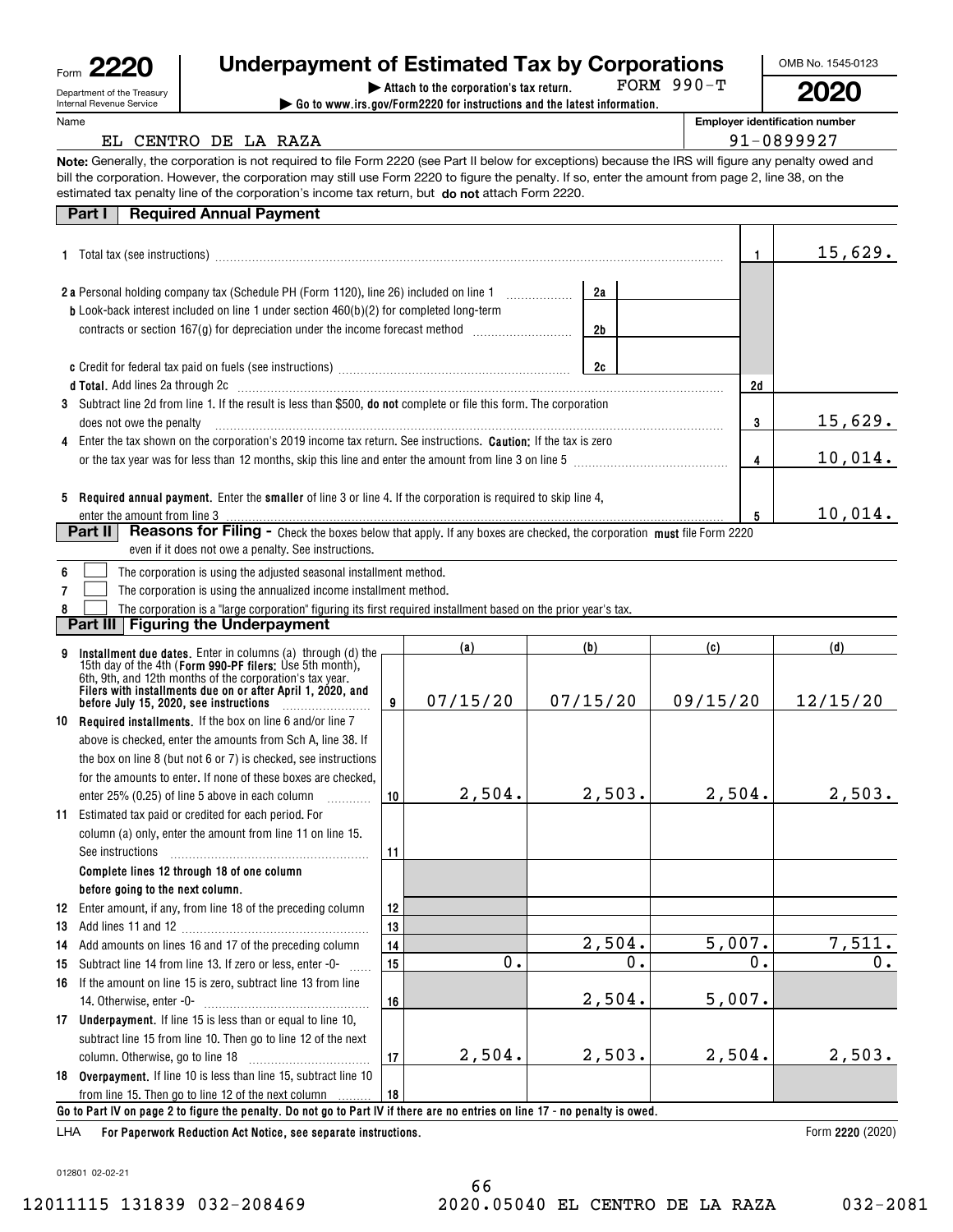# **Part IV Figuring the Penalty**

|    |                                                                                                                                                                                                                                                                                                                                    |                    | (a)  | (b)             | (c)        | (d)  |
|----|------------------------------------------------------------------------------------------------------------------------------------------------------------------------------------------------------------------------------------------------------------------------------------------------------------------------------------|--------------------|------|-----------------|------------|------|
|    | 19 Enter the date of payment or the 15th day of the 4th month<br>after the close of the tax year, whichever is earlier.<br>(C corporations with tax years ending June 30<br>and S corporations: Use 3rd month instead of 4th month.<br>Form 990-PF and Form 990-T filers: Use 5th month<br>instead of 4th month.) See instructions | 19                 |      |                 |            |      |
| 20 | Number of days from due date of installment on line 9 to the                                                                                                                                                                                                                                                                       |                    |      |                 |            |      |
|    | date shown on line 19                                                                                                                                                                                                                                                                                                              | 20                 |      |                 |            |      |
|    | 21 Number of days on line 20 after 4/15/2020 and before 7/1/2020                                                                                                                                                                                                                                                                   | 21                 |      |                 |            |      |
|    | 22 Underpayment on line 17 x Number of days on line 21 x 5% (0.05)<br>366                                                                                                                                                                                                                                                          | 22                 | \$   | \$              | \$         | \$   |
|    | 23 Number of days on line 20 after 6/30/2020 and before 10/1/2020                                                                                                                                                                                                                                                                  | 23                 |      |                 |            |      |
| 24 | Underpayment on line 17 x Number of days on line 23 x 3% (0.03)<br>366                                                                                                                                                                                                                                                             | 24                 | l \$ | \$              | \$         | \$   |
|    | $25$ Number of days on line 20 after 9/30/2020 and before 1/1/2021                                                                                                                                                                                                                                                                 | 25                 |      |                 |            |      |
| 26 | Underpayment on line 17 x Number of days on line 25 x 3% (0.03)<br>366                                                                                                                                                                                                                                                             | 26 S               |      | \$              |            | \$   |
| 27 | Number of days on line 20 after 12/31/2020 and before 4/1/2021                                                                                                                                                                                                                                                                     | 27                 | SEE  | <b>ATTACHED</b> | WORKSHEET  |      |
|    | 28 Underpayment on line 17 x Number of days on line 27 x 3% (0.03)<br>365                                                                                                                                                                                                                                                          | 28 S               |      |                 | \$         | \$   |
| 29 | Number of days on line 20 after 3/31/2021 and before 7/1/2021                                                                                                                                                                                                                                                                      | 29                 |      |                 |            |      |
| 30 | Underpayment on line 17 x Number of days on line 29 x *%<br>365                                                                                                                                                                                                                                                                    | 30   \$            |      | \$              | \$         | \$   |
|    | $31$ Number of days on line 20 after 6/30/2021 and before 10/1/2021                                                                                                                                                                                                                                                                | 31                 |      |                 |            |      |
|    | 32 Underpayment on line 17 x Number of days on line 31 x $*$ %<br>365                                                                                                                                                                                                                                                              | 32   \$            |      | \$              | \$         | \$   |
|    | 33 Number of days on line 20 after 9/30/2021 and before 1/1/2022                                                                                                                                                                                                                                                                   | 33                 |      |                 |            |      |
|    | 34 Underpayment on line 17 x Number of days on line 33 x $*$ %<br>365                                                                                                                                                                                                                                                              | $34$ $\frac{8}{3}$ |      | \$              | \$         | \$   |
|    | $35$ Number of days on line 20 after 12/31/2021 and before 3/16/2022                                                                                                                                                                                                                                                               | 35                 |      |                 |            |      |
| 36 | Underpayment on line 17 x Number of days on line 35 x *%<br>.<br>365                                                                                                                                                                                                                                                               | 36   \$            |      | \$              | \$         | \$   |
|    | 37 Add lines 22, 24, 26, 28, 30, 32, 34, and 36                                                                                                                                                                                                                                                                                    | $37  $ \$          |      | \$              | \$         | \$   |
|    | 38 Penalty. Add columns (a) through (d) of line 37. Enter the total here and on Form 1120, line 34; or the comparable                                                                                                                                                                                                              |                    |      |                 |            |      |
|    | line for other income tax returns                                                                                                                                                                                                                                                                                                  |                    |      |                 | $38 \quad$ | 205. |
|    | * Use the penalty interest rate for each calendar quarter, which the IRS will determine during the first month in the preceding quarter.                                                                                                                                                                                           |                    |      |                 |            |      |

information on the Internet, access the IRS website at **www.irs.gov**. You can also call 1-800-829-4933 to get interest rate information. These rates are published quarterly in an IRS News Release and in a revenue ruling in the Internal Revenue Bulletin. To obtain this

**2220**  Form (2020)

012802 02-02-21